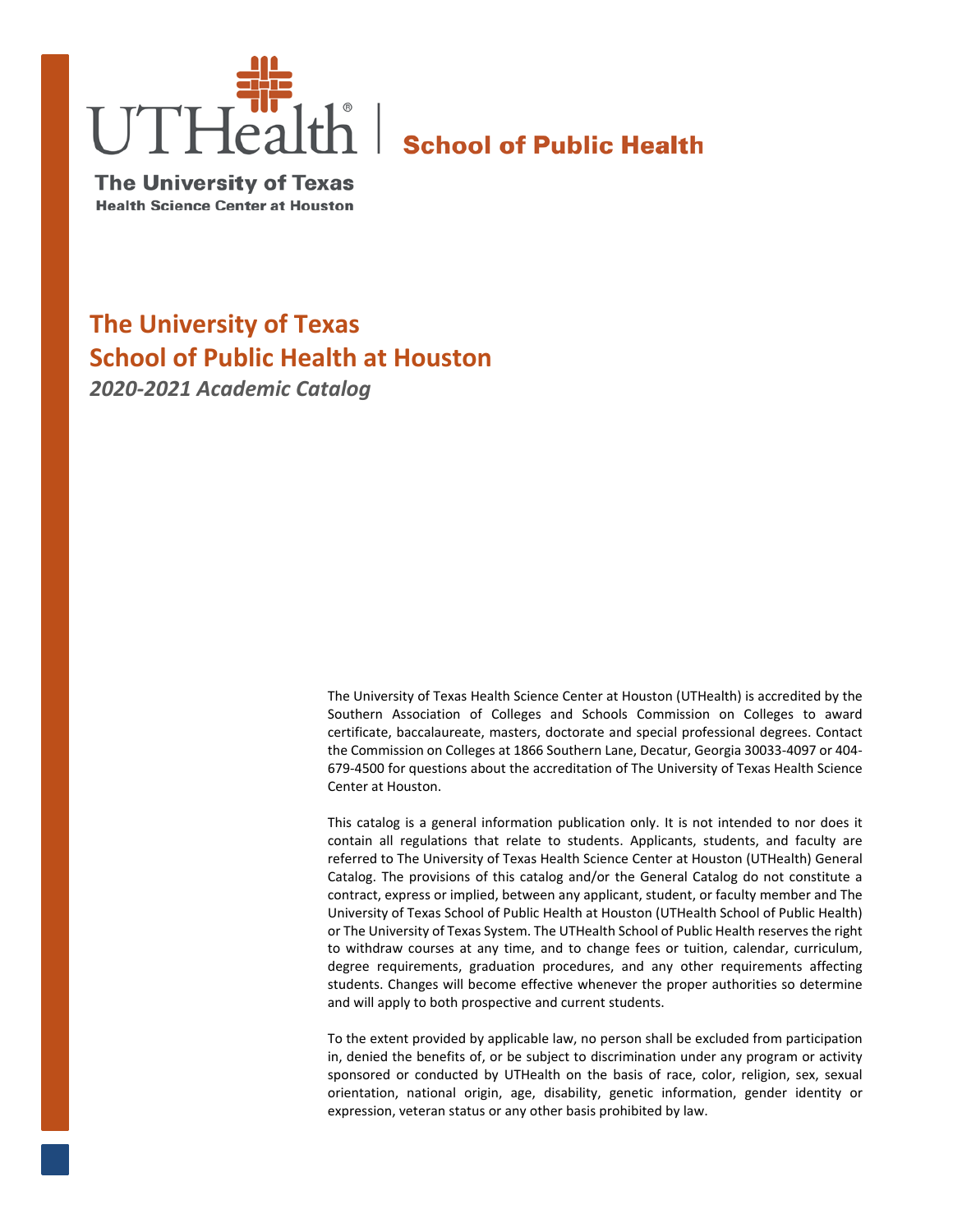# **COVID-19 UPDATE**

The UTHealth School of Public Health continues to monitor the impact of COVID-19 and continues to make updates to school operations in the interest of our community's health and safety. Current and incoming students are required to complete all degree requirements as defined in the catalog for the year they matriculated into their degree program. The modality/delivery of courses may be altered in accordance with UTHealth, Center for Disease Control and Prevention and other federal, state and local government agency guidelines as suggested for reducing the transmissibility of COVID-19. Faculty, staff and students can view updates to school operations on the [UTHealth School of Public Health COVID19 Up](https://sph.uth.edu/news/sphcovid19)[dates](https://sph.uth.edu/news/sphcovid19) website here: [https://sph.uth.edu/news/sphcovid19.](https://sph.uth.edu/news/sphcovid19)

All decisions related to course delivery and student practicum experiences for the 2020-2021 academic year will be announced via email to students.

Additional information can be found on th[e UTHealth COVID-19 Resources](https://www.uth.edu/news/covid-19/) website here: [https://www.uth.edu/news/covid-19/.](https://www.uth.edu/news/covid-19/)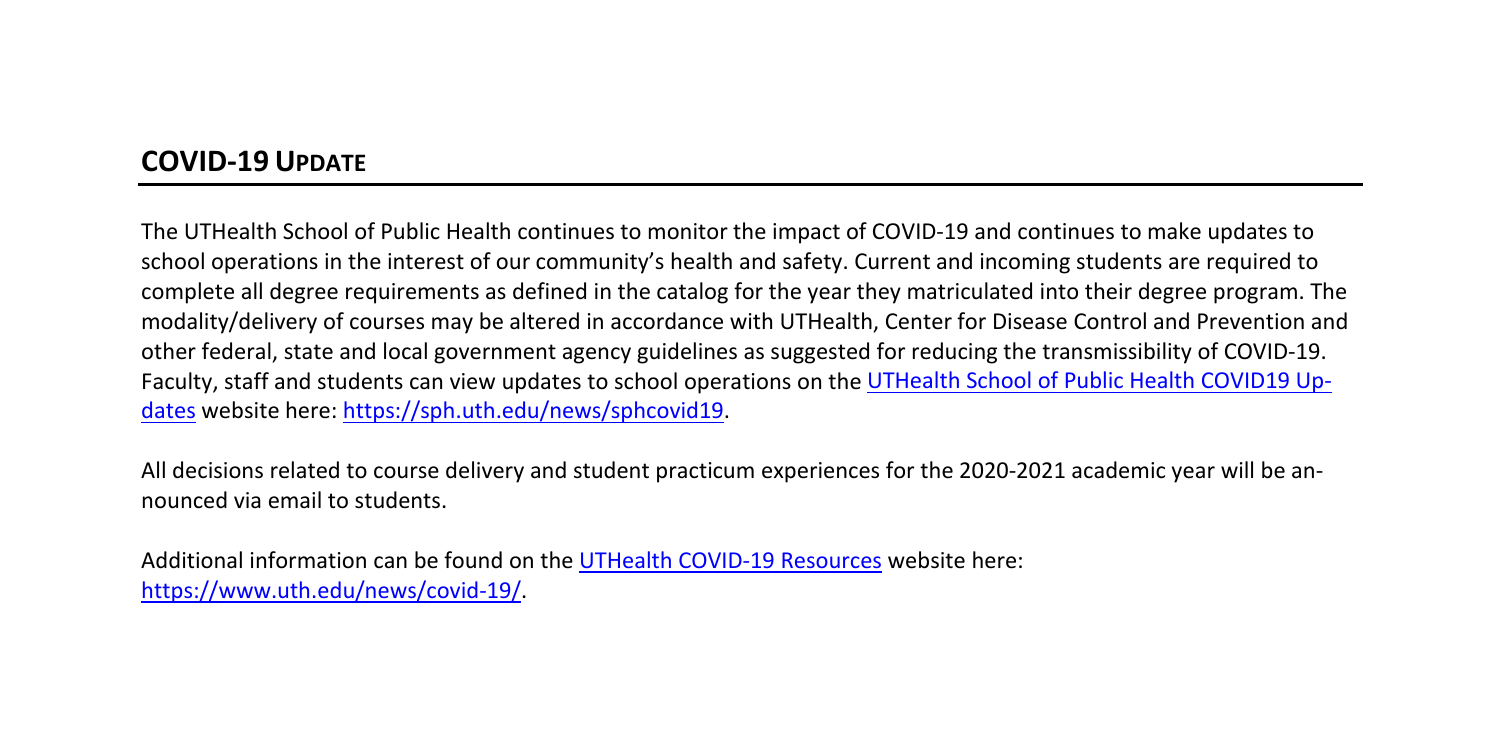# **TABLE OF CONTENTS**

| <b>Administrative Officers</b>                                        | 3  |
|-----------------------------------------------------------------------|----|
| <b>Faculty Directory</b>                                              | 3  |
| Vision, Mission & Values and Accreditations                           | 4  |
| <b>Academic Affairs and Student Services</b>                          | 5  |
| Admissions                                                            | 9  |
| Application Procedures and Deadlines                                  | 9  |
| <b>Admissions Process</b>                                             | 12 |
| <b>Tuition and Fees</b>                                               | 14 |
| Academic Calendar, Term & Course Structure                            | 15 |
| Master of Public Health (MPH)                                         | 16 |
| <b>Customized MPH</b>                                                 | 16 |
| Master of Science (MS)                                                | 17 |
| Doctor of Public Health (DrPH)                                        | 18 |
| Doctor of Philosophy (PhD)                                            | 19 |
| Degrees and Available Locations                                       | 20 |
| <b>Dual Degree Programs</b>                                           | 21 |
| Graduate Certificates and Accelerated Master's Program (4+1 Program)  | 22 |
| <b>Special Programs</b>                                               | 26 |
| Department of Biostatistics and Data Science                          | 28 |
| <b>Minor in Biostatistics</b>                                         | 28 |
| <b>MS</b> in Biostatistics                                            | 28 |
| <b>PhD</b> in Biostatistics                                           | 28 |
| PhD in Biostatistics, Direct Admission                                | 29 |
| Department of Epidemiology, Human Genetics and Environmental Sciences | 31 |
| Epidemiology                                                          | 31 |
| Minor in Epidemiology                                                 | 31 |
| MPH in Epidemiology                                                   | 31 |
| PhD in Epidemiology                                                   | 32 |
| PhD in Epidemiology, Direct Admission                                 | 32 |
| <b>Environmental and Occupational Health Sciences</b>                 | 33 |
| Minor in Environmental Sciences                                       | 33 |
| MPH in Environmental Health                                           | 33 |
| PhD in Environmental Sciences, Environmental Disease Prevention Track | 34 |
| PhD in Environmental Sciences, Total Worker Health Track              | 35 |
| Department of Health Promotion and Behavioral Sciences                | 36 |
| Minor in Behavioral Sciences                                          | 36 |
| MPH in Health Promotion/Health Education                              | 36 |
| MPH in Health Promotion/Health Education, Dietetic Internship         | 36 |
| DrPH in Health Promotion/Health Education                             | 37 |
| PhD in Behavioral Sciences and Health Promotion                       | 38 |
| Department of Management, Policy and Community Health                 | 39 |
| Minor in Community Health Practice                                    | 39 |
| Minor in Health Economics                                             | 39 |
| Minor in Health Policy                                                | 39 |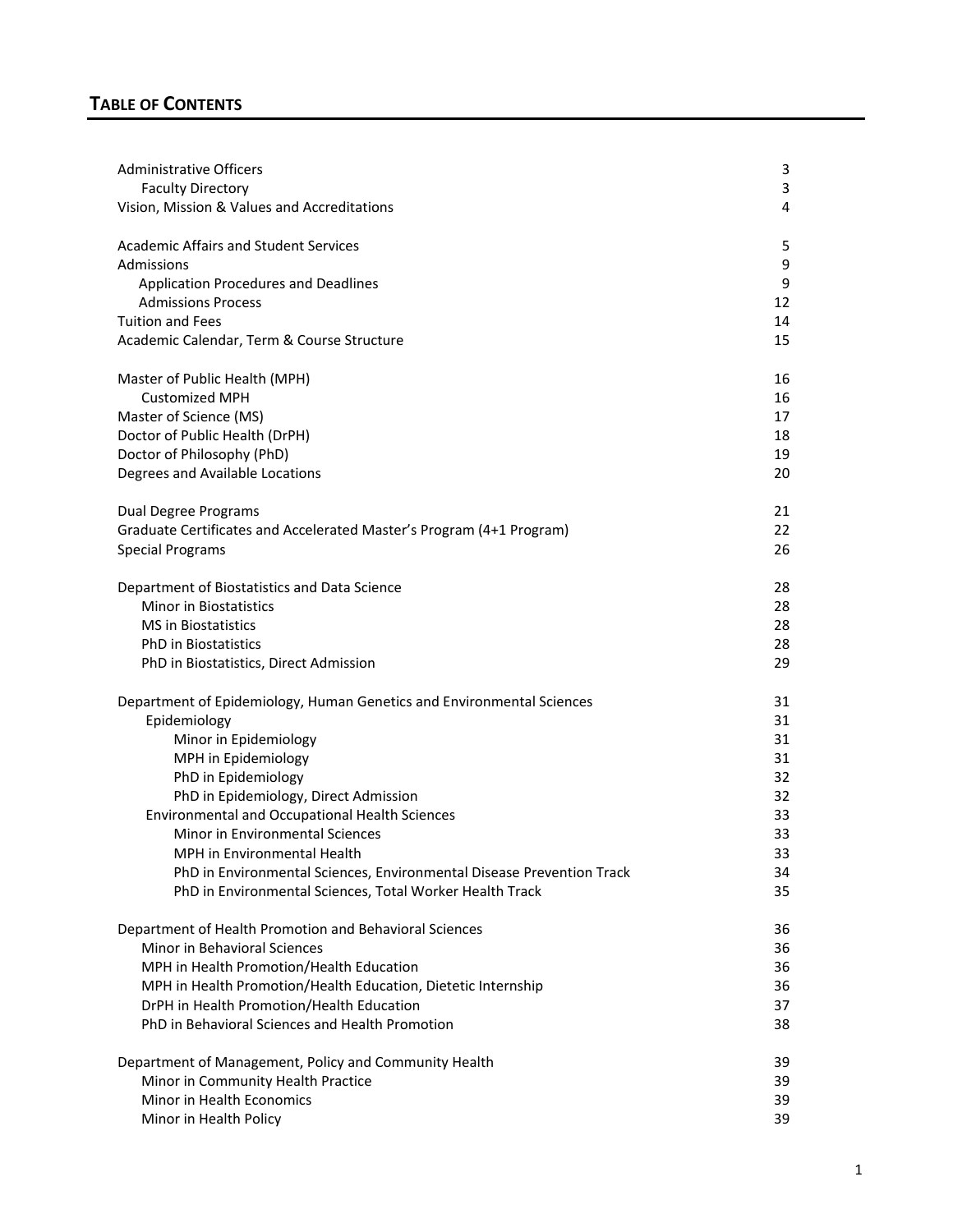| Minor in Health Services Research                                                     | 39 |
|---------------------------------------------------------------------------------------|----|
| Minor in Healthcare Management                                                        | 39 |
| MPH in Community Health Practice                                                      | 39 |
| MPH in Health Services Organizations                                                  | 40 |
| MPH in Healthcare Management                                                          | 41 |
| DrPH in Community Health Practice                                                     | 41 |
| PhD in Management and Policy Studies, Health Economics/Health Services Research Track | 42 |
| PhD in Management and Policy Studies, Healthcare Management/Health Policy Track       | 42 |
| Course Directory                                                                      | 44 |
| <b>Health Promotion and Behavioral Sciences Courses</b>                               | 44 |
| <b>Biostatistics and Data Science Courses</b>                                         | 51 |
| <b>Environmental and Occupational Health Sciences Courses</b>                         | 57 |
| <b>Epidemiology Courses</b>                                                           | 61 |
| Management, Policy and Community Health Courses                                       | 68 |
| Interdepartmental Courses                                                             | 76 |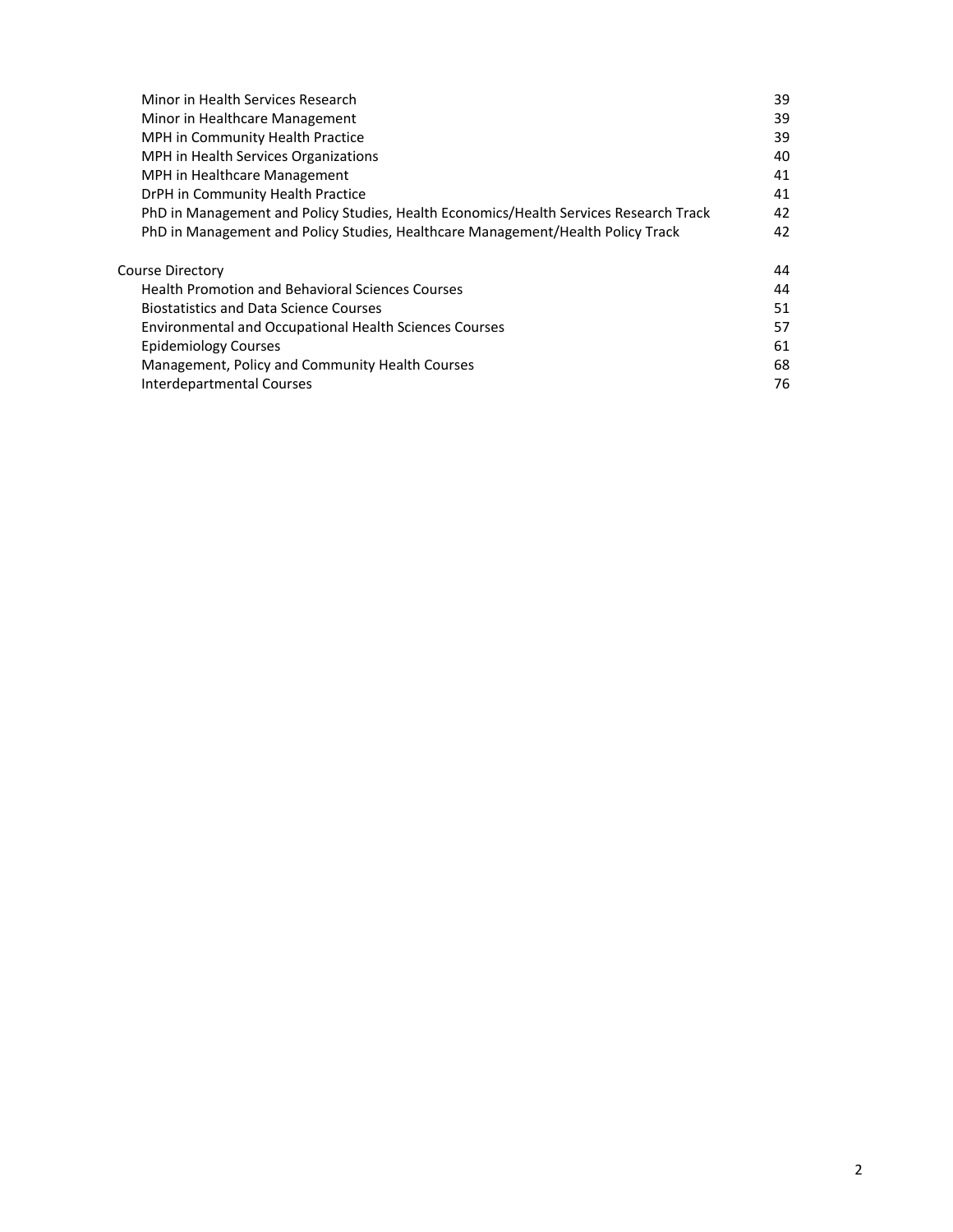# <span id="page-4-0"></span>**ADMINISTRATIVE OFFICERS**

**Eric Boerwinkle, PhD** Dean M. David Low Chair in Public Health Kozmetsky Family Chair in Human Genetics

**Susan Emery, PhD** Senior Associate Dean of Academic and Research Affairs Allan King Professorship in Public Health

**Cynthia Bihm** Interim Associate Dean for Management

**Krishna Sankhavaram** Executive Director of Information Technology **Mary Pastore, BS**  Director of Accounting Services

**John T. (JT) Rayburn** Director of Administrative Services

### **Office of Academic Affairs and Student Services**

**Mary Ann Smith, PhD**  Assistant Dean of Students **Kimberly Baker, PhD** Director of Public Health Practice

#### **School of Public Health Campuses**

**Deanna Hoelscher, PhD** Campus Dean, Austin Campus

**Belinda Reininger, DrPH** Campus Dean, Brownsville Campus

**Bijal Balasubramanian, PhD, MPH, MBBS**  Campus Dean, Dallas Campus

### **Academic Departments**

**Hulin Wu, PhD** Chair Department of Biostatistics and Data Science

#### **Robert O. Morgan, PhD**

Chair Department of Management, Policy and Community Health

**Kristina D. Mena, MSPH, PhD** Campus Dean, El Paso Campus

**Jack Tsai, PhD** Campus Dean, San Antonio Campus

### **Alanna Morrison, PhD**

Chair Department of Epidemiology, Human Genetics and Environmental Sciences

### **Christine Markham, PhD**

Interim Chair Department of Health Promotion and Behavioral Sciences

#### <span id="page-4-1"></span>**Faculty Directory**

School of Public Health faculty listings can be found on the **SPH Faculty Directory** website at [https://sph.uth.edu/faculty/index.htm.](https://sph.uth.edu/faculty/index.htm)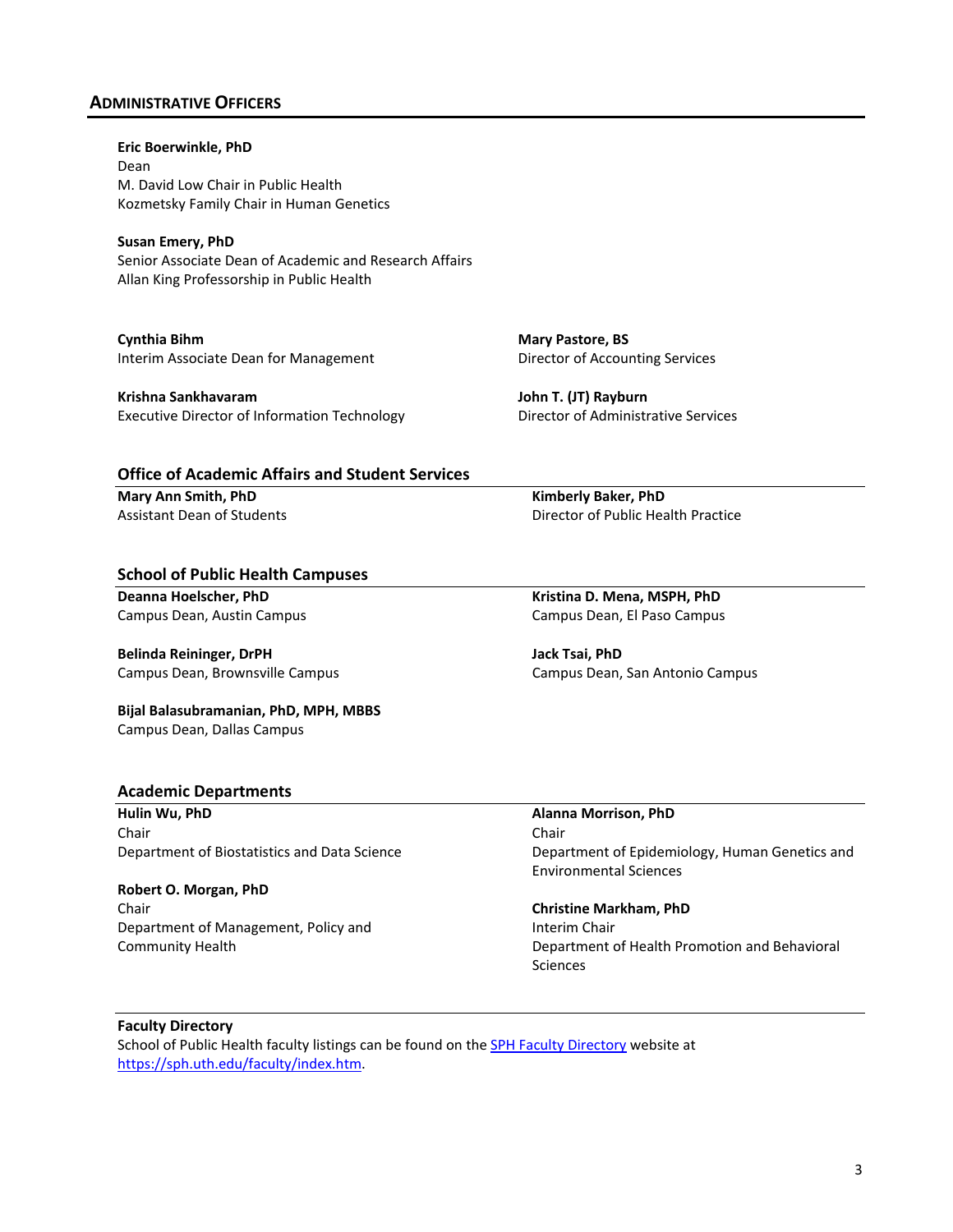# <span id="page-5-0"></span>**VISION, MISSION & VALUES AND ACCREDITATIONS**

#### **Vision, Mission & Values**

*Our vision: Health without boundaries.*

*Our mission:* Changing the culture of health through excellence in graduate education, research and engagement.

To achieve a world in which health has no boundaries, we must first shift the way people—from the communities around us to the healthcare industry to decision-makers in government—think about, and act on, matters relating to health.

*Our values: Collaborate, Lead, Transform, Diversify.*

#### **Accreditations**

More information on any of the following accreditations can be found on the [School of Public Health Accreditation](https://sph.uth.edu/about/accreditation) website here[: https://sph.uth.edu/about/accreditation.](https://sph.uth.edu/about/accreditation)

#### *Southern Association of Colleges and Schools Commission on Colleges (SACSCOC)*

The University of Texas Health Science Center at Houston (UTHealth) is accredited by the Southern Association of Colleges and Schools Commission on Colleges (SACSCOC) to award certificate, baccalaureate, master's, doctorate and special professional degrees. Contact the Commission on Colleges at 1866 Southern Lane, Decatur, Georgia 30033-4097 or call 404-679-4500 for questions about the accreditation of The University of Texas Health Science Center at Houston

#### *Council on Education for Public Health (CEPH)*

Since 1969, UTHealth School of Public Health is accredited by the Council on Education for Public Health (CEPH) every seven years, and was most recently accredited in 2020.

### *Applied and Natural Science Accreditation Commission of ABET*

The Industrial Hygiene master's curriculum, an optional special program of the Master in Public Health (MPH) in En-vironmental Health, is accredited by the [Applied and Natural Science Accreditation Commission of ABET.](http://www.abet.org/) For more information about this program, see th[e Special Programs](#page-27-0) section.

### *Academy of Nutrition and Dietetics*

#### *The Accreditation Council for Education in Dietetic*

The Dietetic Internship Program, an optional special program of the MPH in Health Promotion/ Health Education, is fully accredited by the Academy of Nutrition and Dietetics. This program is also approved by The Accreditation Council for Education in Dietetic. For more information about this program, see th[e Special Programs](#page-27-0) section.

### *Accreditation Council for Graduate Medical Education (ACGME)*

The Occupational and Environmental Medicine Residency Program, an optional special program of the MPH in Environmental Health, is accredited by the Accreditation Council for Graduate Medical Education (ACGME). For more information about this program, see th[e Special Programs](#page-27-0) section.

#### *Commission on Accreditation of Healthcare Management (CAHME)*

The MPH in Healthcare Management is accredited by the Commission on Accreditation of Healthcare Management Education (CAHME). For more information about this program, see the [MPH in Healthcare Management](#page-42-0) course of study.

The Master of Public Health (MPH) degree program satisfies the academic requirement for certification by the American Board of Preventive Medicine in the areas of public health, occupational medicine, aerospace medicine, and preventive medicine; the National Board of Public Health Examiners; and the National Commission for Health Education Credentialing.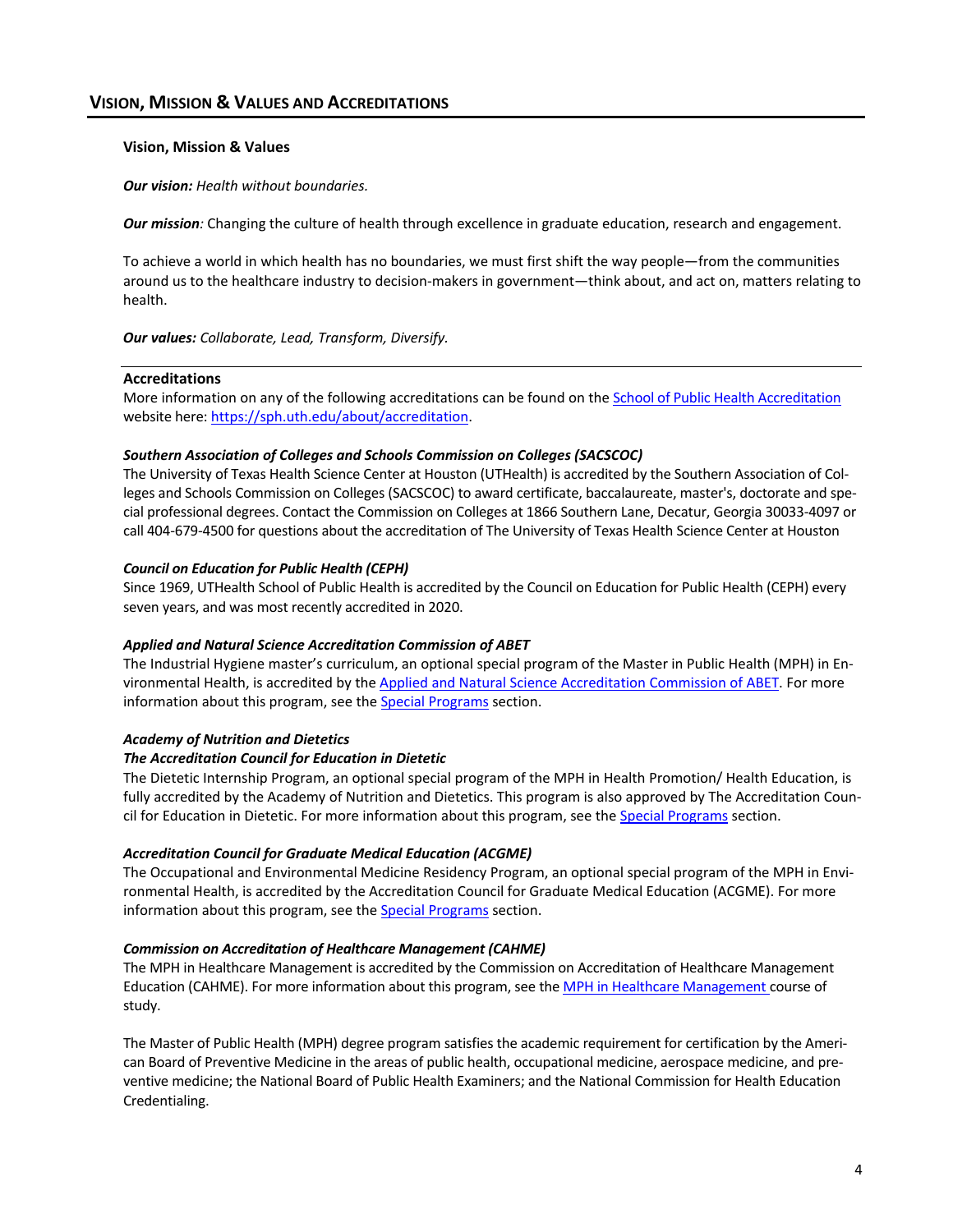<span id="page-6-0"></span>The mission of the Office of Academic Affairs and Student Services is to assist students by providing timely and accurate information with high-quality service in an atmosphere that is both welcoming and professional. The office serves as the central "hub" for the services that will assist students from the time they apply through the time they graduate and beyond.

### **Career and Alumni Services**

The Office of Career and Alumni Services at UTHealth School of Public Health provides information, service, training and support to students and alumni that can help them explore their values, interests, and skills; build their professional network; and stay engaged with the UTHealth School of Public Health.

### **Financial Assistance**

UTHealth School of Public Health offers a number of endowed scholarships. Graduate scholarships are awarded on the basis of scholastic excellence and adequate preparation for graduate study in the student's chosen field, as shown by the student's academic record. Scholarship eligibility criteria include admission into a degree program; enrollment in coursework leading to the degree; reasonable progress in the degree program; good academic standing; GPA; and in some cases test scores; references; and personal statements. There are additional specific qualifications for scholarships in various areas of study. Students are encouraged to contact the School of Public Health Office of Academic Affairs and Student Services to obtain information about eligibility criteria and scholarships awarded in the student's area of study. Scholarships may be available based on funding; availability may change, amount may change, and only competitive scholarships of \$1,000 or more will be eligible for resident tuition. For more information about financial assistance opportunities, see th[e UTHealth Office of Student Financial Services](https://www.uth.edu/sfs/index.htm) website [\(https://www.uth.edu/sfs/index.htm\)](https://www.uth.edu/sfs/index.htm) and th[e UTHealth School of Public Health Financial Assistance](https://sph.uth.edu/enroll/finance/index.htm) website [\(https://sph.uth.edu/enroll/finance/index.htm\)](https://sph.uth.edu/enroll/finance/index.htm),

### *Selection Process*

Awards of traineeships and scholarships are made by the UTHealth School of Public Health Scholarship and Traineeship Committee, which is composed of faculty members and administrative staff. In awarding scholarships, the committee considers the following as appropriate to achieve the donor's scholarship intent: faculty recommendations, academic performance, financial need, research interests, and other professional and personal achievements

#### *Fellowships*

A limited number of fellowships are available through the research centers of UTHealth School of Public Health. Application for these fellowships is made directly to the centers. Selection criteria include those listed above, and the recipients are chosen by the faculty in the centers.

#### **Library & Graduate Communication Center**

The mission of the UTHealth School of Public Health Library & Graduate Communication Center is to provide primary information support services for the education, research, and community health services programs of the faculty, students, and staff. Writing Support Services offers public health communication skills training, with a focus on writing. Instruction is provided in the areas of English as a Second Language (ESL), Academic and Scientific Writing.

The UTHealth School of Public Health Library & Graduate Communication Center is a member of the Texas Health Science Libraries Consortium (THSLC), which is the collaboration of health science libraries in the Houston-Galveston area. The THSLC leads and encourages collaboration through shared digital library environments and resources to provide access to the world of information for its educational, clinical, and research communities. For more information, see th[e Library & Graduate Communication Center](https://sph.uth.edu/research/library/index.htm) website here: [https://sph.uth.edu/research/library/index.htm.](https://sph.uth.edu/research/library/index.htm)

### **Student Organizations**

The [Student Association at UTHealth School of Public Health is](https://sph.uth.tmc.edu/current-students/student-groups/sphsa/) based at the Houston campus. All students are automatically a part of the organization. SPHSA holds weekly socials in cooperation with other student groups and acts as the official student governance organization to relay information to school administration.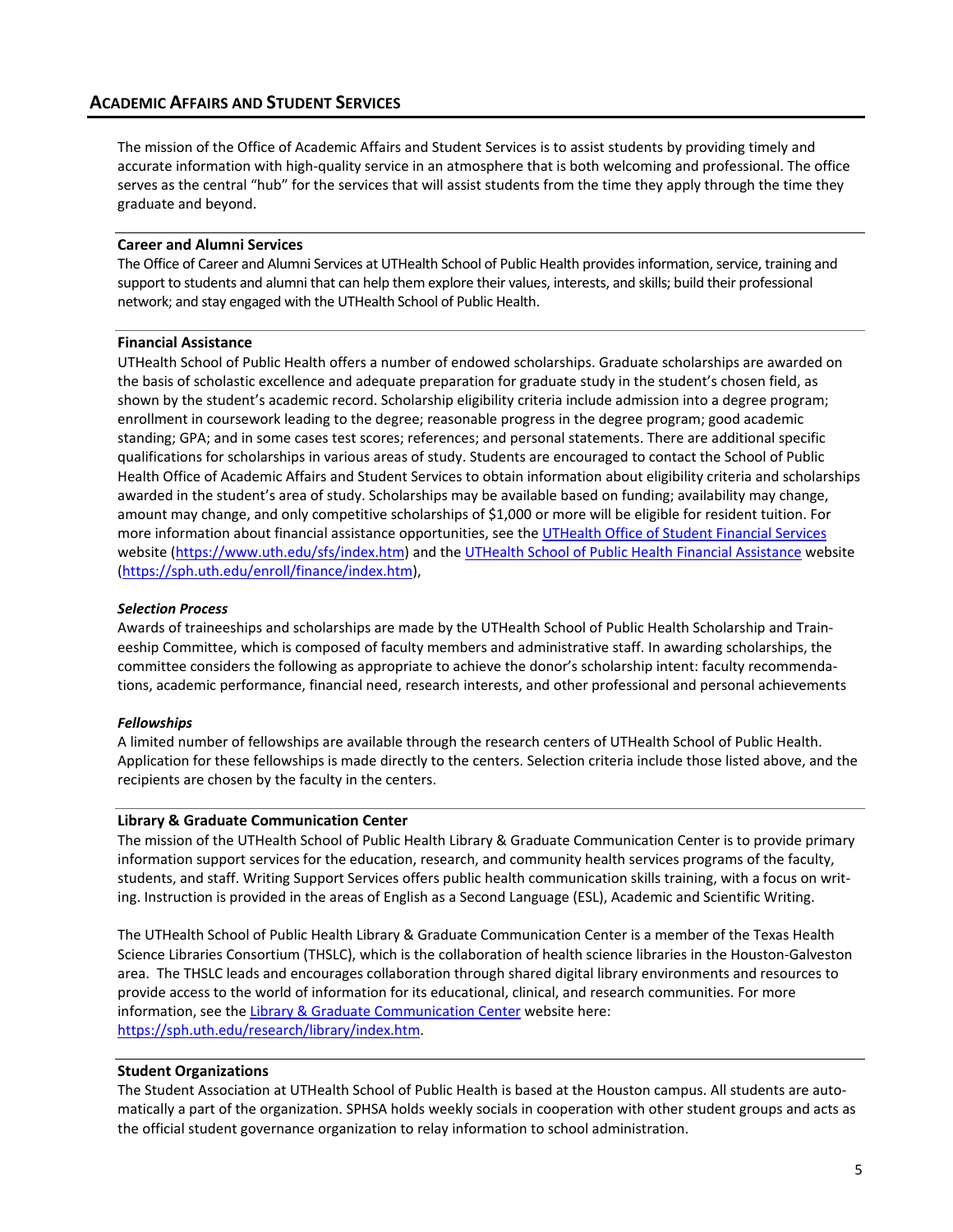### <span id="page-7-0"></span>**School of Public Health Policies**

Policies are categorized into one of the following areas: academics, administrative, degree requirements, or enrollment. All of the following policies can be found on th[e mySPH Policies](https://uthealthsph.force.com/UTHealthCommunity/s/policies) webpage at [https://uthealth](https://uthealthsph.force.com/UTHealthCommunity/s/policies)[sph.force.com/UTHealthCommunity/s/policies.](https://uthealthsph.force.com/UTHealthCommunity/s/policies)

### *Academic Policies*

- [Policy 100,](https://web.sph.uth.edu/student-forms/Student%20Resources/Policies/Policy.100_Student_Academic_Grievance_Process_and_Flowchart.pdf) Student Academic Grievance Process
- [Policy 102,](https://web.sph.uth.edu/student-forms/Student%20Resources/Policies/Policy.102_Doctoral_Committees_Structure.pdf) Doctoral Committee Structures
- [Policy 103,](https://web.sph.uth.edu/student-forms/Student%20Resources/Policies/Policy.103_Drop_Date_Deadline_for_Courses.pdf) Drop Date Deadline for Courses
- [Policy 104,](https://web.sph.uth.edu/student-forms/Student%20Resources/Policies/Policy.104_MPH_and_MS_Committee_Structures.pdf) MPH and MS Committee Structures
- [Policy 105,](https://web.sph.uth.edu/student-forms/Student%20Resources/Policies/Policy.105_Registration_Maximum_Credits_in_One_Term.pdf) Registration Maximum Credits in One Term
- [Policy 106,](https://web.sph.uth.edu/student-forms/Student%20Resources/Policies/Policy.106_Thesis_Dissertation_Data_and_Publication_Authorship.pdf) Thesis Dissertation Data and Publication Authorship
- [Policy 107,](https://web.sph.uth.edu/student-forms/Student%20Resources/Policies/Policy.107_Academic_Remediation_Plan_and_Probation_Steps.pdf) Academic Remediation Plan and Probation Steps
- [Policy 108,](https://web.sph.uth.edu/student-forms/Student%20Resources/Policies/Policy.108_Test_Security_Policy.pdf) Test Security Policy
- [Policy 109,](https://web.sph.uth.edu/student-forms/Student%20Resources/Policies/Policy.109_Student_Research_Thesis_Dissertation_Proposal_Approval.pdf) Student Research Thesis/Dissertation Proposal Approval

#### *Administrative Policies*

- [Policy 200,](https://web.sph.uth.edu/student-forms/Student%20Resources/Policies/Policy.200_Student_Evaluation_Process.pdf) Student Evaluation Process
- [Policy 201,](https://web.sph.uth.edu/student-forms/Student%20Resources/Policies/Policy.201_Course_Grading.pdf) Course Grading
- [Policy 202,](https://web.sph.uth.edu/student-forms/Student%20Resources/Policies/Policy.202_Maximum_Students_in_a_Course.pdf) Maximum Students in a Course

#### *Degree Requirements Policies*

[Policy 300,](https://web.sph.uth.edu/student-forms/Student%20Resources/Policies/Policy.300_Breadth_And_Minor_Requirements_for_Doctoral_Students.pdf) Breadth and Minor Requirements for Doctoral Students

- [Policy 301,](https://web.sph.uth.edu/student-forms/Student%20Resources/Policies/Policy.301_Conditional_Admission_to_Doctoral_Programs.pdf) Conditional Admission to Doctoral Programs
- [Policy 302,](https://web.sph.uth.edu/student-forms/Student%20Resources/Policies/Policy.302_Direct_Admission_from_a_Bachelors_Degree_to_the_PhD_Program.pdf) Direct Admission from a Bachelor's Degree to the PhD Program
- [Policy 303,](https://web.sph.uth.edu/student-forms/Student%20Resources/Policies/Policy.303_Epidemiology_Course_Requirement.pdf) Epidemiology Course Requirement
- [Policy](https://web.sph.uth.edu/student-forms/Student%20Resources/Policies/Policy.307_Preliminary_Exam_Admission_to_Candidacy_and_Dissertation_Defense.pdf) 307, Preliminary Examination; Admission to Candidacy and Dissertation Defense
- [Policy 308,](https://web.sph.uth.edu/student-forms/Student%20Resources/Policies/Policy.308_Transfer_of_Credit_Hours.pdf) Transfer of Credit Hours

### *Enrollment Policies*

- [Policy 400,](ttps://web.sph.uth.edu/student-forms/Student%20Resources/Policies/Policy.400_Auditing_Courses.pdf) Auditing Courses
- [Policy 401,](https://web.sph.uth.edu/student-forms/Student%20Resources/Policies/Policy.401_Continuous_Enrollment_for_Students_Enrolled_in_Thesis_and_Dissertation_Research.pdf) Continuous Enrollment for Students Enrolled in Thesis and Dissertation Research
- [Policy 402,](https://web.sph.uth.edu/student-forms/Student%20Resources/Policies/Policy.402_Enrollment_Requirements_Degree_Time_Limits_and_Leaves_of_Absence.pdf) Enrollment Requirements, Degree Time Limits, and Leaves of Absence
- [Policy 403,](https://web.sph.uth.edu/student-forms/Student%20Resources/Policies/Policy.403_Readmission_to_a_Degree_Program.pdf) Readmission to a Degree Program
- [Policy 404,](https://web.sph.uth.edu/student-forms/Student%20Resources/Policies/Policy.404_Transfer_of_Students_Between_the_UTHealth_SPH_Campuses.pdf) Transfer of Students between the UTHealth SPH Campuses
- [Policy 405,](https://web.sph.uth.edu/student-forms/Student%20Resources/Policies/Policy.405_Verification_of_Degrees_for_International_Applicants.pdf) Verification of Degrees for International Applicants
- [Policy 406,](https://web.sph.uth.edu/student-forms/Student%20Resources/Policies/Policy.406_Teaching_or_Graduate_Assistant_Enrollment_Status_Requirement.pdf) Teaching of Graduate Assistant Enrollment Status Requirement

### *UTHealth Handbook of Operating Procedures (HOOP)*

Students are charged with knowledge of and compliance with all UTHealth regulations concerning student conduct and discipline as set forth in th[e UTHealth Handbook of Operating Procedures](https://www.uth.edu/hoop/) (HOOP). Students are expected to sign a pledge adhering to the school's honor code during new student orientation. [HOOP Policy 186,](https://sph.uth.edu/academics/academic-affairs/HOOP_Policy_186_Student_Conduct_and_Discipline.pdf) Student Conduct and Discipline [\(https://www.uth.edu/hoop/policy.htm?id=1448220\)](https://www.uth.edu/hoop/policy.htm?id=1448220)

### *Policy 100, Student Academic Grievance Process*

Individual faculty members have primary responsibility for grading and evaluations. The faculty member's judgment is final unless compelling evidence suggests differential treatment or mistake. In attempting to resolve any issue regarding academic matters, it is the student's obligation to first make a serious effort to resolve the matter with the faculty member with whom the issue originated. If the student and faculty member cannot resolve the matter, the student may elect to use the formal Academic Grievance Resolution Process to request a review and recommendation from the Academic Grievance Committee, a subcommittee of the Academic Council.

### *Policy 201, Course Grading*

Letter grades ("A," "B," "C," or "F") are given for all MPH core courses. Elective courses may be letter-graded or graded on the basis of pass/fail ("P" or "F") at the discretion of the instructor. Grades in pass/fail courses will not be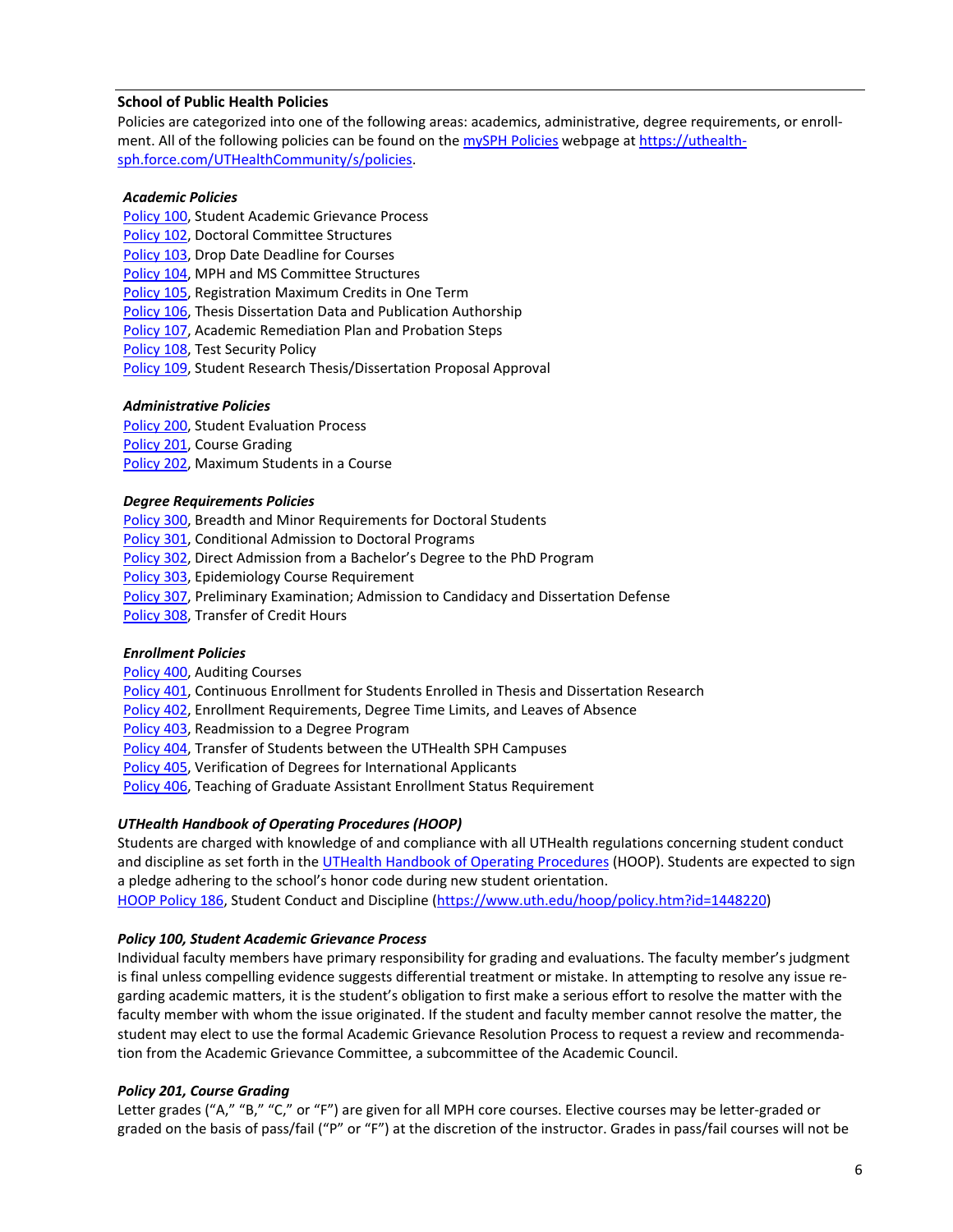included in the GPA calculation. A GPA will be calculated from all letter-graded courses. In computing GPA per hour, the following scores are used:  $A = 4$  points;  $B = 3$  points;  $C = 2$  points;  $F = 0$  points. The GPA is calculated by multiplying the grade points by the number of credit hours for each course. Repeated courses will be listed on the transcript along with the original course. However, please note the following stipulations:

- The GPA will be calculated on the letter-graded courses only using the grade from the repeated course.
- Students have the opportunity to retake a course only one time for calculation of the GPA.
- A third attempt is rarely approved, and will only be considered if the first two attempts were failures. Students may petition to the Office of Academic Affairs and Student Services to retake a course a third time.
- The final attempt will be the grade calculated into the GPA.

An Incomplete ("I") will revert to an "F" if the coursework is not successfully completed after one semester. However, at the course instructor's discretion, a grade may be entered to replace the "F" when the work from the incomplete is completed. A "W" grade is assigned when a student withdraws from a course.

### *Policy 308, Transfer of Credits*

Up to nine (9) graduate semester credit hours earned at other accredited institutions may be transferred and applied to UTHealth School of Public Health transcripts or counted toward graduation requirements if approved by the Office of Academic Affairs and Student Services and the student's advisor. These hours must not have been applied toward another awarded degree.

For dual degree programs with reciprocal agreements, students enrolled at UTHealth School of Public Health may take courses for credit at affiliated institutions, provided the courses are prospectively recommended and approved by the student's advisory committee. The sum total number of transfer credit that students can apply to a dual degree program at UTHealth School of Public Health from an accredited foreign institution is 12 semester credit hours. This applies to all concurrent/dual degree programs and external transfer credits. Students should contact the program coordinator for the dual degree program for further information.

General non-degree and certificate students can transfer up to 16 semester credit hours of UTHealth School of Public Health coursework if accepted into a degree program, provided a passing grade is earned in the course, and the course is completed within five (5) years prior to matriculation into the degree program. Credit hours toward a degree program's graduation requirements begin to accrue at the time of admission to and enrollment into the degree program and courses. Credit hours earned as part of a master's degree program do not count toward a doctoral degree program.

### *Policy 402, Enrollment Requirements, Degree Time Limits, and Leaves of Absences*

A student is classified as "full-time" if enrolled in at least nine (9) semester credit hours during the fall or spring semesters, at least six (6) semester credit hours during the summer. Enrollment is required in the semester in which the research proposal is submitted and continuously through the semester in which all requirements for graduation are completed. Enrollment is required prior to, during, or just after the semester in which the preliminary examination (DrPH and PhD programs) is taken and in the semester in which the student is involved in a practicum/internship (MPH and DrPH programs). Enrollment is required in the semester in which students graduate. Students must maintain enrollment so that any absence from the degree program does not exceed one (1) calendar year (three (3) consecutive semesters) unless a formal leave of absence is granted.

Students are expected to complete master's degree programs (MPH and MS) within five (5) years and doctoral degree programs (DrPH and PhD) within seven (7) years. In case of extenuating circumstances, a student may request a one-year extension. The possibility of a second year of extension exists under extraordinary circumstances. Students who do not graduate within the approved time limit will be dismissed from the program and must be readmitted in order to complete the degree program in effect at the time of readmission.

Students who anticipate interrupting their degree program for more than two (2) semesters should consider requesting a Leave of Absence (LOA). Students who have an approved LOA maintain their student status within the School. The LOA "stops the clock" on the student's degree program and does not add to the timeline for completing the degree. The LOA is granted for one (1) calendar year. In extraordinary circumstances, a second year may be granted. LOAs do not extend beyond two (2) years. Students who need to be away from the school for longer periods should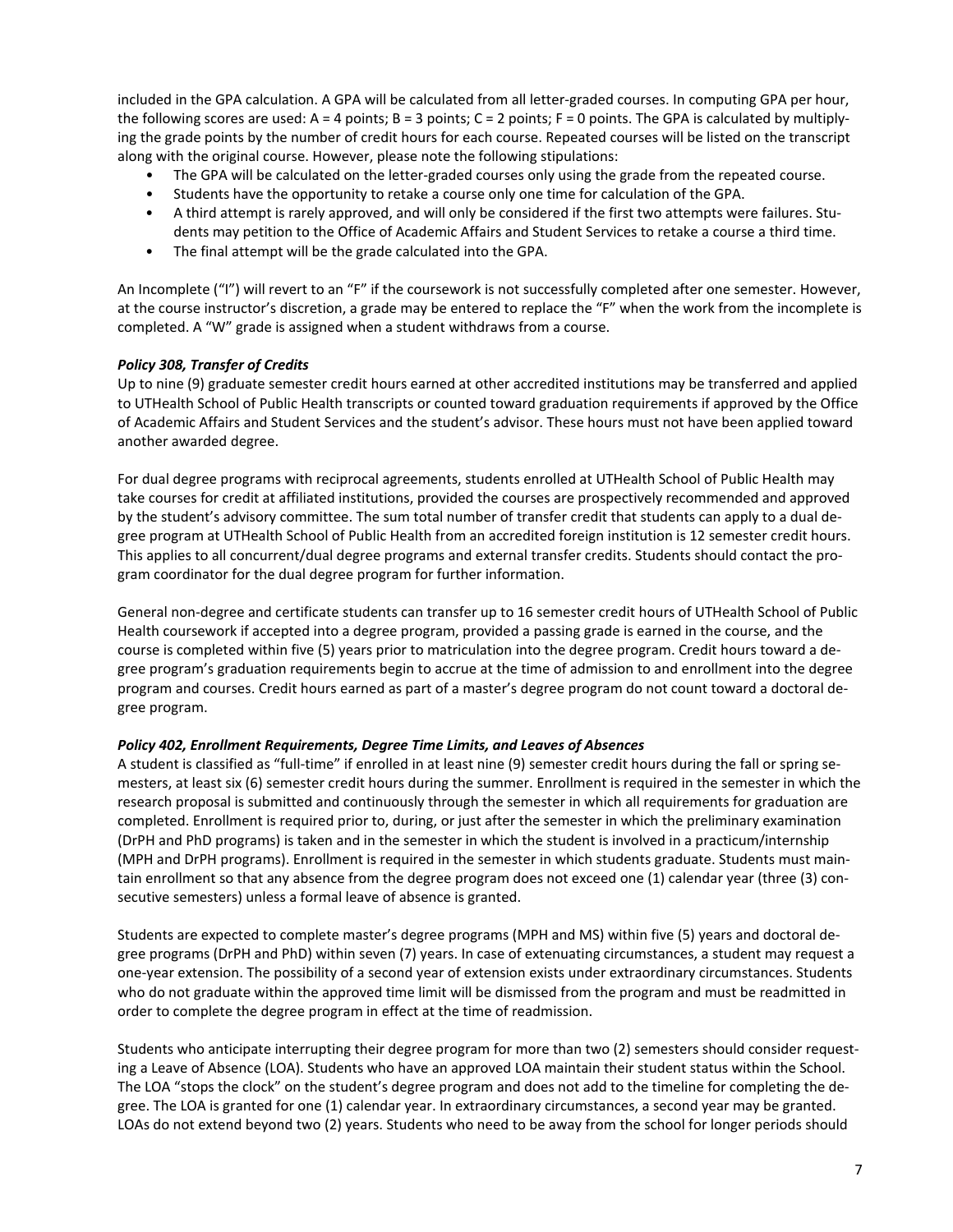consider withdrawing from the degree program and applying for readmission when their situation improves. The student may enroll in classes at any time during the LOA if his/her situation changes and the LOA is no longer needed.

### **Student Communication**

E-mail accounts constitute the official mode of communication linking students, faculty, and/or administration. Consequently, students are responsible for maintaining the UTHealth e-mail account assigned to them and activated upon payment of tuition and fees, and are responsible for regularly checking e-mail messages.

### **Student Technical Requirements**

Students at UTHealth School of Public Health must have a personal computer available to them. All students are provided with a user account, which offers access to a Web-based electronic mail application, an online learning management system, the ability to connect personal wireless computers within campuses, and a file repository and sharing system. For compatibility purposes, all students should have a computer with the following minimum requirements and recommendations:

| <b>Operating System</b> | Windows 8.1 or higher (preferred), Mac OS X 10.7 (Lion) or higher                                                |
|-------------------------|------------------------------------------------------------------------------------------------------------------|
| Web Camera              | Resolution at least 640 x 480, but 1280 x 720 preferred, must also include a microphone                          |
| Memory (RAM)            | 4 GB minimum, 8 GB or more is recommended                                                                        |
| <b>Browser</b>          | Internet Explorer 9+, Chrome, Firefox, Safari (Mac users)                                                        |
| Internet Speeds         | Preferred: DSL and Cable connectivity from outside the campus. Dialup and ISDN services will                     |
|                         | not provide enough bandwidth for most applications to function properly.                                         |
| Antivirus Software      | You must have Antivirus software. Microsoft Security Essentials is recommended for Windows                       |
|                         | computers if no other software is installed and Sophos Antivirus for Mac users. Both products                    |
|                         | are free to students through the vendor websites.                                                                |
|                         | Proctoring Software The latest versions of Adobe Flash Player is required for the Web-based proctoring software, |
|                         | ProctorU. You can test your system's compatibility with our proctor solution at,                                 |
|                         | http://www.proctoru.com/testitout/.                                                                              |
| Other Software          | Access to most course software through a virtual computer lab environment is provided. This                      |
|                         | system is called Parallels. The following link will give you access to the instructions on where to              |
|                         | download the Parallels client and how to install and configure the client so you can to gain ac-                 |
|                         | cess to the SPH vLab - https://utsph.bloomfire.com/posts/2281277-sph-virtual-computer-lab-                       |
|                         | parallels-client. The Parallels client is available for both Windows and Mac operating systems.                  |
|                         | Additionally, Microsoft Office is the primary application tool used by all faculty. Regardless of                |
|                         | your operating system, you will be most compatible with your faculty if you have Microsoft Of-                   |
|                         | fice installed.                                                                                                  |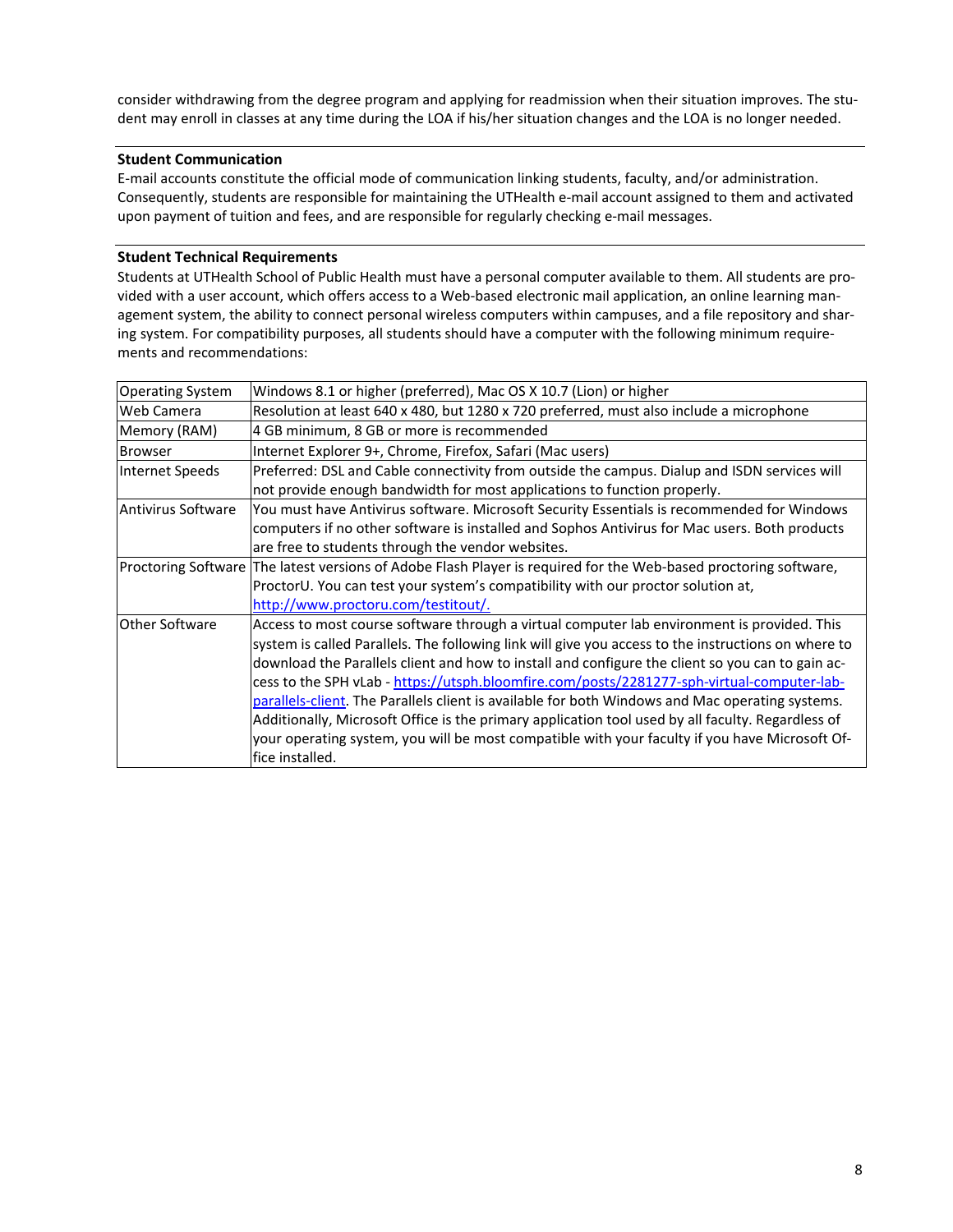### <span id="page-10-0"></span>**ADMISSIONS**

The following sections describe the application procedures, application deadlines and admissions procedures. For more information, see the School of Public Health [Admissions](https://sph.uth.edu/enroll/admissions/index.htm) website at [https://sph.uth.edu/enroll/admissions/in](https://sph.uth.edu/enroll/admissions/index.htm)[dex.htm.](https://sph.uth.edu/enroll/admissions/index.htm)

### <span id="page-10-1"></span>**APPLICATION PROCEDURES AND DEADLINES**

#### **Application Procedures**

Application procedures vary depending on the admission type a student is seeking and described below. All applicants to UTHealth School of Public Health are received and processed by the centralized application service[, School of](http://www.sophas.org/)  [Public Health Application Service \(SOPHAS\)](http://www.sophas.org/) [\(http://www.sophas.org/\)](http://www.sophas.org/) o[r SOPHAS Express](https://sophasexpress.liaisoncas.com/applicant-ux/#/login) [\(https://sophasexpress.liaisoncas.com/applicant-ux/#/login\)](https://sophasexpress.liaisoncas.com/applicant-ux/%23/login). This application service is intended to streamline the application process for applicants as they are able to upload one set of application materials, including institutional transcripts, reference letters, and standardized test scores. All the supporting documentation detailed below is required of those applicants submitting their applications through either SOPHAS or SOPHAS Express, unless otherwise noted.

#### *Degree-seeking Students*

The degree-seeking application process is used for students seeking admission into one of the UTHealth School of Public Health degree programs. All degree-seeking applications, including supporting documentation, are received and processed b[y SOPHAS.](http://www.sophas.org/) Detailed instructions for submission of applications using SOPHAS are described on the [SOPHAS](http://www.sophas.org/) website.

Applicants to dual degree programs apply to each institution independently of the respective complementary dual degree program. More information about dual degree programs can be found in the [dual degree programs](#page-22-0) section of this catalog. Applicants seeking readmission should refer to *Policy 403 Readmission to a Degree Program* under the [Academic Policies](#page-7-0) section of this catalog.

#### *Non-degree Seeking Students*

The non-degree application process is used for students seeking admission into one of the UTHealth School of Public Health non-degree programs, non-degree graduate certificate programs, or pre-approved re-admission. All non-degree applications, including supporting documentation, are received and processed by [SOPHAS Express.](https://sophasexpress.liaisoncas.com/applicant-ux/#/login) Detailed instructions for submission of applications using SOPHAS Express are described on th[e SOPHAS Express](https://sophasexpress.liaisoncas.com/applicant-ux/#/login) website.

#### **Required Application Materials for All Applicants**

The following contains the elements of the application materials required when submitting materials to either [SOPHAS](http://www.sophas.org/) or [SOPHAS Express.](https://sophasexpress.liaisoncas.com/applicant-ux/#/login) More information about required application materials can be found on th[e Admissions](https://sph.uth.edu/prospective-students/how-to-apply/) website.

#### *1. Application Form*

Applicants will complete the bio-demographic data to also include whether they plan to enroll as a full-time or parttime student. Each applicant will be reviewed by the one program and one campus that student's select from their application.

#### *2. Personal Statement and Objectives*

Applicants should describe their interests in public health in the essay/personal statement & objectives section of the application form. The essay should address educational goals specific to the chosen program of study. Applicants should also describe career goals as well as any experience relating to the health field, research, community service, and leadership positions. Applicants are encouraged to describe how significant life experiences have influenced their motivation, qualifications, or academic record. This essay/personal statement & objectives is central to the admissions decision and is read by the admissions committee. *\*\*Note: Personal statement & objectives are screened for plagiarism. Evidence of plagiarism will result in an automatic denial of admission.*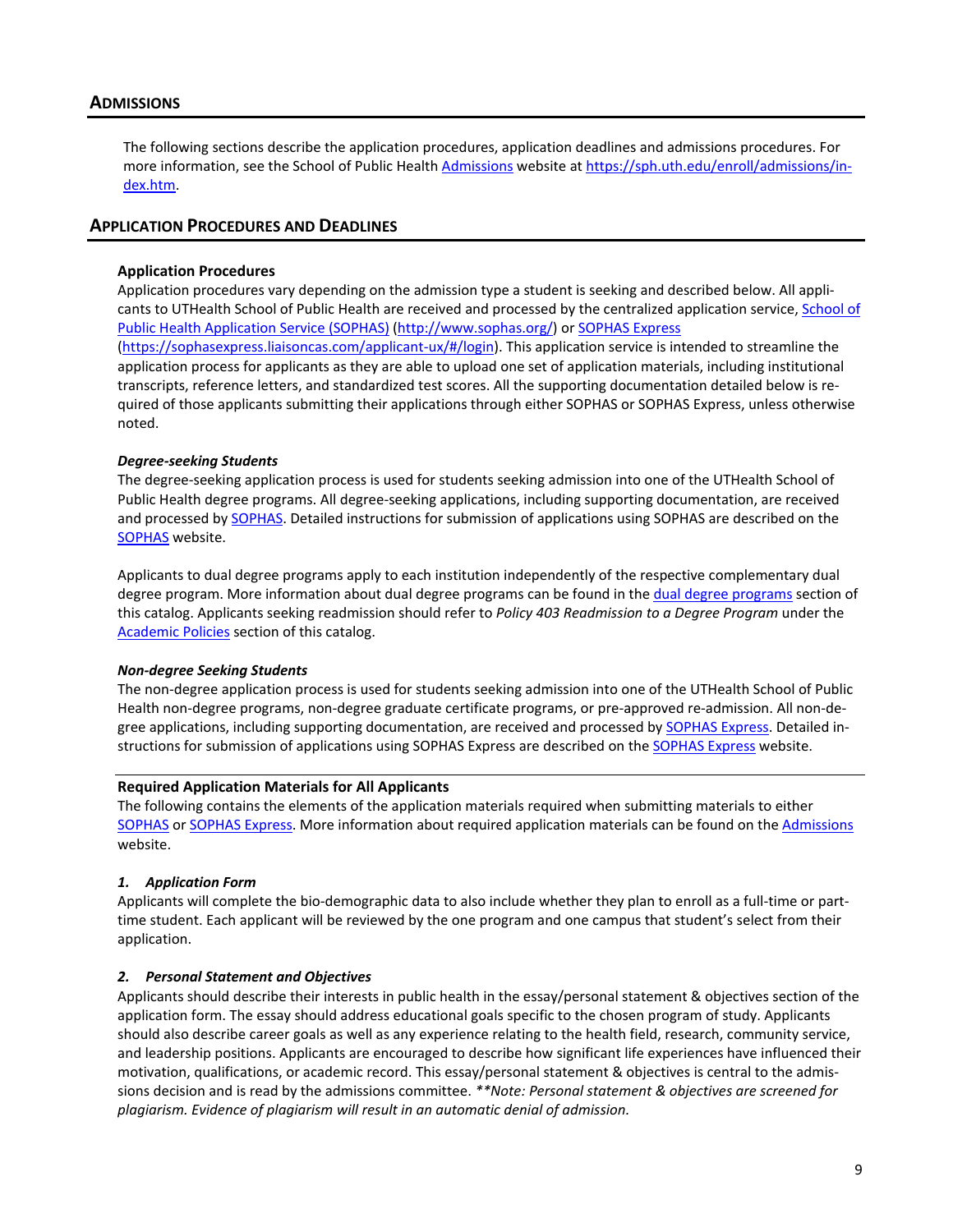# *3. Evidence of Proficiency*

Evidence of proficiency in basic mathematical or other quantitative skills, documented through transcripts, publications, or a statement describing how this proficiency was achieved, or will be achieved, prior to enrollment.

### *4. Application Fee*

Payment of the SOPHAS or SOPHAS Express application fee. Students apply through either SOPHAS (degree-seeking applicants) or SOPHAS Express (certificate or non-degree-seeking applicants). The application fee through SOPHAS is based upon a sliding scale determined by the number of schools to which the applicant is intending to apply. The cost for a SOPHAS application is \$140 for the first school or program to which the student applies. Any additional schools or programs to which a student chooses to apply will cost \$50 per designation, even if the application is submitted later in the application cycle. The cost for a SOPHAS Express application is \$50. More information about SOPHAS fees can be found here[: https://help.liai-](https://help.liaisonedu.com/SOPHAS_Applicant_Help_Center/Starting_Your_SOPHAS_Application/Getting_Started_with_Your_SOPHAS_Application/03_Application_Fees)

[sonedu.com/SOPHAS\\_Applicant\\_Help\\_Center/Starting\\_Your\\_SOPHAS\\_Application/Getting\\_Started\\_with\\_Your\\_SOP](https://help.liaisonedu.com/SOPHAS_Applicant_Help_Center/Starting_Your_SOPHAS_Application/Getting_Started_with_Your_SOPHAS_Application/03_Application_Fees) [HAS\\_Application/03\\_Application\\_Fees](https://help.liaisonedu.com/SOPHAS_Applicant_Help_Center/Starting_Your_SOPHAS_Application/Getting_Started_with_Your_SOPHAS_Application/03_Application_Fees) and SOPHAS Express fees found here[: https://sophasexpress.liai](https://sophasexpress.liaisoncas.com/applicant-ux/#/login)[soncas.com/applicant-ux/#/login.](https://sophasexpress.liaisoncas.com/applicant-ux/#/login)

### *5. Official Transcripts*

Transcripts must include both grades and credit hours. The School prefers a grade point average of at least 3.0 or higher on a 4.0 scale. International applicants are required to submit World Education Services (WES) evaluations of their transcripts to SOPHAS. See *9. Transcript Credential Evaluation* for more information.

*Degree-seeking applicants:* Applicants should submit official transcripts covering all periods of postsecondary enrollment in all accredited institutions of higher education attended. Copies of transcripts sent by the applicant are not considered. Applicants should request that all institutions attended send official (original) transcripts directly to SOPHAS to one of the appropriate addresses:

*For regular mail, please send to:* SOPHAS P.O. Box 9111 Watertown, MA 02471-9111

*For overnight delivery ONLY, please send to:* SOPHAS c/o Liaison International 311 Arsenal Street Watertown, MA 02472 Phone: 617-612-2090

*Non-degree seeking applicants:* Applicants should upload unofficial transcripts covering all periods of postsecondary enrollment in all accredited institutions of higher education attended. In the event the applicant is admitted, they will also need to provide official (original) transcripts directly to the UTHealth Office of the Registrar.

### *6. Letters of Recommendation*

Applicants are required to submit letter(s) of recommendation from individual(s) qualified to evaluate the applicant's academic or professional performance, ability, motivation, and character. Academic letters of reference are preferred. All submitted letters should be on official letterhead.

*Degree-seeking applicants:* At least three letters of recommendation are required.

*Non-degree seeking applicants:* At least one letter of recommendation is required.

### *7. Entrance Examinations*

Graduate Record Exam (GRE) scores are required for all degree-seeking applicants and are reviewed by the Admissions Committee. Students applying to the MPH program may also submit Medical College Admissions Test (MCAT) scores in place of GRE scores. *\*Non-degree applicants applying through SOPHAS Express are not required to submit entrance examination records.*

*Minimum scores required:* For GRE scores, a recommended combined score of 298 for masters programs and 308 for doctoral programs on the verbal and quantitative sections of the General Test is preferred. For the analytical writing section, a score of at least 4.0 on a scale of 6.0 is preferred. The GRE is administered at many universities across the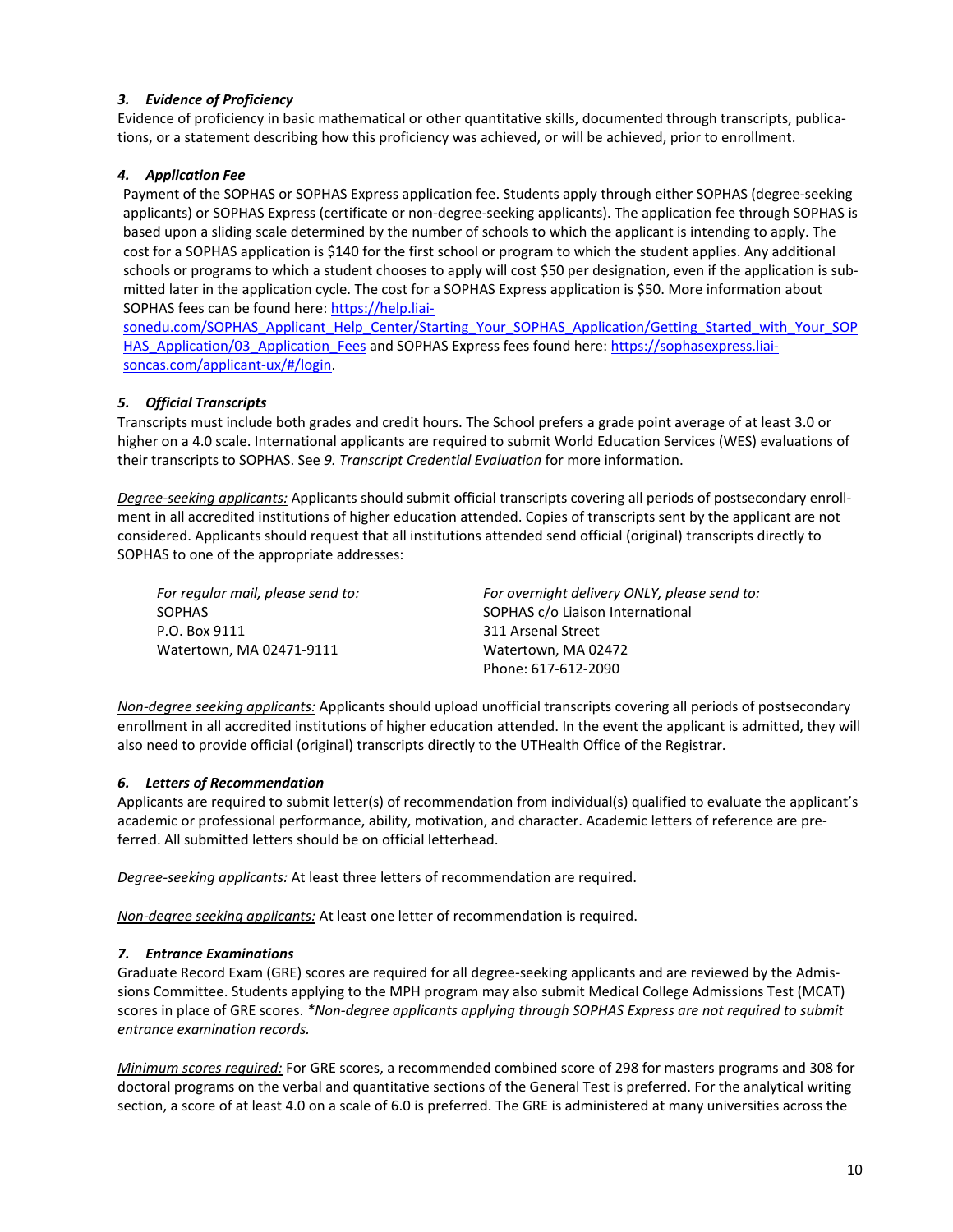United States and in many foreign cities. Only scores received directly fro[m Educational Testing Service](https://www.ets.org/) [\(https://www.ets.org/\)](https://www.ets.org/) will be considered. Submit GRE scores to SOPHAS using the reporting code 4479.

For MCAT Scores, a recommended total score of 500 is preferred. Only scores received directly from th[e American](https://www.aamc.org/)  [Association of Medical Colleges](https://www.aamc.org/) [\(https://www.aamc.org/\)](https://www.aamc.org/) testing service will be considered. Submit MCAT scores to SOPHAS using the reporting code *SOPHAS*. The GRE/MCAT is but one of several factors considered in the aggregate during the admissions process.

### *Exemptions to the GRE requirement:*

- Applicants holding previously-earned doctoral-level degrees from accredited U.S. universities may request an exemption;
- Applicants to [dual degree programs](#page-22-0) that have a doctoral component (e.g., MD/MPH, PhD/MPH, Pharm D/MPH, or JD/MPH) are exempt from the GRE requirement, provided they hold an offer of admission to the partnering participating medical, graduate, pharmacy or law school.
- Applicants holding an international medical degree and holding Educational Commission for Foreign Medical Graduates certification may request a waiver provided they are currently practicing medicine or in an active residency program in the United States at the time of applying.

### *8. Additional Supporting Materials*

Additional supporting materials: Any published papers, reports, or other materials believed to provide information on an applicant's capability and performance should be included in the application.

*Degree-seeking applicants:* Several degree-seeking programs require a writing sample (see application form; send copies only since the school is not responsible for returning this supplemental material). Alternatively, copies may be appended to the SOPHAS application. Instructions on how to append these materials to the SOPHAS application are included in the SOPHAS application instructions.

*Non-degree seeking applicants:* Non-degree seeking students should submit any additional supporting documents to SOPHAS Express and should follow the SOPHAS Express application instructions for guidance.

### **Additional Required Materials for International Applicants**

### *9. English Proficiency Exams*

All international applicants must take th[e Test of English as a Foreign Language \(TOEFL\)](http://www.ets.org/toefl/) or th[e International English](https://www.ielts.org/en-us)  [Testing System \(IELTS\).](https://www.ielts.org/en-us) Information and application booklets may be obtained by contacting the Educational Testing Service directly at<http://www.ets.org/toefl/> or [https://www.ielts.org/en-us.](https://www.ielts.org/en-us) This requirement applies even if you attended a graduate institution and earned only a Master's degree.

### *Minimum scores required:*

A minimum acceptable score of 600 on the paper-based TOEFL, 250 on the computer-based TOEFL, or 100 on the internet-based TOEFL is required for admission. For IELTS, a minimum acceptable overall score of 7.5 is required for admission to our school. Test scores are valid for 2 years from the test date. Submit scores to SOPHAS using the reporting code 5688 (TOEFL); no department code is needed. Official IELTS scores meeting the minimum requirement should be mailed to:

ATTN: Admissions UTHealth School of Public Health 1200 Pressler Street, RAS E-201 Houston, TX 77030

### *Exemptions to the TOEFL or ILETS exam requirement:*

- If you are a Permanent Resident or Citizen of the United States;
- If you earned a bachelor's degree or doctoral degree from the United States;
- Applicants' country of origin from the following English-speaking countries: Australia, Bahamas, Canada, Ireland, Jamaica, New Zealand, Trinidad and Tobago, Uganda, and United Kingdom.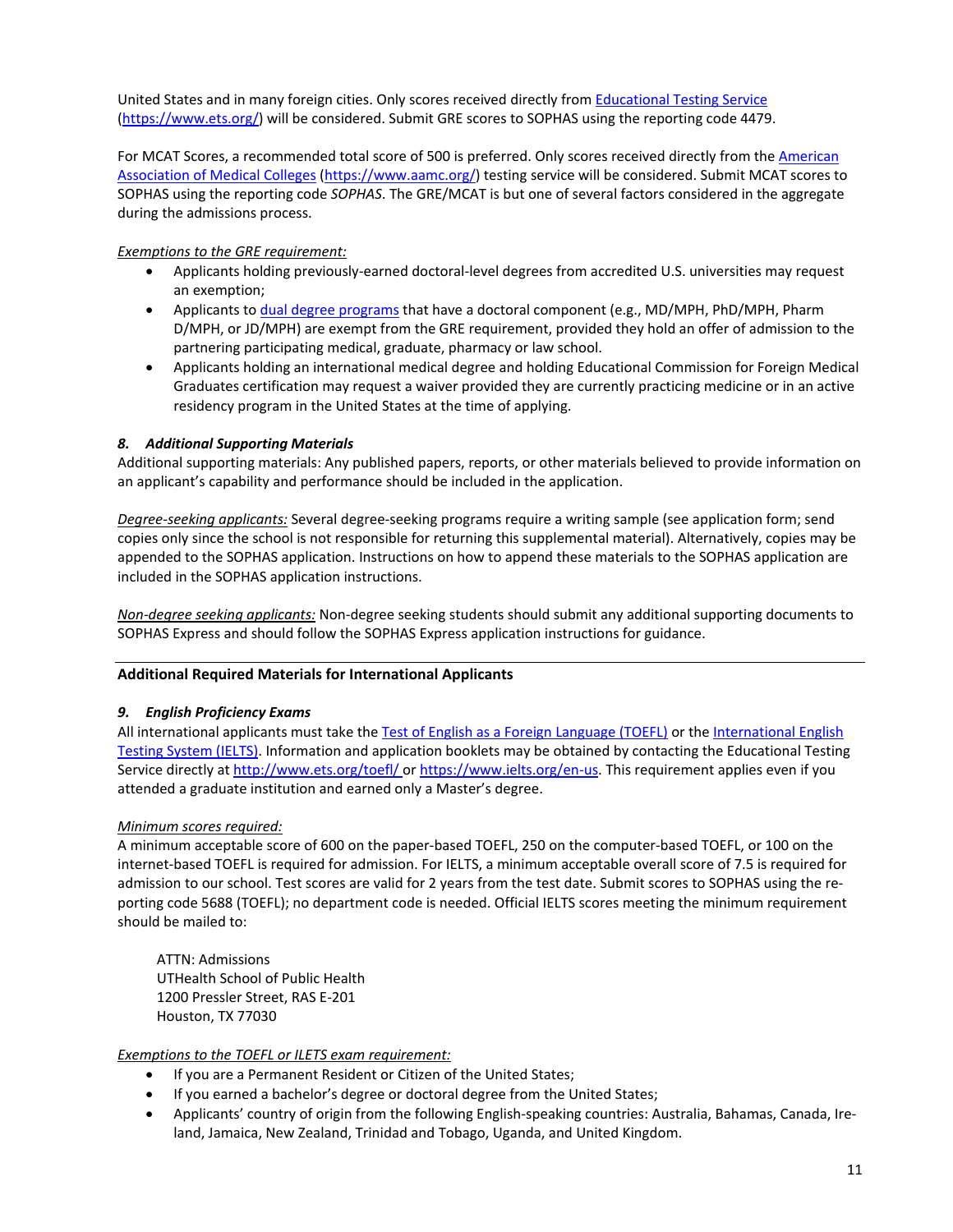Additional exemptions may be granted on a case-specific basis for those who do not meet the above criteria.

### *10. Transcript Credential Evaluation*

Transcripts for an educational credential evaluation and determination of United States equivalency from applicants who hold degrees from institutions outside of the United States. The minimum requirement is to submit a credential evaluation that demonstrates the applicant holds, at a minimum, the equivalent of a bachelor's degree. Course-bycourse (ICAP) translation is required. This can be accomplished by submitting transcripts to:

World Education Services (WES) Bowling Green Station P.O. Box 5087 New York, NY 10274-5087 USA

World Education Services Contact Information: Phone: (212) 966-6311 Email: [info@wes.org](mailto:info@wes.org) Website[: http://www.wes.org/](http://www.wes.org/)

Final transcript credential evaluation results must be submitted directly to SOPHAS by the evaluation agency.

### **Application Deadline Dates for All Applicants**

*Degree-seeking applicants:* Completed applications, with all supporting documents, must be received by: October 1 – Spring semester priority deadline for scholarship consideration & final deadline December 1 – Fall semester priority deadline for scholarship consideration February 15 – Fall semester deadline for Dietetic Intern applicants April 1 – Fall/ Summer semester, all other applicants' final deadline

*Non-degree seeking applicants:* Completed applications, with all supporting documents, must be received by:

<span id="page-13-1"></span>November 1 – Spring semester April 1 – Summer semester July 1 – Fall semester

Applicants will be notified by e-mail and mail of the Admissions Committee's decision within approximately 2-8 weeks of the date the application is completed and verified via SOPHAS, provided that all supporting materials are received by the application deadline.

# <span id="page-13-0"></span>**ADMISSIONS PROCESS**

Applicants are required to elect a single degree program located at a campus of UTHealth School of Public Health. The faculty or faculty subcommittee of the appropriate program and campus review each application and all supporting documentation. Factors believed to contribute to the academic success of students and their subsequent contributions to the knowledge base and practice of public health are considered in each admissions action. The following criteria are evaluated through the application, transcripts, letters of recommendation, essay/personal statement, and CV/Resume. These criteria include:

- Career goals: particularly the intent to practice public health in underserved and vulnerable communities;
- Community service: particularly service to diverse communities in need;
- Educational goals: should be consistent with the chosen area of study;
- Motivation: description of any special obstacles or challenges that have been overcome to achieve goals thus far;
- Prior academic preparation: depth, breadth, and performance;
- Relevant work experience: particularly public health practice or research related to underserved and vulnerable communities;
- Official scores on entrance exams and English proficiency exams (if needed); and
- Theses, publications, and other scholarly works: supplemental documents provided by applicant.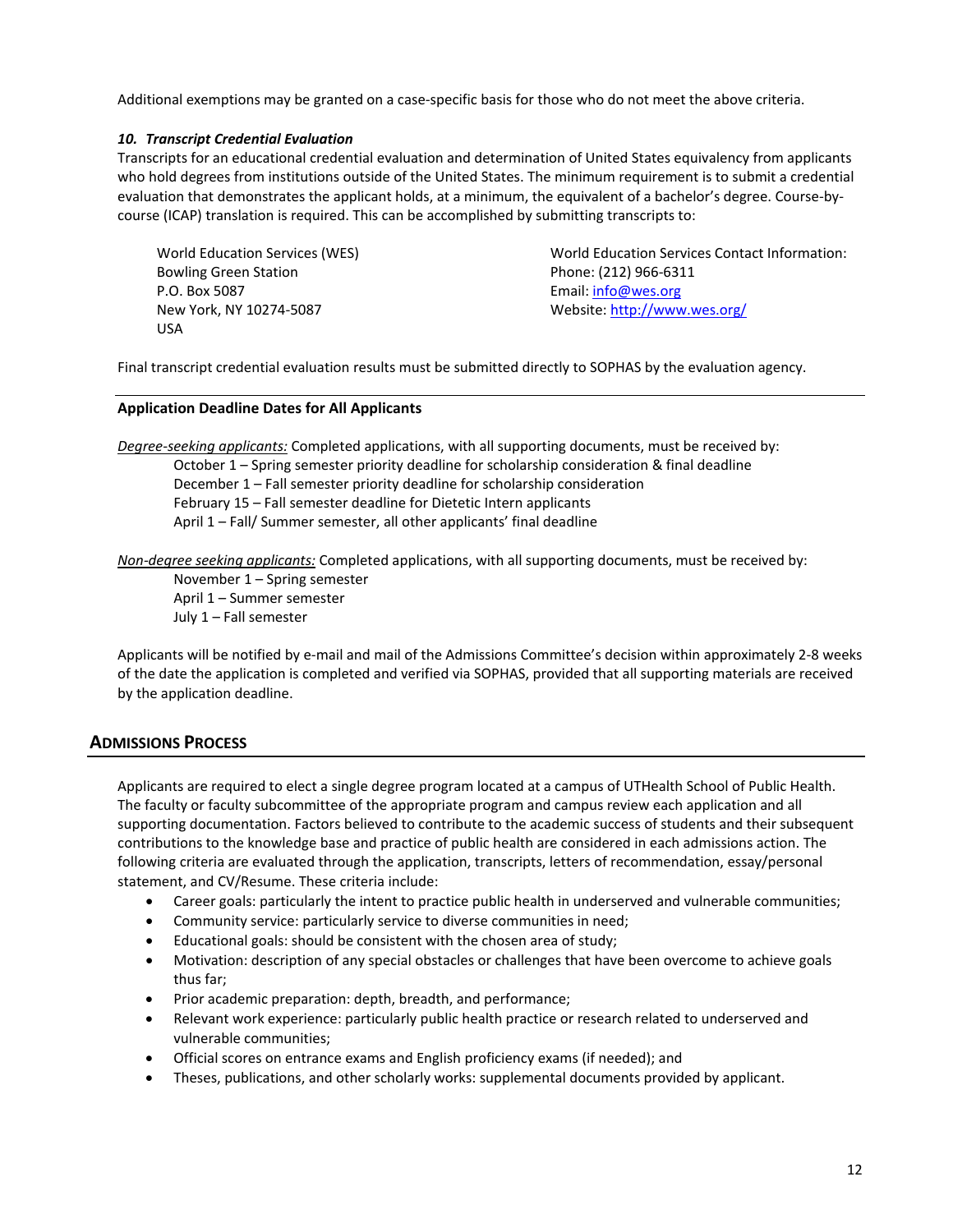Applicants may be contacted for personal interviews, and prospective students are encouraged to visit the School and discuss their proposed program with faculty and staff. The School's contact information can be found on the [UTHealth School of Public Health](https://sph.uth.edu/campuses/houston) website. Admissions inquiries can also be emailed directly to [SPHAdmissions@uth.tmc.edu.](mailto:SPHAdmissions@uth.tmc.edu)

[applyUTH](https://my.uth.tmc.edu/psp/myuth/MYUTH/ENTP/h/?tab=UT_EP_NVT_SIGNON) [\(https://my.uth.tmc.edu/psp/myuth/MYUTH/ENTP/h/?tab=UT\\_EP\\_NVT\\_SIGNON\)](https://my.uth.tmc.edu/psp/myuth/MYUTH/ENTP/h/?tab=UT_EP_NVT_SIGNON) is available for applicants to check on the status of their application and supporting documents. Enrolled students will use the [myUTH](https://eportal.uth.tmc.edu/) [\(https://eportal.uth.tmc.edu/\)](https://eportal.uth.tmc.edu/) portal to access their official grades, register for classes, view bills and pay fees, check on the status of financial aid applications, submit address changes, and request official UTHealth transcripts.

Policies related to transfer credits, maximum credits for enrollment in one term, and a criminal background check can be found in the [Academic Policies](#page-7-0) section.

### **Conditional Admission to Doctoral Programs**

With the exception of applicants admitted directly to a PhD program, applicants to doctoral programs are expected to hold a master's degree in the relevant discipline. Applicants with a prior master's degree, but with deficits (i.e., no MPH or lack of master's level discipline courses for a PhD) may be admitted with the conditions of completing required leveling courses. Once a student has completed the required leveling courses listed in the admissions letter, with a grade of at least a "B," the conditions will be removed from the student's record. Conditions must be met prior to the preliminary examination. Students who fail to complete the conditions will be discontinued from the doctoral program. Credit hours toward a doctoral degree program's graduation requirements begin to accrue at the time of enrollment in the degree program as follows:

- No credit hours for the leveling courses will be applied toward a doctoral degree but will be listed on the student's official transcript.
- DrPH students must have previous evidence of, or UTHealth School of Public Health course credit hours must include, all five core MPH courses.

### **Direct Admission to a PhD Program**

The School offers direct admission to the PhD in Biostatistics and PhD in Epidemiology programs. Additional admis-sion requirements can be found in the [PhD in Biostatistics, Direct Admission](#page-30-0) an[d PhD in Epidemiology, Direct Admis](#page-33-1)[sion](#page-33-1) sections. Students are required to meet all other admission requirements for a PhD program.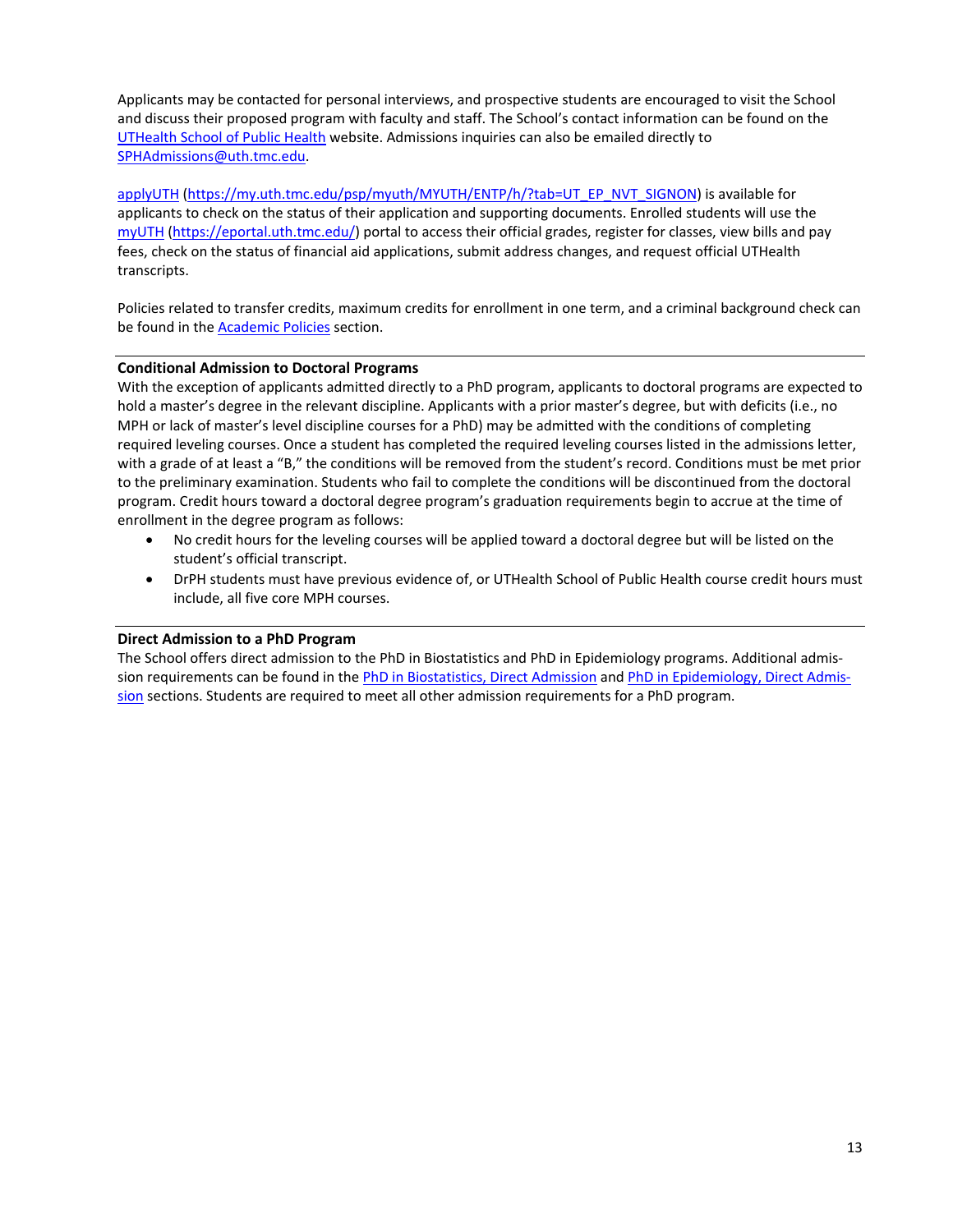# <span id="page-15-0"></span>**TUITION AND FEES**

Tuition and fees are subject to change and become effective on the date enacted. The Texas Legislature does not set the specific amount for any particular student fee. Student fees are authorized by state statute; the specific fee amounts and the determination to increase fees are made by the university administration and The University of Texas System Board of Regents.

| <b>Fee Type</b><br>Charge                                |                                  |  |  |
|----------------------------------------------------------|----------------------------------|--|--|
| Alternative Instruction Delivery Fee -                   |                                  |  |  |
| SPH Web Course Delivered within Texas                    | \$75/ semester credit hour       |  |  |
| <b>Computer Resource Fee</b>                             | \$62/ semester                   |  |  |
| Graduation Fee*                                          | \$100                            |  |  |
| Information Technology Access Fee                        | \$38/ semester                   |  |  |
| Installment Use Fee                                      | \$20                             |  |  |
| Late Payment Fee                                         | \$50                             |  |  |
| Liability Insurance $-$                                  |                                  |  |  |
| <b>Fall Semester</b>                                     | \$5.25                           |  |  |
| <b>Spring Semester</b>                                   | \$5.25                           |  |  |
| Summer Semester                                          | \$4.00                           |  |  |
| Library and Writing Services Fee                         | \$60/ semester                   |  |  |
| Portfolio Fee                                            | \$50/ semester                   |  |  |
| Service Exam Fee                                         | \$50/ semester per online course |  |  |
| Student Orientation Fee (assessed upon matriculation)    | \$50                             |  |  |
| <b>Student Records Fee</b>                               | \$5/ semester                    |  |  |
| Student Services Fee**                                   | \$566.25                         |  |  |
| Supplemental Fee - Accelerated MPH Program - San Antonio | \$4,000 (full-time rate)         |  |  |

\*\*A graduation fee of \$100 payable at registration for the final academic term is required of all students.

\*\*\*The Student Services Fee, required of all students, provides for student health services, student counseling, student government, a shuttle service, and recreational facilities. The annual fee of \$566.25 is charged to students on a semester credit hour basis by semester. Breakdown of the fee is found on the Registrar's website under Tuition and Fee Schedule.

Health insurance is required of all UTHealth students. If students have a health insurance policy, they may provide proof of comparable insurance to Auxiliary Enterprises no later than the  $12<sup>th</sup>$  class to have this charge waived. Information regarding student health insurance can be found at the [Auxiliary Enterprise](https://www.uth.edu/auxiliary-enterprises/insurance/index.htm) website.

The current Tuition and Fee Schedules for UTHealth can be found on th[e Office of Registrar](https://www.uth.edu/registrar/current-students/registration/tuition--fee-schedule.htm) website at [https://www.uth.edu/registrar/current-students/registration/tuition--fee-schedule.htm.](https://www.uth.edu/registrar/current-students/registration/tuition--fee-schedule.htm)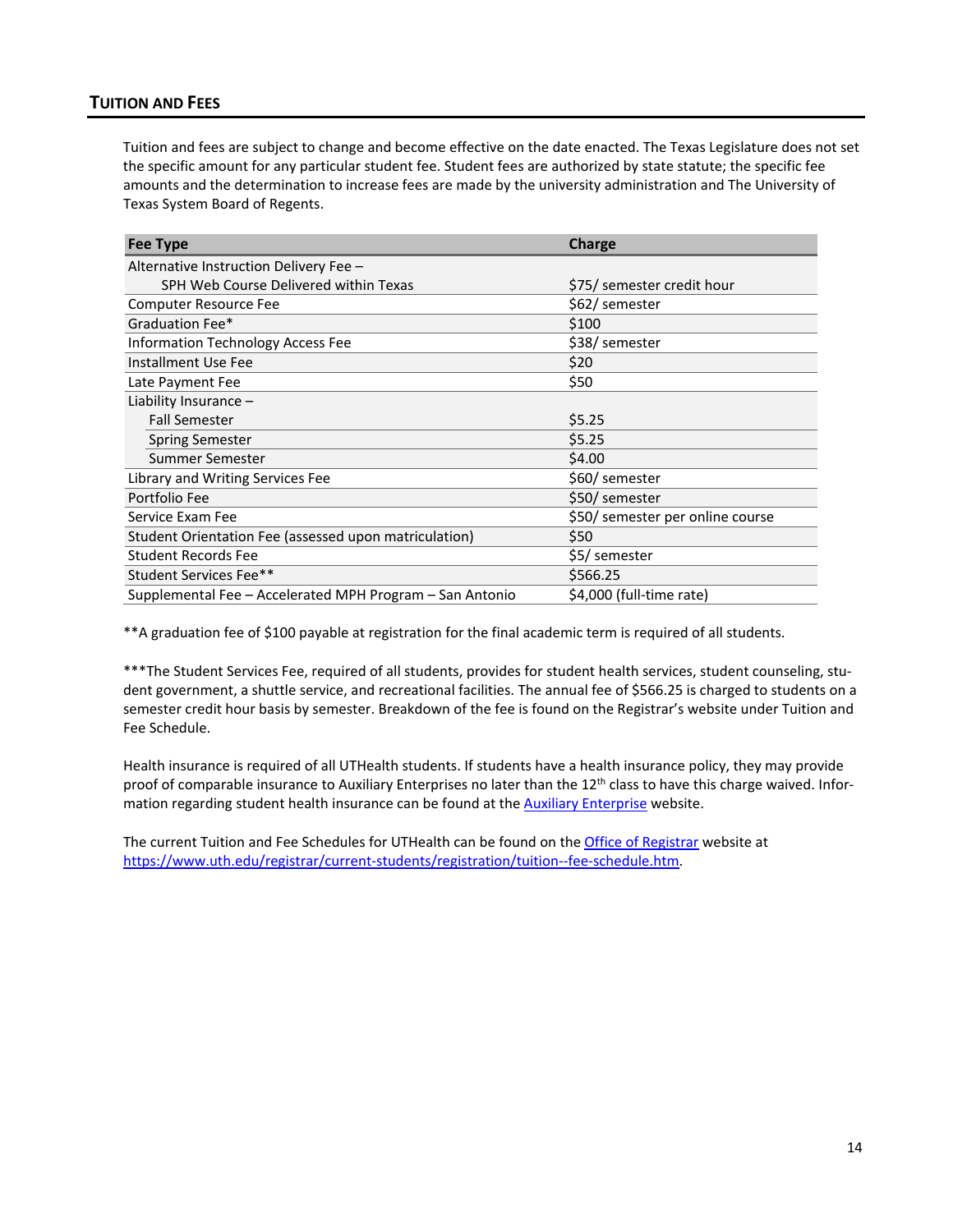|                        | <b>Fall 2020</b> | Spring 2021 | Summer 2021               |                            |                            |  |  |
|------------------------|------------------|-------------|---------------------------|----------------------------|----------------------------|--|--|
|                        |                  |             | 12 Week<br><b>Session</b> | 6 Week 1<br><b>Session</b> | 6 Week 2<br><b>Session</b> |  |  |
| <b>Semester Begins</b> | August 31        | January 11  | May 17                    | May 17                     | June 29                    |  |  |
| Census Date            | September 16     | January 27  | May 20                    | May 20                     | July 2                     |  |  |
| Last Day of Class      | December 11      | April 30    | August 12                 | June 25                    | August 6                   |  |  |
| <b>Final Exams</b>     | December 14-18   | May 3-7     | August 9-10               | June 28                    | August 9-10                |  |  |

### <span id="page-16-0"></span>**Calendar for 2020-2021 Academic Year**

Academic calendars are subject to change. For the most current calendar, see the [Office of the Registrar](https://www.uth.edu/registrar/calendars/academic-calendar-academic.htm) website.

# **Term Structure**

Course credits correspond with contact hours per week per semester as shown in the chart below.

|               | <b>Total</b>   | <b>Contact Hours Per Week</b> |                        |                        |                        |
|---------------|----------------|-------------------------------|------------------------|------------------------|------------------------|
| <b>Credit</b> | <b>Contact</b> | <b>Fall Semester</b>          | <b>Spring Semester</b> | <b>Summer Semester</b> | <b>Summer Semester</b> |
| <b>Hours</b>  | <b>Hours</b>   | 15 weeks                      | 15 weeks               | 12-week session        | 6-week session         |
|               | 15             | 1 hour per week               | 1 hour per week        | 1.25 hours per week    | 2.5 hours per week     |
|               | 30             | 2 hours per week              | 2 hours per week       | 2.5 hours per week     | 5 hours per week       |
|               | 45             | 3 hours per week              | 3 hours per week       | 3.75 hours per week    | 7.5 hours per week     |
|               | 60             | 4 hours per week              | 4 hours per week       | 5 hours per week       | 10 hours per week      |

### **Course Structure**

A course prefix and catalog number represents the course modality, level and academic department as described in the chart below. All courses are graduate level courses. Students should seek advice from their faculty advisor and refer to their degree planner when selecting coursework to ensure courses will be applied toward their degree. Availability of courses is contingent upon sufficient registration.

| <b>Course Prefix</b>  | <b>Modality and Level</b>                                                             |
|-----------------------|---------------------------------------------------------------------------------------|
| PH                    | In-person and/or ITV; available to both master and doctoral-level students            |
| <b>PHM</b>            | In-person and/or ITV; available to master-level only students                         |
| <b>PHD</b>            | In-person and/or ITV; available to doctoral-level only students                       |
| <b>PHW</b>            | Online; available to both master and doctoral-level students                          |
| <b>PHWM</b>           | Online; available to master-level only students                                       |
| PHWD                  | Online; available to doctoral-level only students                                     |
| <b>Catalog Number</b> | <b>Academic Department</b>                                                            |
| $1000 - 1499$         | <b>Health Promotion and Behavioral Sciences</b>                                       |
| $1600 - 1999$         | <b>Biostatistics and Data Science</b>                                                 |
| $2100 - 2499$         | <b>Environmental and Occupational Health Sciences</b>                                 |
| $2500 - 2999$         | Epidemiology                                                                          |
| $3000 - 3999$         | Management, Policy, and Community Health                                              |
| $5000 - 9999$         | Interdepartmental                                                                     |
| <b>Grading Type</b>   | <b>Grading Component</b>                                                              |
|                       | Letter-graded. Courses without an 'L' designation have a pass/fail grading component. |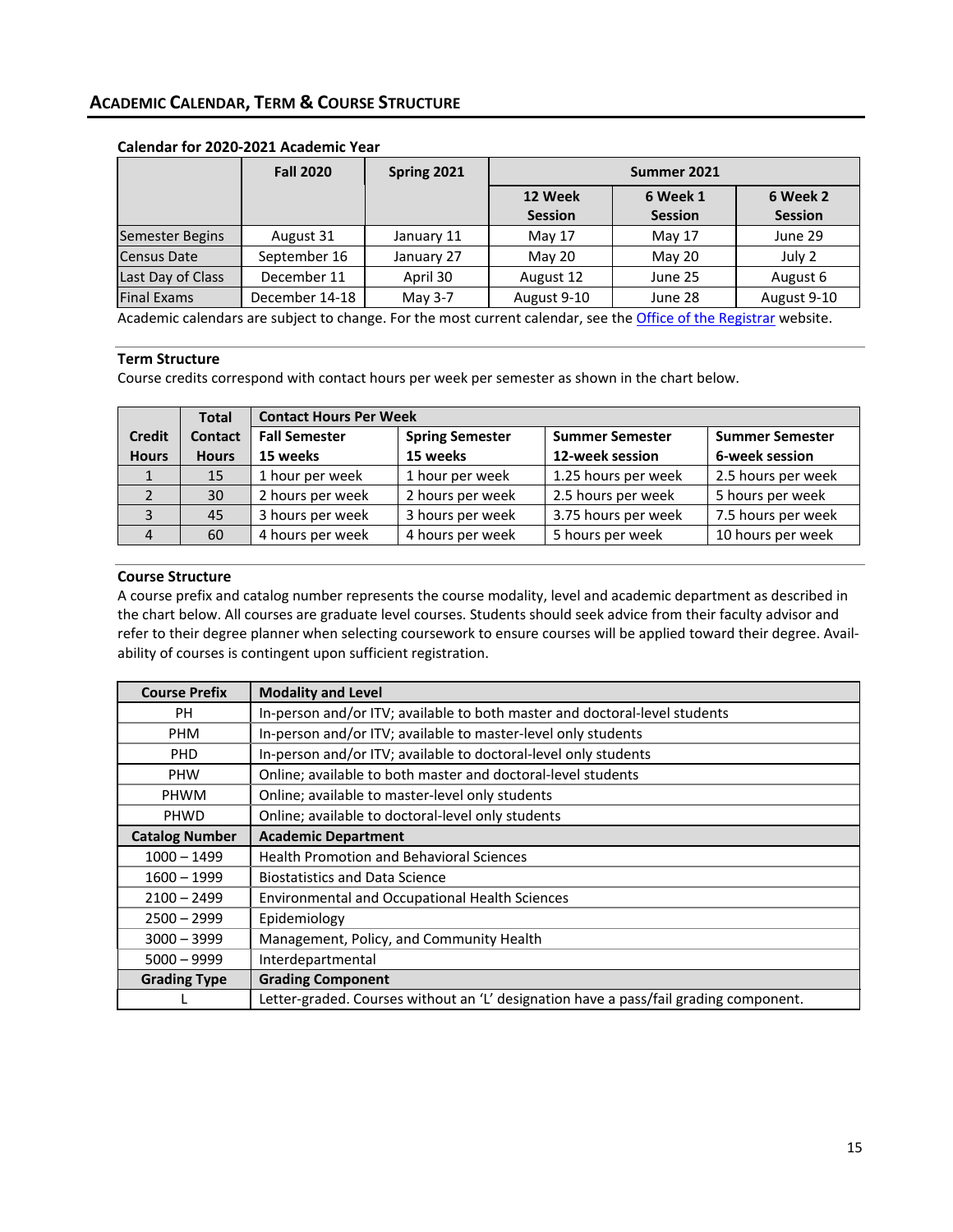# <span id="page-17-0"></span>**MASTER OF PUBLIC HEALTH (MPH)**

The Master of Public Health (MPH) degree, a minimum 45 semester credit hours, is the fundamental professional degree, required by many supervisory and managerial positions in public health and recommended for others.

#### **Degree Requirements**

- Satisfactory completion of a prescribed course of study of at least one (1) academic year and a minimum of 45 semester credit hours. Only three (3) credit hours of practicum and three (3) credit hours of an integrative learning experience count toward the minimum of 45 semester credit hours. Therefore, at least 39 credit hours of didactic courses other than practicum or an integrative learning experience must be successfully completed;
- Satisfactory completion of **PH 101** *Foundations in Public Health* (online, not-for-credit course);
- Satisfactory completion of a planned, supervised, and evaluated practicum; and
- Satisfactory completion of an integrative learning experience that demonstrates a substantial knowledge of public health.

#### *Prescribed Course of Study*

Major requirements are listed within the departmental sections of this catalog. Degree requirements may be altered in successive catalogs. Students are bound by the requirements of the catalog in force at the time of their admission or readmission.

#### *Core Requirements for MPH Students*

The following courses satisfy the five MPH core public health requirement: **PHM 1690** *Introduction to Biostatistics in Public Health &* **PHM 2612** *Epidemiology I &* **PHM 2110** *Public Health Ecology & the Human Environment &* **PHM 1110** *Health Promotion and Behavioral Sciences in Public Health &* **PHM 3715** *Management and Policy Concepts in Public Health* & **PHM 5015L** *Introduction to Qualitative Research in Public Health.*

#### *Practicum*

The practicum, or applied practice experience, is an application of learning to a "real world" setting and is a CEPH requirement for completion of the MPH degree. All practicums consist of an organized internship at an extramural agency or organization engaged in work related to public health. Alternatively, the practicum may be done intramurally if the project interacts with practice agencies.

### *Integrative Learning Experience (ILE)*

The ILE is a CEPH requirement for completion of the MPH degree. It requires the synthesis and integration of knowledge and skills acquired in the degree program and their application to some aspect of professional practice. An ILE can be completed through one of the following avenues: completion of the department's Capstone course; completion of an original research thesis; or completion of an independent project. In all ILE options, students investigate public health issues and generate a high-quality written product. If students chose to complete an original research thesis, they will be required to follow all standard research thesis procedures.

#### <span id="page-17-1"></span>**Customized MPH**

The Master of Public Health Customized plan offers student the flexibility to complete interdisciplinary coursework relevant to their academic and professional interests. Students eligible for the customized MPH program include: students admitted to any dual degree program and students located at any SPH campus. Students will work with their advisor to select a minimum of five (5) competencies to be met in an advanced public health area. These competen-cies are in addition to the MPH core competencies. For a sample of the course of study, see the [Customized MPH de](https://web.sph.uth.edu/student-forms/Academic_Requirements/Degree%20Programs%20&%20Planners/Planner.MPH.Customized.2020-2021.docx)[gree planner.](https://web.sph.uth.edu/student-forms/Academic_Requirements/Degree%20Programs%20&%20Planners/Planner.MPH.Customized.2020-2021.docx)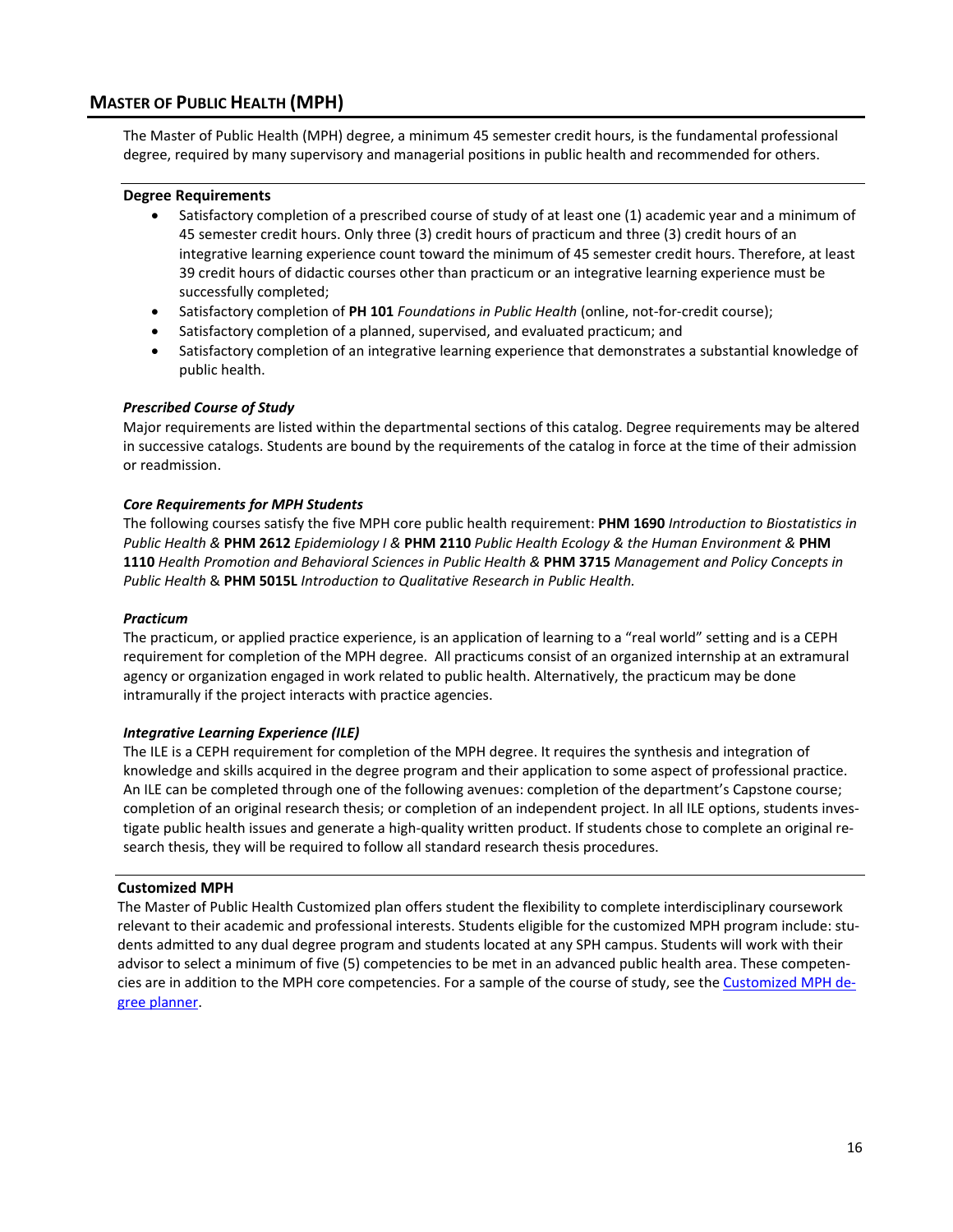# <span id="page-18-0"></span>**MASTER OF SCIENCE (MS)**

The Master of Science (MS) degree, a minimum of 36 semester credit hours, signifies academic accomplishment in a public health discipline and is available to those who plan careers in academia and research.

#### **Degree Requirements**

- Satisfactory completion of a prescribed course of study of at least one (1) academic year and a minimum of at least 36 semester credit hours. A maximum of six (6) credit hours of thesis count toward the minimum of 36 credit hours. If the student chooses to elect a practicum, no more than three (3) credit hours of practicum and three (3) credit hours of thesis count toward the minimum of 36 credit hours. Therefore, at least 30 credit hours of didactic courses other than practicum and/or thesis must be successfully completed;
- Satisfactory completion of **PH 101** *Foundations in Public Health* (online, not-for-credit course);
- Satisfactory completion of one epidemiology course, if one is not already covered in the major area;
- Satisfactory completion of a research thesis; and
- Satisfactory delivery of an oral presentation of their thesis defense. All completed theses will be made available to the general public.

#### *Prescribed Course of Study*

Major requirements are listed within the departmental sections of this catalog. Degree requirements may be altered in successive catalogs. Students are bound by the requirements of the catalog in force at the time of their admission or readmission.

#### *Practicum*

The practicum, or applied practice experience, is an application of learning to a "real world" setting. All practicums consist of an organized internship at an extramural agency or organization engaged in work related to public health. Alternatively, the practicum may be done intramurally if the project interacts with practice agencies. Although not a requirement, MS students are encouraged to include a practicum in their degree plan.

#### *Academic Thesis*

Students are required to complete a research thesis deemed by the faculty to be of excellent quality and demonstrate an appropriate depth of knowledge in the field of study. If approved by the student's advisory committee, a student may elect to include an article of publishable quality consistent with the standards of a peerreviewed journal. The article is a part of the final submission to the Office of Research and contains all supporting elements of an acceptable research thesis. More information about a student's advisory committee can be found in the [Academic Policies](#page-7-0) section.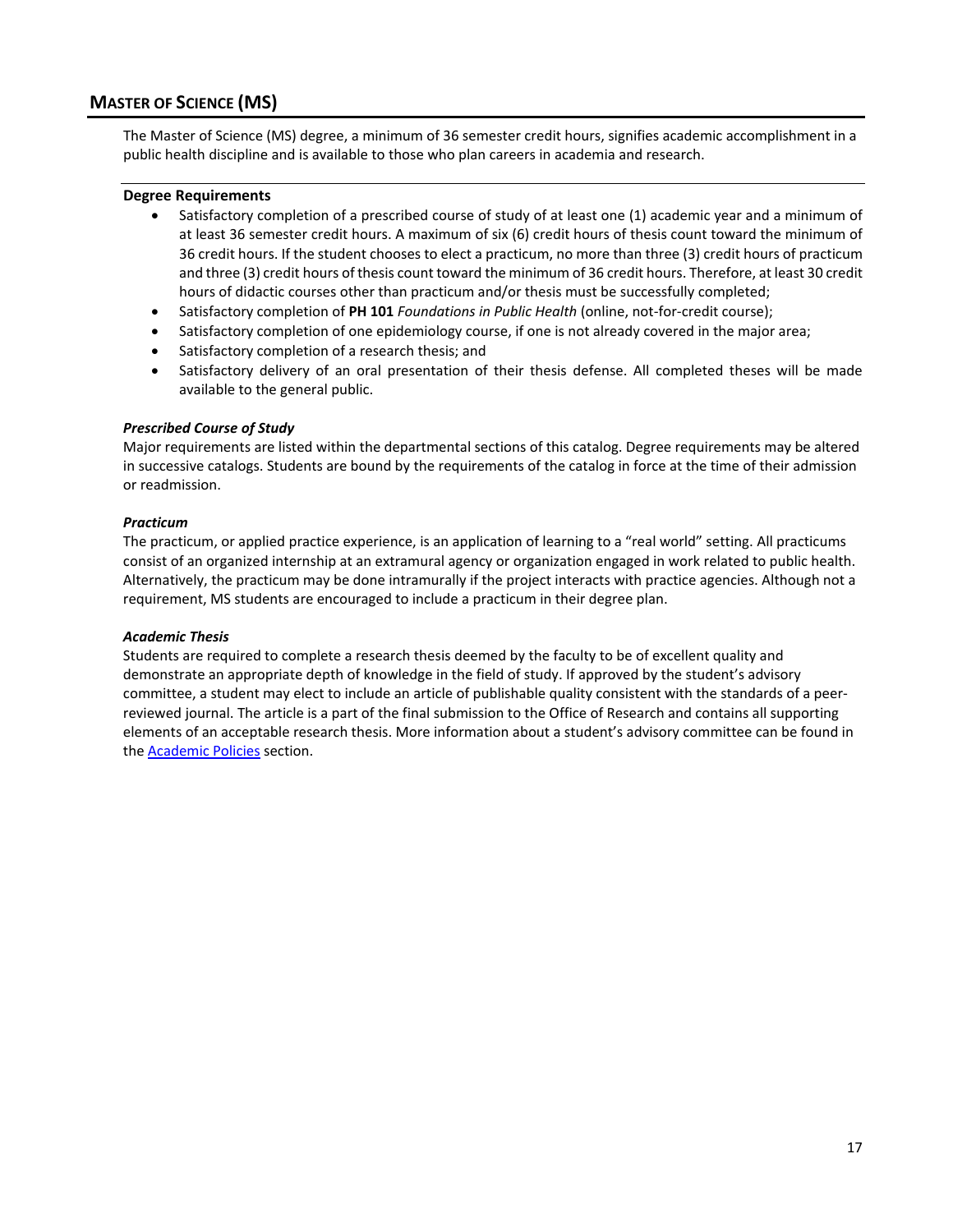# <span id="page-19-0"></span>**DOCTOR OF PUBLIC HEALTH (DRPH)**

The Doctor of Public Health (DrPH) degree, a minimum of 54 semester credit hours, signifies distinguished scholarly accomplishment and is available to those who plan careers in advanced professional practice, academia, or community-based research.

### **Degree Requirements**

- Satisfactory completion of a prescribed course of study of at least one (1) academic year and a minimum of at least 54 semester credit hours. Only three (3) credit hours of practicum and six (6) credit hours of dissertation count toward the minimum of 54 credit hours. Therefore, at least 45 credit hours of didactic courses other than practicum or dissertation must be successfully completed.
- Satisfactory completion of **PH 101** *Foundations in Public Health* (online, not-for-credit course);
- Satisfactory completion of a minor area of study;
- Satisfactory completion of one epidemiology course, if one is not already covered in the major, minor, or breadth areas;
- Satisfactory completion of a planned, supervised, and evaluated practicum;
- Satisfactory performance on a preliminary examination as described by the degree program;
- Satisfactory defense of the dissertation proposal and completion of an original research dissertation.

#### *Prescribed Course of Study*

Major requirements are listed within the departmental sections of this catalog. Degree requirements may be altered in successive catalogs. Students are bound by the requirements of the catalog in force at the time of their admission or readmission.

#### *Minor and Breadth*

Students in the DrPH program are required to complete a minor and a breadth area of study. Minor requirements are listed within the departmental sections of this catalog. Students should consult with their advisor when choosing a minor to align with their academic goals. DrPH programs have a pre-designed breadth already built into the degree requirements and students are not required to complete an additional breadth. For more information about the minor and breadth requirement for DrPH students, see the **Academic Polices** section.

#### *Preliminary Exam*

The preliminary examination will be taken after the courses prescribed by the degree program have been successfully completed. If a student is unable to successfully complete (i.e., demonstrate competence in) the preliminary examination after two attempts, the student will be dismissed from the DrPH program. That student may be provided an opportunity to complete the MPH degree program (if the student does not already possess a MPH degree), but the opportunity is not automatic, and acceptance into the MPH program is decided collectively by departmental faculty. For more information, see the **Academic Policies** section.

#### *Practicum*

The practicum, or applied practice experience, is an application of learning to a "real world" setting and is a CEPH requirement for completion of the DrPH degree. All practicums consist of an organized internship at an extramural agency or organization engaged in work related to public health. Alternatively, the practicum may be done intramurally if the project interacts with practice agencies. The DrPH practicum ensures that students have significant advanced-level practice experiences collaborating with practitioners, allowing opportunities to develop leadership competencies and contribute to the field.

### *Dissertation*

Students are required to complete an original research dissertation that makes a substantial contribution to knowledge in public health. This requirement will be fulfilled when an oral defense of the dissertation research proposal and the final dissertation have been successfully completed, the document has been approved and signed by all members of the dissertation committee, and a copy has been filed in the Dean's Office.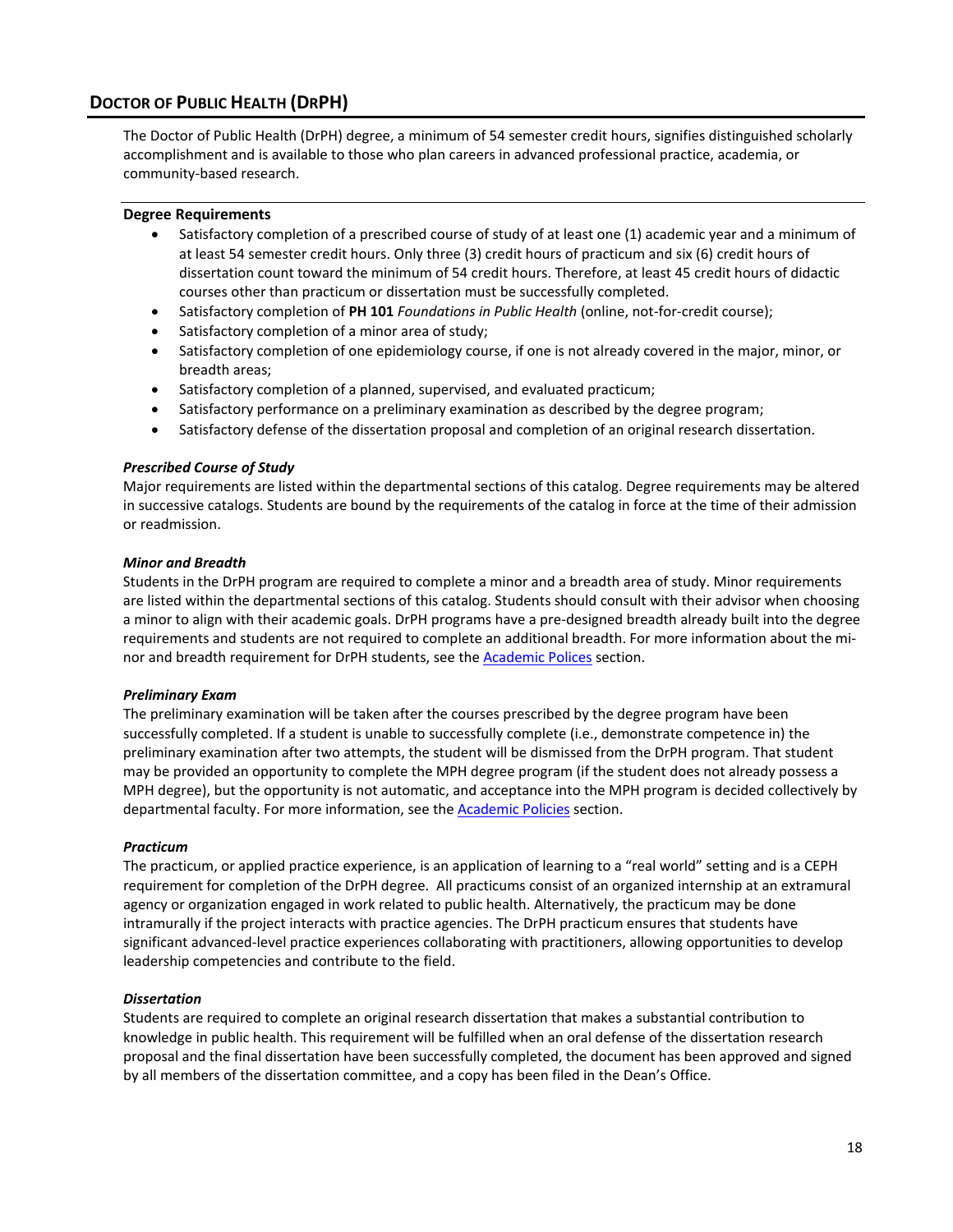# <span id="page-20-0"></span>**DOCTOR OF PHILOSOPHY (PHD)**

The Doctor of Philosophy (PhD) degree, a minimum of 48 semester credit hours, in a public health discipline represents outstanding scholarly achievement and signifies a capacity for independent study.\*

#### **Degree Requirements**

• For students with a master's degree, satisfactory completion of a prescribed course of study of at least one (1) academic year and a minimum of at least 48 semester credit hours. A maximum of six (6) semester credit hours of dissertation count toward the minimum 48 credit hours. If the student chooses to elect a practicum, no more than three (3) credit hours of practicum and three (3) credit hours of dissertation count toward the minimum of 48 credit hours. Therefore, at least 42 credit hours of didactic courses other than practicum or dissertation must be successfully completed.

\*For students with a bachelor's degree admitted as a direct-admit, satisfactory completion of a prescribed course of study of at least one (1) academic year and a minimum of at least 72 semester credit hours is required.

- Satisfactory completion of **PH 101** *Foundations in Public Health* (online, not-for-credit course);
- Satisfactory completion of two minor areas of study or one minor area of study and one breadth area;
- Satisfactory completion of one epidemiology course, if one is not already covered in the major, minor, or breadth areas;
- Satisfactory performance on a preliminary examination as described by the degree program;
- Satisfactory defense of the dissertation proposal and completion of an original research dissertation.

#### *Prescribed Course of Study*

Major requirements are listed within the departmental sections of this catalog. Degree requirements may be altered in successive catalogs. Students are bound by the requirements of the catalog in force at the time of their admission or readmission.

#### *Minor and Breadth*

Students in the PhD program are required to complete either two minors or one minor and one breadth area of study. Minor requirements are listed within the departmental sections of this catalog. Students should consult with their advisor when choosing a minor and/or breadth to align with their academic goals. For more information about the minor and breadth requirement for PhD students, see th[e Academic Polices](#page-7-0) section.

#### *Preliminary Exam*

The preliminary examination will be taken after the courses prescribed by the degree program have been successfully completed. If a student is unable to successfully complete (i.e., demonstrate competence in) the preliminary examination after two attempts, the student will be dismissed from the PhD program. For students with a bachelor's degree, the opportunity to complete a MS degree program is not automatic, and acceptance into the MS program is decided by departmental faculty. For more information, see the [Academic Policies](#page-7-0) section.

#### *Practicum*

The practicum, or applied practice experience, is an application of learning to a "real world" setting. All practicums consist of an organized internship at an extramural agency or organization engaged in work related to public health. Alternatively, a practicum may be done intramurally if the project interacts with practice agencies. Although not a requirement, PhD students are encouraged to include a practicum in their degree plan.

#### *Dissertation*

Students are required to complete an original research dissertation that makes a substantial contribution to knowledge in public health. This requirement will be fulfilled when an oral defense of the dissertation research proposal and the final dissertation have been successfully completed, the document has been approved and signed by all members of the dissertation committee, and a copy has been filed in the Dean's Office.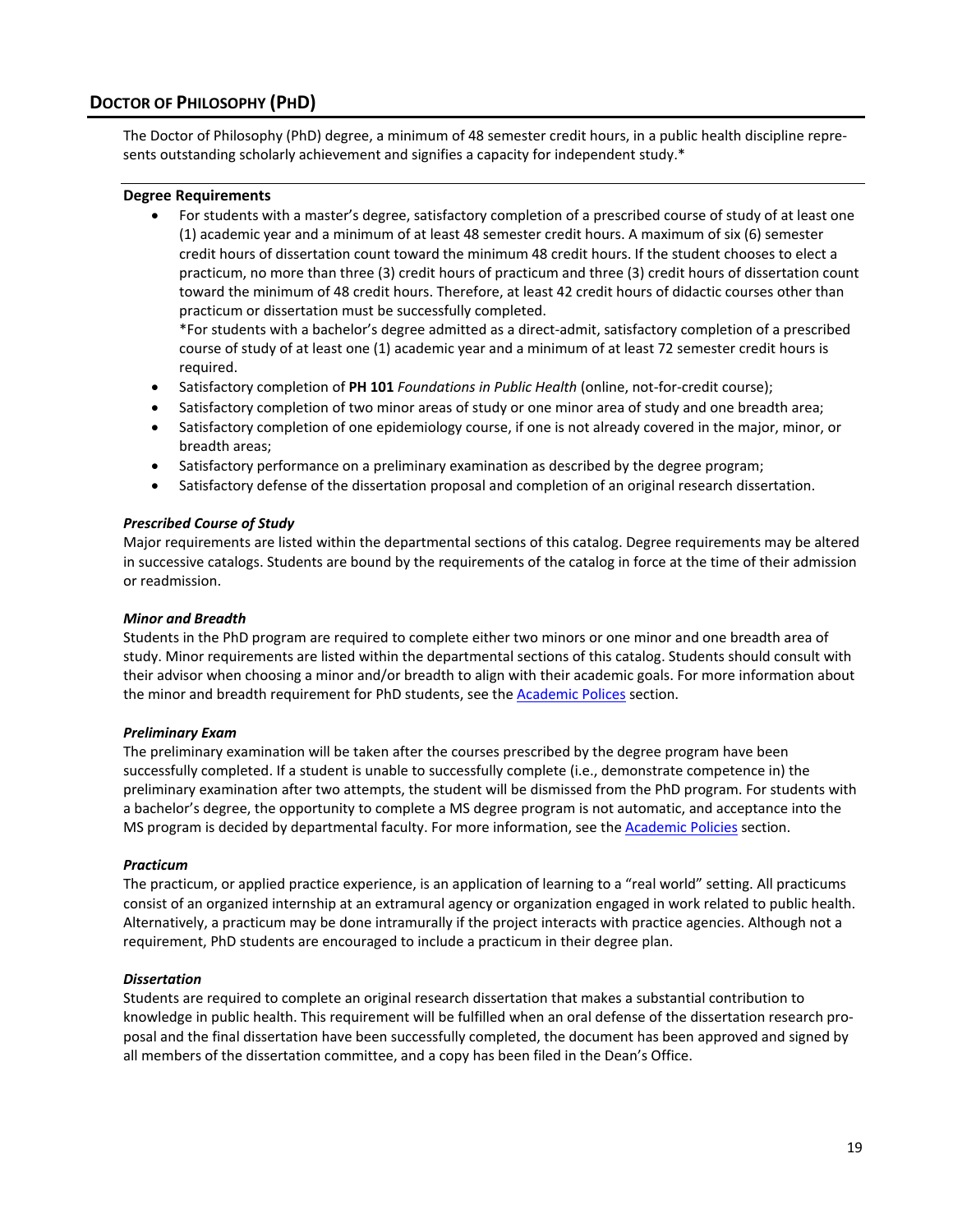# <span id="page-21-0"></span>**DEGREES AND AVAILABLE LOCATIONS**

Degree programs that are currently accepting applications for admission are indicated with a check  $(\checkmark)$  for each campus respectively. Each program has its own course of study located within the departmental sections in this catalog. To skip to a specific course of study, select one of the programs below.

|                                                                 | Houston      | Austin       | Brownsville  | Dallas       | Paso<br>$\overline{u}$ | San Antonio  | 100% Online  |
|-----------------------------------------------------------------|--------------|--------------|--------------|--------------|------------------------|--------------|--------------|
| <b>Master of Public Health - MPH</b>                            |              |              |              |              |                        |              |              |
| <b>Community Health Practice</b>                                | $\checkmark$ |              |              |              |                        |              |              |
| Customized                                                      | $\checkmark$ | $\checkmark$ | $\checkmark$ | $\checkmark$ | $\checkmark$           | $\checkmark$ |              |
| <b>Environmental Health</b>                                     | $\checkmark$ |              |              |              | $\checkmark$           | $\checkmark$ |              |
| Epidemiology                                                    | $\checkmark$ | $\checkmark$ | $\checkmark$ | $\checkmark$ |                        | $\checkmark$ | $\checkmark$ |
| <b>Health Promotion/Health Education</b>                        | ✓            | $\checkmark$ | $\checkmark$ | $\checkmark$ | $\checkmark$           | $\checkmark$ |              |
| <b>Healthcare Management*</b>                                   | $\checkmark$ |              |              |              |                        |              |              |
| <b>Health Services Organizations</b>                            | $\checkmark$ |              |              |              |                        |              |              |
| <b>Master of Science - MS</b>                                   |              |              |              |              |                        |              |              |
| <b>Biostatistics</b>                                            | $\checkmark$ |              |              |              |                        |              |              |
| <b>Doctor of Public Health - DrPH</b>                           |              |              |              |              |                        |              |              |
| <b>Community Health Practice</b>                                | $\checkmark$ |              |              |              |                        |              |              |
| <b>Health Promotion/Health Education</b>                        | $\checkmark$ | $\checkmark$ | $\checkmark$ | $\checkmark$ | $\checkmark$           |              |              |
| Doctor of Philosophy - PhD                                      |              |              |              |              |                        |              |              |
| <b>Behavioral Sciences and Health Promotion</b>                 | $\checkmark$ | $\checkmark$ |              | $\checkmark$ |                        |              |              |
| <b>Biostatistics</b>                                            | $\checkmark$ |              |              |              |                        |              |              |
| Environmental Science - Total Worker Health                     | $\checkmark$ |              |              |              | $\checkmark$           | $\checkmark$ |              |
| <b>Environmental Science - Environmental Disease Prevention</b> | $\checkmark$ |              |              |              | ✓                      | $\checkmark$ |              |
| Epidemiology                                                    | $\checkmark$ | $\checkmark$ | $\checkmark$ | $\checkmark$ |                        | $\checkmark$ |              |
| <b>Health Economics and Health Services Research</b>            | $\checkmark$ |              |              |              |                        |              |              |
| <b>Healthcare Management and Health Policy</b>                  | $\checkmark$ |              |              |              |                        |              |              |

\*The MPH in Healthcare Management is pending review and approval from the Texas Higher Education Coordinating Board (THECB) to offer this program 100% online starting in fall 2020.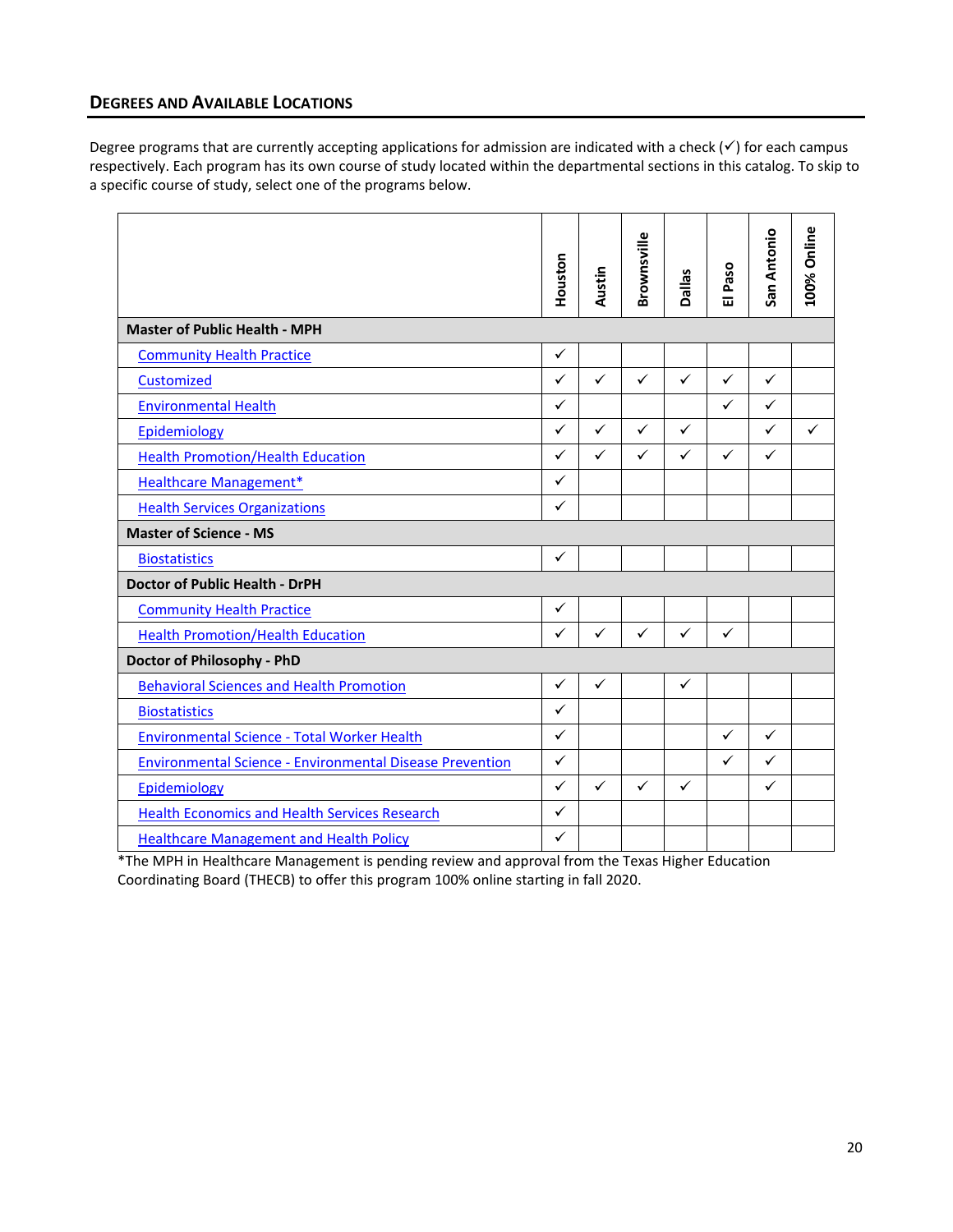# <span id="page-22-0"></span>**DUAL DEGREE PROGRAMS**

Dual degree programs at UTHealth School of Public Health are designed so that the curricula of both degrees are integrated to the extent possible. Through these programs, students are able to complete two degrees in a shorter time period than completing each separately because some specified courses count toward both degrees. Students interested in a dual degree program must apply and be admitted separately to each institution according to the usual application procedures of each institution and meet the requirements of each institution for its respective degree. For more information, see th[e Admissions](#page-13-1) Process section.

The sum total number of transfer credit that students can apply to a dual degree program at UTHealth School of Public Health from an accredited foreign institution is 12 semester credit hours. This applies to all concurrent/dual degree programs and external transfer credits. Students should contact the program coordinator for the dual degree program for further information.

More information about the following dual degree programs can be found on th[e Dual Degree Programs](https://sph.uth.edu/degree-finder/index.htm) website.

|                                                                | Houston      | Austin       | Brownsville  | <b>Dallas</b> | El Paso      | San Antonio |
|----------------------------------------------------------------|--------------|--------------|--------------|---------------|--------------|-------------|
| <b>DDS/MPH Program</b>                                         |              |              |              |               |              |             |
| <b>UTHealth School of Dentistry</b>                            | ✓            |              |              |               |              |             |
| <b>JD/MPH Program</b>                                          |              |              |              |               |              |             |
| University of Houston Law Center                               | $\checkmark$ |              |              |               |              |             |
| <b>MBA/MPH Program</b>                                         |              |              |              |               |              |             |
| The University of Texas at San Antonio College of Business     |              |              |              |               |              | ✓           |
| <b>MD/MPH Programs</b>                                         |              |              |              |               |              |             |
| <b>Baylor College of Medicine</b>                              | ✓            |              |              |               |              |             |
| <b>Dell Medical School</b>                                     |              | ✓            |              |               |              |             |
| <b>McGovern Medical School</b>                                 | ✓            |              |              |               |              |             |
| Texas Tech University, Paul Foster School of Medicine          |              |              |              |               | $\checkmark$ |             |
| UTHealth San Antonio, Long School of Medicine                  |              |              |              |               |              | ✓           |
| UT Southwestern Medical School                                 |              |              |              | ✓             |              |             |
| University of Texas Rio Grande Valley                          |              |              | $\checkmark$ |               |              |             |
| <b>MGPS/MPH Program</b>                                        |              |              |              |               |              |             |
| The University of Texas at Austin LJB School of Public Affairs |              | $\checkmark$ |              |               |              |             |
| <b>MPAff/MPH Program</b>                                       |              |              |              |               |              |             |
| The University of Texas at Austin LBJ School of Public Affairs |              | ✓            |              |               |              |             |
| <b>MS/MPH Program</b>                                          |              |              |              |               |              |             |
| UTHealth School of Biomedical Informatics                      | $\checkmark$ | ✓            |              |               |              |             |
| <b>MSSW/MPH Program</b>                                        |              |              |              |               |              |             |
| The University of Texas at Austin School of Social Work        |              | ✓            |              |               |              |             |
| <b>MSW/MPH Program</b>                                         |              |              |              |               |              |             |
| The University of Houston School of Social Sciences            | ✓            |              |              |               |              |             |
| Pharm.D./MPH Program                                           |              |              |              |               |              |             |
| The University of Texas at Austin College of Pharmacy          |              | ✓            |              |               |              |             |
| <b>PhD/MPH Program</b>                                         |              |              |              |               |              |             |
| <b>UTHealth School of Biomedical Sciences</b>                  | ✓            |              |              |               |              |             |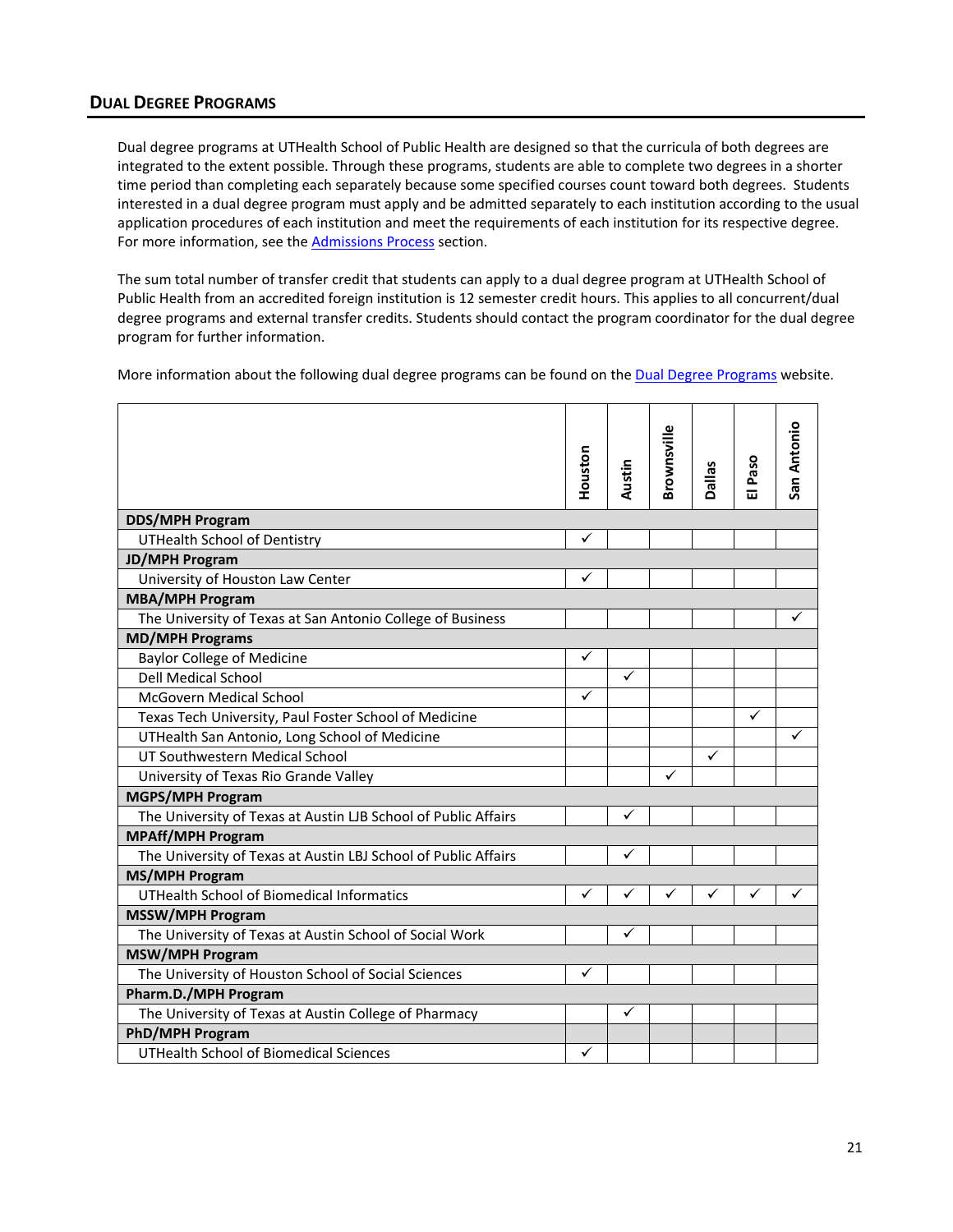### <span id="page-23-0"></span>**Graduate Certificates**

A complete list of certificates is listed in the chart below. More information and course requirements can be found on the mySPH [Graduate Certificates](https://uthealthsph.force.com/UTHealthCommunity/s/certificate-planners) website at [https://uthealthsph.force.com/UTHealthCommunity/s/certificate](https://uthealthsph.force.com/UTHealthCommunity/s/certificate-planners)[planners.](https://uthealthsph.force.com/UTHealthCommunity/s/certificate-planners)

Graduate certificates for non-degree seeking students provides the opportunity to take courses for credit at UTHealth School of Public Health without pursuing a formal degree. Students are required to complete the application procedure as a non-degree student. For more information, see th[e Admissions](#page-10-0) section. Students interested in applying to a degree program must follow the usual application procedure. Certificate courses may be applied toward the required credit hours of a degree program in the form of transfer credits. However, students interested in taking more than the maximum transfer credit hours are strongly advised to apply for admission to a degree program. For more information about transfer credits, see the [Academic Policies](#page-7-0) section.

Degree-seeking students who are currently pursuing a graduate degree are not required to complete an admissions application before pursuing a graduate certificate. All graduate certificates are available to all students at all campuses unless otherwise noted. Students should consult their advisors for course availability at their campus.

| <b>Certificate</b>                                              | Degree-<br><b>Seeking</b><br><b>Certificates</b> | <b>Non-Degree</b><br><b>Seeking</b><br><b>Certificates</b> |
|-----------------------------------------------------------------|--------------------------------------------------|------------------------------------------------------------|
| <b>Advanced Data Science</b>                                    | ✓                                                |                                                            |
| Advanced Planning and Evaluation for Health Promotion Programs* | ✓                                                |                                                            |
| Advanced Quantitative Methods in Behavioral Sciences*           | ✓                                                |                                                            |
| Clinical Nutrition and Public Health (Houston only)             | ✓                                                |                                                            |
| Culinary Nutrition and Public Health (Houston only)             | ✓                                                |                                                            |
| Data Science                                                    | ✓                                                |                                                            |
| <b>Genomics &amp; Bioinformatics</b>                            | ✓                                                |                                                            |
| <b>Global Health</b>                                            | ✓                                                |                                                            |
| <b>Health Disparities</b>                                       | ✓                                                |                                                            |
| Health Promotion Program Planning and Evaluation                | ✓                                                |                                                            |
| <b>Healthcare Administration</b>                                | ✓                                                |                                                            |
| Introduction to Quantitative Methods in Behavioral Sciences*    | ✓                                                |                                                            |
| Leadership Theory and Practice                                  | ✓                                                |                                                            |
| Maternal & Child Health                                         | ✓                                                |                                                            |
| <b>Nutrition and Public Health</b>                              | ✓                                                |                                                            |
| Physical Activity & Health                                      |                                                  |                                                            |
| <b>Public Health</b>                                            |                                                  |                                                            |
| <b>Public Health Informatics</b>                                |                                                  |                                                            |

*\*These graduate certificates will be available to non-degree seeking students beginning in spring 2021.*

### *Advanced Data Science Certificate* (15 semester credit hours)

This certificate is designed for both students and working professionals who intend to elevate their knowledge and skill-set regarding data science processes and their application. This certificate is an extension of the established Data Science Certificate and consists of learning modules in data science crafted to meet the needs of students, employers, and community partners. Topics include data mining, data science computing, and programming in Python and R.

For more information, see th[e Advanced Data Science Certificate planner.](https://web.sph.uth.edu/student-forms/Academic_Requirements/Certificate%20Planners/Planner.Certificate.Advanced_Data_Science.docx)

### *Advanced Planning and Evaluation for Health Promotion Programs* (12 semester credit hours)

This certificate builds on the *Health Promotion Program Planning and Evaluation* certificate and is intended for professionals who are working or who plan to work in public health departments, government or non-profit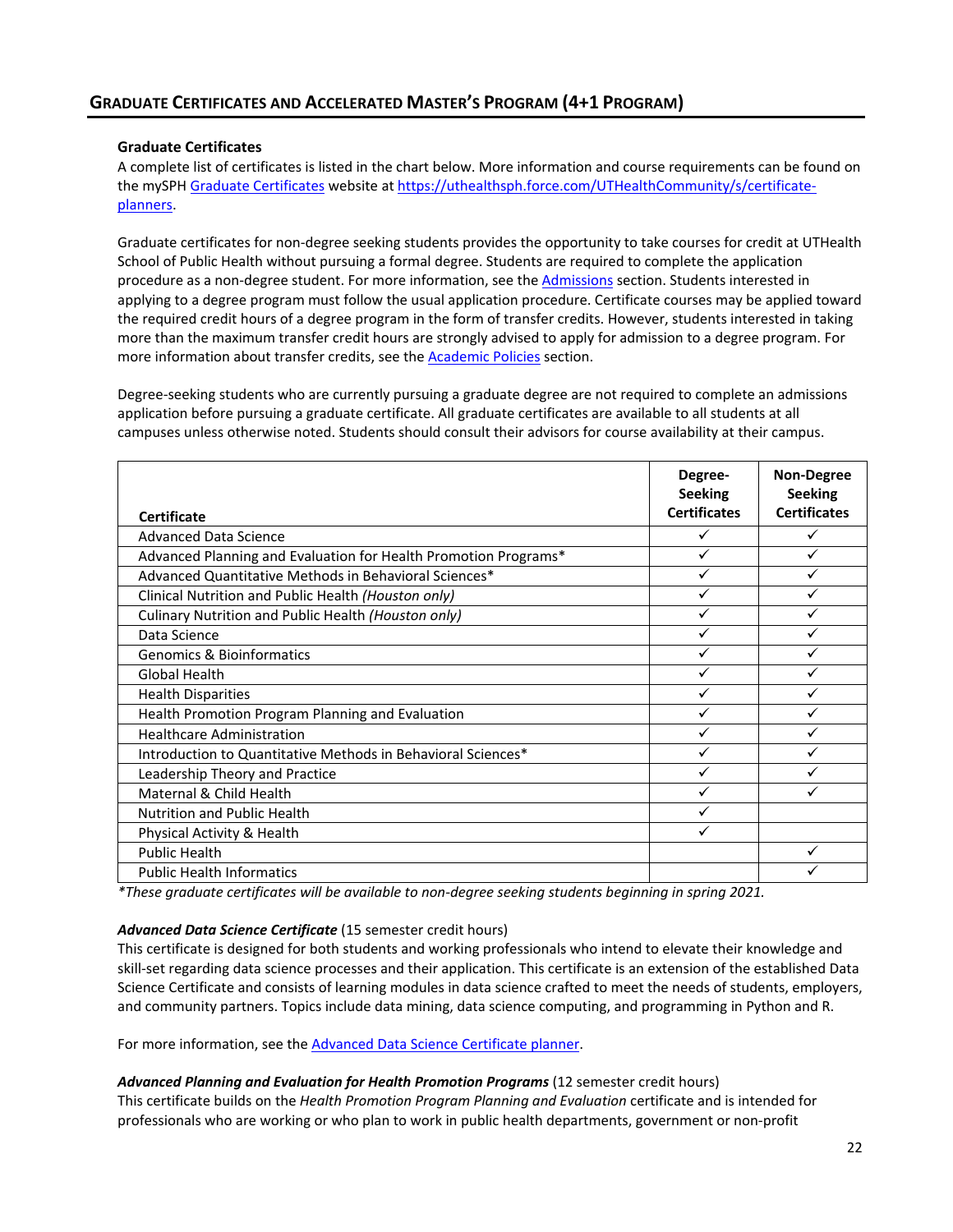organizations to obtain advanced skills in health promotion program planning and evaluation to improve health and eliminate health disparities. These courses provide advanced skills to develop and evaluate theory- and evidencebased multilevel health promotion programs, select appropriate research designs, and apply statistical analyses to translate research to practice for evidence-based decision-making.

For more information, see th[e Advanced Planning and Evaluation for Health Promotion Programs certificate planner.](https://web.sph.uth.edu/student-forms/Academic_Requirements/Certificate%20Planners/Planner.Certificate.Advanced_Planning_and_Evaluation_Health_Promotion_Programs.docx)

### *Advanced Quantitative Methods for Behavioral Sciences* (15 semester credit hours)

This certificate builds on the *Introduction to Quantitative Methods for Behavioral Sciences* certificate and provides advanced training in research design and quantitative methods relevant to practitioners and researchers working in the fields of health promotion, social and behavioral sciences and preventative medicine. The course offerings in this certificate are designed to provide education in advanced design and analysis methods. This certificate will be suitable for students who have prior experience or training through multivariate linear and logistic regression modeling.

For more information, see th[e Advanced Quantitative Methods for Behavioral Sciences certificate planner.](https://web.sph.uth.edu/student-forms/Academic_Requirements/Certificate%20Planners/Planner.Certificate.Advanced_Quantitative_Methods_Behavioral_Sciences.docx)

#### *Clinical Nutrition and Public Health Certificate* (13 semester credit hours)

This certificate is designed to prepare those in the public health and health care workforce to understand the role of nutrition in disease prevention and health promotion, nutrition assessment, nutritional epidemiologic methods, nutritional physiology, nutritional health policy, and culinary medicine.

For more information, see th[e Clinical Nutrition and Public Health certificate planner.](https://web.sph.uth.edu/student-forms/Academic_Requirements/Certificate%20Planners/Planner.Certificate.Clinical_Nutrition.docx)

#### *Culinary Nutrition and Public Health Certificate* (13 semester credit hours)

This certificate is designed to prepare those in the public health and health care workforce to understand the role of nutrition in disease prevention and health promotion, nutrition assessment, nutritional physiology, nutritional health policy, and culinary medicine.

For more information, see th[e Culinary Nutrition and Public Health certificate planner.](https://web.sph.uth.edu/student-forms/Academic_Requirements/Certificate%20Planners/Planner.Certificate.Culinary_Nutrition.docx)

### *Data Science Certificate* (9 semester credit hours for degree-seeking students; 13 semester credit hours for non-degree-seeking students)

This certificate is intended for professionals working in health care or industries related to public health research and biostatistics, and consists of coursework in data science, data analytics and predictions, analytic methods, and data management.

For more information, see the **Data Science certificate planner**.

#### *Genomics and Bioinformatics Certificate* (12 semester credit hours)

This certificate is intended for professionals in academic, clinical, and research settings who are now or soon to be faced with genomic and related data. The goal is to enable a generation of investigators and academicians capable of integrating genomic and related high-dimensional data seamlessly into population and personalized health.

For more information, see th[e Genomics and Bioinformatics certificate planner.](https://web.sph.uth.edu/student-forms/Academic_Requirements/Certificate%20Planners/Planner.Certificate.Genomics_Bioinformatics.docx)

#### *Global Health Certificate* (12 semester credit hours)

This certificate is intended for students interested in exploring how globalization is affecting the determinants of health, the health status of the population, and the capacity of nation-states to deal with the determinants of health and disease. The goal is to prepare students for positions that involve public health decision-making and research in a changing world.

For more information, see th[e Global Health certificate planner.](https://web.sph.uth.edu/student-forms/Academic_Requirements/Certificate%20Planners/Planner.Certificate.Global_Health.docx)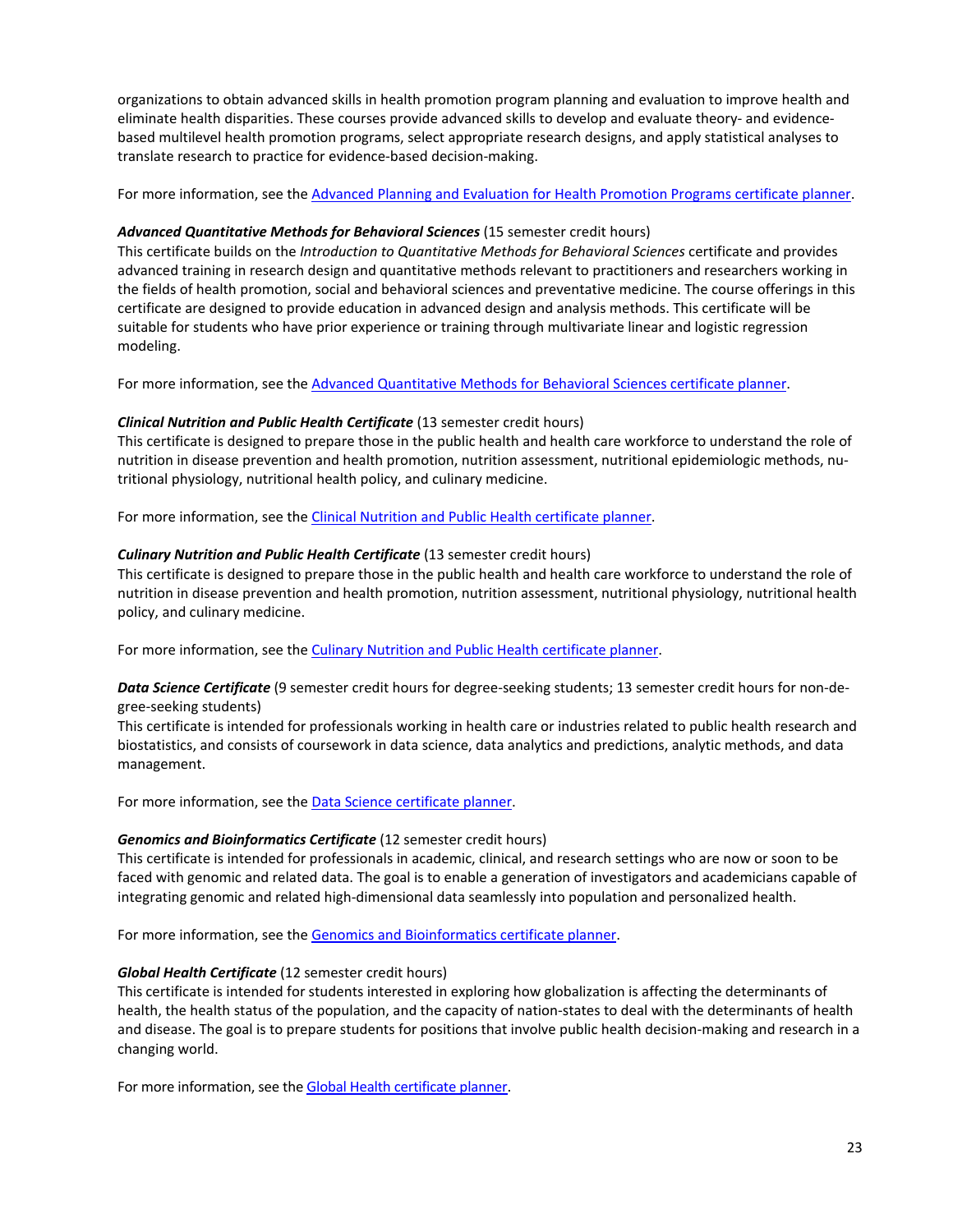### *Health Disparities Certificate* (12 semester credit hours)

This certificate provides an orientation for individuals who are working in public health or health care and seeking to focus their work to the recognition, description and elimination of health disparities that have been defined as differences in "the overall rate of disease incidence, prevalence, morbidity, mortality or survival rates."

For more information, see th[e Health Disparities certificate planner.](https://web.sph.uth.edu/student-forms/Academic_Requirements/Certificate%20Planners/Planner.Certificate.Health_Disparities.docx)

#### *Health Promotion Program Planning and Evaluation Certificate* (15 semester credit hours)

This certificate is designed to prepare those in the public health workforce to identify behavioral and environmental determinants of health that are modifiable, and to plan and evaluate effective health promotion programs and policies to promote healthy lifestyles and prevent disease in diverse populations and settings.

For more information, see th[e Health Promotion Program Planning and Evaluation](https://web.sph.uth.edu/student-forms/Academic_Requirements/Certificate%20Planners/Planner.Certificate.Health_Promotion_Program_Planning_and_Evaluation.docx) certificate planner.

#### *Healthcare Administration Certificate* (15 semester credit hours)

This certificate is intended for professionals working in healthcare management and students enrolled in post-baccalaureate degree programs in complementary graduate level disciplines such as business, health care, public policy, public administration, or health sciences. This certificate is designed to meet the needs of students, employers, and community partners.

For more information, see th[e Healthcare Administration](https://web.sph.uth.edu/student-forms/Academic_Requirements/Certificate%20Planners/Planner.Certificate.Healthcare_Administration.docx) certificate planner.

#### *Introduction to Quantitative Methods for Behavioral Sciences* (13 semester credit hours)

This certificate provides introductory training in research design and quantitative methods relevant to practitioners and researchers working in the fields of health promotion, social and behavioral sciences and preventative medicine. The course offerings in this certificate are designed to provide an introduction to basic design and analysis concepts. This will be suitable for certificate students entering with little or no prior quantitative methods experience.

For more information, see th[e Introduction to Quantitative Methods for Behavioral Sciences](https://web.sph.uth.edu/student-forms/Academic_Requirements/Certificate%20Planners/Planner.Certificate.Introduction_Quantitative_Methods.docx) certificate planner.

### *Leadership Theory and Practice* (12 semester credit hours)

This certificate provides students with the theories behind leadership excellence as well as discussion on current leadership issues. It helps train present and future public health leaders in personal leadership qualities and skills needed for effective leadership including systems thinking; team work, cultural humility, strategic planning, and other leadership skills.

For more information, see th[e Leadership Theory and Practice](https://web.sph.uth.edu/student-forms/Academic_Requirements/Certificate%20Planners/Planner.Certificate.Leadership_Theory_and_Practice.docx) certificate planner.

### *Maternal & Child Health Certificate* (12 semester credit hours for degree-seeking students; 15 semester credit hours for non-degree-seeking students)

This certificate is designed to equip students with skills to professionally promote and enhance the health of women, children, and their communities on a local, state, federal, and international level, while working as advocates in health care organizations, academic institutions, and other public and private organizations. An in-depth diverse curriculum provides skills development in reproductive, perinatal, child, and adolescent health.

For more information, see th[e Maternal & Child Health](https://web.sph.uth.edu/student-forms/Academic_Requirements/Certificate%20Planners/Planner.Certificate.Maternal_Child_Health.docx) certificate planner.

#### *Nutrition and Public Health Certificate* (9 semester credit hours)

This certificate provides opportunities and training for students to focus on dietary assessment methodology, nutritional epidemiology, food policy and systems, behavioral nutrition interventions, and medical nutrition therapy. The goal is to prepare students to understand the role of nutrition in disease prevention and health promotion, dietary assessment, nutritional epidemiologic methods, nutritional physiology, and food and nutrition policy.

For more information, see the **Nutrition and Public Health certificate planner**.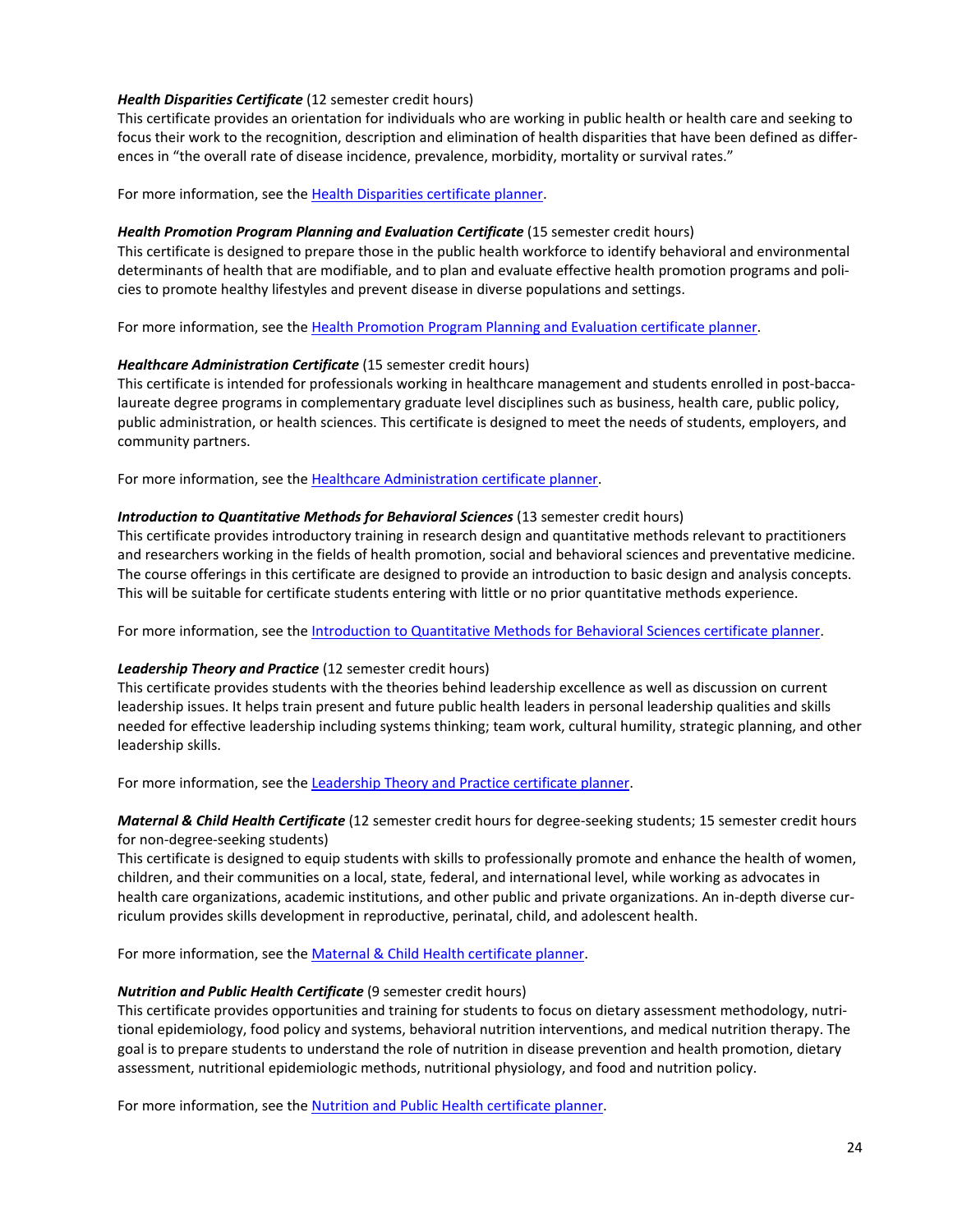### *Physical Activity & Public Health Certificate* (12 semester credit hours)

This certificate provides opportunities and training for students to focus on physical activity assessment, epidemiologic methods, intervention planning, physiologic mechanisms and health outcomes, and policy development. This certificate also focuses on the possible causes and consequences of physical inactivity on health in individuals and populations and provides hands-on opportunities for skills development in the areas of measurement, intervention, and environmental and policy change.

For more information, see th[e Physical Activity & Public Health](https://web.sph.uth.edu/student-forms/Academic_Requirements/Certificate%20Planners/Planner.Certificate.Physical_Activity_and_Health.docx) certificate planner.

### *Public Health Certificate* (16 semester credit hours)

This certificate is intended for public health practitioners and individuals who are interested in increasing their basic public health knowledge or are considering a graduate degree in the field. These courses cover the core content of the disciplines that are basic to public health.

For more information, see the Public Health [certificate planner.](https://web.sph.uth.edu/student-forms/Academic_Requirements/Certificate%20Planners/Planner.Certificate.Public_Health.docx)

### *Public Health Informatics* (16 semester credit hours)

This certificate is a joint program between UTHealth School of Biomedical Informatics and UTHealth School of Public Health and was created to address the growing emphasis of public health informatics at the national level and the increased market demand.

For more information, see th[e Public Health Informatics](https://web.sph.uth.edu/student-forms/Academic_Requirements/Certificate%20Planners/Planner.Certificate.Public_Health_Informatics.docx) certificate planner.

### **Accelerated Master's Programs (4+1 Program)**

Undergraduate students matriculating at a school or college external to UTHealth School of Public Health will have the opportunity to earn both a Bachelor's degree and a Master of Public Health through UTHealth School of Public Health over the course of five (5) years through an integrated program that overlaps graduate courses into the student's undergraduate work in the senior year of the undergraduate program. Students apply as a non-degree seeking student for enrollment in the Public Health Certificate during their undergraduate program. Once students graduate with their Bachelor's degree, they will apply as a degree-seeking MPH student where their certificate courses will be applied to their MPH degree. These educational agreements are listed as Accelerated Master Programs. UTHealth School of Public Health holds the following program agreements with the following educational entities. More information can be found on the [Graduate Certificates](https://sph.uth.edu/degree-finder/index.htm) website.

|                                                                                   | Houston      | Austin | Brownsville | Dallas | ă<br>௳<br>ш | Antonio<br>San |
|-----------------------------------------------------------------------------------|--------------|--------|-------------|--------|-------------|----------------|
| <b>Accelerated Master's Programs (4+1 Program)</b>                                |              |        |             |        |             |                |
| Public Health Certificate/Austin College                                          |              |        |             | ✓      |             |                |
| <b>Public Health Certificate/Rice University</b>                                  | $\checkmark$ |        |             |        |             |                |
| Public Health Certificate/Schreiner University                                    |              |        |             |        |             | $\checkmark$   |
| Public Health Certificate/St. Mary's University                                   |              |        |             |        |             | ✓              |
| Public Health Certificate/The University of Texas at Austin                       |              | ✓      |             |        |             |                |
| Public Health Certificate/The University of Texas at San Antonio                  |              |        |             |        |             | ✓              |
| Public Health Certificate/University of Houston                                   | ✓            |        |             |        |             |                |
| Public Health Certificate/University of Texas Rio Grande Valley                   |              |        | ✓           |        |             |                |
| Public Health Certificate/UTHealth School of Dentistry, Dental Hygiene<br>Program | ✓            |        |             |        |             |                |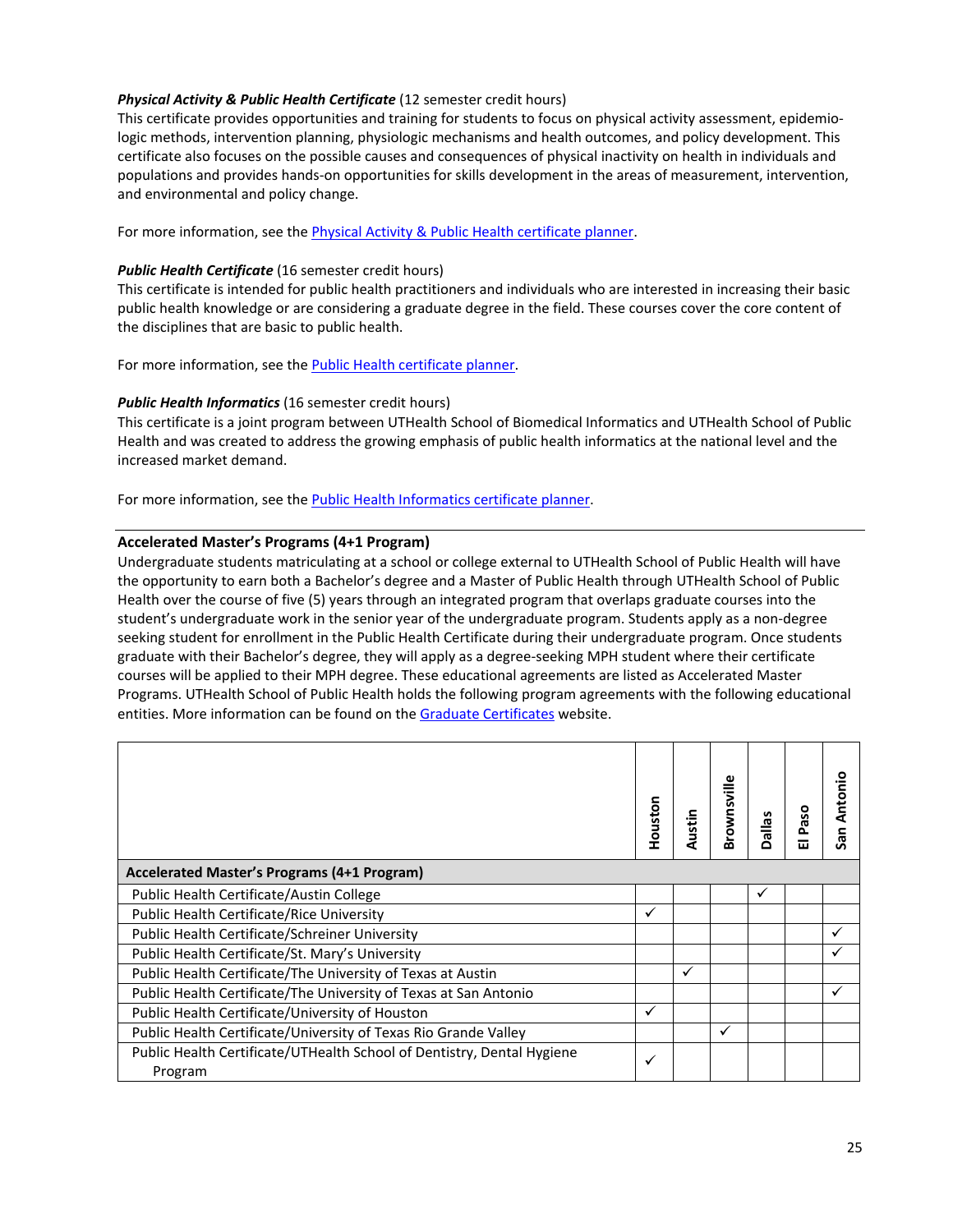# <span id="page-27-0"></span>**SPECIAL PROGRAMS**

Current, degree-seeking students are eligible to participate in the following special programs to enhance their educational experience.

#### *Archer Center Fellowship Program*

This program provides students with an opportunity to learn about the federal government and public policy. Fellows spend 12 weeks interning in a Washington, D.C. organization of their choosing based on their own professional and academic goals and interests. Students in this program will earn 9 credit hours of coursework by enrolling in **PH 5098** *ST: Federal Policy Making* & **PH 5098** *ST: Archer Center Research* & **PH 9997** *Practicum*. Archer Center Program Fee: \$3,900.

#### *Dietetic Internship*

This program provides students with an opportunity to complete an MPH with an emphasis in Health Promotion/Health Education while simultaneously completing the requirements of an accredited Dietetic Internship program. Graduates of the Dietetic Internship are prepared to practice as entry-level dietitians, are eligible to take the Registration Examination for Dieticians and are qualified to apply for dietetic licensure through the Texas Department of State Health Services. The Dietetic Internship Program is administered through the [Michael & Susan Dell Center for](https://sph.uth.edu/research/centers/dell/)  [Healthy Living.](https://sph.uth.edu/research/centers/dell/) For a course of study, see the [MPH in Health Promotion/Health Education, Dietetic Internship](#page-37-3) section. This is a two-year program with a program fee of \$5,000. For more information see the School of Public Healt[h Die](https://sph.uth.edu/research/centers/dell/dietetic-internship-program/)[tetic Internship Program](https://sph.uth.edu/research/centers/dell/dietetic-internship-program/) website a[t https://sph.uth.edu/research/centers/dell/dietetic-internship-program/in](https://sph.uth.edu/research/centers/dell/dietetic-internship-program/index.htm)[dex.htm.](https://sph.uth.edu/research/centers/dell/dietetic-internship-program/index.htm)

#### *Industrial Hygiene*

Industrial hygiene is the science devoted to anticipating, recognizing, evaluating, and controlling environmental factors posing risk to workers and the community, which arise from the workplace. The industrial hygiene curriculum for the MPH is accredited by the [Applied and Natural Science Accreditation Commission of ABET.](https://www.abet.org/) A high level of faculty/student interaction is emphasized and students typically gain practical experience through summer internships, which offer a wealth of opportunities for training in industrial settings, healthcare, petroleum and petrochemicals, agriculture, and public and private business and government sectors. Industrial hygiene is a discipline within occupational health and safety (OHS), which is a professionally exciting and rewarding field of public health that includes all other aspects of public health such as epidemiology, health promotion, management, global health and wellness, and other disciplines. Being an OHS practitioner helps to save lives of working people and promotes a grounded quality of life for their families and communities. The interdisciplinary curriculum is based on a public health model for practice. Graduates are prepared to participate in a multi-disciplinary approach to planning, implementing, managing, and evaluating program and services for worker health and safety.

### *Course of Study*

Students who elect to complete the optional Industrial Hygiene curriculum will complete a minimum of 51 credit hours and are required to complete the listed 14 credit hours in addition to their [MPH in Environmental Health](#page-34-2) required coursework.

- Students in the Industrial Hygiene program will complete the 14 credit hours of coursework: **PH 1700L** *Intermediate Biostatistics*, **PHM 2155** *Environmental Sampling & Analysis* (Lab fee: \$10.00), **PH 2250** *Occupational Health Controls*, and **PH 2260** *Occupational Health Field Trips*, in lieu of electives.
- Students must select **PH 2245** *Fundamentals for Industrial Hygiene* (4 credits) from the three options listed under the major courses selections in the MPH course of student.

#### *Maternal and Child Health Trainee Fellowship Program*

The Maternal and Child Health Trainee Fellowship Program is open to students enrolled in the Maternal and Child Health Certificate who are interested in a year-long intensive training experience in maternal and child health. The MCH Trainee Fellowship program will include a Conductive Leadership Curriculum as well as experiential placements working on maternal and child health-related projects and programs with local and state agencies. For more information, see th[e Maternal and Child Health Fellowship](https://sph.uth.edu/research/centers/dell/project.htm?project=3e747d4c-bdfb-421a-9caf-b934a6074744) website.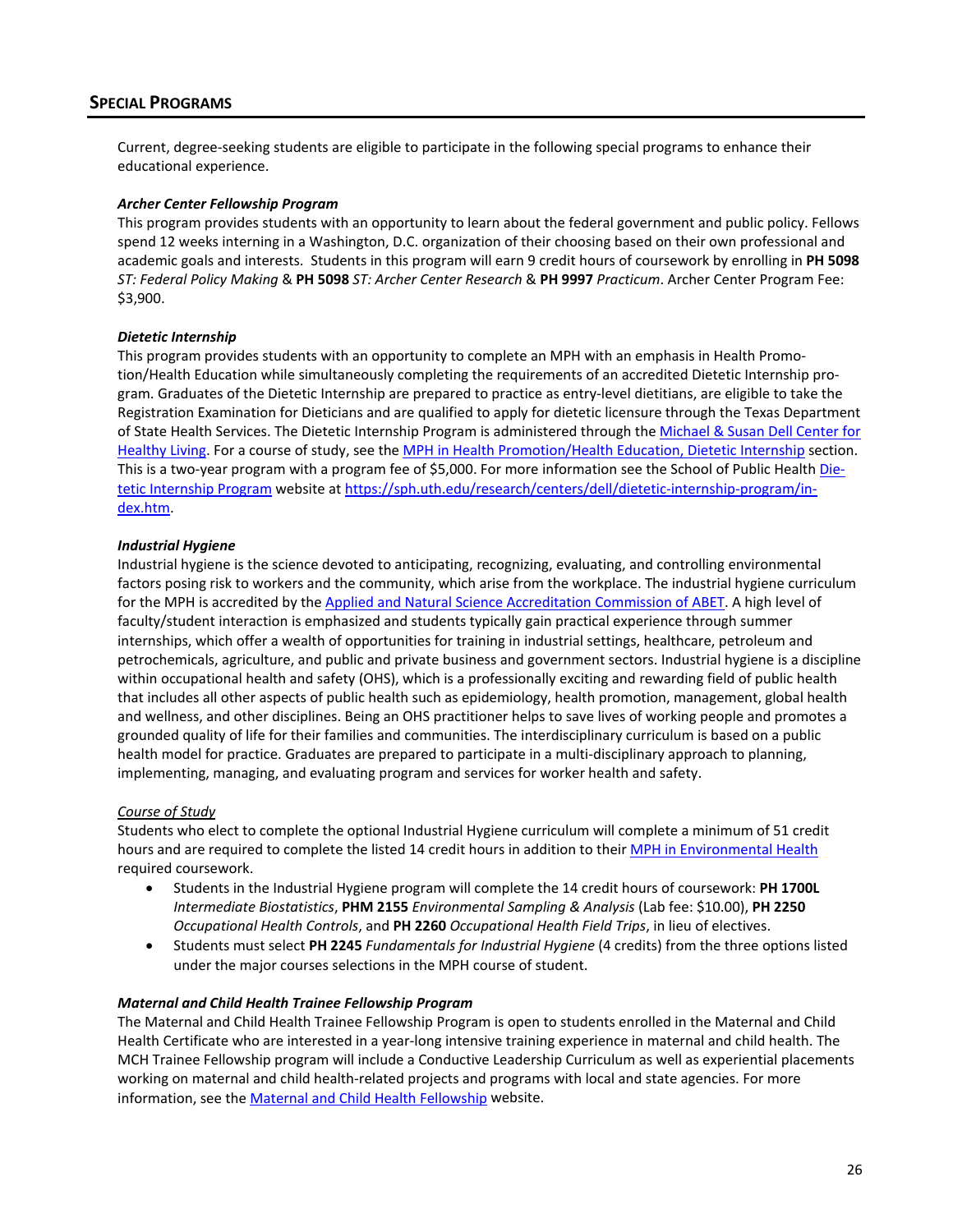### *Residency Program in Occupational and Environmental Medicine*

This two-year track trains practicing physicians to be qualified for careers in occupational and environmental medicine. This program includes one year of rigorous academic study and one year of experiential rotations to fulfill the requirements of the MPH. Students who successfully complete the coursework and rotations are eligible to apply for board certification in occupational medicine by the American Board of Preventive Medicine (ABPM). For more information, see th[e Occupational and Environmental Medicine](https://sph.uth.edu/research/centers/swcoeh/) website.

### *Course of Study*

Students who elect to complete the optional Occupational Medicine Residency curriculum will complete a minimum of 50 credit hours and are required to complete the listed 13 credit hours in addition to their [MPH in Environmental](#page-34-2)  [Health](#page-34-2) required coursework.

- Occupational Medicine Residents will complete the following 13 credit hours of coursework: **PH 2255** *Clinical Occupational Medicine*, **PH 2260** Occupational Health Field Trips, **PH 2265** *Occupational Medicine Practice* (taken twice), **PH 2270L** *Total Worker Health and Worker Well-being*, in lieu of electives.
- Students must select **PH 2245** *Fundamentals of Industrial Hygiene* (4 credits) from the three options listed under the major courses selections in the MPH course of study.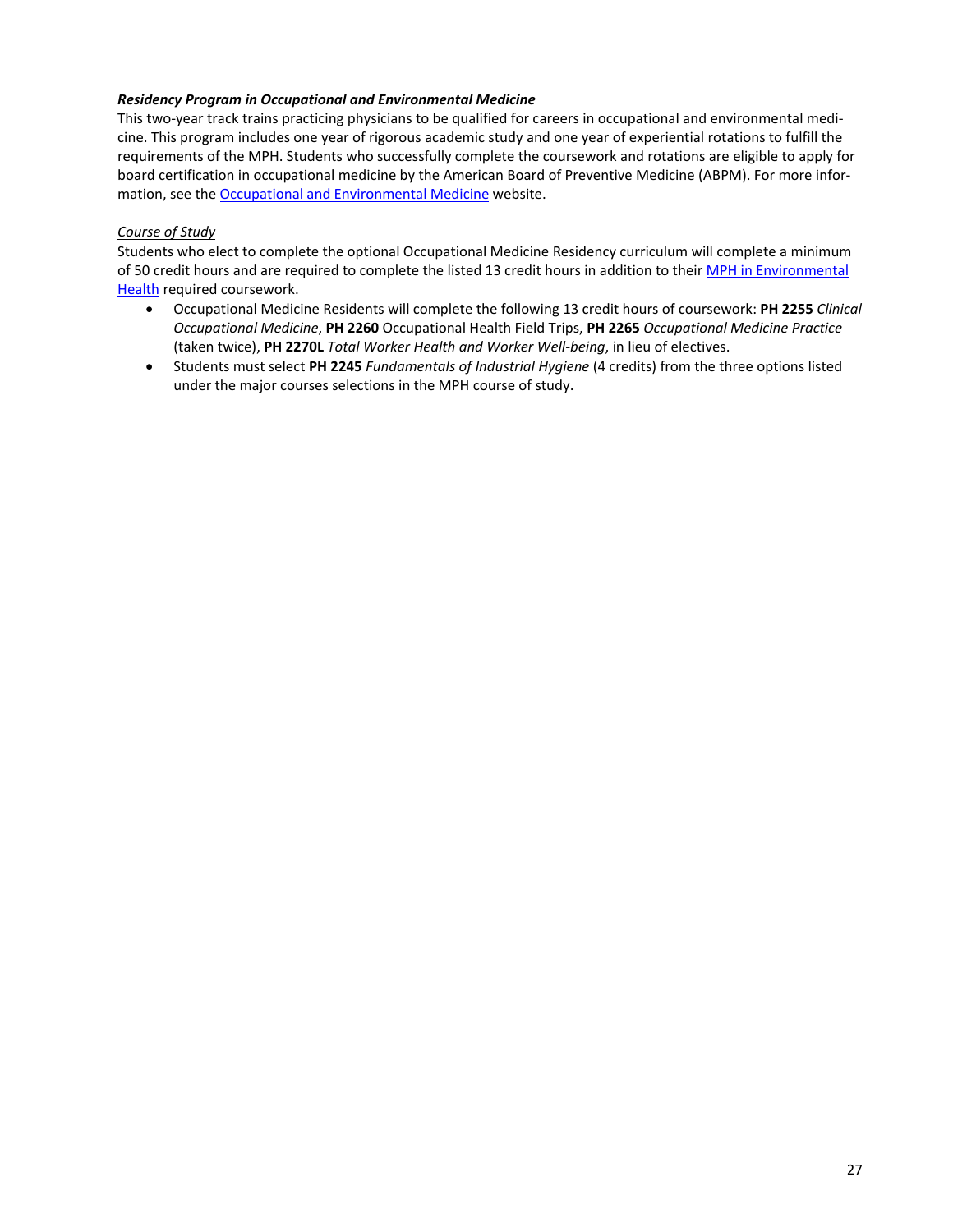# <span id="page-29-0"></span>**DEPARTMENT OF BIOSTATISTICS AND DATA SCIENCE**

Biostatistics is a discipline encompassing the study and development of statistical, mathematical, and computer methods applied to the biological and health sciences.

#### <span id="page-29-1"></span>**Minor in Biostatistics**

A minor in biostatistics consists of at least nine (9) SCH of the following required courses:

- Masters students: **PHM 1690L** *Introduction to Biostatistics in Public Health* & **PH 1700L** *Intermediate Biostatistics* & at least one Biostatistics elective above PH 1700L
- Doctoral students: **PHM 1690L** *Introduction to Biostatistics in Public Health* & **PH 1700L** *Intermediate Biostatistics* & at least two Biostatistics electives above PH 1700L (Note: PHM 1690L *Introduction to Biostatistics in Public Health* is a prerequisite to PH 1700L but may be waived depending on the student's background.)

**PH 1820L** *Applied Linear Regression* is strongly recommended as an elective for all students.

#### <span id="page-29-2"></span>**MS in Biostatistics**

The MS Biostatistics degree program is a minimum 36 semester credit hours, and provides training in research design, basic statistical theory, data analysis, computer applications, and statistical consultation. Graduates of the program are prepared to assume statistical posts in government, private health agencies, or in health research programs. The program emphasizes fundamental statistical theory and methods and provides the basis for doctoral level biostatistical studies.

#### *Special Entrance Requirements*

Applicants to the MS program should hold an undergraduate degree that emphasizes the development of strong quantitative skills through multivariate calculus and at least one semester of linear algebra. Examples are degree programs in mathematical, physical, biological, or social sciences. Advanced mathematical training and knowledge of computer programming are highly desirable. For more information, see the [Admissions](#page-10-0) sections.

### *Course of Study*

The following courses are required for the MS in Biostatistics:

• Leveling and Other Required Courses: **PH 101** *Foundations in Public Health* (online, not-for-credit course) & **PHM 1690L** *Introduction to Biostatistics in Public Health*

\*Leveling courses do not count toward the total number of credits for the degree program.

- Major courses: **PH 1700L** *Intermediate Biostatistics* & **PH 1820L** *Applied Linear Regression* & **PH 1821L** *Applied Multivariate Analysis for Biostatistics* & **PH 1830L** *Categorical Data Analysis* & **PH 1831L** *Survival Analysis &* **PH 1910L** *Probability and Distribution Theory* & **PH 1911L** *Statistical Inference*
- Electives: Students are required to complete 12 credit hours of elective coursework. Students must complete a 3 credit hour epidemiology course of their choice (2500-2999). Students are encouraged to complete elective coursework in biostatistics (1600-1999; not already on the degree planner). Students should consult with their advisor when selecting elective courses. Students may also elect to complete a minor outside of their department. Students who opt to complete a minor should consult with their advisor and the minor's department for requirements.
- Thesis: **PHM 9998** *Culminating Experience/Thesis Research*

For a sample course of study, see th[e MS in Biostatistics degree planner.](https://web.sph.uth.edu/student-forms/Academic_Requirements/Degree%20Programs%20&%20Planners/Planner.MS.BIOS.2020-2021.docx)

### <span id="page-29-3"></span>**PhD in Biostatistics**

The PhD in Biostatistics degree program is a minimum 48 semester credit hours, or a minimum of 72 semester credit hours for direct admission, and emphasizes advanced statistical theory and application, statistical consulting and independent research and prepares students to be independent investigators in the development and application of biostatistical analyses to problems of human health and disease. Graduates of the program go on to assume senior statistical posts in governmental or private health research agencies, or pursue careers in teaching and research.

### *Special Entrance Requirements*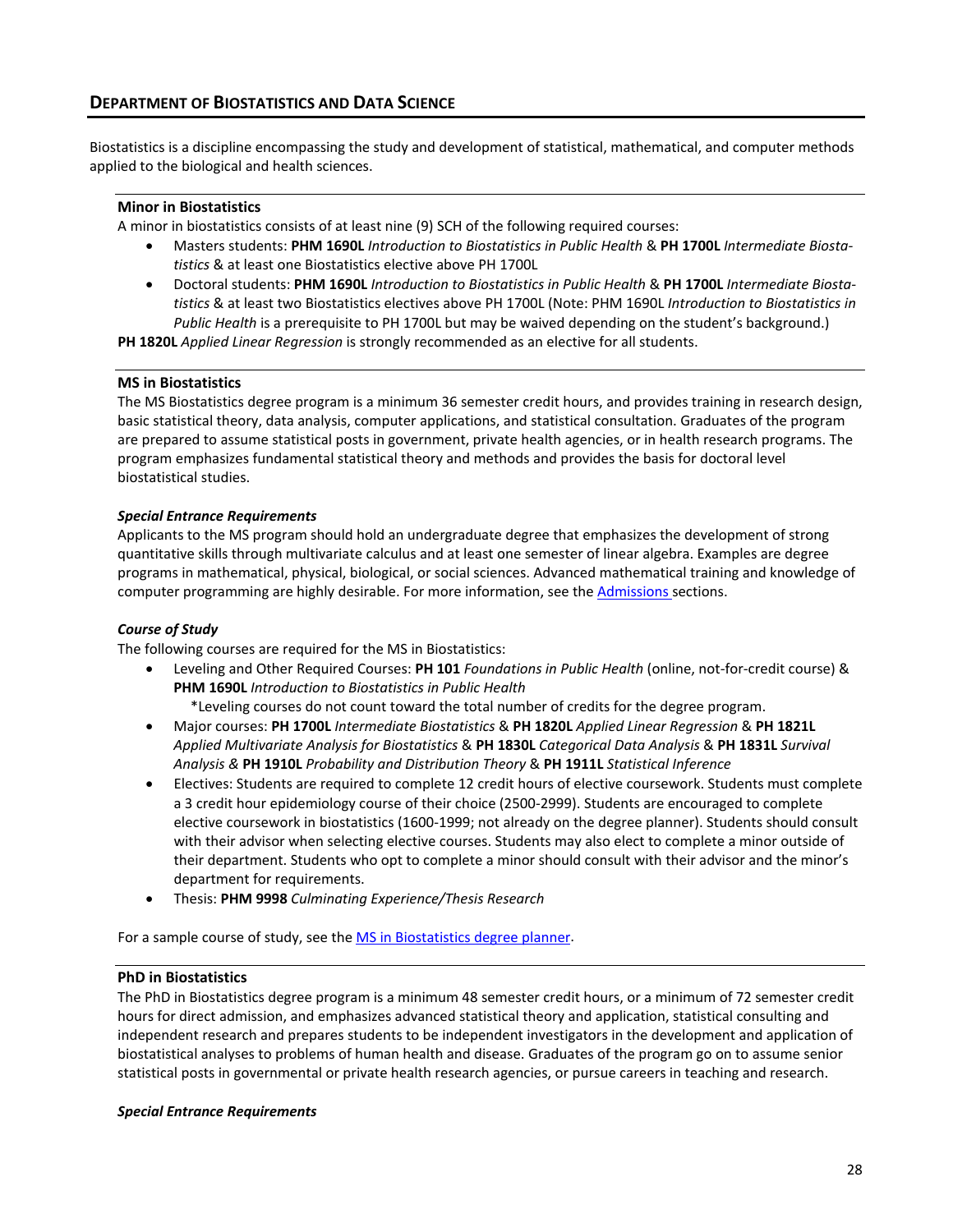Applicants to the PhD program should have mathematical training beyond the introductory calculus level, including advanced calculus and linear algebra. Preference will be given to applicants with coursework in more advanced mathematics as well as statistics. They should hold degrees in areas that emphasize the development of strong quantitative skills, such as, degrees in mathematical, biomedical, physical, or social sciences. For more information, see th[e Admissions](#page-10-0) section.

# *Course of Study*

The following courses are required for the PhD in Biostatistics:

- Other Required Course: **PH 101** *Foundations in Public Health* (online, not-for credit course)
- Leveling Courses: **PH 1700L** *Intermediate Biostatistics*; **PH 1820L** *Applied Linear Regression\**; **PH 1821L** *Applied Multivariate Analysis for Biostatistics\*;* **PH 1830L** *Categorical Data Analysis\*;* **PH 1910L** *Probability and Distribution Theory\**

Academic credits from leveling courses do not count towards the total required number of credits for the degree program.

- Major Courses: **PH 1831L** *Survival Analysis\*;* **PH 1911L** *Statistical Inference\*;* **PHD 1915L** *Linear Models I\*;* **PH 1916L** *Generalized Linear Models;* **PHD 1930L** *Statistical Computing;* **PHD 1950L** *Stochastic Processes for Biostatisticians I\*;* **PH 1988** *Biostatistics Seminar*
- One breadth and one minor or two minors: student are required to elect a minor outside of their department. Students should consult with their advisor and the minor's department for requirements. Students may choose to complete a breadth or second minor. Students who do not elect an epidemiology minor must complete a three (3) credit hour epidemiology course as part of the breadth (2500-2999). Students who do complete an epidemiology minor must complete a three (3) credit hours course outside of both epidemiology and biostatistics for the breadth. Students who choose to complete a breadth should consult with their advisor to determine which courses are most appropriate for their academic and professional goals. Students who choose to complete a second minor should consult with their advisor and the minor's department for requirements.
- Biostatistics Electives: Students are required to complete a minimum of 14 credit hours of electives from any biostatistics course above the 1700L level that is not already required on the degree planner. Students should consult with their advisor when selecting elective courses coursework appropriate for the student's research and career goals.
- **PHD 1995** *Research Practice Experience for Biostatistics Students*
- **PHD 9999** *Dissertation Research*

\*Students must successfully complete each course indicated with an asterisk (\*) prior to sitting for the preliminary exam. For a sample course of study, see th[e PhD in Biostatistics degree planner.](https://web.sph.uth.edu/student-forms/Academic_Requirements/Degree%20Programs%20&%20Planners/Planner.PhD.BIOS.2020-2021.docx)

# <span id="page-30-0"></span>**PhD in Biostatistics, Direct Admission**

The Department of Biostatistics and Data Science may admit students holding a BA or BS degree (or foreign equivalent) directly into the PhD program. A student requesting direct admission to the PhD program is expected to have a bachelor's degree that emphasizes the development of strong quantitative skills, such as degrees in mathematical, biomedical, or physical sciences. The successful applicant will have mastered multivariable calculus and linear algebra. Applicants with degrees that are not in one of these areas who have the requisite statistical training may be admitted to the PhD program. All admissions require approval of faculty.

### *Direct Admit Course of Study*

The following courses are required for the direct admit PhD in Biostatistics:

- Other Required Course: **PH 101** *Foundations in Public Health* (online, not-for credit course)
- Masters Equivalent Courses: **PH 1700L** *Intermediate Biostatistics*; **PH 1820L** *Applied Linear Regression\**; **PH 1821L** *Applied Multivariate Analysis for Biostatistics\*;* **PH 1830L** *Categorical Data Analysis\*;* **PH 1910L** *Probability and Distribution Theory\**
- Major Courses: **PH 1831L** *Survival Analysis\*;* **PH 1911L** *Statistical Inference\*;* **PHD 1915L** *Linear Models I\*;* **PH 1916L** *Generalized Linear Models;* **PHD 1930L** *Statistical Computing;* **PHD 1950L** *Stochastic Processes for Biostatisticians I\*;* **PH 1988** *Biostatistics Seminar*
- One breadth and one minor or two minors: student are required to elect a minor outside of their department. Students should consult with their advisor and the minor's department for requirements.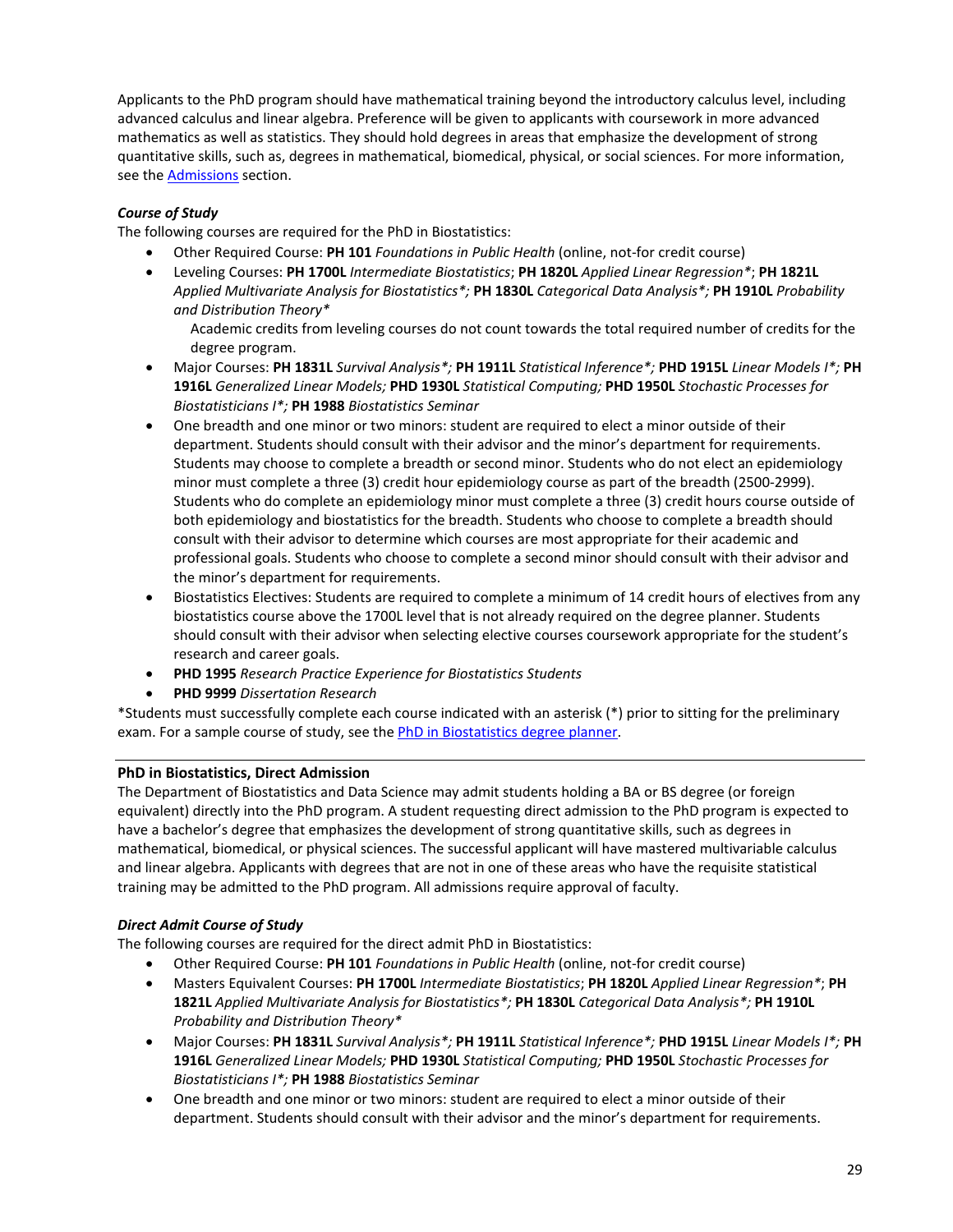Students may choose to complete a breadth or second minor. Students who do not elect an epidemiology minor must complete a three (3) credit hour epidemiology course as part of the breadth (2500-2999). Students who do complete an epidemiology minor must complete a three (3) credit hours course outside of both epidemiology and biostatistics for the breadth. Students who choose to complete a breadth should consult with their advisor to determine which courses are most appropriate for their academic and professional goals. Students who choose to complete a second minor should consult with their advisor and the minor's department for requirements.

- Biostatistics Electives: Students are required to complete a minimum of 14 credit hours of electives from any biostatistics course above the 1700L level that is not already required on the degree planner. Students should consult with their advisor when selecting elective courses coursework appropriate for the student's research and career goals.
- **PHD 1995** *Research Practice Experience for Biostatistics Students*
- **PHD 9999** *Dissertation Research*

\*Students must successfully complete each course indicated with an asterisk (\*) prior to sitting for the preliminary exam. For a sample course of study, see th[e direct admission PhD in Biostatistics degree planner.](https://web.sph.uth.edu/student-forms/Academic_Requirements/Degree%20Programs%20&%20Planners/Planner.PhD.BIOS.2020-2021(Direct%20Admit).docx)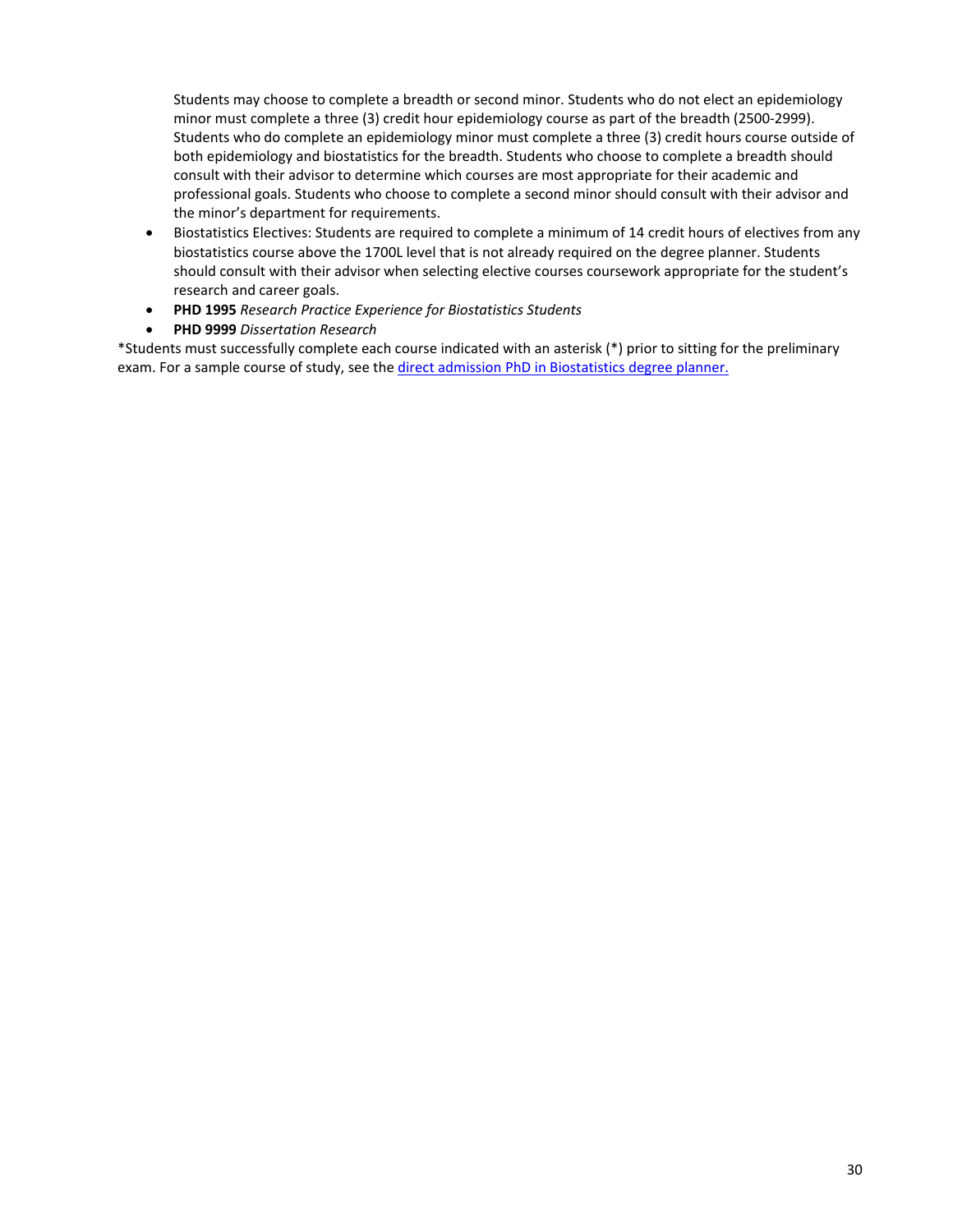# <span id="page-32-0"></span>**DEPARTMENT OF EPIDEMIOLOGY, HUMAN GENETICS AND ENVIRONMENTAL SCIENCES**

Epidemiology, Human Genetics and Environmental Sciences (EHGES) includes a broad group of sciences. Epidemiology is one of the basic sciences of public health and plays a vital role in disease prevention through the study of determinants and patterns of disease in vulnerable populations. Human genetics research involves locating and characterizing genes underlying chronic diseases, such as coronary heart disease and diabetes. Environmental science research involves studying the air people breathe, the water people drink, and the environment where people live and work. The academic programs for EHGES are divided into two areas: Epidemiology and Environmental and Occupational Health Sciences (EOHS).

# <span id="page-32-1"></span>**EPIDEMIOLOGY**

Epidemiology is the study of patterns of disease and injury in human populations and the application of this study to the control of health problems.

### <span id="page-32-2"></span>**Minor in Epidemiology**

The department offers a minor course of study (nine (9) semester credit hours) for MS and doctoral students majoring in other public health disciplines. Courses required for the minor include:

- Masters students: **PHM 2612L** *Epidemiology I* & two Epidemiology electives
- Doctoral students: **PH 2615L** *Epidemiology II,* **PH 2710L** *Epidemiology III* & one Epidemiology elective

### <span id="page-32-3"></span>**MPH in Epidemiology**

The MPH in Epidemiology is a minimum of 45 semester credit hours designed to provide a breadth of achievement in the five core disciplines of public health, as well as additional knowledge and skills in epidemiology. The goal of this program is to prepare students to put epidemiologic concepts and methods into public health practice, conduct research studies in public health, and interpret scientific evidence relevant to public health.

### *Special Entrance Requirements*

Applicants to the MPH program should hold a bachelor's degree in the biomedical or social sciences from a regionally accredited university or school. Experience in public health practice is also considered favorably. For more information, see the **Admissions** section.

# *Course of Study*

The following courses are required for an MPH in Epidemiology:

- Other Required Course: **PH 101** *Foundations in Public Health* (online, not-for-credit course)
- MPH Core: **PHM 1110L** & **PHM 1690L** & **PHWM 2110L & PHM 2612L** & **PHM 3715L** & **PHM 5015L**
- Major Courses: **PH 1700L** *Intermediate Biostatistics &* **PH 2615L** *Epidemiology II* & **PH 2710L** *Epidemiology III*
- Emphasis Area: Six (6) credit hours of selected epidemiology coursework (2500-2999) in Public Health Practice or Public Health Research. Students should consult with their advisor when selecting which track to complete.
	- o Public Health Practice: Students who elect to complete an emphasis area in public health practice should work with their advisor when selecting coursework appropriate for their academic and professional goals.
	- o Public Health Research: Students who elect to complete an emphasis area in public health research should work with their advisor when selecting coursework appropriate for their academic and professional goals. Students are strongly encouraged to enroll in **PHM 2720L** *Epidemiology Proposal Development* and **PH 2858** *Quantitative Analysis for Public Health Research and Practice*. Students who elect to complete public health research coursework are expected to complete a traditional academic thesis as their integrative learning experience.
- Electives: Six (6) credit hours of elective coursework
- Applied Practice Experience: **PH 9997** *Practicum*
- Integrative Learning Experience: **PHWM 2996** *Capstone for EPID Students* or **PHM 9998** Culminating Experience/*Thesis Research (for students completing an independent ILE or traditional academic thesis)*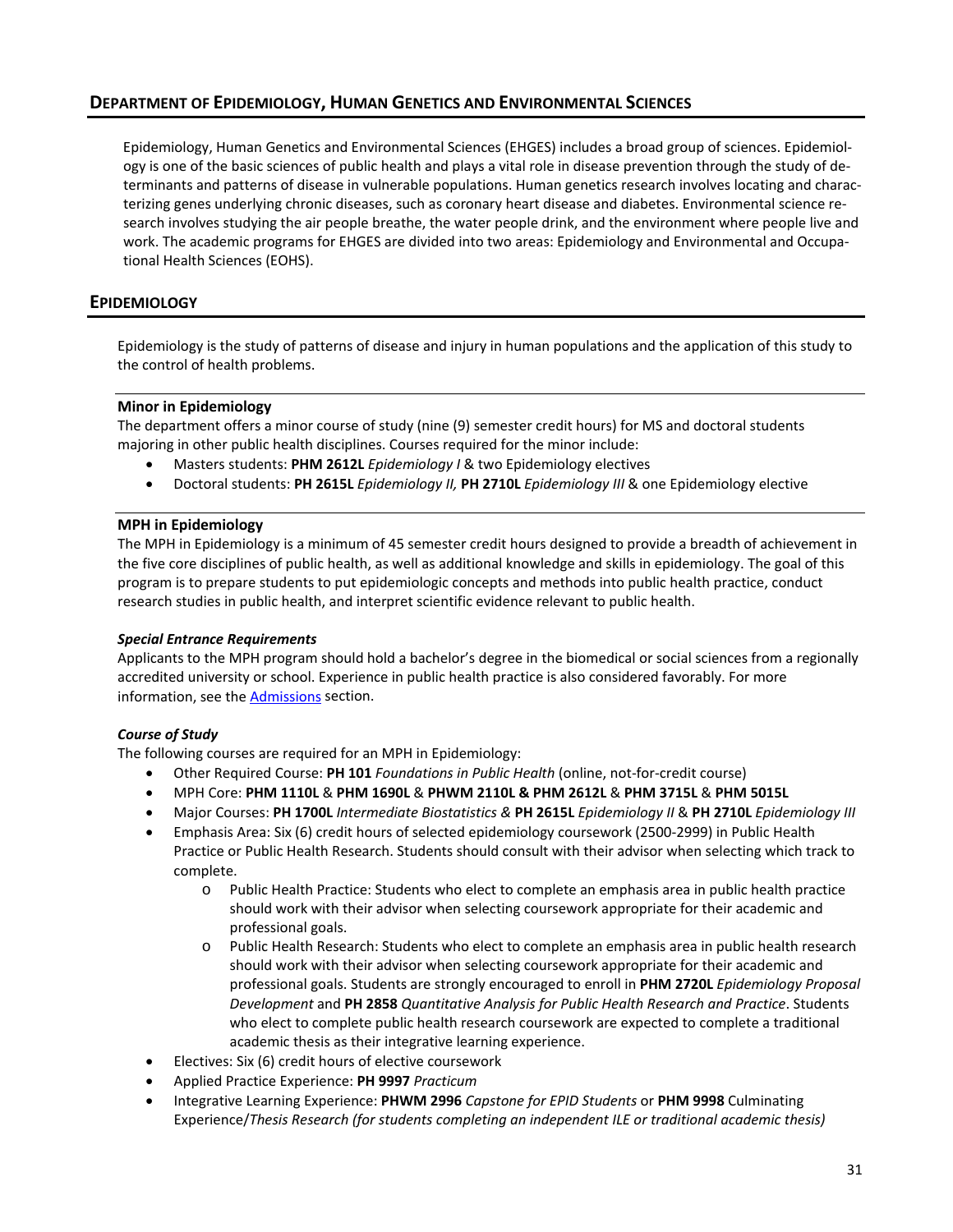For a sample course of study, see th[e MPH in Epidemiology degree planner.](https://web.sph.uth.edu/student-forms/Academic_Requirements/Degree%20Programs%20&%20Planners/Planner.MPH.EPID.2020-2021.docx)

### <span id="page-33-0"></span>**PhD in Epidemiology**

The PhD in Epidemiology is a minimum of 48 semester credit hours, or a minimum of 72 semester credit hours for direct admission, and represents a mastery of epidemiologic concepts, theories and methodology; and a significant capacity for independent study. The doctoral program is research-intensive, and is designed for students who plan to go on to academic (university-based) or research careers in epidemiology and disease control.

### *Special Entrance Requirements*

Applicants to the PhD program should hold an MS or MPH in Epidemiology from a regionally accredited university or college or have other accomplishments, which indicate readiness for doctoral study in epidemiology. GRE scores are required. See the 'Application Process & Deadline Dates' and 'Admissions Process' sections for more information. For more information, see th[e Admissions](#page-10-0) section.

### *Course of Study*

The following courses are required for a PhD in Epidemiology:

- Leveling and Other Required Courses: **PH 101** *Foundations in Public Health* (online, not-for credit course); **PHM 1690L** *Introduction to Biostatistics in Public Health* & **PH 1700L** *Intermediate Biostatistics*; **PHM 2612L** *Epidemiology I*; **PH 2615L** *Epidemiology II* & **PH 2710L** *Epidemiology III*
	- \*Academic credits from leveling courses do not count towards the total required number of credits for the degree program.
- Major Courses: **PHD 2711L** *Epidemiology IV\*;* **PHD 2712L** *Experimental Methods in Epidemiology\*;* **PHD 2990**  *Epidemiology Seminar;* **PHD 2720L** *Epidemiology Proposal Development;* and:
	- o Three (3) credit hours of a selected required course\*: **PH 1830L** *Categorical Data Analysis*; and/or **PH 1831L** *Survival Analysis*
- One breadth and one minor or two minors
- Elective courses: 11-14 credit hours. Students are required to complete a minimum of nine (9) credit hours of elective coursework within the epidemiology department (2500-2999). One epidemiology elective\* (2500- 2999) is required prior to sitting for the epidemiology preliminary exam.
- **PHD 9999** *Dissertation Research*

\*Students must successfully complete each course indicated with an asterisk (\*) prior to sitting for the preliminary exam. For a sample course of study, see th[e PhD in Epidemiology degree planner.](https://web.sph.uth.edu/student-forms/Academic_Requirements/Degree%20Programs%20&%20Planners/Planner.PhD.EPID.2020-2021.docx)

### <span id="page-33-1"></span>**PhD in Epidemiology, Direct Admission**

The Department of Epidemiology may admit students holding a BA or BS degree (or foreign equivalent) directly into the PhD program. A student requesting direct admission to the PhD program is expected to have either a bachelor's degree that demonstrates the development of strong scientific and analytical skills, a professional doctoral degree in a medical field, or a doctoral degree in a field not directly related to medicine or public health that is coupled with evidence of adequate preparation in biological sciences and mathematics. In addition, evidence of academic achievement that includes completion of advanced courses in biological sciences, at least two semesters of college-level calculus (or the equivalent) and at least one course in statistics.

### *Direct Admit Course of Study*

The following courses are required for a direct admit PhD in Epidemiology:

- Other Required Course: **PH 101** *Foundations in Public Health* (online, not-for credit course)
- Masters Equivalent Coursework: **PHM 1690L** *Introduction to Biostatistics in Public Health* & **PH 1700L** *Intermediate Biostatistics*; **PHM 2612L** *Epidemiology I*; **PH 2615L** *Epidemiology II* & **PH 2710L** *Epidemiology III*
- PhD Required Courses: **PHD 2711L** *Epidemiology IV\*;* **PHD 2712L** *Experimental Methods in Epidemiology\*;* **PHD 2990** *Epidemiology Seminar;* **PHD 2720L** *Epidemiology Proposal Development;* and:
	- o Three (3) credit hours of a selected required course\*: **PH 1830L** *Categorical Data Analysis*; and/or **PH 1831L** *Survival Analysis*
- One breadth and one minor or two minors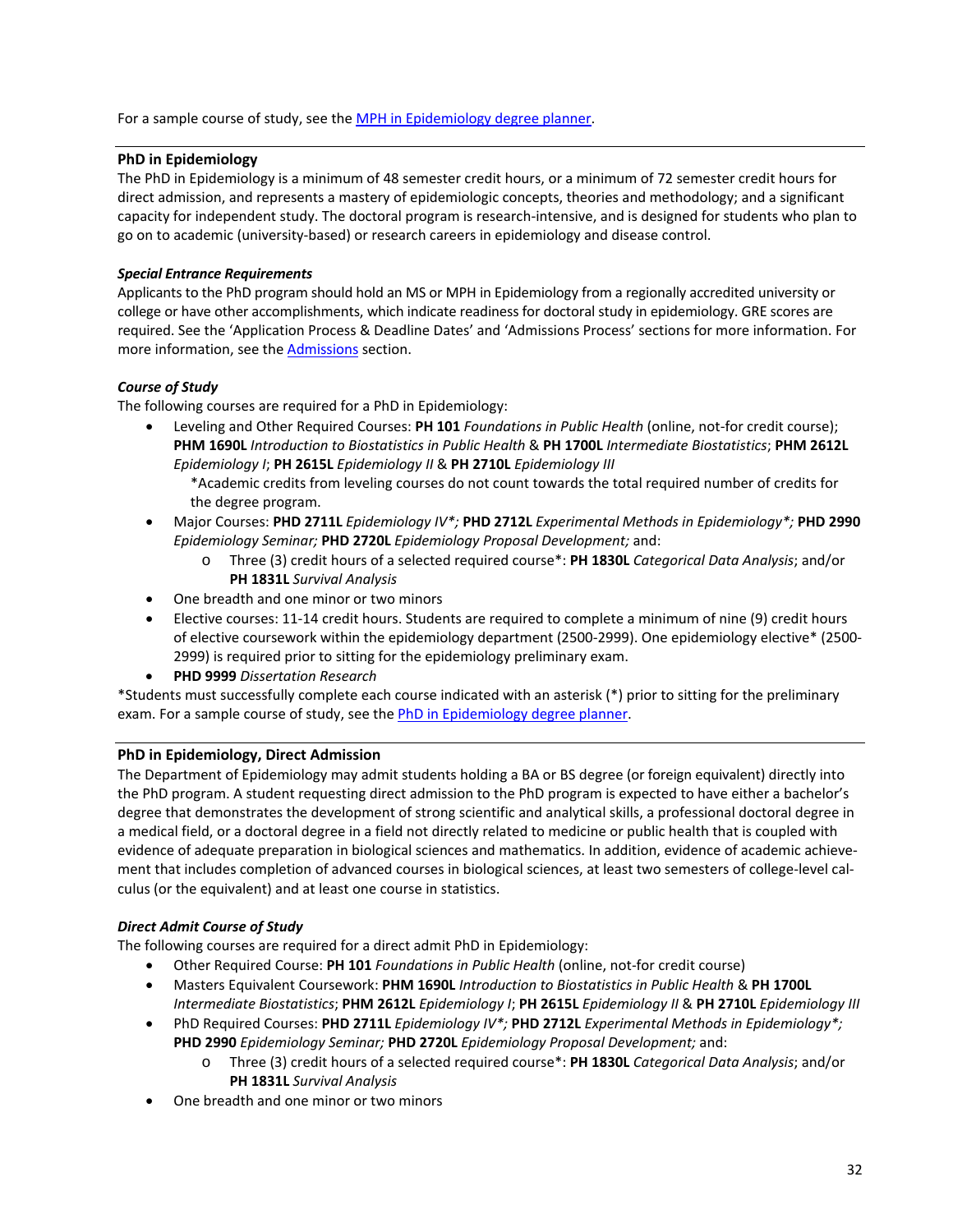- Elective courses: 19-22 credit hours. Students are required to complete a minimum of nine (9) credit hours of elective coursework within the epidemiology department (2500-2999). One epidemiology elective\* (2500- 2999) is required prior to sitting for the epidemiology preliminary exam.
- **PHD 9999** *Dissertation Research*

\*Students must successfully complete each course indicated with an asterisk (\*) prior to sitting for the preliminary exam. For a sample course of study, see the direct admission [PhD in Epidemiology degree planner.](https://web.sph.uth.edu/student-forms/Academic_Requirements/Degree%20Programs%20&%20Planners/Planner.PhD.EPID.2020-2021(Direct%20Admit).docx)

# <span id="page-34-0"></span>**ENVIRONMENTAL AND OCCUPATIONAL HEALTH SCIENCES**

Environmental and Occupational Health Sciences (EOHS) is the field of study that deals with the (1) anticipation, identification, and characterization of potentially harmful physical, chemical, and biological agents in community and workplace environments; (2) identification and study of the relevant pathways of exposure; (3) assessment of the effects of such agents on the environment and human health; and (4) development of interventions to prevent or ameliorate problems associated with environmental or occupational contaminants.

### <span id="page-34-1"></span>**Minor in Environmental Sciences**

EOHS also offers a minor course of study (minimum nine (9) semester credit hours) for MS and doctoral students majoring in other public health disciplines. Courses required for the minor include:

- Masters students: **PHWM 2110L** *Public Health Ecology & the Human Environment & two EOHS electives (2100-24099) (PH 2175L is recommended)*
- Doctoral students: **PHD 2135L** *Risk Analysis: Principles and Practice & [***PHWD 2106L** *Introduction to Doctoral Research Methods in Environmental and Occupational Health Sciences OR* **PHWD 2108L** *Applied Epidemiological Analysis OR* **PHWD 2760L** *Occupational Epidemiology] & an EOHS elective (2100-2499).* PHM courses do not count toward a doctoral minor.

### <span id="page-34-2"></span>**MPH in Environmental Health**

The MPH in Environmental Health is a minimum of 45 semester credit hours and provides a foundation in environmental and occupational health sciences, in addition to the skills needed to function as a practitioner in a variety of public health settings. Students are prepared to assume positions in public health practice in government or the private sector.

### *Special Entrance Requirements*

Applicants to the MPH program should have successfully completed coursework in mathematics, chemistry, and biological sciences. Applicants typically hold a bachelor's or higher degree in the physical, chemical, or biological sciences; engineering; nursing; or medicine from a regionally accredited institution of higher education. Applicants with majors from other disciplines who satisfy the undergraduate course-work requirements will be considered. For more information, see th[e Admissions](#page-10-0) section.

### *Course of Study*

The following courses are required for an MPH in Environmental Health:

- Other Required Course: **PH 101** *Foundations in Public Health* (online, not-for-credit course)
- MPH Core: **PHM 1110L** & **PHM 1690L** & **PHWM 2110L & PHM 2612L** & **PHM 3715L** & **PHM 5015L**
- Major Courses: **PH 2175L** *Toxicology I: Principles of Toxicology;* **PH 2205L** *Health and Safety Program Management and Leadership; PHM 2135L Risk Analysis: Principles and Practice; & one of the courses from the selection below:*
	- o **PHW 2150** *Air Environment*
	- o **PHWM 2230L** *Water Environment*
	- o **PH 2245** *Fundamentals of Industrial Hygiene*
- Electives: students should consult with their advisor when selecting elective courses. Students are required to complete at least three (3) credit hours of the nine (9) credit hours of EOHS coursework (2000-2499).
- Applied Practice Experience: **PH 9997** *Practicum*
- Integrative Learning Experience: **PHM 2496** *Capstone for EOHS Students* or **PHM 9998** Culminating Experience/*Thesis Research (for students completing an independent ILE or traditional academic thesis)*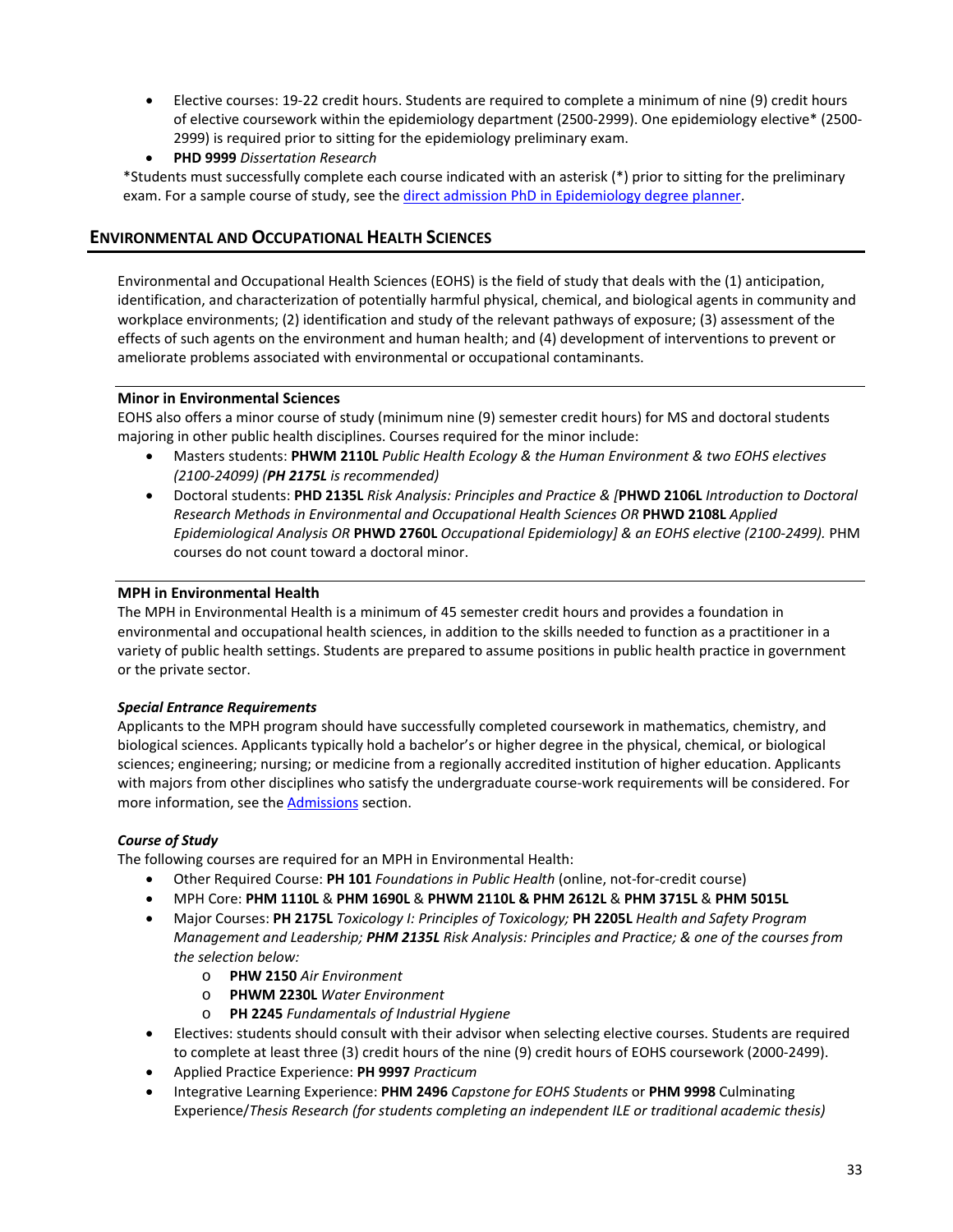The MPH in Environmental Health is associated with two separate special programs: Industrial Hygiene and the Occupational and Environmental Medicine Residency Program. For more information about these optional curriculums, see the [Special Programs](#page-27-0) section. For a sample course of study, see the [MPH in Environmental Health](https://web.sph.uth.edu/student-forms/Academic_Requirements/Degree%20Programs%20&%20Planners/Planner.MPH.EOHS_IH_OCM.2020-2021.docx) [degree planner.](https://web.sph.uth.edu/student-forms/Academic_Requirements/Degree%20Programs%20&%20Planners/Planner.MPH.EOHS_IH_OCM.2020-2021.docx)

### <span id="page-35-0"></span>**PhD in Environmental Sciences, Environmental Disease Prevention Track**

The PhD in Environmental Sciences is a minimum of 48 semester credit hours and offers in-depth didactic and research training for students who want to focus their careers in academic, governmental, or other research institutions, and/or in high-level policy/regulatory positions. The **Environmental Disease Prevention Track** will provide students experience in identifying and measuring disease agents in various environments, and opportunities to develop ways to mitigate associated public health risks.

### *Special Entrance Requirements*

Applicants to the PhD program should have a prior MS or equivalent degree in Environmental Health Sciences or a related field from an accredited institution of higher education. In addition, applicants are expected to have successfully completed coursework in calculus, organic chemistry, physics, and biological sciences. For more information, see th[e Admissions](#page-10-0) section.

# *Course of Study*

The following courses are required for a PhD in Environmental Science, Environmental Disease Prevention Track:

- Leveling and Other Required Courses: **PH 101** *Foundations in Public Health* (online, not-for-credit course); **PH 1700L** *Intermediate Biostatistics*; **PHWM 2110L** *Public Health Ecology and the Human Environment*; **PH 2175L** *Toxicology I: Principles of Toxicology*; **PHM 2612L** *Epidemiology I*
	- \*Academic credits from leveling courses do not count towards the total required number of credits for the degree program.
- Major Courses: **PHD 2105L** *EOHS Doctoral Seminar* (taken twice) & **PHWD 2106L** *Introduction to Doctoral Research Methods in EOHS* & **PH 2245** *Fundamentals of Industrial Hygiene*
- Track-Specific Courses: **PHD 2135L** *Risk Analysis - Principles and Practice* & **PH 2177** *Toxicology II: Toxic Agents and the Environment* & **PH 2126** *Fundamentals and Applications of GIS* & **PHD 2155** *Environmental Sampling and Analysis* & one of the courses from the selections below:
	- o **PHW 2150** *Air Environment*
	- o **PHD 2230** *Water Environment*
- Minor: Epidemiology Minor: **PH 2615L** *Epidemiology II*; **PH 2710L** *Epidemiology III* & one of the courses from the selections below:
	- o **PHWD 2108L** *Applied Epidemiological Analysis*
	- o **PHWD 2760L** *Occupational Epidemiology*
	- o **PHD 2762L** *Environmental Epidemiology*
- Breadth: Person-Centered Well-Being Breadth: **PHD 2845L** *Nutritional Epidemiology* & one course from each of the grouping selections below:
	- o Selection 1: 3 credit hours of a selected required course:
		- **PH 2735L** *Physical Activity and Health: Epidemiology and Mechanisms*
		- **PH 5400** *Physical Activity Assessment and Surveillance*
		- **PH 5401L** *Physical Activity and Public Health Practice*
	- o Selection 2: 3 credit hours of a selected required course:
		- **PHW 2780L** *Applied Genetics Methods in Public Health*
		- **PH 2815L** *Genetics and Human Disease*
		- **PHW 2970L** *Foundations of Public Health Genetics*
	- o Selection 3: 3 credit hours of a selected required course:
		- **PH 1350L** *Ethnicity, Race, Class & Gender: A Multicultural Public Health Perspective*
		- **PHW 2775** *Epidemiologic Methods in Racial and Ethnic Disparities*
		- **PHD 3922** *Economic and Social Determinants of Health*
- **PHD 9999** *Dissertation Research*

For a sample course of study, see the PhD in Environmental Science, Environmental Disease Prevention Track [degree planner.](https://web.sph.uth.edu/student-forms/Academic_Requirements/Degree%20Programs%20&%20Planners/Planner.PhD.EOHS_EDP.2020-2021.docx)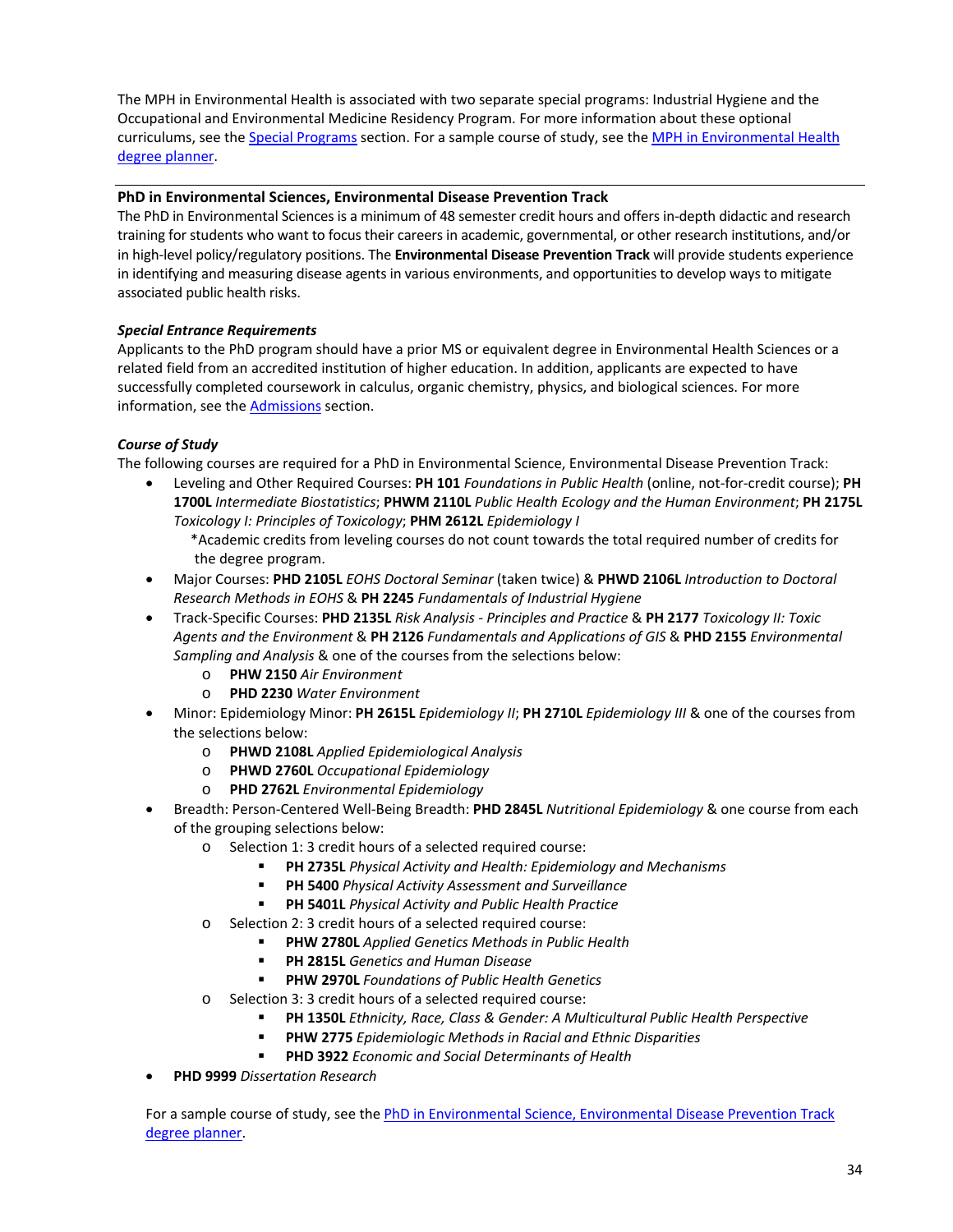### **PhD in Environmental Sciences, Total Worker Health Track**

The PhD in Environmental Sciences is a minimum of 48 semester credit hours and offers in-depth didactic and research training for students who want to focus their careers in academic, governmental, or other research institutions, and/or in high-level policy/regulatory positions. The **Total Worker Health Track** is an addition to the NIOSH-funded Education and Research Center (ERC) Southwest Center for Occupational and Environmental Health (SWCOEH). Graduates will be able to conduct research that characterizes worker well-being, as well as implement policies and practices that improve worker health.

## *Special Entrance Requirements*

Applicants to the PhD program should have a prior MS or equivalent degree in Environmental Health Sciences or a related field from an accredited institution of higher education. In addition, applicants are expected to have successfully completed coursework in calculus, organic chemistry, physics, and biological sciences. For more information, see the **Admissions** section.

## *Course of Study*

The following courses are required for a PhD in Environmental Science, Total Worker Health Track:

- Leveling and Other Required Courses: **PH 101** *Foundations in Public Health* (online, not-for-credit course); **PHM 1110L** *Health Promotion & Behavioral Sciences in Public Health*; **PH 1700L** *Intermediate Biostatistics*; **PHWM 2110L** *Public Health Ecology and the Human Environment*; **PH 2175L** *Toxicology I: Principles of Toxicology*; **PHM 2612L** *Epidemiology I*
	- \*Academic credits from leveling courses do not count towards the total required number of credits for the degree program.
- Major Courses: **PHD 2105L** *EOHS Doctoral Seminar* (taken twice) & **PHWD 2106L** *Introduction to Doctoral Research Methods in EOHS* & **PH 2245** *Fundamentals of Industrial Hygiene*
- Track-Specific Courses: **PH 2205L** *Health and Safety Program Management and Leadership* & **PH 2241L** *Fundamentals of Occupational Safety* & **PH 2270L** *Total Worker Health and Worker Well-being* & **PHW 2498** ST: *Occupational Health Psychology* & **PH 2498** ST: *Total Worker Health Field Experience* & **PHWD 2760L** *Occupational Epidemiology*
- Minor: Health Promotion and Behavioral Sciences Minor: **PHD 1113L** *Advanced Methods for Planning and Implementing Health Promotion Programs (Intervention Mapping)* & **PHD 1120L** *Program Evaluation* & **PHD 1122L** *Health Promotion Theory for Individuals and Groups: Part I*
- Breadth: Worker-Centered Well-Being Breadth: Four courses (12 credit hours) from the selections below:
	- o **PH 1236** *Issues in Aging*
	- o **PH 1410L** *Addiction and Society*
	- o **PH 1350L** *Ethnicity, Race, Class & Gender: A Multicultural Public Health Perspective*
	- o **PH 2246L** *Principles of Occupational Ergonomics*
	- o **PHWD 2835** *Injury Epidemiology*
	- o **PHD 2845L** *Nutritional Epidemiology*
	- o **PHD 2762L** *Environmental Epidemiology*
	- o **PHD 3810** *Health Policy in the U.S.*
	- o **PHD 3910** *Health Economics*
	- o **PH 3737L** *Cost-effectiveness for Public Health Interventions*
	- o **PH 5220** *Gender and Leadership*
	- o Students may take one of the following courses as part of the breadth requirement:
		- **PH 5400** *Physical Activity Assessment and Surveillance*
		- **PHD 5402L** *Social & Behavioral Aspects of Physical Activity*
		- **PH 2735L** *Physical Activity & Health: Epidemiology & Mechanics*
- **PHD 9999** *Dissertation Research*

For a sample course of study, see th[e PhD in Environmental Health, Total Worker Health Track degree planner.](https://web.sph.uth.edu/student-forms/Academic_Requirements/Degree%20Programs%20&%20Planners/Planner.PhD.EOHS_TWH.2020-2021.docx)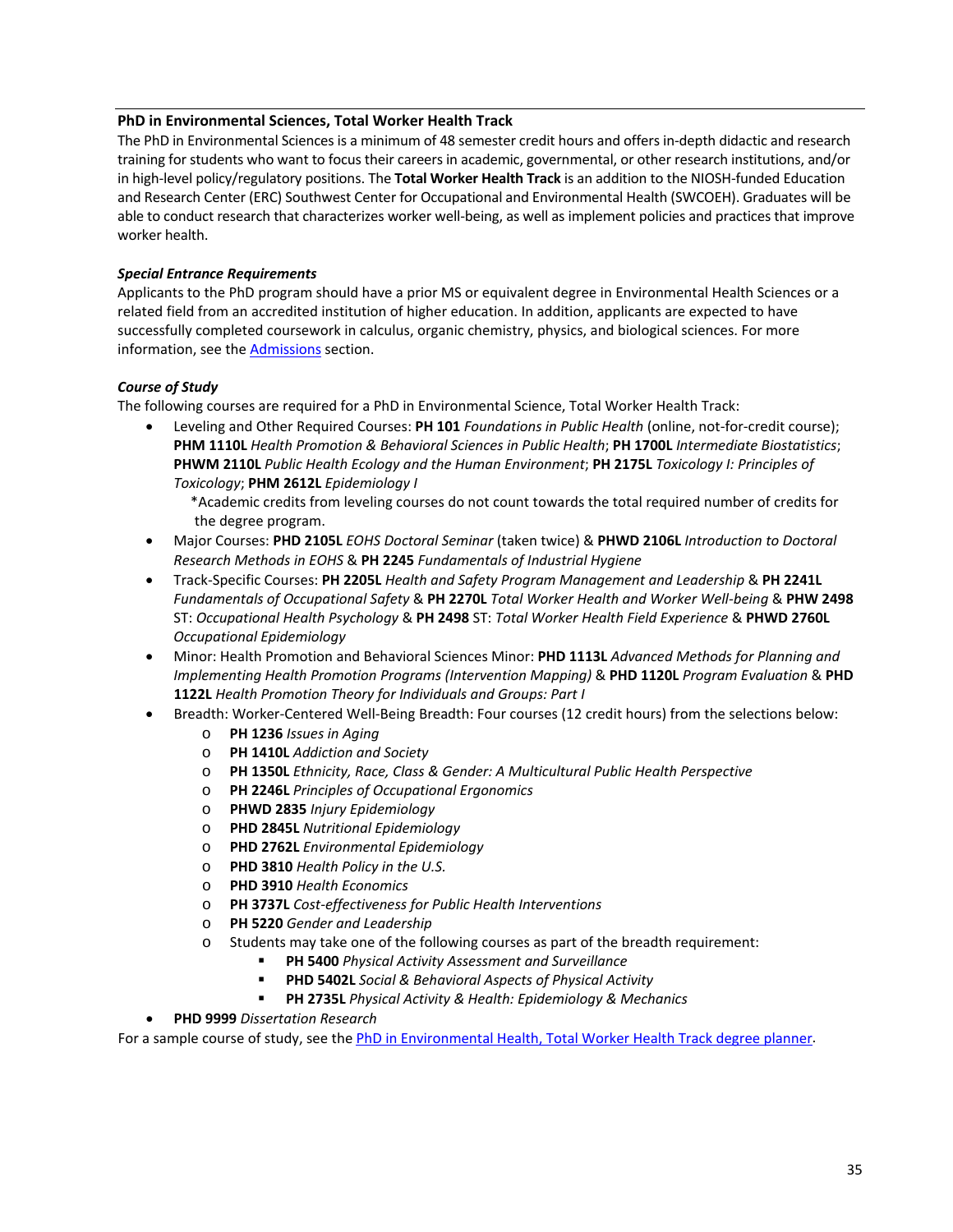Health Promotion and Behavioral Sciences (HPBS) seeks to improve public health through the application of social and behavioral sciences to solving the problems of human disease and disability.

#### **Minor in Behavioral Sciences**

The department offers a minor course of study (nine (9) semester credit hours) for MS and doctoral students. Students are required to select at least one course from the Theory category and one course from the Methods category:

- Theory Courses: **PHD 1113L** *Advanced Methods for Planning and Implementing Health Promotion Programs (Intervention Mapping)* OR **PHD 1122** *Health Promotion Theories for Individuals and Groups: Part I* OR **PHD 1123L** *Community Health Promotion Theory and Practice* OR **PHD 1227L** *Health Promotion Theories for Individuals and Groups: Part II*
- Methods Courses: **PHD 1118L** *Qualitative Methods OR* **PH 1324L** *Applied Discrete Data Analysis using STATA* OR **PHD 1130L** *Applied Measurement Theory OR* **PHD 1132** *Latent Variable Models and Factor Analysis OR*  **PHD 1420L** *Quantitative Research Design for Behavioral Sciences* AND **PHD 1421L** *Quantitative Analysis for Behavioral Sciences, Meta-Analysis, and Evidence-Based Public Health* OR **PHD 1431** *Tools and Methods for Systematic Reviews and Meta-Analysis OR PH 1498L ST: Applied Longitudinal Data Analysis*

### **MPH in Health Promotion/Health Education**

The MPH in Health Promotion/Health Education is a minimum of 45 semester credit hours and is the basic professional degree and integrates the core public health disciplines with behavioral and social sciences. The curriculum emphasizes intervention methods for health promotion development and evaluation in a variety of settings.

#### *Course of Study*

The following courses are required for an MPH in Health Promotion/Health Education:

- Other Required Courses: **PH 101** *Foundations in Public Health* (online, not-for-credit course)
- MPH Core: **PHM 1110L** & **PHM 1690L** & **PHWM 2110L & PHM 2612L** & **PHM 3715L** & **PHM 5015L**
- Major Courses: **PHM 1111L** *Health Promotion Theory and Methods* & **PH 1112L** *Community Assessment Methods in Public Health* & **PHM 1113L** *Advanced Methods for Planning and Implementing Health Promotion Programs (Intervention Mapping)* & **PHM 1120L** *Program Evaluation* & **PH 1433** *Research Seminar in Health Promotion and Behavioral Sciences*
- Elective Courses
- Applied Practice Experience: **PH 9997** *Practicum*
- Integrative Learning Experience: **PHM 1496** *Capstone for HPBS Students* or **PHM 9998** Culminating Experience/*Thesis Research* (for students completing an independent ILE or traditional academic thesis)

For a sample course of study, see th[e MPH in Health Promotion/Health Education degree planner.](https://web.sph.uth.edu/student-forms/Academic_Requirements/Degree%20Programs%20&%20Planners/Planner.MPH.HPHE.2020-2021.docx)

#### **MPH in Health Promotion/Health Education, Dietetic Internship**

The MPH in Health Promotion & Health Education, Dietetic Internship is a minimum 45 semester credit hours and is the fundamental degree in public health nutrition. Students delve into this area of concentration through didactic work, supervised practice, and their final specialty practice rotation with staff relief in an area of public health nutrition selected by each intern.

### *Course of Study*

The following courses are required for an MPH in Health Promotion/Health Education, Dietetic Internship:

- Other Required Courses: **PH 101** *Foundations in Public Health* (online, not-for-credit course)
- MPH Core: **PHM 1110L** & **PHM 1690L** & **PHWM 2110L & PHM 2612L** & **PHM 3715L** & **PHM 5015L**
- Major Courses: **PHM 1111L** *Health Promotion Theory and Methods* & **PHM 1113L** Ad*vanced Methods for Planning and Implementing Health Promotion Programs (Intervention Mapping* & **PHM 1231L** *Medical Nutrition Therapy* & **PHM 1232L** *Public Health Nutrition Practice* & **PH 2755L** *Nutrition Research Methods* & **PH 5098** *ST: Garden for Health* (Course Fee: \$75.00) & **PH 5098** *ST: Culinary Medicine* (Course Fee: \$75.00)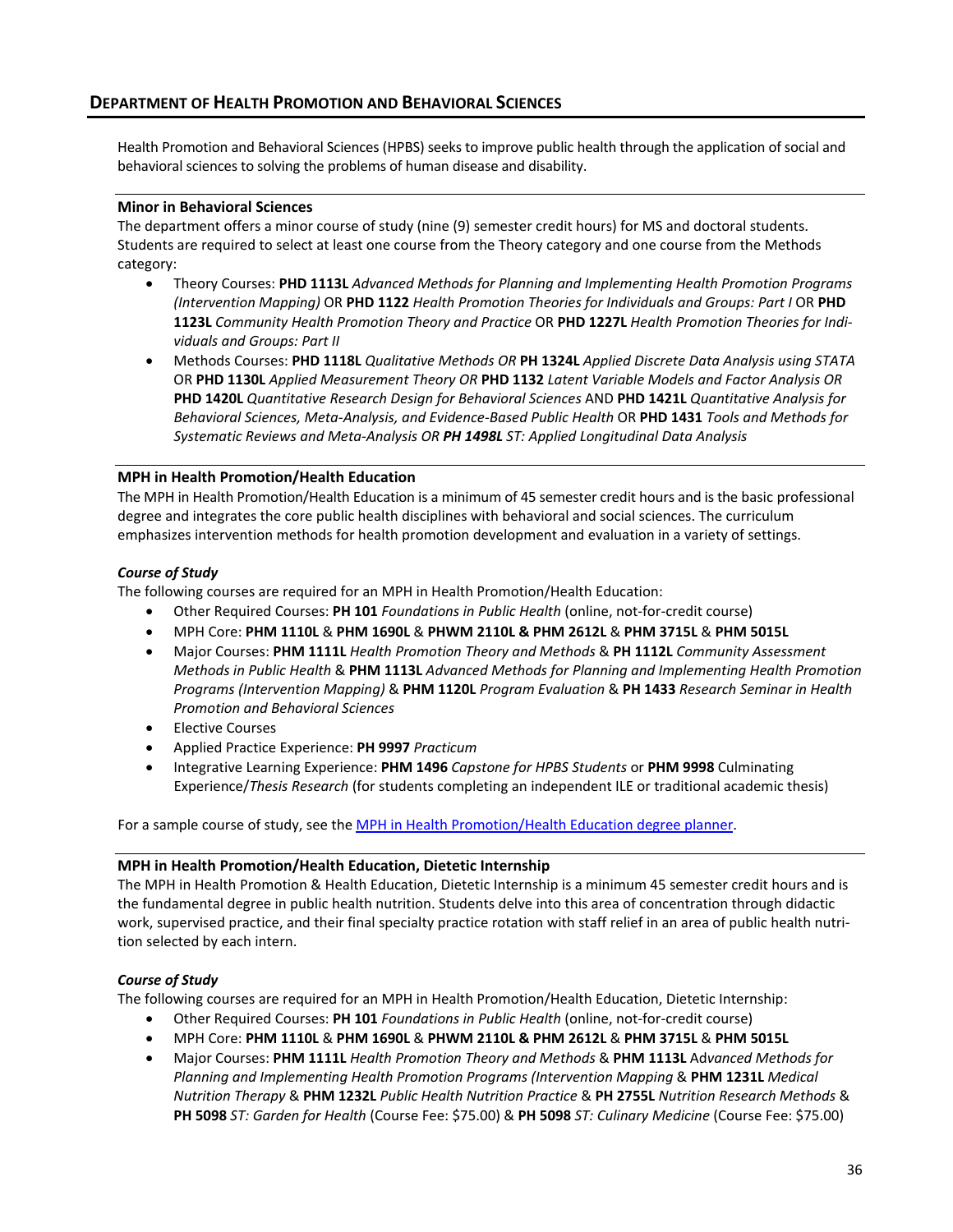- Applied Practice Experience: **PH 9997** (section 800, first year-spring & section 870, first year-summer & section 850, second year-spring) *Practicum*
- Integrative Learning Experience: **PHM 1496L** (section 850) *Capstone for HPBS Students: Seed-to-Plate Prevention Pt. 1* & **PHM 1496L** (section 800) *Capstone for HPBS Students: Seed-to-Plate Prevention Pt. 2*; or **PHM 9998** *Thesis Research* (for students completing a traditional academic thesis)

For a sample course of study, see th[e MPH in Health Promotion/Health Education, Dietetic Internship degree planner.](https://web.sph.uth.edu/student-forms/Academic_Requirements/Degree%20Programs%20&%20Planners/Planner.MPH.HPHE_DI.2020-2021.docx)

### **DrPH in Health Promotion/Health Education**

The DrPH in Health Promotion/Health Education is a minimum of 54 semester credit hours. It is designed to train students for leadership roles as public health professionals in governmental and non-governmental agencies, health departments, or for work in the research or academic setting, and emphasizes the development, implementation and evaluation of theory-based public health interventions in public settings. An important component of this degree program is the ability to communicate findings to the public and policymakers, and students are expected to contribute to and apply scientific discoveries in public health settings through research.

#### *Special Entrance Requirements*

Applicants to the DrPH program should hold an earned master's degree or equivalent in public health with a substantial behavioral sciences component. Preferred applicants are those who have leadership experience through paid employment or volunteer work. In exceptional cases, applicants without the required academic background in public health may be accepted on the condition of additional coursework in public health. Applicants are asked to submit a writing sample that demonstrates competence in written communication for academic work. Theses, publications, or other academic work are preferred. Applicant should be the sole or first author on the submitted work. For more information, see th[e Admissions](#page-10-0) section.

### *Course of Study*

The following courses are required for a DrPH in Health Promotion & Health Education:

• Leveling and Other Required Courses: **PH 101** *Foundations in Public Health* (online, not-for-credit course) & **PHM 1110L** *Health Promotion and Behavioral Sciences in Public Health* & **PHM 1690L** *Introduction to Biostatistics in Public Health*; **PHM 2612L** *Epidemiology I*

\*Academic credits from leveling courses do not count towards the total required number of credits for the degree program.

- Before Preliminary Exam: **PHD 1113L** Ad*vanced Methods for Planning and Implementing Health Promotion Programs (Intervention Mapping)* & **PHD 1120L** *Program Evaluation* & **PHD 1122** *Health Promotion Theories for Individuals and Groups: Part I* & **PHD 1123** *Community Health Promotion Theory and Practice* & **PHD 1420L** *Research Design for Behavioral Sciences* & **PHD 1421L** *Quantitative Analysis for Behavioral Sciences* & **PH 1433** *Research Seminar in Health Promotion & Behavioral Sciences*
- After Preliminary Exam: **PHD 1118L** *Qualitative Methods* & **PHD 1121L** *Advanced Quantitative Analysis for Behavioral Sciences* & **PHD 1450** *Dissemination and Implementation Theory and Methods* & **PHD 1498L** *ST: Principles of Adult and Community Education for Public Health Educators* & **PHD 3950** *Advanced Leadership Studies in Public Health* & **PHD 3801L** C*ommunity-based Grant Writing Workshop* & **PHD 3998L** ST: *Community Engagement & Community-based Participatory Research* & **PH 3998** ST: *Public Health Advocacy*
- Epidemiology Requirement: all students are required to complete an Epidemiology course during their course of study. Please read carefully the following scenarios:
	- o If a student took **PHM 2612L** *Epidemiology I* at the UTHealth School of Public Health as a master's (MPH or MS) student, the required epidemiology course is NOT Needed, and the student may apply these credits towards electives or dissertation hours. Note that only six (6) credit hours of dissertation research can be counted toward the total required credits of the degree program.
	- o If a student HAS taken Epidemiology I, but it was taken at another institution, the student MUST take another epidemiology course at UTHealth School of Public Health to meet the School's epidemiology requirement. The student may elect to complete the epidemiology requirement as part of an epidemiology minor.
	- o If a student has NOT taken Epidemiology I at a prior institution, the student must take **PHM 2612L** *Epidemiology I* as a leveling course. The required epidemiology course requirement will then be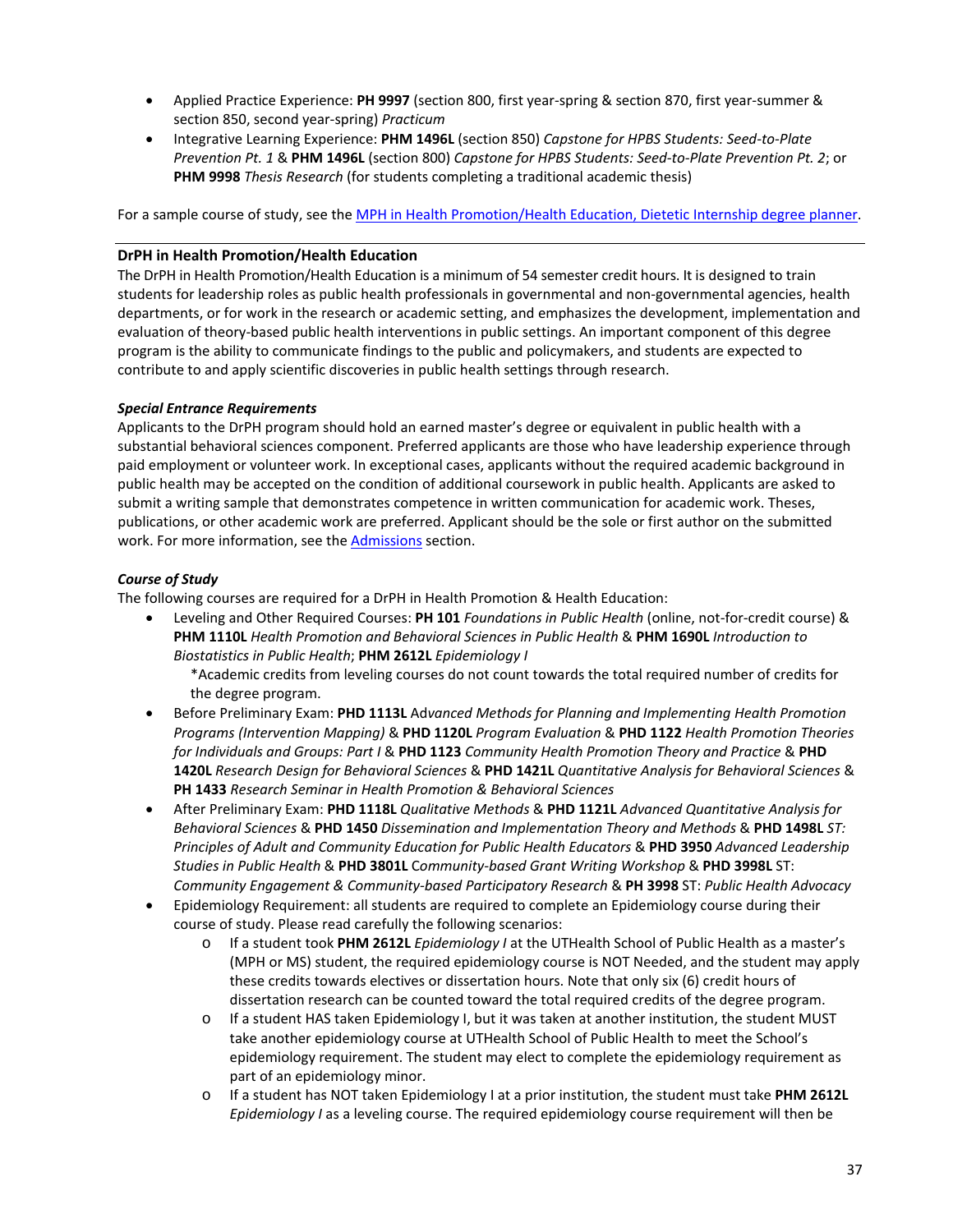waived, and the student may apply these credits towards electives or dissertation hours. Note that only six (6) dissertation hours can be counted toward the degree planner.

- Minor: students are required to complete a minor outside of their department. A minor in Epidemiology is strongly encouraged.
- Applied Practice Experience: **PH 9997** *Practicum*
- Integrative Learning Experience: **PHD 9999** *Dissertation Research*

For a sample course of study, see th[e DrPH in Health Promotion/Health Education degree planner.](https://web.sph.uth.edu/student-forms/Academic_Requirements/Degree%20Programs%20&%20Planners/Planner.DrPH.HPHE.2020-2021.docx)

#### **PhD in Behavioral Sciences and Health Promotion**

The PhD in Behavioral Sciences and Health Promotion is a minimum 48 semester credit hours and focuses on the aspects of public health and the development and evaluation of health promotion interventions, and primarily prepares scholars to integrate and develop state-of-the-art social and behavioral science theory, design, and analytic approaches to examine current problems in public health. The emphasis in this degree program is preparation for independent research and teaching, and an important component of this degree program is the ability to contribute to scientific literature.

### *Special Entrance Requirements*

Applicants to the PhD program should hold an earned master's degree in a social or behavioral sciences or an earned master's degree in public health with research experiences, thesis experience, and/or coursework related to social and behavioral sciences or an earned master's degree in another field and at least 12 hours of upper-division undergraduate or graduate coursework in social or behavioral sciences. In exceptional cases, applicants without this experience may be accepted on the condition of completing additional graduate work in the behavioral or social sciences. Applicants are asked to submit a writing sample that demonstrates competence in written communication for academic work. Theses, publications, or other academic work are preferred. For more information, see th[e Admissions](#page-10-0) section.

### *Course of Study*

The following courses are required for a PhD in Behavioral Sciences and Health Promotion:

- Other Required Course: **PH 101** *Foundations in Public Health* (online, not-for-credit course)
- Before Preliminary Exam: **PHD 1113L** Ad*vanced Methods for Planning and Implementing Health Promotion Programs (Intervention Mapping)* & **PHD 1122** *Health Promotion Theories for Individuals and Groups: Part I*  & **PHD 1227L** *Health Promotion Theories for Individuals and Groups: Part II* & **PHD 1420L** *Research Design for Behavioral Sciences* & **PHD 1421L** *Quantitative Analysis for Behavioral Sciences* & **PH 1433** *Research Seminar in Health Promotion & Behavioral Sciences &* **PHM 2612L** *Epidemiology I*
- After Preliminary Exam: **PHD 1118L** *Qualitative Methods* & **PHD 1435** *HPBS Doctoral/Post-Doctoral Research Seminar* & **PHD 1440** *Proposal Writing for Behavioral Sciences and Health Promotion*
- Minor: students are required to complete a minor outside of their department.
- Public Health Methods Breadth: **PHD 1130L** *Applied Measurement Theory* and six (6) credit hours of additional methods coursework
- Dissertation: **PHD 9999** *Dissertation Research*

For a sample course of study, see th[e PhD in Behavioral Sciences and Health Promotion degree planner.](https://web.sph.uth.edu/student-forms/Academic_Requirements/Degree%20Programs%20&%20Planners/Planner.PhD.BSHP.2020-2021.docx)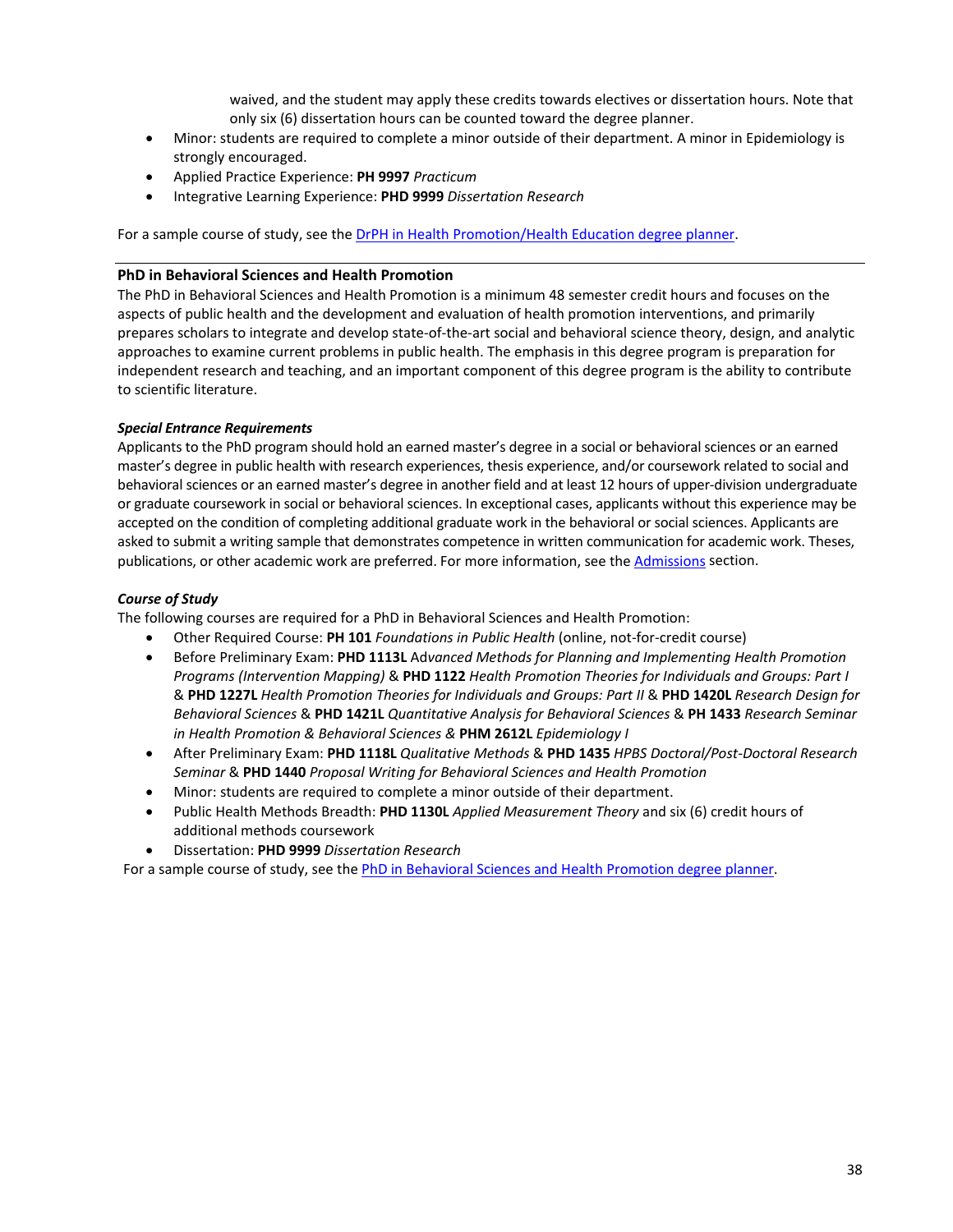The Department of Management, Policy and Community Health (MPACH) provides instruction in the fields of health economics, health services research, health policy, health law, health management and administration, health planning, community health practice, public health leadership, population health, organization management, health disparities, economic and social determinants of health, and health and economic development.

### **Minor in Community Health Practice**

The department offers a minor course of study (nine (9) semester credit hours) for students majoring in other public health disciplines. Student select three courses from the approved list:

- Masters students: **PHM 3630** *Health Program Planning, Implementation, and Evaluation;* **PH 1112L**  *Community Assessment Methods in Public Health;* **PHM 3922** *Economic and Social Determinants of Health;*  **PHM 3620L** *Principles and Practice of Public Health*
- Doctoral students: **PHD 3998L** *Working with Diverse Communities* & **PHD 3998** *Community Engagement and Community-Based Participatory Research* & **PHD 3998** *Practice-Based Methods and Design.*

#### **Minor in Health Economics**

The department offers a minor course of study (nine (9) semester credit hours) for students majoring in other public health disciplines. Student select three courses from the approved list: **PHD 3910** *Health Economics*; **PH 3915** *Methods for Economic Evaluation of Health Programs*; **PH 3922** *Economic and Social Determinants of Health***; PHD 3930** *Econometrics in Public Health*; **PHD 3931** *Advanced Econometrics*; **PHD 3935** *Advanced Health Economics*; **PHD 3998** *Decision Analysis in Public Health and Medicine.*

#### **Minor in Health Policy**

The department offers a minor course of study (nine (9) semester credit hours) for students majoring in other public health disciplines. Student select three courses from the approved list: **PHD 3810** *Health Policy in the United States*; **PHD 3812** *Comparative Healthcare Systems: Policy Challenges and Economic Perspectives*; **PH 3815** *Health Policy Analysis*; **PH 3738L** *Legal Issues in Healthcare*; **PHD 3830** *Ethics and Policy*; **PH 3736L** *U.S. Healthcare Payment Systems and Policy*

#### **Minor in Health Services Research**

The department offers a minor course of study (nine (9) semester credit hours) for students majoring in other public health disciplines. Student select three courses from the approved list: **PH 3920** *Health Services Delivery and Performance*; **PHD 3926L** *Health Survey Research Design*; **PH 3940** *Healthcare Outcomes and Quality Research*; **PHD 3945** *Advanced Health Services Research Methods*; **PHD 3998** *Decision Analysis in Public Health and Medicine.*

#### **Minor in Healthcare Management**

The department offers a minor course of study (nine (9) semester credit hours) for students majoring in other public health disciplines. Students complete a Healthcare Management related **PH 9997** *Practicum* course & select three courses from the approved list:

- Masters students: **PHM 3744L** *Organizational Behavior and Human Resource Management in Health Services Organizations;* **PHM 3746L** *Evaluation and Improvement of Healthcare Quality;* **PHM 3720L** *Healthcare Finance;* **PH 3747L** *Healthcare Operations Management;* **PH 3735L** *Healthcare Strategic Management*
- Doctoral students: **PHD 3846L** *Quality Management and Improvement in Healthcare;* **PHD 3721L** *Healthcare Finance;* **PHD 3946L** *Strategy, Governance, and Leadership;* **PHD 3743L** *Organizational and Management Theory*

#### **MPH in Community Health Practice**

The MPH in Community Health Practice is a minimum 45 semester credit hours and focuses on the application of public health sciences at the community level, and emphasizes systematic analysis and appropriate use of quantitative and qualitative health data. Faculty and students are concerned with the assessment of population health, the planning, implementation and evaluation of health programs in community settings, and appraisal of community-level effects of health policies and programs.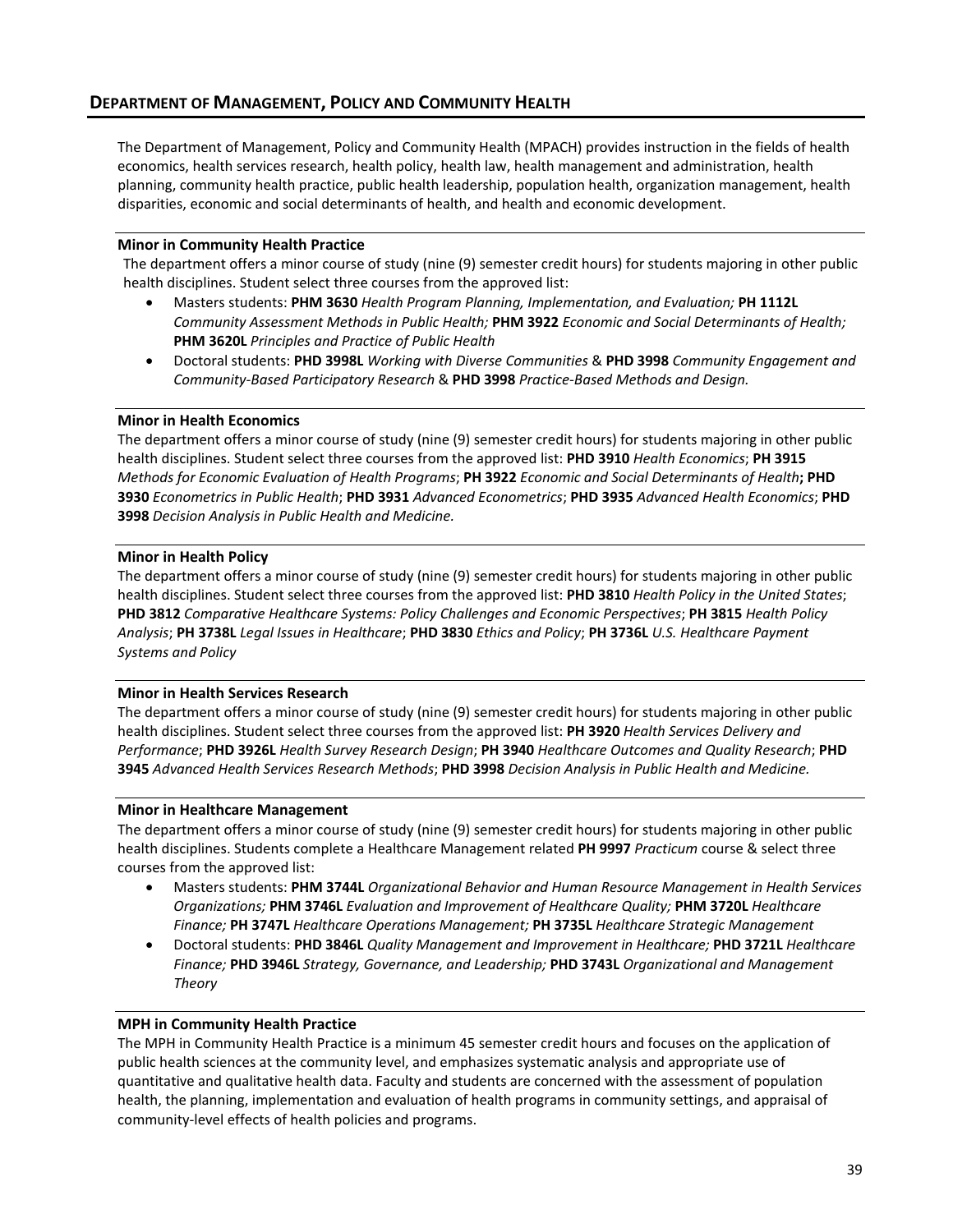## *Special Entrance Requirements*

Applicants to the MPH program should hold an undergraduate and/or graduate degrees in one of a variety of areas, including the social and behavioral sciences, business, the biological and medical sciences, law, and/or quantitative methods. For more information, see the [Admissions](#page-10-0) section.

# *Course of Study*

The following courses are required for an MPH in Community Health Practice:

- Other Required Course: **PH 101** *Foundations in Public Health* (online, not-for-credit course)
- MPH Core: **PHM 1110L** & **PHM 1690L** & **PHWM 2110L & PHM 2612L** & **PHM 3715L** & **PHM 5015L**
- Major Courses: **PH 1112L** *Community Assessment Methods in Public Health* & **PHM 3620L** *Principles and Practice of Public Health* & **PHM 3630** *Health Program Planning, Implementation, and Evaluation* & **PHM 3800L** *Working with Diverse Communities* & **PHM 3922** *Economics and Social Determinants of Health*
- Elective Courses
- Applied Practice Experience: **PH 9997** *Practicum*
- Integrative Learning Experience: **PHM 3996L** *Capstone for MPCH Students* or **PHM 9998** Culminating Experience/*Thesis Research* (for students completing an independent ILE or traditional academic thesis)

For a sample course of study, see th[e MPH in Community Health Practice degree planner.](https://web.sph.uth.edu/student-forms/Academic_Requirements/Degree%20Programs%20&%20Planners/Planner.MPH.CHP.2020-2021.docx)

### **MPH in Health Services Organizations**

The MPH in Health Services Organization is a minimum 45 semester credit hours and emphasizes the planning, management, and evaluation of health systems, services, technologies, and policy. The curriculum includes health economics, decision analysis, health services research, public health and legislative processes, survey research, outcomes research, quantitative methods, evaluation research, health disparities and vulnerable populations, health administration, economic and social determinants of health, utilization of health services, and ethical and legal aspects of public health.

### *Course of Study*

The following courses are required for an MPH in Health Services Organizations:

- Other Required Course: **PH 101** *Foundations in Public Health* (online, not-for-credit course)
- MPH Core: **PHM 1110L** & **PHM 1690L** & **PHWM 2110L & PHM 2612L** & **PHM 3715L** & **PHM 5015L**
- Major Courses: **PHM 3910** *Health Economics* & **PH 3915** *Methods for Economics Evaluation of Health Programs* & **PH 3920** *Health Services Delivery and Performance* & one course from each of the following:
	- o Selection 1: Three (3) credit hours of a selected required course: **PHM 3746L** *Evaluation and Improvement of Healthcare Quality* OR **PH 3845L** *Quality, Cost and Value Evaluation in Healthcare* OR **PH 3940** *Healthcare Outcomes and Quality Research*
	- o Selection 2: Three (3) credit hours of a selected required course: **PH 3815** *Health Policy Analysis* OR **PHD 3930** *Econometrics*
	- o Selection 3: Three (3) credit hours of a selected required course: **PHM 3810** *Health Policy in the United States* OR **PH 3818** *Texas Health Policy: Emerging Issues and New Approaches*
	- o Selection 4: Three (3) to four (4) credit hours of a selected required course: [**PHM 3718L** *Accounting for Healthcare Management* AND **PHM 3720L** *Healthcare Finance* (both of these should be taken if selected)] OR **PH 3815** *Health Policy Analysis* OR **PHD 3930** *Econometrics* OR **PHD 3931** *Advanced Econometrics* OR **PH 3736L** *U.S. Healthcare Payment Systems & Policy* OR **PH 3738L** *Legal Issues in Healthcare*
- Applied Practice Experience: **PH 9997** *Practicum*
- Integrative Learning Experience: **PHM 3996L** *Capstone for MPCH Students* or **PHM 9998** Culminating Experience/*Thesis Research* (for students completing an independent ILE or traditional academic thesis)

For a sample course of study, see th[e MPH in Health Services Organizations degree planner.](https://web.sph.uth.edu/student-forms/Academic_Requirements/Degree%20Programs%20&%20Planners/Planner.MPH.HSO.2020-2021.docx)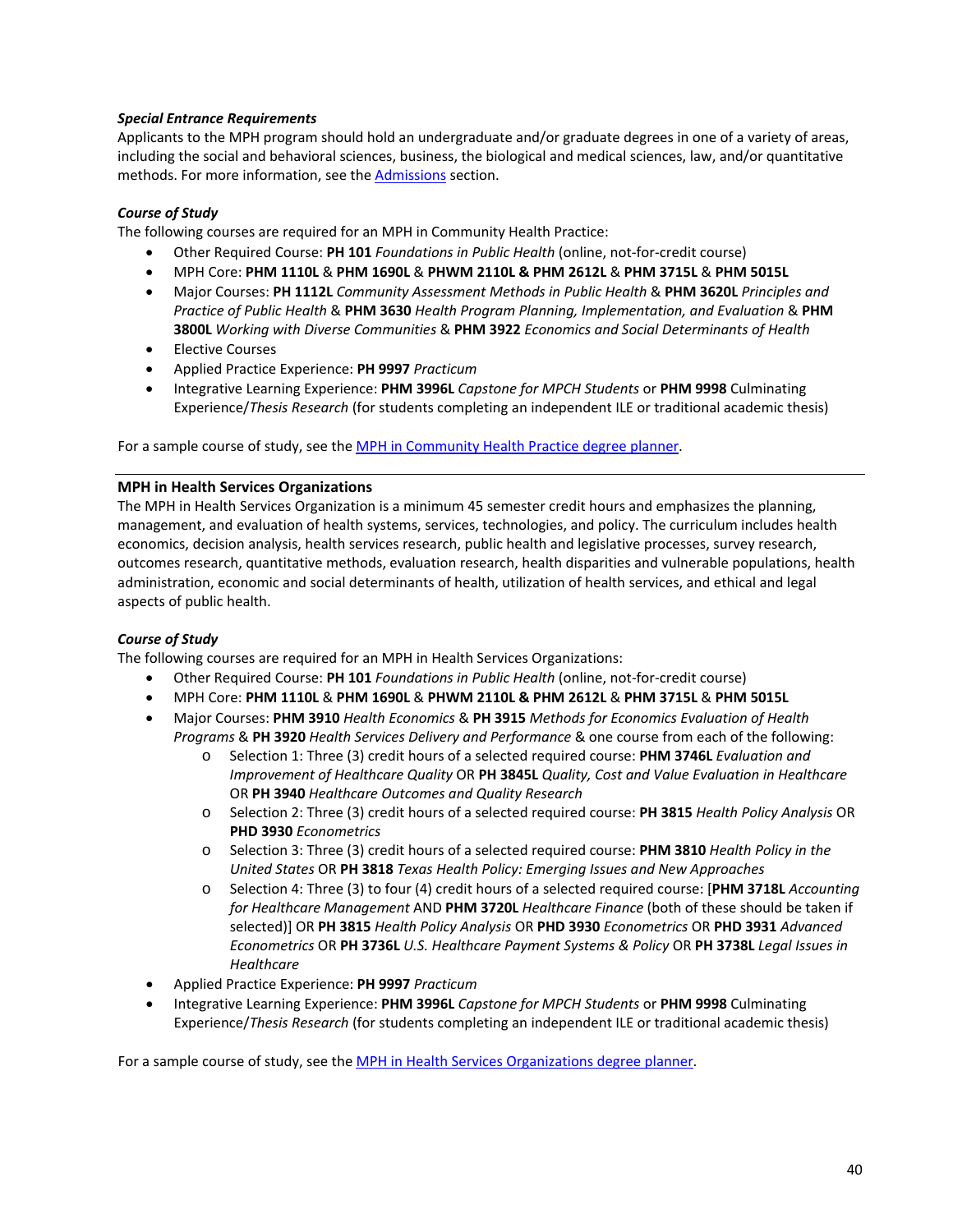## **MPH in Healthcare Management**

The MPH in Healthcare Management is a minimum 45 semester credit hours and is designed to provide students with a solid foundation in management in an interdisciplinary public health environment and a basis for understanding key managerial functions within the broad spectrum of public health systems. Students gain an appreciation of all aspects of management, including organizational theory, finance, operations management, law and strategy, which will help to improve organizational and community decision-making. A distinctive characteristic of this healthcare management degree program is recognition of the importance of linking private-sector healthcare institutional management with public-sector healthcare management and related community initiatives.

# *Course of Study*

The following courses are required for an MPH in Healthcare Management:

- Other Required Course: **PH 101** *Foundations in Public Health* (online, not-for-credit course)
- MPH Core: **PHM 1110L** & **PHM 1690L** & **PHWM 2110L & PHM 2612L** & **PHM 3715L** & **PHM 5015L**
- Major Courses: **PHM 3718L** *Accounting for Healthcare Management* & **PHM 3720L** *Healthcare Finance* & **PH 3735L** *Healthcare Strategic Management* & **PH 3736L** *U.S. Healthcare Payment Systems and Policy* & **PH 3738L** *Legal Issues in Healthcare* & **PHM 3744L** *Organizational Behavior and Human Resource Management in Health Services Organizations* & **PHM 3746L** *Evaluation and Improvement of Healthcare Quality* & **PH 3747L** *Healthcare Operations Management*
- Applied Practice Experience: **PH 9997** *Practicum*
- Integrative Learning Experience: **PHM 3996L** *Capstone for MPCH Students* or **PHM 9998** *Culminating Experience*/*Thesis Research* (for students completing an independent ILE or traditional academic thesis)

For a sample course of study, see th[e MPH in Healthcare Management degree planner.](https://web.sph.uth.edu/student-forms/Academic_Requirements/Degree%20Programs%20&%20Planners/Planner.MPH.HCM.2020-2021.docx)

### **DrPH in Community Health Practice**

The DrPH in Community Health Practice is a minimum of 54 semester credit hours and offers interdisciplinary training for students who wish to practice at an advanced level in public health. Students are trained to engage in communitydriven, grassroots and inter-sectoral applied research with a focus on addressing social inequity and systems-level change through the adoption of a transdisciplinary framework.

### *Special Entrance Requirements*

Applicants to the DrPH program should have a prior MPH degree or its equivalent. Preferred applicants are those with public health work experience and those who have completed coursework in quantitative methods or who can provide evidence of quantitative abilities. All DrPH students are expected to have completed **PH 1700L** *Intermediate Biostatistics* or its equivalent. In exceptional cases, applicants without the required academic background in public health may be accepted on the condition of additional coursework in public health. For more information, see the [Admissions](#page-10-0) section.

### *Course of Study*

The following courses are required for a DrPH in Community Health Practice:

- Leveling and Other Required Courses: **PH 101** *Foundations in Public Health* (online, not-for-credit course) & **PHM 1690L** *Introduction to Biostatistics in Public Health* & **PHM 1110L** *Health Promotion and Behavioral Sciences in Public Health* & **PHM 2612L** *Epidemiology I* & **PHM 3715L** *Management and Policy Concepts in Public Health*
	- \*Academic credits from leveling courses do not count towards the total required number of credits for the degree program.
- Before Preliminary Exam: **PHD 1120L** *Program Evaluation* & **PH 2615L** *Epidemiology II* & **PHD 3620L** *Principles and Practice of Public Health* & **PHD 3801L** *Community-based Granting Writing Workshop* & **PHD 3998L** *ST: Community Engagement & Community-Based Participatory Research* & **PHD 3998L** *ST: Practicebased Design and Methods* & **PHD 3998L** *ST: Working with Diverse Communities*
- Major Courses: **PHD 3950** *Advanced Leadership Studies in Public Health* & **PHD 3830** *Ethics and Policy* & **PHD 1118L** *Qualitative Methods* & **PH 1700L** *Intermediate Biostatics* & **PHD 1498L** S*T: Principles of Adult and Community Education for Public Health* & **PH 3998** *ST: Public Health Advocacy* & one other course from the selected list: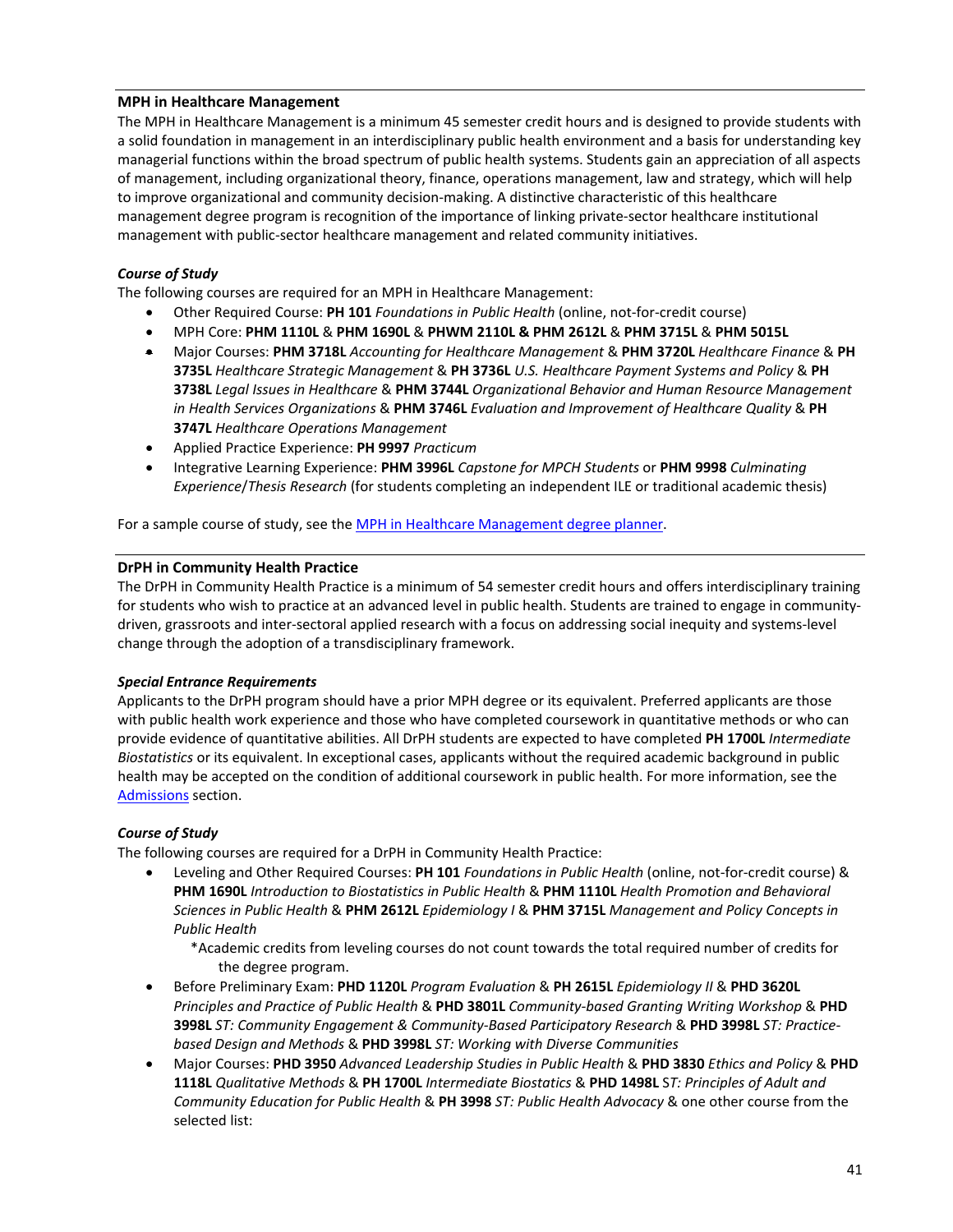- o **PHD 3918L** *Geographic Information Systems Science*
- o **PHD 3926L** *Health Survey Research Design*
- o **PH 3738** *Legal Issues in Healthcare*
- Minor: students are required to complete a minor outside of their department
- Applied Practice Experience: **PH 9997** *Practicum*
- Integrative Learning Experience: **PHD 9999** *Dissertation Research*

For a sample course of study, see the **DrPH in Community Health Practice degree planner**.

#### **PhD in Management and Policy Studies, Health Economics/Health Services Research Track**

The PhD program in Management and Policy Studies, Health Economics/Health Services Research is a minimum 48 semester credit hours and emphasizes the study of cost, access, outcomes, and quality within health care systems. Students focus on understanding decision-making processes among consumers, providers, institutions, and policy makers, and pursue advanced study that leads to original research.

### *Special Entrance Requirements*

Applicants to the PhD program must have an appropriate post-bachelor's degree in the social sciences, economics, policy, law, management, clinical sciences or public health. Also, applicants must have an advanced knowledge of quantitative methods; preferred applicants have strong math and/or statistics backgrounds. For more information, see th[e Admissions](#page-10-0) section.

### *Course of Study*

The following courses are required for a PhD in Management and Policy Studies, Health Economics/Health Services Research Track:

- Other Required Course: **PH 101** *Foundations in Public Health* (online, not-for-credit course)
- Before Preliminary Exam: **PHD 3910** *Health Economics* & **PH 3915** *Methods for Economic Evaluation of Health Programs* & **PH 3920** *Health Services Delivery and Performance* & **PHD 3926L** *Health Survey Research Design* & **PHD 3930** *Econometrics in Public Health* & **PH 3940** *Healthcare Outcomes and Quality Research*
- Required Course: **PHM 2612L** *Epidemiology I*
- Select a Track:
	- o Health Economics Track: **PHD 3935** *Advanced Health* Economics
	- o Health Services Research Track: **PHD 3945** *Advanced Health Services Research Methods*
	- o Additional Required Courses for Either Track: **PH 3812** *Comparative Healthcare Systems & Policy* OR **PHD 3922** *Economic and Social Determinants of Health* **PHD 3931** *Advanced Econometrics* OR **PHD 3935** *Advanced Health Economics* OR **PH 3941** *Claims Data in Health Services Research* OR **PHD 3945** *Advanced Health Services Research Methods* **PHD 3957L** *Topics in Health Economics*
- One breadth and one minor or two minors:
	- o Students who elect to complete two minors must complete at least one minor outside of the department of MPCH.
	- o Students who elect to complete one minor and one breadth:
		- Students who elect a primary minor within the MPCH department must complete at least two courses of the breadth outside of the department
		- Students who elect a primary minor outside of the MPCH department may complete breadth coursework in any department.
- Dissertation: **PHD 9999** *Dissertation Research*

For a sample course of study, see th[e PhD in Management and Policy Studies, Health Economics/Health Services](https://web.sph.uth.edu/student-forms/Academic_Requirements/Degree%20Programs%20&%20Planners/Planner.PhD.HEHSR.2020-2021.docx)  [Research Track degree planner.](https://web.sph.uth.edu/student-forms/Academic_Requirements/Degree%20Programs%20&%20Planners/Planner.PhD.HEHSR.2020-2021.docx)

#### **PhD in Management and Policy Studies, Healthcare Management/Health Policy Track**

The PhD in Management and Policy Studies, Healthcare Management/Health Policy Track is a minimum 48 semester credit hours and emphasizes the development and evaluation of health policy, leadership development within healthcare organizations, understanding the complexities of healthcare delivery while addressing costs and quality,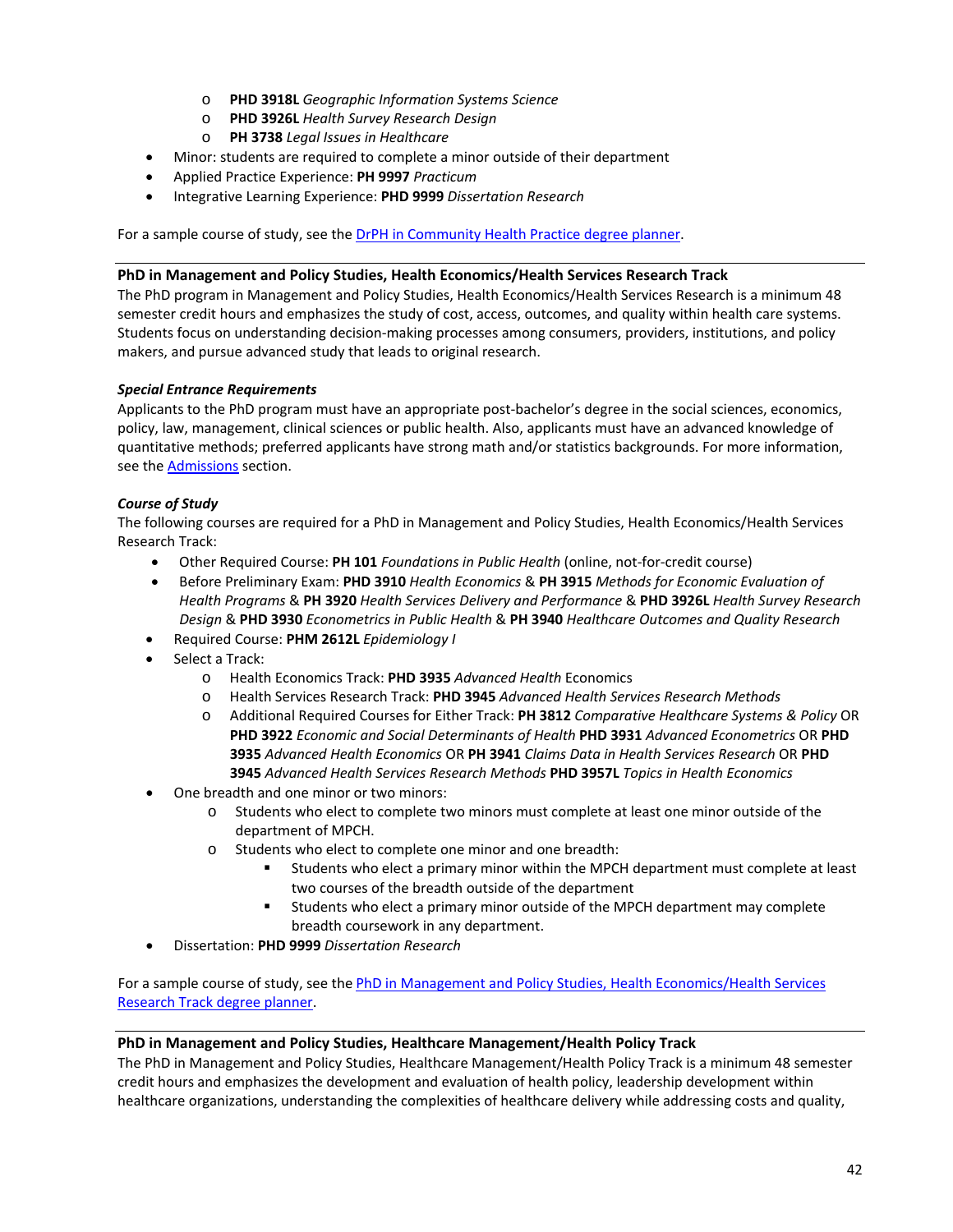and develops researchers who can ask relevant questions, identify answers and drive policy and organizational change.

## *Special Entrance Requirements*

Applicants to the PhD program must have an appropriate post-bachelor's degree in the social sciences, policy, law, management, clinical sciences or public health. Also, applicants must have an advanced knowledge of quantitative methods; preferred applicants with strong math and/or statistics backgrounds. For more information, see the [Admissions](#page-10-0) section.

# *Course of Study*

The following courses are required for PhD in Management and Policy Studies, Healthcare Management/Health Policy Track:

• Leveling and Other Required Courses: **PH 101** *Foundations in Public Health* (online, not-for-credit course) & **PH 1700L** *Intermediate Biostatistics*

\*Academic credits from leveling courses do not count towards the total required credits for the degree program.

- Before Preliminary Exam: **PHD 3721L** *Healthcare Finance* & **PHD 3731L** *Healthcare Management and Policy Research* & **PHD 3743L** *Organizational and Management Theory* & **PHD 3810** *Health Policy in the United States* & **PH 3815** *Health Policy Analysis* & **PHD 3846L** *Quality Management and Improvement in Healthcare*
- Required Course: **PHM 2612L** *Epidemiology I*
- Select an Emphasis Area:
	- o Healthcare Management Emphasis (six credit hours of selected required coursework): **PH 3736L** *U.S. Healthcare Payment Systems and Policy* OR **PH 3738** *Legal Issues in Healthcare* OR **PHD 3812**  *Comparative Healthcare Systems and Policy* OR **PHD 3910** *Health Economics* OR **PHD 3922** *Economic & Social Determinants of Health* OR **PHD 3940** *Healthcare Outcomes and Quality Research* OR **PHD 3946L** *Strategy, Governance, and Leadership*
	- o Health Policy Emphasis (six credit hours of selected required coursework): **PHD 3812** *Comparative Healthcare Systems and Policy* OR **PH 3815** *Health Policy Analysis* OR **PH 3818** *Texas Health Policy: Emerging Issues and New Approaches* OR **PHD 3830** *Ethics and Policy* OR **PH 3736L** *U.S. Healthcare Payment Systems and Policy* OR **PH 3738** *Legal Issues in Healthcare* OR **PHD 3998** *ST: Advanced Policy Studies*
- One breadth and one minor or two minors: students are encouraged to select methodology courses appropriate for their dissertation topic.
	- o Students who elect to complete two minors must complete at least one minor outside of the department of MPCH.
	- o Students who elect to complete one minor and one breadth:
		- Students who elect a primary minor within the MPCH department must complete at least two courses of the breadth outside of the department
		- Students who elect a primary minor outside of the MPCH department may complete breadth coursework in any department.
- Dissertation: **PHD 9999** *Dissertation Research*

For a sample course of study, see th[e PhD in Management and Policy Studies, Healthcare Management/Health Policy](https://web.sph.uth.edu/student-forms/Academic_Requirements/Degree%20Programs%20&%20Planners/Planner.PhD.HCMHP.2020-2021.docx)  [Track degree planner.](https://web.sph.uth.edu/student-forms/Academic_Requirements/Degree%20Programs%20&%20Planners/Planner.PhD.HCMHP.2020-2021.docx)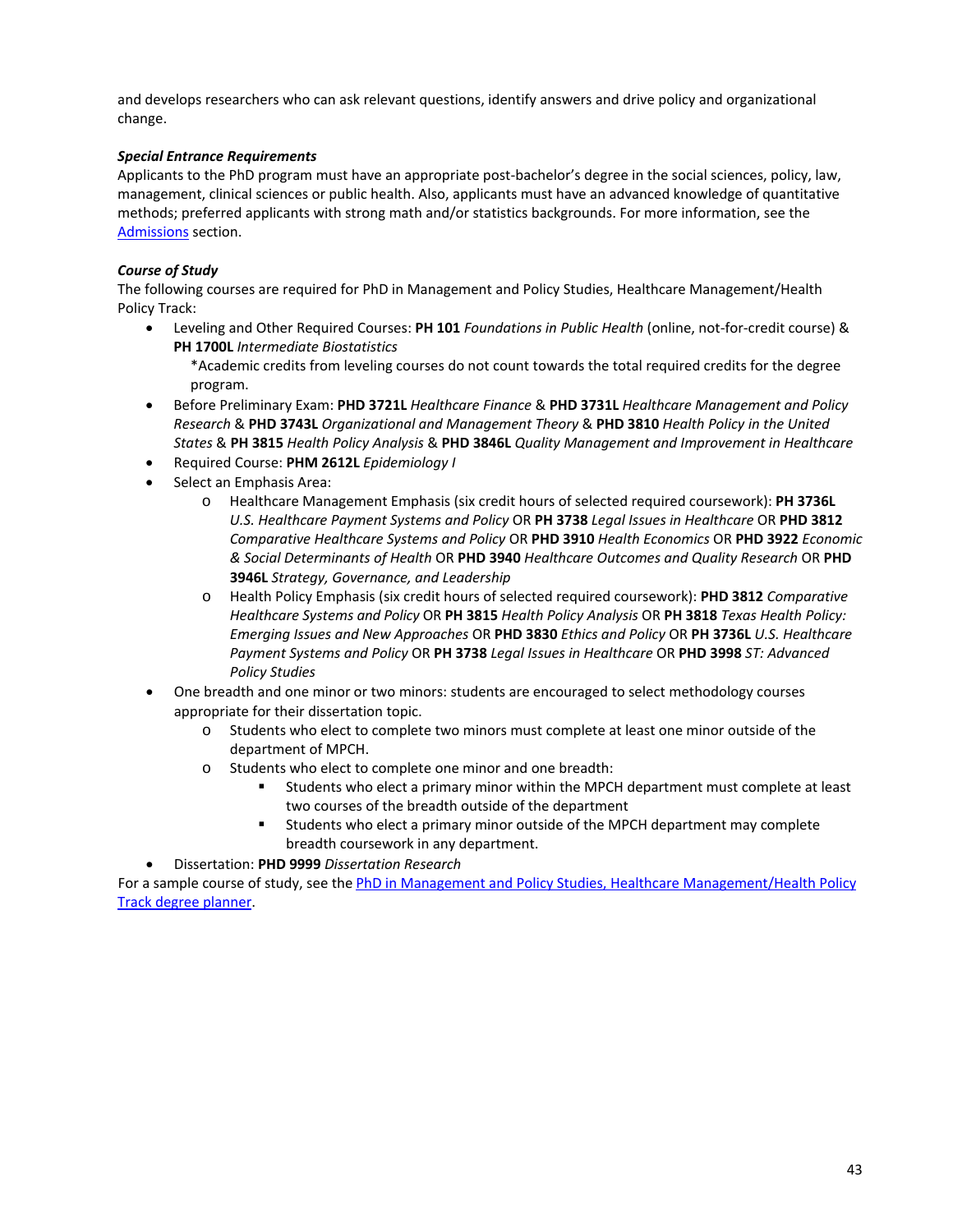# **PH 101** *Foundations in Public Health*

#### Not-for-credit

This course is required for all students enrolled in a degree-seeking program. This course is an online, not-for-credit course that covers the Foundational Knowledge Competencies set forth by the Council on Education for Public Health (CEPH). Students will be added to the course in Canvas during their first semester and must complete the course within one year of matriculation.

### **Health Promotion and Behavioral Sciences Courses**

### **PHM 1110L** *Health Promotion and Behavioral Sciences in Public Health*

### 3 credits

After completing this MPH core course, students will be able to explain the contribution of health promotion and behavioral sciences to public health. Students will learn about commonly used theories and models, community engagement, needs assessment, and program design, implementation, and evaluation. Throughout the semester, students will improve communication skills while applying newly acquired knowledge related to public health problems.

# **PHM 1111L** *Health Promotion Theory and Methods*

### 4 credits

This course introduces students to the application of selected behavioral science theories and concepts in health promotion directed to affect individual behavior change, and environmental and policy theories and concepts to affect changes in organizations, communities, and governments. Topics specific to environmental and policy change include organizational change theory, mass media, community organizations, diffusion of innovations, social networks, community development, community engagement, and public policy campaigns. Students are provided opportunities to demonstrate knowledge and gain experience in applying theory, in designing interventions, and in building coalitions to affect programs, policies, and environmental conditions.

Prerequisites: PHM 1110L

# **PH 1112L** *Community Assessment Methods in Public Health*

### 3 credits

This course will ground students in key concepts and methodologies related to community assessment, including the meaning of community and methods for assessment that span primary and secondary data collection. The assessment process will be conceptualized as a research methodology and process for development and prioritizing community health programs and policy. The course also introduces new and non-traditional methods and technologies, and covers practical considerations such as assessment scoping, budget, staffing, communications, and supporting the community in action planning and implementation.

Prerequisites: PHM 1110L & PHM 1111L

## **PHM 1113L** *Advanced Methods for Planning and Implementing Health Promotion Programs (Intervention Mapping)* 3 credits

## **PHD 1113L** *Advanced Methods for Planning and Implementing Health Programs (Intervention Mapping)* 3 credits

This course integrates and extends the knowledge of behavioral science theory into planning models for health promotion programs that include conducting a needs assessment, determination of priorities, setting goals, stating objectives, designing interventions, and developing an implementation plan. The teaching methods emphasize group process skills through modeling and guided practice applied to the planning process. Student evaluations include a guided written health promotion project plan and participation in class and group assignments.

Prerequisites for PHM 1113L: [PHM 1690L or PH 1700L] & PHM 2610 & PHM 1111L Prerequisites for PHD 1113L: PH 1700L & PHM 2610 & [PHM 1111L or PHD 1122L]

**PHM 1116** *Introduction to Intervention Mapping* 2 credits **PHD 1116** *Introduction to Intervention Mapping*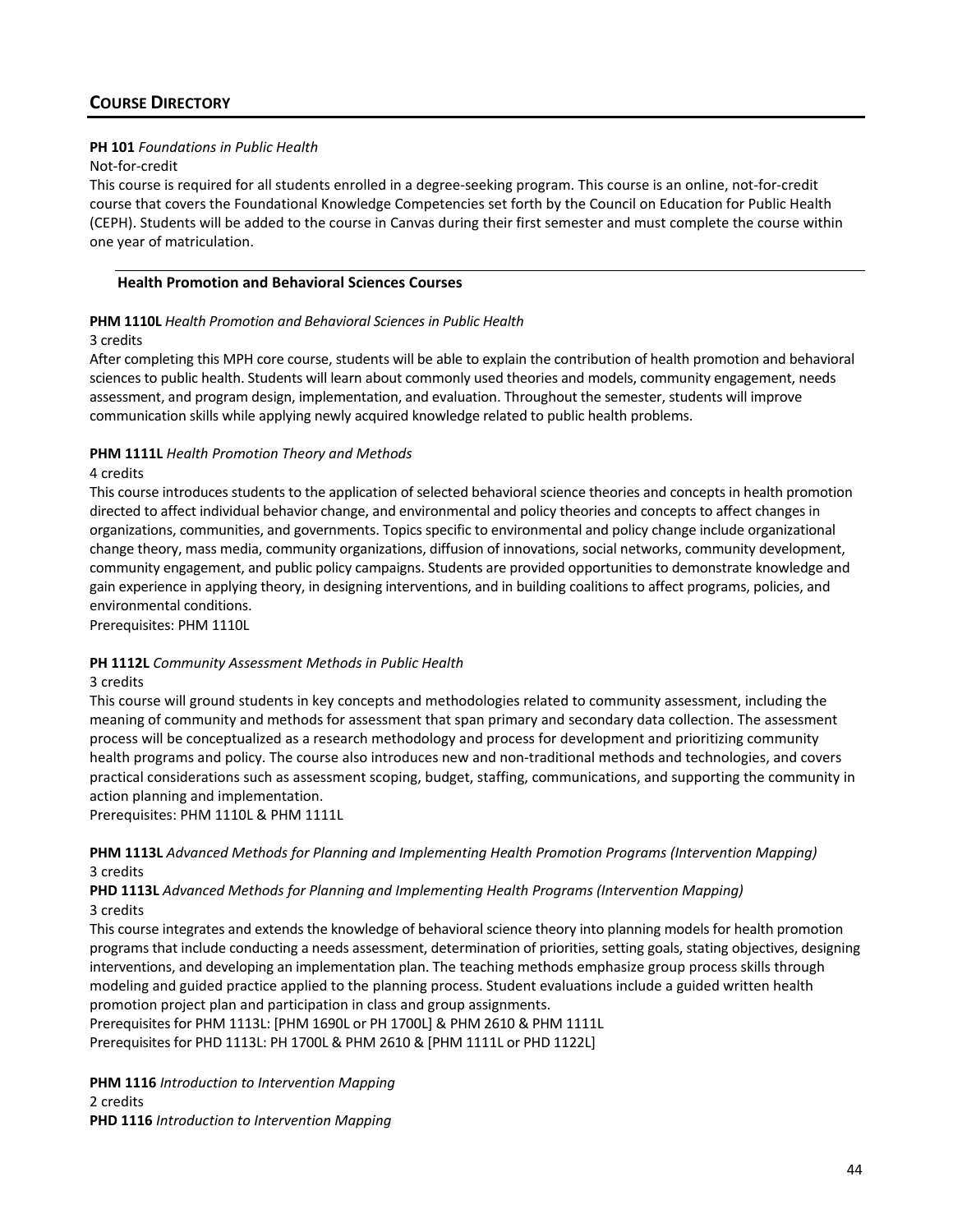# 2 credits

This one-week intensive course integrates and extends the knowledge of behavioral science theory into planning models for health promotion programs that include conducting a needs assessment, determination of priorities, setting goals, stating objectives, designing interventions, and developing an implementation plan. The teaching methods emphasize group process skills through modeling and guided practice applied to the planning process. Students work on health problems of their choice. Student evaluations include a guided written health promotion project plan and participation in class and group assignments.

Prerequisites for PHM 1116: PHM 1690L & PHM 2610, & PHM 1111L. Prerequisites for PHD 1116: PH 1700L & PHM 2610 & [PHM 1111L or PHD 1122L]

### **PHD 1118L** *Qualitative Methods*

### 3 credits

The course covers the underpinnings of qualitative research, some of the major qualitative research traditions, methods of data collection used in the conduct of qualitative inquiries, and preliminary analysis. Part I provides a broad overview of qualitative research frameworks and techniques. Part II covers the design and practice of fieldwork. Students gain experience with field methods such as observation and mapping. In addition, students develop interview guides and conduct interviews. Part III covers qualitative analysis and students learn preliminary coding techniques for thematic content analysis.

## **PH 1119L** *Qualitative Analysis*

## 3 credits

This course provides the basic skills for analyzing data from different qualitative research paradigms. In part I, students examine several analytical approaches that are appropriate to a particular data project's overarching theoretical approach and the topical focus of the study from which it was produced. In Part II, students learn the basics of a qualitative database software program for coding textual and visual data. In addition, students identify a topic and the data they will use for analysis and write up.

Prerequisites: PHD 1118L & [PHM 5015 or consent of instructor]

### **PHM 1120L** *Program Evaluation*

3 credits

### **PHD 1120L** *Program Evaluation*

3 credits

This course introduces students to program evaluation, emphasizing a range of evaluation goals and designs and prepares MPH students to describe a plan for the evaluation of a health promotion program. In this course, the evaluation plan structure focuses on three levels: (1) the design of a logic model; (2) program implementation and process; and (3) program impact and outcomes, including threats to validity and measurement issues. Program logic models guide the program evaluation process. Stakeholder involvement emphasizes collaborative approaches to promote evaluation plan feasibility and relevance. MPH students will work in small groups to identify a community-based program or policy as the basis for their work to enhance the "real world" experience. Doctoral students will learn the skills associated with designing a multi-level evaluation project to address a public health issue and will work independently to identify a multi-level community-based program or policy as the basis for their work. This project will enable doctoral students to be able to explain how evaluation methods can address health issues at multiple levels. Prerequisites: PHM 2610 & [PHM 1110L or PHM 1111L]

# **PHD 1121L** *Advanced Quantitative Analysis for Behavioral Sciences*

# 3 credits

The course will focus on statistical methods for research evaluation that extend basic principles of multiple regression, including limited dependent variables, mediation, moderation, and correlated data models (e.g. multilevel models); missing data models, including multiple imputation; study designs and methods that can enhance the internal validity of an evaluation and compensate for a lack of randomization and selection bias, including propensity scores. Class time will be used for lectures, and a semester project will provide an opportunity to conduct specific analyses and present findings using real data.

Prerequisites: PHD 1120L & PHD 1420L & [PHD 1421L or equivalent] & [Recommended: PHD 1130L]. If required courses were taken elsewhere or in departments other than HPBS, provide syllabi to instructor for approval.

**PHD 1122L** *Health Promotion Theories for Individuals and Groups: Part I*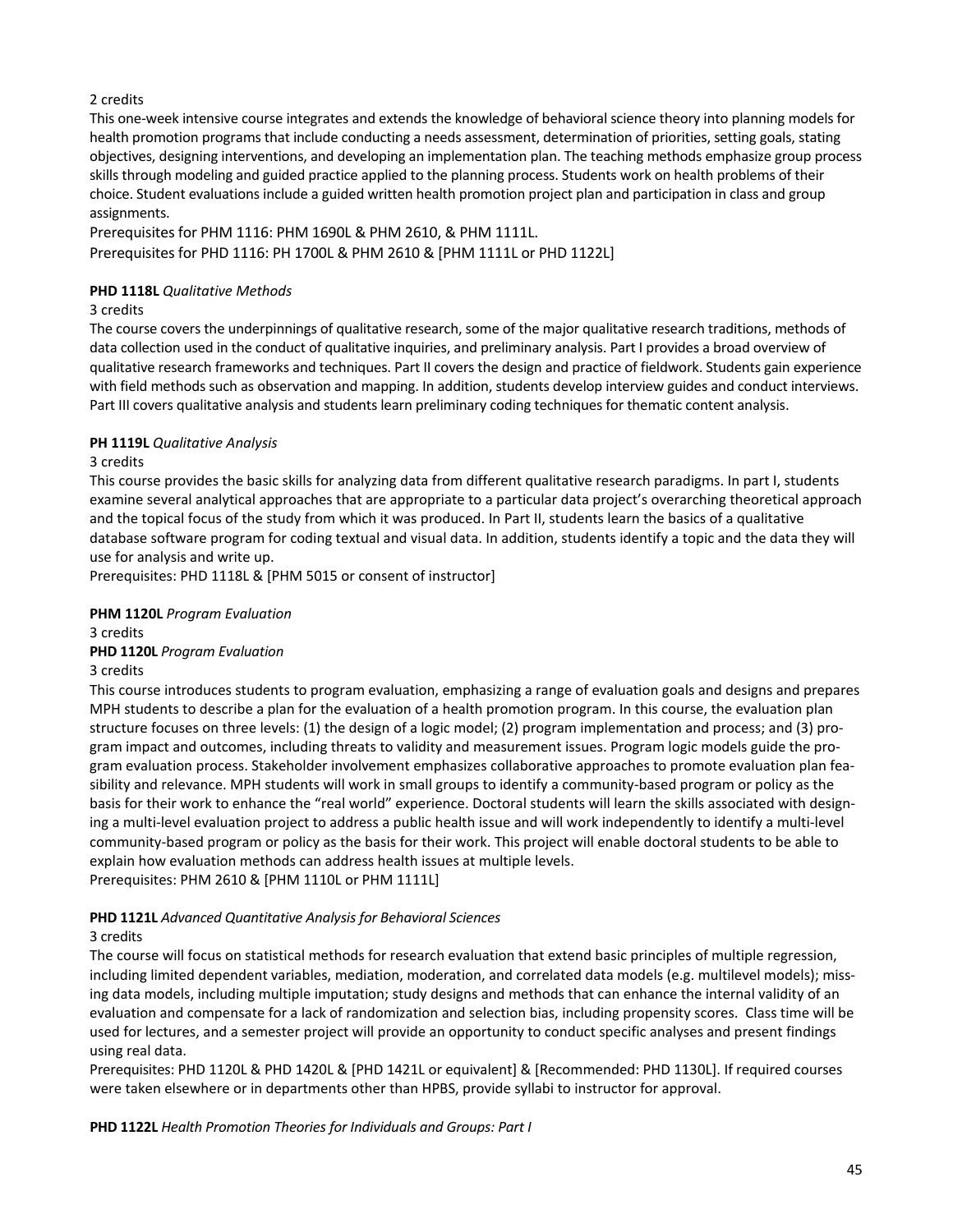# 3 credits

This course provides HPBS doctoral students with an overview of the application of selected behavioral science theories and models used in health education and health promotion programs directed toward individuals and groups. The goals for this class are to provide students opportunities to apply behavioral science theories and models to the development of interventions for health problems and to improve scientific writing skills. Students will demonstrate their ability to use theory for understanding a health issue and improve scientific writing skills through written assignments.

### **PHD 1123** *Community Health Promotion Theory and Practice*

### 3 credits

This required course for DrPH students in Health Promotion & Health Education aims to build students' knowledge and skills in community health promotion research and practice via exploration and application or community and environmental-level health promotion theories, community health promotion planning models, and community/environmental-level health promotion change methods that include participatory problem solving, coalition building, and advocacy. Students will engage in diverse learning activities and the development of an NIH community health promotion research funding proposal. Prerequisites: PHM 1110L or equivalent

## **PHD 1130L** *Applied Measurement Theory*

### 3 credits

This course introduces students to the basic aspects of psychometric theory, with an emphasis on the development of valid and reliable measurement scales. The course covers classical test theory; common scaling methods; analytic methods relevant to scale construction, including exploratory and confirmatory factor analysis; and survey construction, design, and administration. Students have an opportunity to become familiar with various statistical approaches and software used to assess psychometric properties of scales as well as with strategies for survey construction and administration.

Prerequisites: PH 1700L or equivalent

## **PHD 1132** *Latent Variable Models and Factor Analysis*

#### 3 credits

This course helps students develop the skills and understanding necessary to use and apply several statistical techniques included under the umbrella of Latent Variable Analysis. The course covers Exploratory and Confirmatory Factor Analysis, Path Analysis, Structural Equation Modeling, Assessment of Measurement Invariance, and Latent Growth Curve Modeling. The course focuses on the application of these methods in public health, reading and understanding research studies that use these methods, and developing research reports and presentations from analyses they have conducted. Prerequisites: [PH 1700L & PHD 1421L] or consent of instructor. The completion of an applied multivariate statistics course is strongly recommended.

# **PHD 1227L** *Health Promotion Theories for Individuals and Groups: Part II*

### 3 credits

This doctoral level course provides an advanced review of theories of health behavior typically used for the development of health behavior interventions. This course provides an overview of the philosophy of science, offers an in-depth exploration of theory and public health, and introduces theory evaluation and testing. It also presents emerging concepts of strategic importance to health behavior research. This course complements PHD 1420L and PHD 1421L, and elaborates and expands on critical issues presented in PHM 1110L, PHM 1111L, and PHD 1122L, with an emphasis on understanding the role of theory in behavioral research.

Prerequisites: [Only students who have taken PHD 1122L will be able to take this course]

### **PHM 1229** *Medical Nutrition Therapy Simulation Lab*

### 2 credits

This course, in the simulation lab in Houston, will offer the student the opportunity to learn the process for nutrition focused physical assessment and the assessment process of malnutrition. In a realistic treatment setting with a computer-controlled and instructor-manipulated manikin "patient," students will learn specific clinical skills leading to proficiency in clinical judgment and performance. Behavioral-based strategies for counseling relating to nutrition will also be included in this course.

Prerequisites: Currently enrolled in Dietetic Internship Program – MPH/Dietetic Intern, MD/MPH, or RN/MPH.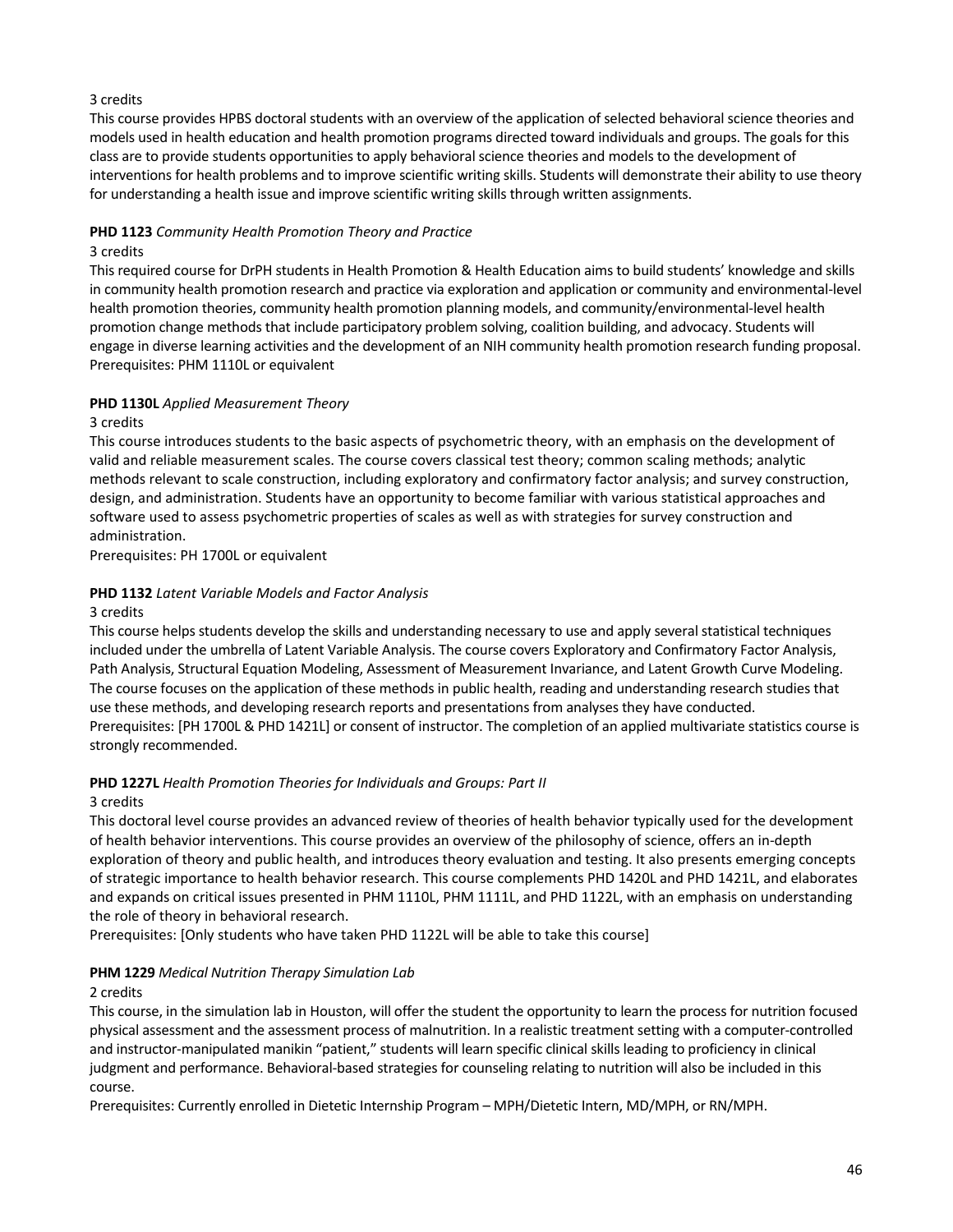## **PHM 1231L** *Advanced Medical Nutrition Therapy*

### 3 credits

This advanced course focuses on the assessment and nutritional management of persons with conditions requiring medical nutrition therapy in general medicine and critical care. Specialized nutritional needs and principles of clinical management are covered.

Prerequisites: Consent of instructor

### **PHM 1232L** *Public Health Nutrition Practice*

#### 3 credits

This course presents an overview of the roles, responsibilities, skills, and career opportunities of the public health nutritionist. Topics include review of nutrition education literature; development of behaviorally-based nutrition education materials; identification of community nutrition-related assets and resources; nutrition in public health, evaluation of nutrition programs; nutrition policy and food assistance programs; food security; and the effects of culture on food consumption. Applications of national dietary goals to various population groups are presented, with a focus on underserved populations.

## **PH 1233L** *Introduction to Public Health Nutrition*

#### 3 credits

This course is an overview of the predominant food and nutrition issues that affect the public health of developed countries, specifically the United States. Topics include national nutrition guidelines, dietary assessment, specific dietary issues among populations, food safety, food insecurity, and current topics in public health nutrition. Dietary issues will be presented using a life cycle approach, in which the issues are introduced and developed within the framework of a specific age categories.

## **PH 1236** *Issues in Aging*

## 2 credits

The course is designed so that different experts in the field of aging present on their respective areas of expertise and the students are required to read 2 peer-reviewed articles prior to the presentation to engage the speaker in conversation on the topic. These readings provide a context for discussion. So the course is graded heavily on attendance and participation in discussion. A short paper is required at the end of the course describing what they learned and how they will apply it to their public health careers and life.

### **PH 1237** *Obesity, Nutrition, & Physical Activity*

### 1 credit

This seminar course provides a forum for students to learn to critically review the research literature in the areas of obesity, nutrition, and physical activity. Topics will vary and will be driven by the current published literature and emerging areas of research. Seminars will be set up in an informal manner, with faculty leading the first session and students assuming the lead later in the semester. Review of papers will be accompanied by in-depth discussions focusing on study design and analysis and interpretation of results, as well as on the relationship of the paper to the existing body of knowledge.

### **PH 1238** *Adolescent Sexual Health*

### 3 credits

This course explores issues and controversies related to adolescent sexual health in the United States. This course will provide a broad perspective on adolescent sexual health, sexuality education, what the research indicates is effective and how young people are affected by its implementation, and advocacy for adolescent sexual health. Topics covered include prevalence of adolescent pregnancy, STIs, HIV; sex in the media; sexual diversity; effective programs; answering hard questions; Texas and U.S. laws; contraceptives; and healthy relationships.

# **PHD 1239L** *Theories of Child and Adolescent Development*

### 3 credits

This course is limited to doctoral students, but interested MPH students who have a strong background in child and adolescent health may be eligible to enroll. This course provides doctoral students with a foundation in historical and contemporary theories of developmental science and explores how these theories facilitate our understanding of normative development from infancy through adolescence. In addition, the course will utilize developmental theories to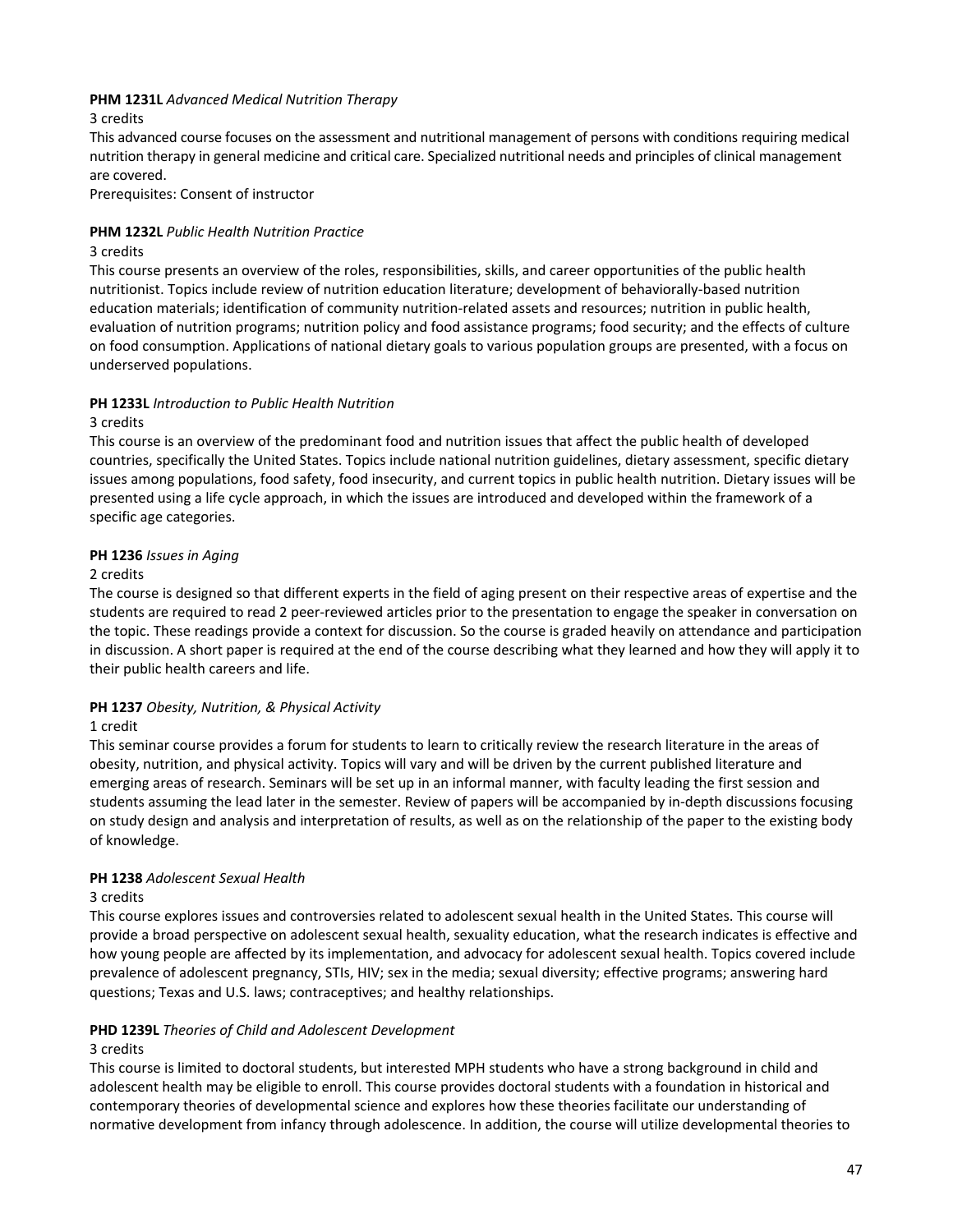examine the factors contributing to public health problems that affect children and youth, as well as the development and implementation of public health interventions serving these populations. Students will be expected to lead article reviews and discussion on theories and practical applications. Prerequisites: For doctoral students only

# **PHW 1241** *Disability and Public Health*

#### 3 credits

This course explores a variety of issues the affect the ability of individuals with disabilities to be healthy in the context of living with their disability. Today, about 58 million Americans live with disabilities, and this number is expected to increase. Unlike previous generations, the life expectancy of those living with a disability now approximates that of the general population, and passage of the Americans with Disabilities Act of 1990 has increased employment opportunities and participation in community life. In order to fully take advantage of these opportunities, people with disabilities need to remain healthy. Evidence, however, demonstrates that people with disabilities experience substantial health disparities, and that public health has mostly overlooked this underserved group. Topics to be covered include existing federal legislation protecting the rights of individuals with disabilities, surveillance, issues related to access and health care services, evidence regarding lifestyle behaviors and preventive health practices, and approaches for promoting health and reducing disease.

### **PH 1300** *Public Health Communication*

#### 3 credits

In this course each student selects a significant public health challenge involving behavior and policy/environmental change that can be promoted and advocated through media communication. For their selected topics, students learn how to define audiences and aims, set objectives, select strategies, and design products for an evidence-based multi-component communication plan – with guided practice of skills including news media engagement and public relations, writing and graphic arts for low-literacy audiences, constructing theory/evidence-based logic models, audience research and social marketing analysis, and use of new social and mobile media.

Prerequisites: PHM 1110L or PHM 1111L or equivalent

### **PH 1321L** *Social Networks and Health*

#### 3 credits

This course provides students an opportunity to gain understanding on conducting research that uses social network analysis, including major areas of health research. This course will provide students with practical applications of analytical techniques using appropriate software. Topics include theory, research design, data collection, sampling methods, and quantitative descriptions of networks, statistical modeling of networks, and example interventions relevant to various disciplines in public health.

Prerequisites: [PHM 1690L or PH 1700L] & [PHM 2610 or PHM 2612L or PHD 1420L or PH 1421L] & [Recommended: a basic theoretical statistics or categorical data analysis or generalized linear model course].

### **PH 1324L** *Applied Discrete Data Analysis using STATA*

### 3 credits

This course provides students an opportunity to gain practical use and obtain discrete data analytic techniques, including data management and various regression methods for the analysis of categorical outcome variables using Stata 14 statistical software. Topics include the logistic regression model, sampling methods, model building strategies, assessing model fit, multiple logistic regression, and Poisson regression, and some extensions of generalized linear model. This course will provide students with practical applications of these statistical methods using Stata commands. Prerequisites: [PH 1700L or PH 1421L or equivalent] & [Recommended: a basic theoretical statistics course].

# **PH 1350L** *Ethnicity, Race, Class & Gender: A Multicultural Public Health Perspective*

### 3 credits

This seminar-style course explores contemporary perspectives on ethnicity, race, social class and gender, as well as the way these social identities are discussed in the public health, particularly in the health disparities domain. The course provides an overview of basic social science definitions of culture, multiculturalism, and social identity. Students are expected to demonstrate in an oral presentation and in two take-home examinations, how concepts learned in class may be used to critique public health research conducted in the United States and in a global context. Prerequisites: [PHM 1110L or PHM 1111L]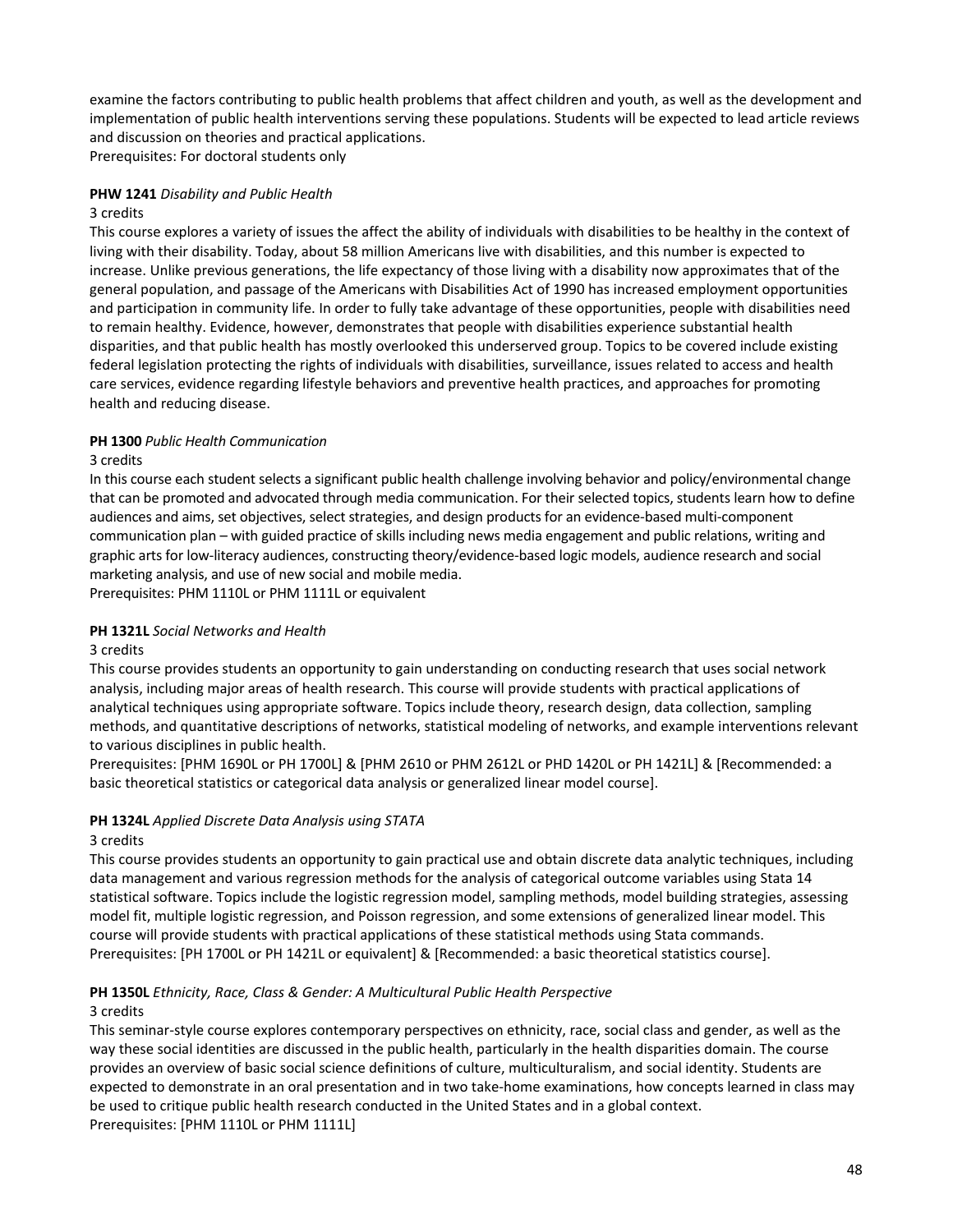## **PH 1410L** *Addiction and Society*

#### 3 credits

This two-part seminar first examines contemporary and historical understandings and approaches to drug use across the globe and then types of interventions used to address problematic drug use. In the first part of the course, students will examine the intersection between socioeconomic and political contexts, evolving policies and programs, and emerging practices in drug using populations within and across different locales. In the second part of the course, students will study developmental processes of substance use disorders, diagnosis criteria, and current issues of prevention, intervention and health policies.

## **PHD 1420L** *Quantitative Research Design for Behavioral Sciences*

### 3 credits

This course equips students with the skills to develop research questions appropriate to the behavioral sciences that can be translated into testable hypotheses and feasible, effective research designs. Students are exposed to a variety of research design elements through published journal articles, and are expected to learn to evaluate and compare the suitability of different study designs to test specific hypotheses. A key aspect of evaluating research design is identifying potential threats to internal and external validity, as well as examining statistically conclusion validity and construct/measurement validity that are present in greater or lesser degree in all research designs, including observational, experimental, and quasi-experimental designs. Assignments and exams will focus on developing the skills to construct valid research designs appropriate to the proposed research question. Prerequisites: Enrolled in a SPH doctoral program

## **PHD 1421L** *Quantitative Analysis for Behavioral Sciences*

## 3 credits

This course expands on the material covered in PHD 1420L and focuses on the choice and implementation of statistical analyses that assess differences between groups, relationships among variables, prediction of outcomes, and measurement reliability and validity. This course primarily covers the application of statistical methods that are designed to be used with quantitative dependent variables. Emphasis is placed on reading and understanding scientific journal articles that make use of these methods, appropriate use of statistical software for conducting analyses, interpreting the output from these analyses, and presenting the results of analyses in both oral and written form. Prerequisites: ([PH 1700L or equivalent] & PHD 1420L) or consent of instructor

### **PH 1424L** *Social Justice and Public Health*

### 3 credits

With people from multiple historically oppressed and marginalized groups as the focal point, this seminar examines how multiple social identities, including race/ethnicity; gender, sexual orientation, SES, and disability, intersect at the micro level of individual experience to reflect interlocking systems of privilege and oppression (i.e., racism, sexism, heterosexism, classism) at the macro social-structural level and produce disparate health outcomes. Discussion will center around theory and research from Disability studies, feminism, and Critical Race Praxis (PHCRP) to promote an understanding of how multiple identities and analytical categories intersect to create health disparities that require multifaceted policy and intervention approaches that address the ways that all facets of an individual's and community's identity intersect with social discrimination and in turn affect their health. The course explores local and global controversies and examines strategies to address them including community mobilization, coalition building, communitybased participatory research, and community-level advocacy.

# **PHD 1431** *Tools and Methods for Systematic Reviews and Meta-Analyses*

### 2 credits

This intensive short-course is designed to introduce students to best practices, resources, and methods for systematic reviews and meta-analyses, and to guide students through the steps of a systematic review. The course uses examples from a wide variety of completed reviews as well as exercises and readings. The format includes face-to-face (inperson/ITV) and online exercises, readings, and recorded lectures. (A STATA-based lab experience in meta-analysis has been added to the course.) Course resources and materials are available throughout the semester to assist students in applying them to a Integrative Learning experience or dissertation. Students who expect to continue with their own reviews and to receive further support and instruction should enroll in independent study with Dr. Mullen and Ms. Vonville. Students who wish to enroll in the meta-analysis module only should enroll for PHD 1861.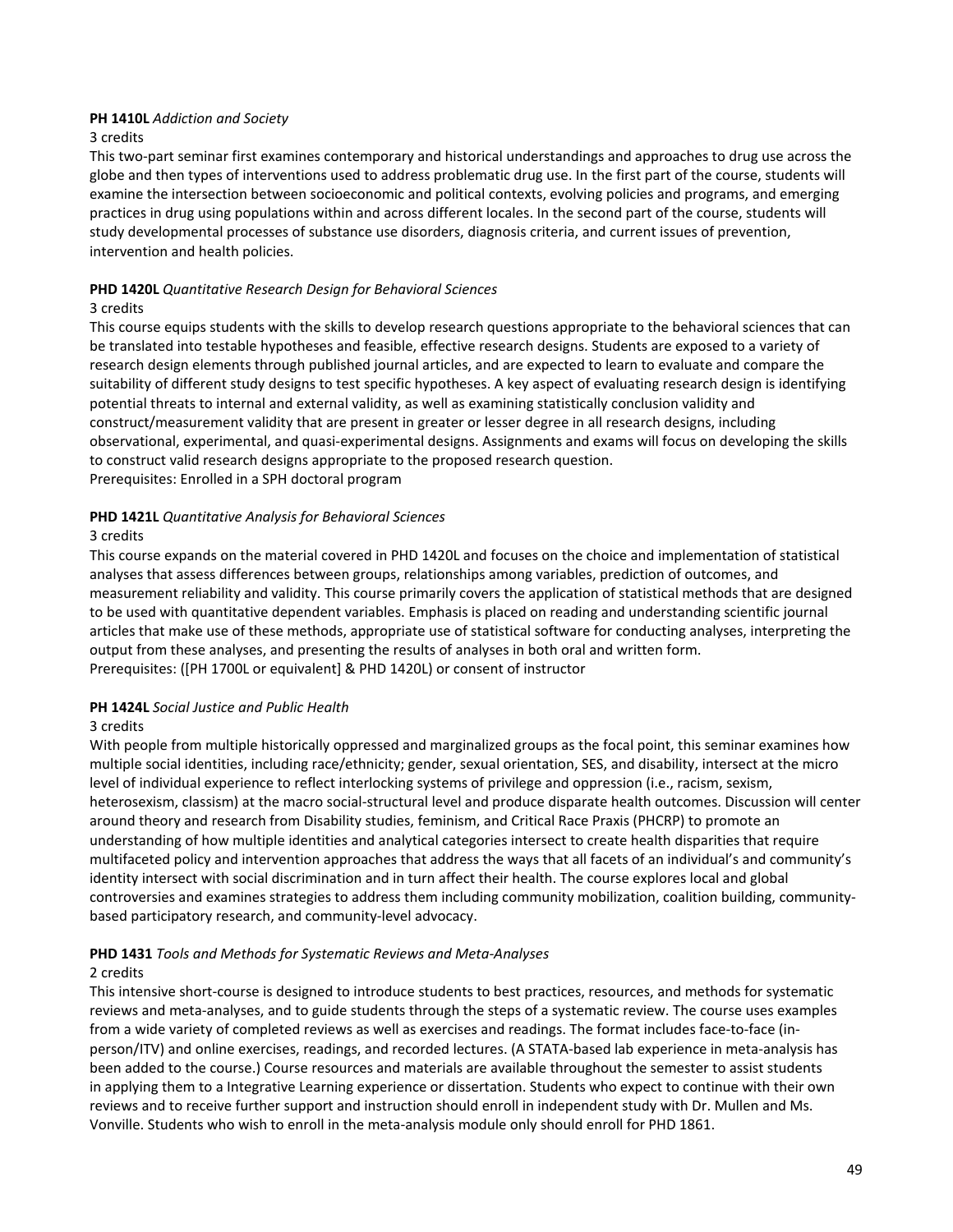Prerequisites: [PH 1700L or consent of the instructor] & [PHM 2610 or equivalent]

#### **PH 1433** *Research Seminar in Health Promotion and Behavioral Sciences*

#### 1 credit

This seminar course provides the opportunity to learn about research in health promotion and behavioral sciences conducted by Health Promotion and Behavioral Sciences (HPBS) faculty. Faculty will present planned, ongoing, and completed research that covers a range of health promotion and behavioral science topics, and students will have the opportunity to critically discuss and reflect on current research projects and topics. All students in the Department of HPBS must enroll for this departmental research seminar at least one semester during their degree program. It is strongly recommended that students enroll early in their coursework in order to learn more about the kinds of health promotion research engaged in by the faculty at UTHealth School of Public Health and neighboring institutions.

### **PHD 1435** *Health Promotion/Behavioral Sciences Doctoral/Post-doctoral Research Seminar* 2 credits

This seminar course affords the opportunity for doctoral students and post-doctoral fellows to improve their research skills and increase their scientific productivity in the formulation of research proposals and journal publications and presentations at scientific meetings. Participants present their work-in-progress. This course provides opportunities to involve mentors (e.g., advisers, dissertation supervisors, committee members) and to practice mentoring and teaching with other participants. This course is required for HPBS PhD students once after the qualifying exam and may be repeated for credit.

Prerequisites: [Doctoral student or post-doctoral fellow in HPBS] or consent of instructor

### **PHD 1440** *Proposal Writing for Health Promotion and Behavioral Sciences*

#### 3 credits

The purpose of this course is for HPBS doctoral candidates to accelerate the completion of a well-developed draft of their dissertation proposal. Students will read and engage in class discussions to develop their writing and study approach with attention to the organization of their background research (evidence tables), research plan, content, and clarity of writing. In addition to drafting their own proposal, students will provide peer review of other student work.

Prerequisites: Doctoral students in HP/BS (DrPH or PhD) who have successfully completed preliminary exams and have identified a dissertation supervisor. Prior to the beginning of the course, the instructors expect the student to submit a draft of at least two specific aims and data source(s) with their dissertation supervisor's e-mail approval. The instructors also expect the student to set up regular meetings with their dissertation supervisor for feedback and guidance on proposal sections.

# **PH 1447** *Technology, Entrepreneurship, and Applied Innovation in Public Health*

#### 1 credit

This seminar class provides the opportunity to extend professional networks while considering career paths 'less travelled.' In a series of engaging personal life stories successful practitioners working at the intersection of public health, technology, and entrepreneurship share 'how-tos' and insights for success in their for-profit start-ups, non-profit 503c, foundations, fortune 500 corporations, venture capital firms, and academic institutions. A common theme is the translation of academic IP to the market place to maximize reach, impact, and sustainability.

### **PHD 1450** *Dissemination and Implementation Research and Practice*

# 1 credit

This course introduces students to dissemination and implementation (D&I) theories and methods. In-class lectures and discussions focus on the foundations of D&I science including, terminology, conceptual models and frameworks, measures, and implementation strategies. Student evaluations include participation in class and a D&I plan that addresses a public health problem. This course is for doctoral students only. This is a required course for students seeking a DrPH and an elective for students seeking a PhD. You do not need prior knowledge or experience with D&I research in order to participate in the class.

Prerequisites: PHD 1122 & PHD 1113

**PHM 1496** *Capstone for HPBS Students* 3 credits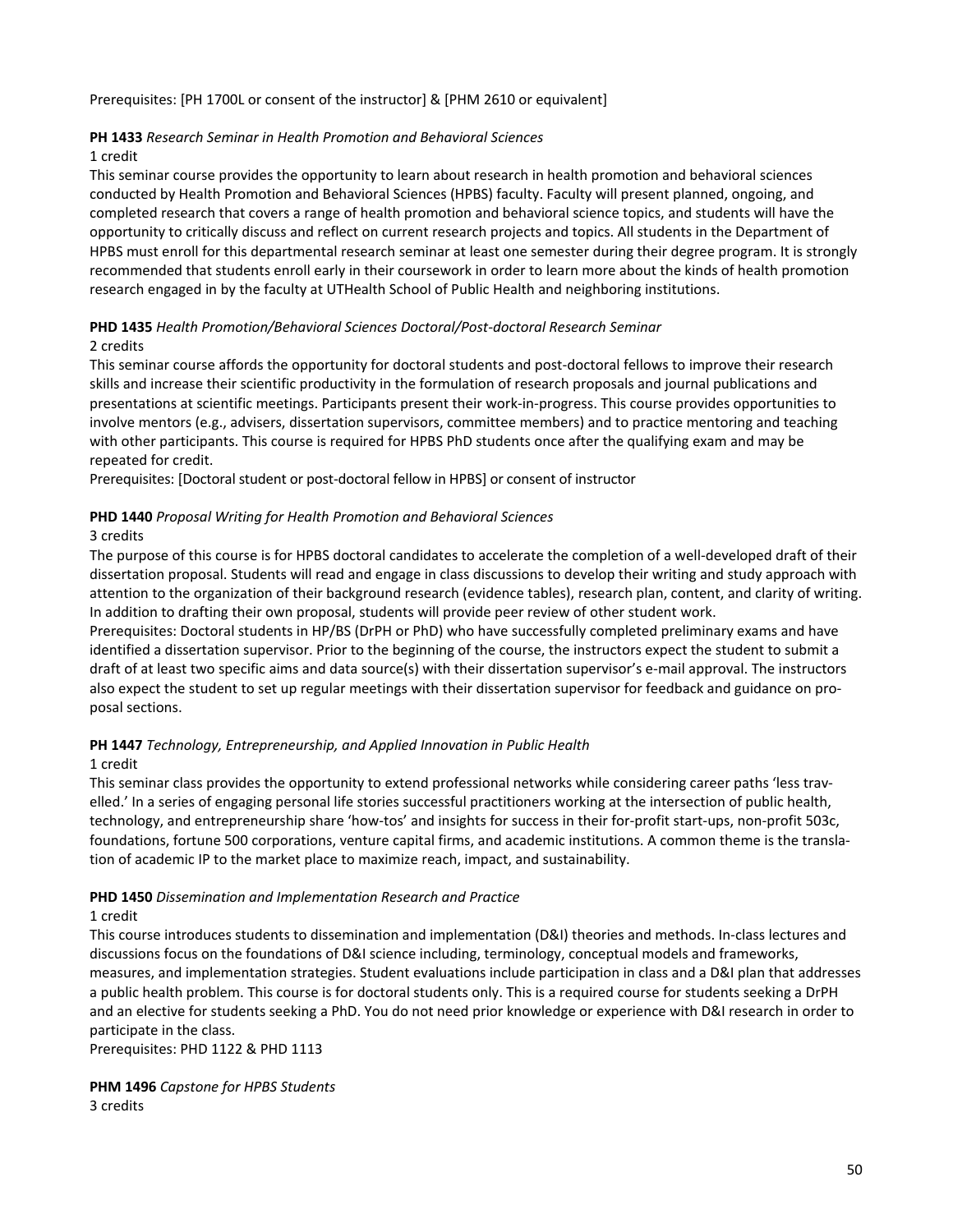This integrative learning experience is designed to demonstrate synthesis of major themes from the MPH core and majorspecific courses. Students will develop, write, and present a proposal for a health promotion intervention. The proposal will be a grant and will focus on the development and evaluation of a proposed theory-based intervention. Prerequisites: Completed MPH Core & PHM 1111L & PH 1112L & [PHM 1113L or PHM 1120L] & completed at least 30 semester credit hours the semester before enrolling in capstone & [completed or concurrent enrollment in PH 9997 *Practicum]*

# **PHM 1496L** *Capstone for HPBS Students: Seed-to-Plate Prevention, Pt.1 (section 850)* 2 credits

**PHM 1496L** *Capstone for HPBS Students: Seed-to-Plate Prevention, Pt.2 (section 800)*  1 credit

This integrative learning experience is designed to demonstrate synthesis of major themes from the MPH core and majorspecific courses. Students produce at least one high-quality written product.

Prerequisites: Must be a dietetic intern & completed the MPH Core & completed at least 30 semester credit hours the semester before enrolling in capstone & [completed or concurrent enrollment in PH 9997 Practicum]

## **PH 1498** *Special Topics in Health Promotion and Behavioral Sciences*

Credit hours vary among Special Topics courses.

Special Topics vary each semester and provide in-depth study of HPBS faculty research.

## **PH 1499** *Independent Study in Health Promotion and Behavioral Sciences*

1-9 credits

A plan of study is determined for each participating student and supervised by a member of the HPBS faculty. This course may be repeated for credit. All independent study courses are required to have learning objectives and an outline of learning activities.

### **Biostatistics and Data Science Courses**

### **PH 1624L** *Introduction to SAS Data Management*

### 3 credits

This course covers reading ASCII files using various formats qualifiers, using DROP and KEEP statements, merging files, writing subsets of files, sorting, labeling variables, calculating date intervals, and using the LAG function. Minimal statistical processing, such as t tests and chi-squares, will also be introduced. Students are given several small coding assignments that are due approximately one (1) week later. To complete the assignments, students must have access to a computer on which SAS is installed.

### **PH 1625** *Intermediate SAS Data Management*

2 credits

This course presents a review of intermediate SAS programming techniques. Students will be presented with simulated programming tasks in lecture/Q&A sessions. They will then be given one (1) week to complete programming assignments demonstrating the new techniques. Group collaboration will be encouraged for problem-solving; however, each student must hand in an individual completed assignment. Every few weeks there will be an in-class programming assignment that must be completed individually. Occasional quizzes will be used to evaluate skill acquisition. Prerequisites: PH 1624L or consent of instructor

# **PHM 1690L** *Introduction to Biostatistics in Public Health*

### 4 credits

This course is designed as the first biostatistics course for students who have not previously taken a course in biostatistics; it is a designated core course for MPH students. Students will learn how to analyze quantitative data using appropriate biostatistical methods and software and interpret analysis results for a given public health context.

**PH 1700L** *Intermediate Biostatistics* 3 credits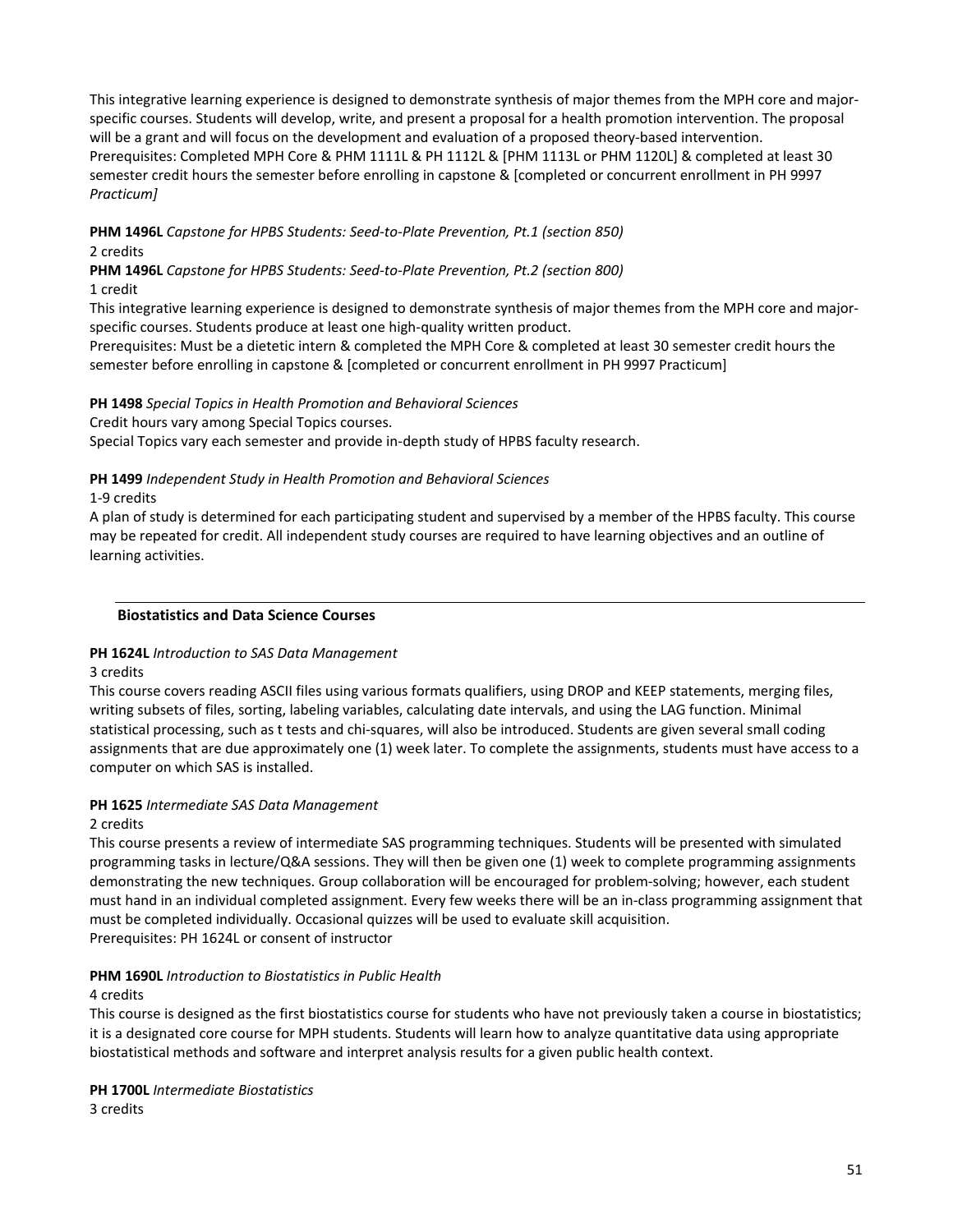This course is required for students minoring in Biostatistics and for students in Biostatistics who have not previously taken biostatistics courses. This course extends the topics covered in Foundations of Biostatistics to provide a deeper foundation for data analysis, particularly focusing on its application on research problems of public health and the biological sciences. Computer applications are included.

Prerequisites: PHM 1690L or equivalent knowledge/training

# **PH 1745L** *Sampling Techniques*

### 3 credits

This course introduces the principles and current practices of survey sampling with health-related applications. Topics include basic concepts and practical issues in statistical sampling; design and analysis for common sample designs, including simple random sampling, stratified random sampling, systematic sampling, cluster sampling, and multistage sampling; and analytic issues concerning the use of complex survey data, such as the National Health and Nutrition Examination Survey.

Prerequisites: PH 1700L or consent of instructor

## **PH 1820L** *Applied Linear Regression*

### 3 credits

The course emphasizes the design, implementation, analysis, and reporting of research investigations. Topics include twosample inference using t-distributions, robustness and resistance, alternatives to the t-test based analyses, comparisons among several samples, linear combinations and multiple comparisons, simple and multiple linear regression methods, regression diagnostics, variable selection, and related methods. The course requires intensive computer analyses of case studies, emphasizing graphics and proper use and interpretation of statistical software packages using Stata as a model statistical software package.

Prerequisites: PH 1700L or consent of instructor

## **PH 1821L** *Applied Multivariate Analysis for Biostatistics*

## 3 credits

This course is a continuation of PH 1820L. Topics include the analysis of variance for two-way classifications, factorial arrangements and blocking designs, analysis of repeated measures and other multivariate responses, exploratory tools for summarizing multivariate responses, logistic methods for binary response variables and binomial counts, and log-linear regression for Poisson counts.

Prerequisites: [PH 1820L or consent of instructor] & linear algebra & PH 1911L

# **PH 1830L** *Categorical Data Analysis*

### 3 credits

This course presents the theory and applications of categorical data analysis. Topics include contingency tables, applied generalized linear models, logistic regression model, sampling methods, model building strategies, assessing model fit, conditional logistic regression for matched analyses, polychotomous logistic regression, and Poisson regression. Prerequisites: [PH 1700L & calculus] or consent of instructor

### **PH 1831L** *Survival Analysis*

### 3 credits

This course presents the theory and applications of survival analysis. Topics include censoring, parametric and nonparametric models, hypothesis testing, proportional hazards model with fixed and time-varying covariates, model building strategies, and assessing model fit.

Prerequisites: (Calculus & [PH 1830L (preferred) or PH 1820L]) or consent of instructor

# **PH 1835L** *Statistical Methodology in Clinical Trials*

### 3 credits

This course covers the use of current statistical methodology in the design, execution, and analysis of clinical trials. Some of the topics include basic study design, randomization, sample size issues, data analysis issues, and interim monitoring. Prerequisites: [PH 1700L & calculus] or consent of instructor

**PH 1840L** *Statistical Methods for Handling Missing Data* 3 credits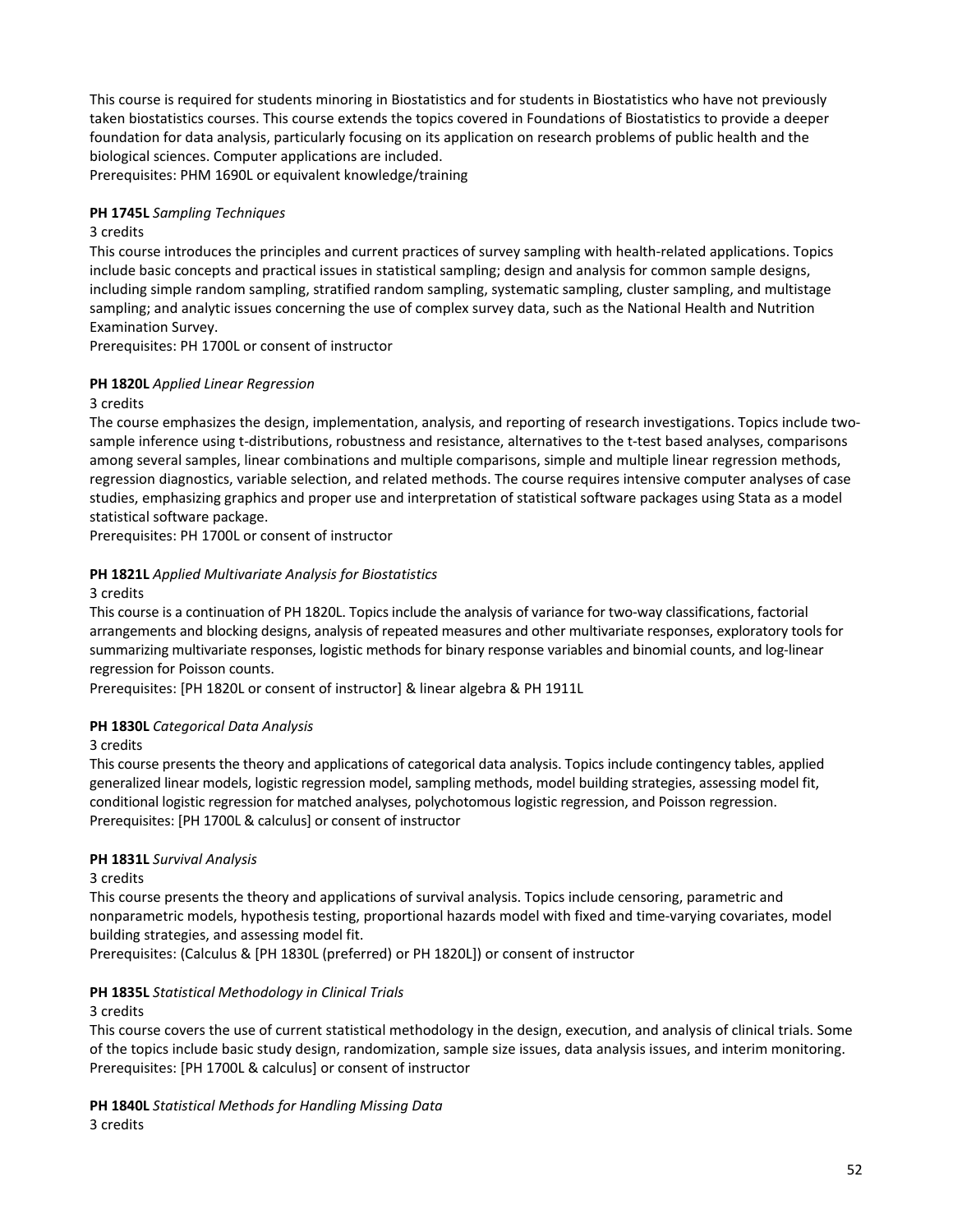This course covers the use of current statistical methodology for handling missing data in health research studies. Primary emphasis will be given to population-based studies using surveys and secondary emphasis will be given to clinical-based studies, e.g. clinical trials, where dropout is commonly present. Some of the topics include missing data patterns, single imputation methods, estimation of imputation uncertainty, likelihood-based methods, multiple imputation, selection models, pattern-mixture models, shared-parameter models, and sensitivity analysis. Prerequisites: PH 1700L or consent of instructor

### **PHD 1855L** *Distribution-Free Methods*

### 3 credits

This doctoral-level course introduces the theory and applications of distribution-free (non-parametric) statistical methods. Topics include properties of distribution functions, K-S tests, runs tests, rank sum tests, non-parametric analysis of variance, rank correlation, contingency table analysis, and distribution-free confidence intervals. Prerequisites: PH 1700L

## **PHD 1861** *Introduction to Meta-Analysis*

### 1 credit

This is an intensive introductory course and the 3rd section of PHD 1431. The full 3 credit course is designed to introduce students to best practices, resources, and methods for systematic reviews and meta-analyses, and to guide students through the steps of a systematic review. STATA will be used throughout the meta-analysis course. This course meets on an intensive schedule for 2 weeks of the 6 weeks that is a part of the PHD 1431 course. If you will be taking both courses, you must register for both courses separately.

## **PH 1910L** *Probability and Distribution Theory*

## 3 credits

This course covers probability theory, distributions of discrete and continuous random variables, mathematical expectation, moments and moment generating functions, distribution of transformed variables, limiting distributions, and estimation. Theoretical results are applied to selected research problems in public health and the biomedical sciences. Prerequisites: Working knowledge of differential and integral calculus

### **PH 1911L** *Statistical Inference*

### 3 credits

This course is a continuation of PH 1910L. Topics include statistical hypothesis tests, LR tests, Bayes tests, noncentral distribution and power, selected non-parametric tests, sufficiency, completeness, exponential family, and the multivariate normal distribution. Theoretical results are applied to research problems in public health and biomedical sciences. Prerequisites: PH 1910L or consent of instructor

# **PHD 1912L** *Large Sample Theory*

### 3 credits

Large sample theory constitutes a coherent body of concepts and results that are central to both theoretical and applied statistics, and underlies much of the work on fundamental biostatistical topics such as likelihood ratio tests and bootstrapping. The course will start from the introduction to real analysis including limits and order, and basic probabilistic tools. The fundamental large-sample theory most relevant to biostatistical applications will then be taught, including convergence and large sample tests.

Prerequistes: Calculus & Linear Algebra & PH 1910L & PH 1911L

# **PHD 1915L** *Linear Models I*

### 3 credits

This doctoral-level course introduces the fundamentals of linear statistical models for students with preparation in statistical theory and methods. Using matrix algebra, distributions of quadratic forms are presented and used to develop the general linear model for multi-factor data. Topics include estimation and hypothesis testing in the full rank model, estimability, and statistical inference in the less than full rank model. Theory and computation are emphasized. Prerequisites: PH 1911L or consent of instructor

**PH 1916L** *Generalized Linear Models* 3 credits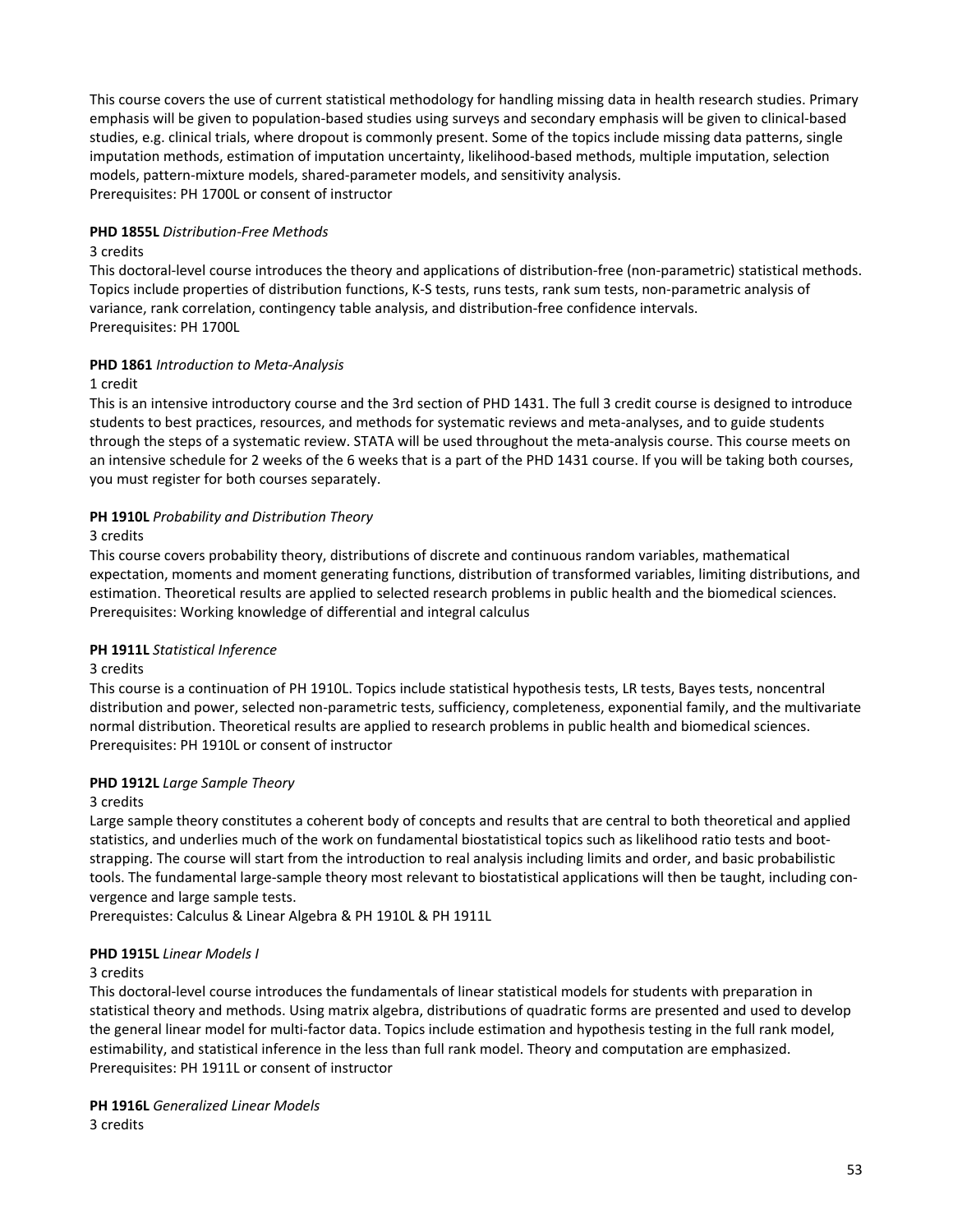This course focuses on methods for generalized linear models (GLMs), not on the use of software for data analysis with GLMs. Emphasis will be placed on statistical modeling, building from standard normal linear models, extending to and going beyond GLMs, and going beyond GLMs. The main subject areas are logit models for nominal and ordinal data, loglinear models, models for repeated categorical data, generalized linear mixed models and other mixture models for categorical data. Methods of maximum likelihood, weighted least squares, and generalized estimating equations will be used for estimation and inference. The course focus will be on theory, but examples of application will also be presented. Prerequisites: PH 1910L & PH 1911L

# **PHD 1918L** *Statistical Methods in Correlated Outcome Data*

#### 3 credits

This doctoral-level course presents extensions of general and generalized linear models to correlated outcome data. Such models arise from hierarchical designs such as longitudinal studies or sample surveys. Major topics include mixed linear models for continuous, binomial, and count data; maximum likelihood estimation; generalized estimating equations; REML, EM algorithm; current general and specialized software applicable to these methods; and readings from current statistical literature. This course is intended for students with a background in linear models. Prerequisites: PH 1916L or consent of instructor

## **PH 1920** *Advanced Categorical Data Analysis*

### 3 credits

This course covers approaches of maximum likelihood, weighted least squares, and generalized estimating equations applied to the analysis of contingency tables and other categorical outcomes. It emphasizes the formulation of hypotheses and hypothesis testing through generalized linear models. Special Topics include the analysis of matched case-control studies, repeated measurements, and clustered categorical data. Computer programs from SAS are used in the analysis of the data. Prerequisites: PH 1911L or consent of instructor

### **PHD 1930L** *Statistical Computing*

### 3 credits

This doctoral-level course consists of two parts. Part 1 covers programming and other computer skills required for the research and application of statistical methods. The focus will be on programming in the R language. Other computing topics covered are Unix/Linux, Emacs, LaTeX, R graphics, culling C code from R, writing R package, running simulation in statistical research, using high-performance computing cluster, and best coding practices. Part 2 covers the theory and application of common algorithms used in statistical computing. Topics include root finding algorithms, optimization algorithms, numerical integration methods, EM algorithm, importance sampling, rejection sampling, Gibbs sampling, Markov chain Monte Carlo (MCMC), bootstrapping, jackknife, and permutation test.

### **PHD 1950L** *Stochastic Processes in Biostatistics I*

### 3 credits

This doctoral-level course covers the application of stochastic processes to problems in the biological and health sciences. Topics include discrete-time Markov chains; discrete-time branching processes; random walks; estimation of parameters in discrete-time Markov chains with complete or partially observed data; test of the Markov property and test of stationarity; time-reversible Markov chains; basic theory of Markov chains; Monte Carlo methods and its applications; and Poisson processes. Recent developments in related areas and their applications will be explored. Basic statistical theory, especially the estimation methods and EM algorithm, will be reviewed. Prerequisites: PH 1911L and a thorough knowledge of calculus

### **PHD 1951L** *Stochastic Processes in Biostatistics II*

### 3 credits

This course is a continuation of PHD 1950L. This course briefly reviews differential equations and partial differential equations, but it mainly covers several models of continuous-time Markov processes that include the Poisson process, the Yule process, the birth-and-death process, the epidemic process, the queuing process, the illness-death process, and other stochastic models in public health. Statistical inference for some of these models will also be explored. The appropriate data using these models will be analyzed. Applications of counting processes and the concept of Martingale theory to other statistical methods including survival analysis will be introduced. Brownian motion will be briefly discussed. Prerequisites: PHD 1950L or consent of instructor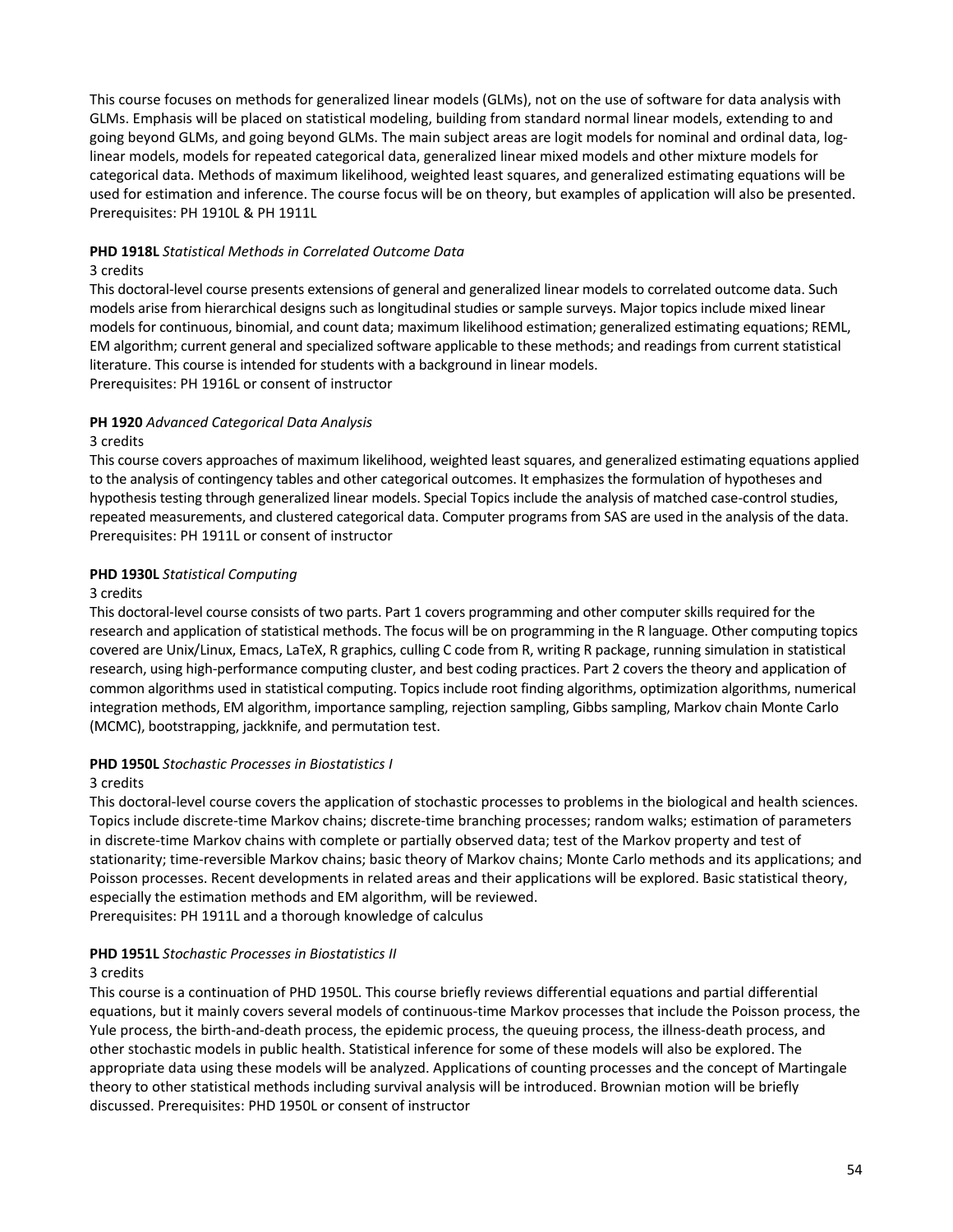### **PHD 1960** *Time Series Analysis*

### 3 credits

This doctoral-level course covers the uses, descriptions, and analyses of time series models. Methods are developed for fitting models to time series data, and using the fitted models for forecasting future values of the series, as well as for adjusting concomitant variables to control future values of the series. The course also covers spectral and cross spectral methods for analyzing time series data, and sampling distributions of model parameters and of future forecasts. Univariate models are generalized to the case where more than one observation is taken at each time period. Prerequisites: A course in theoretical statistics or consent of instructor

# **PHD 1965L** *Bayesian Data Analysis*

### 3 credits

This doctoral-level course examines basic aspects of the Bayesian paradigm including Bayes theorem; decision theory; general principles (likelihood, exchangeability, de Finetti's theorem); prior distributions (conjugate, non-conjugate, reference); single-parameter models (binomial, Poisson, normal); multi-parameter models (normal, multinomial, linear regression, general linear model, hierarchical regression); inference (exact, normal approximations, non-normal iterative approximations); computation (Monte Carlo, convergence diagnostics); and model diagnostics (Bayes factors, posterior predictive checks).

# **PH 1975L** *Introduction to Data Science*

## 3 credits

This course will cover data structure, foundations of algorithms, object-oriented programming in R and Python, research design, question formulation, data collection, relational database, graph database, data storage, data management, data processing, data query and retrieval, data visualization, report preparation, and exploratory analysis techniques. Prerequisites: [PHM 1690L and previous knowledge of linear algebra, linear regression] & basic knowledge of computer programming.

## **PH 1976L** *Fundamentals of Data Analytics and Predictions*

### 3 credits

This course introduces modern statistical methods and computational algorithms and tools for big data analysis including descriptive statistics, sampling technique, regression learning, clustering, and classification (e.g., support vector machine, tree-based methods). Students will be introduced to the basic concepts behind data science. Hands-on sessions will familiarize students with the details and use of the most commonly used online tools and resources.

Prerequisites: [PH 1700L or the equivalent] & PH 1975L & [calculus, linear algebra, basic statistical theory and convex optimization methods at the introductory level]

### **PH 1980L** *Introduction to Genomics and Bioinformatics*

### 3 credits

This course introduces basic concepts, statistical methods, and computational algorithms and tools for the creation and maintenance of databases of biological information, DNA sequence analysis, modeling of evolution, genetic studies of complex diseases including linkage analysis, linkage disequilibrium and association studies, gene expression data analysis, and identification of biological networks. Students will be introduced to the basic concepts behind Bioinformatics and Computational Biology tools. Hands-on sessions will familiarize students with the details and use of the most commonly used online tools and resources. [Cross-listed with GSBS GS110032]

Prerequisites: Calculus & statistics & consent of instructor

# **PH 1982L** *Evolution of DNA and Protein Sequences*

### 3 credits

This course provides basic principles for understanding factors that govern the evolution of DNA and protein sequences. Students will be provided with the opportunity to learn about the formation and evolution of multigene families and other evolutionary phenomena. They will also be introduced to statistical methods and computer programs for analyzing DNA and protein sequence data. There will be computer demonstrations of some topics. The application of these principles and methods to genome-wide epidemiology will be discussed. [Cross-listed with GSBS GS110103] Prerequisites: Calculus & statistics & consent of instructor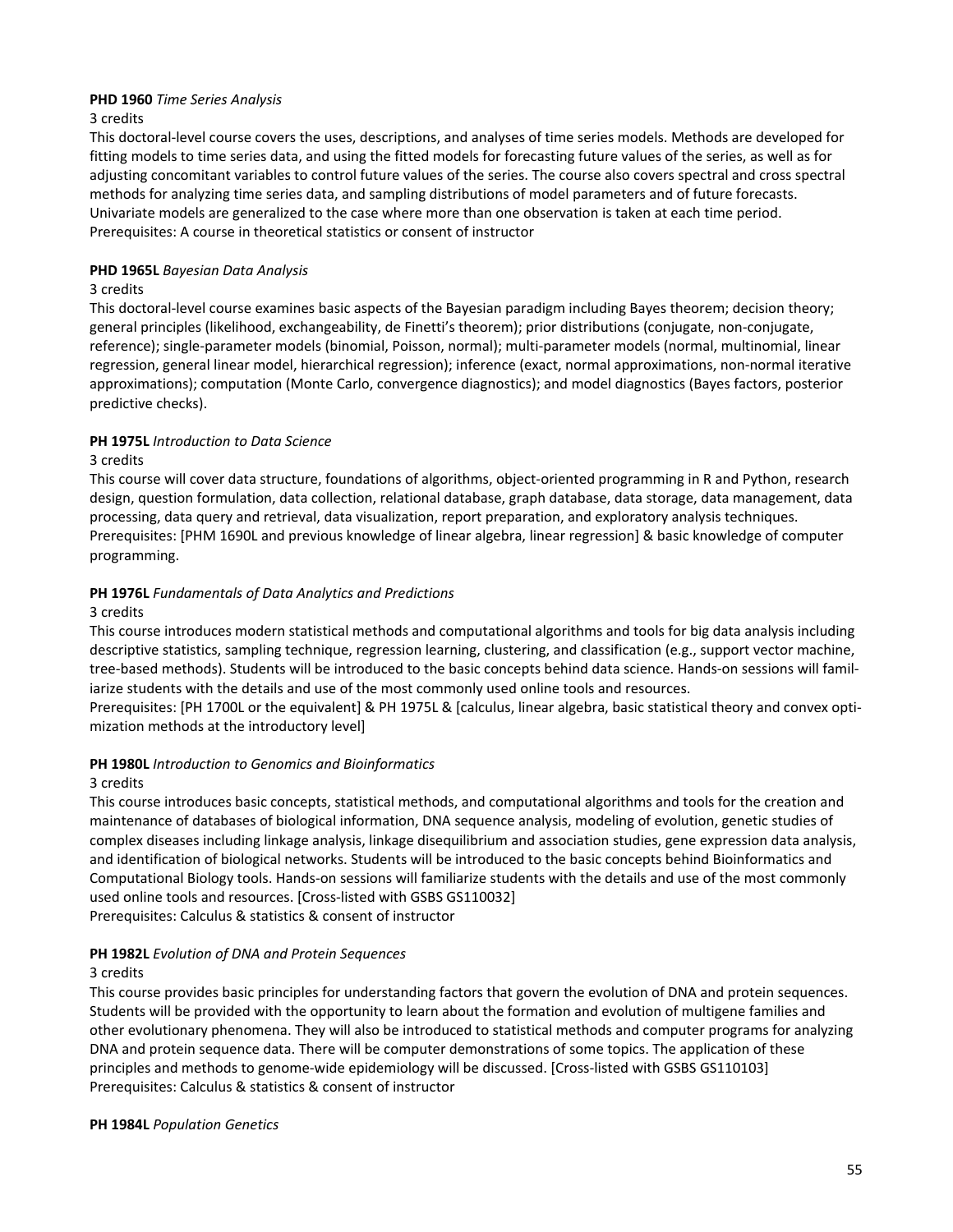# 3 credits

This course is designed to help students to understand the fundamentals of theoretical population genetics and to be able to apply such knowledge in analyzing DNA samples from a population. Students will learn (1) to understand allele frequency and how it is affected by various evolutionary forces; (2) to understand linkage disequilibrium and dynamics, and be able to apply theory for analyzing linkage disequilibrium pattern in natural populations; (3) to understand the fundamentals of quantitative genetics and be able to apply to the study of important traits in humans; and (4) to understand the fundamentals of coalescent theory and statistical properties of some fundamental summary statistics, and be able to apply these to natural populations. [Cross-listed with GSBS GS110042] Prerequisites: Genetics & statistics & consent of instructor

# **PH 1985** *Data Mining and Statistical Learning*

## 3 credits

This course covers applications of various novel data mining, machine learning, and artificial intelligence methods to the data analysis of large and complex datasets. Among other methods, feature construction and feature set reduction, classification, clustering and ROC analysis will be detailed.

## **PH 1986L** *Introduction to Statistical Genetics*

3 credits

This course is designed to help the student understand various situations in which significant interplay between statistics and genetics is fundamental. Specifically, at the end of the course, students should be able to: (1) describe the fundamental principles and theory in some areas of genetics/biomedical science in which statistics plays important roles; (2) apply some widely used statistical methods and approaches for answering specific genetic questions; and (3) be ready for more advanced courses in the area of statistical genetics. [Cross-listed with GSBS GS11 1113] Prerequisites: Consent of instructor

## **PH 1988** *Biostatistics Seminar*

1 credit

The seminar in biostatistics consists of presentations from guest speakers and some students who are working on doctoral dissertation research. It will provide an overview of various topics of current importance in the field of biostatistics and public health while emphasizing the mathematical and statistical tools needed to address these issues.

# **PHD 1995** *Research Practice Experience for Biostatistics Students*

3 credits

A research practice experience is a unique learning experience that a student pursuing a PhD in Biostatistics must acquire outside the classroom. This opportunity allows students to apply classroom education towards a real-world public health work setting.

Prerequisite: Successful completion of the Preliminary Exam.

# **PHM 1996** *Capstone for BIOS Students*

### 3 credits

This integrative learning experience is designed to demonstrate synthesis of major themes from the MPH core and majorspecific courses. Students produce at least one high-quality written product.

Prerequisites: Students must be a MPH in Biostatistics major & completed the MPH core courses & completed at least 30 semester credit hours the semester before enrolling & completed or concurrent enrollment in **PH 9997** *Practicum*.

# **PHD 1997** *A Teaching and Learning Experience for Doctoral Students in Biostatistics*

### 1 credit

This doctoral-level course provides doctoral students in Biostatistics with an overview of the application of teaching methods in biostatistics. The objectives for this class are: (1) Apply teaching methods learned in the course, for example, through presentations on modern statistical topics, and/or via their role as teaching assistants (TAs) in Biostatistics courses; (2) Develop group leadership and teaching skills; and (3) Monitor and improve presentation skills. The student will receive instruction and feedback on their group leadership and teaching skills from faculty. Students will discuss the problem-based learning case studies based on examples provided and on their own teaching experiences. This is a required course for all PhD students in Biostatistics.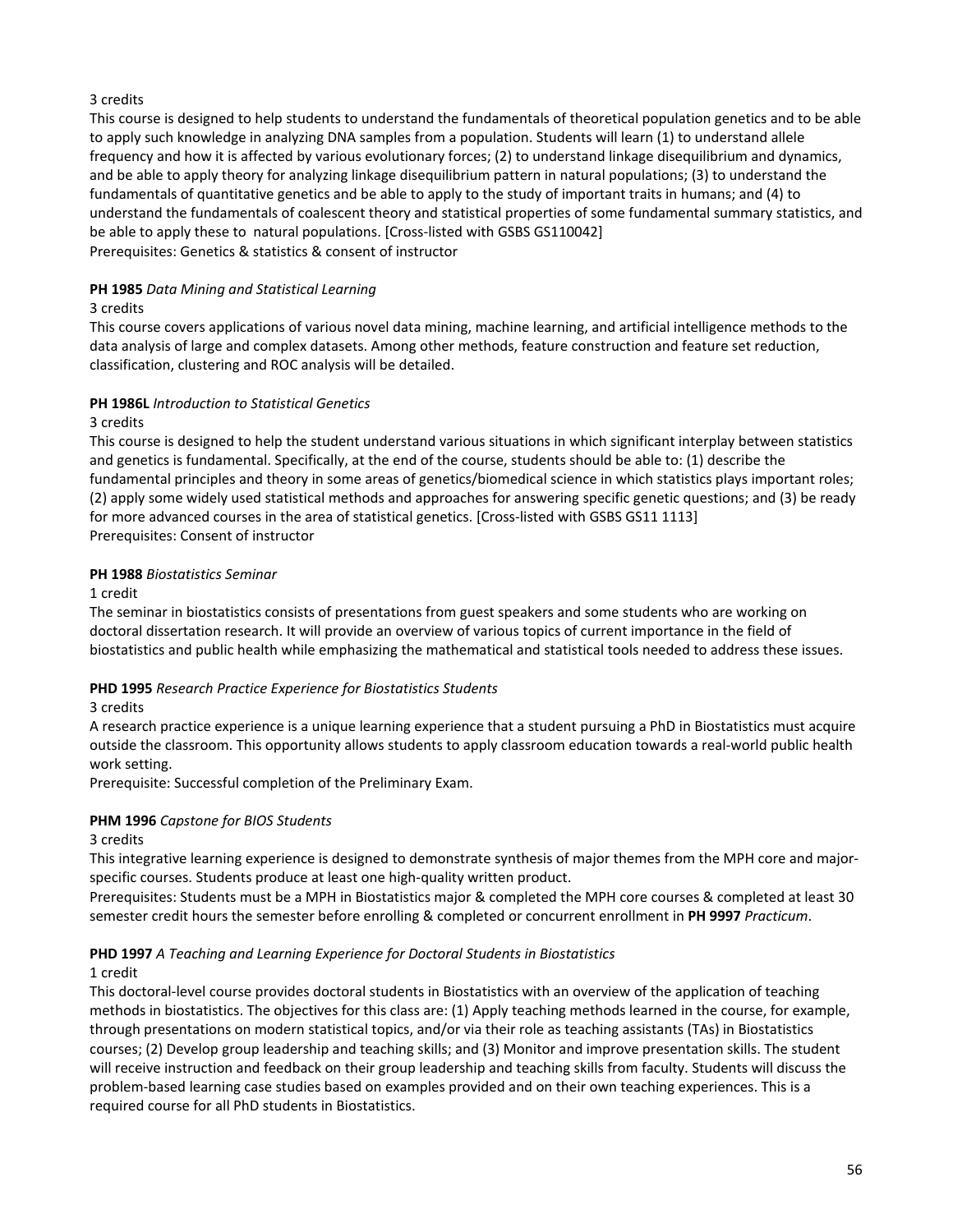# **PH 1998** *Special Topics in Biostatistics*

Credit hours vary among Special Topics courses

Special Topics courses vary each semester and provide coverage of biostatistical theory and applications.

### **PH 1999** *Independent Study in Biostatistics*

#### 1-9 credits

A plan of study is determined for each participating student, and supervised by a member of the Biostatistics faculty. In general, courses of independent study are not recommended unless a student has completed the appropriate introductory courses in biostatistics or presents evidence of experience in the field of biostatistics. This course may be repeated for credit. All independent study courses are required to have learning objectives and an outline of learning activities.

### **Environmental and Occupational Health Sciences Courses**

# **PHD 2105L** *Environmental and Occupational Health Sciences Doctoral Seminar*

#### 1 credit

This seminar course is designed for doctoral students and post-doctoral fellows in EOHS. Doctoral students in other departments and programs may enroll with the consent of the instructors. The course combines research seminar presentations with specific assignments to provide students an opportunity to improve their knowledge of the latest EOHS topics, their presentation skills, and their scientific productivity in the formulation of research proposals and journal publications and presentations at scientific meetings. The seminar provides opportunities to involve mentors (advisors, dissertation supervisors, committee members) and to practice mentoring and teaching with other class members.

# **PHWD 2106L** *Introduction to Doctoral Research Methods in Environmental and Occupational Health Sciences*  2 credits

This course provides doctoral students with a background in the perspectives, key concepts, and methods involved in conducting research and evaluating scientific claims in the EOHS context, part of the necessary training to undertake a future research project. The course considers basic aspects and challenges of the philosophy of science and the inference of causality; ethical issues on conducting research; study design and sampling methods; the role of statistics; and the appropriateness of the measures of association, including hypothesis formulation and testing; and presentation of findings. Students are also introduced to the scientific production process.

### **PHWD 2108L** *Applied Epidemiological Analysis*

### 3 credits

The course gives doctoral students experience in developing skills and designing strategies to plan the analysis of and critically evaluate epidemiological data from occupational and environmental settings. The goal of the course is to prepare students to integrate their knowledge of epidemiology and biostatistics through applied data analysis in the context of occupational and environmental problems.

# **PHWM 2110L** *Public Health Ecology & the Human Environment*

### 3 credits

This course provides an introductory overview of the basic principles underpinning public health ecology and environmental health. It satisfies the core environmental health MPH requirement for majors and non-majors. Students are provided with foundational knowledge in public health ecology, principles or environmental health and an introduction to environmental policies & controls. Applications of this knowledge will be applied to an environmental case study, wherein students will use a systems thinking approach to identify the key elements of the problem, develop solutions and articulate a dissemination plan. In addition, inter-professional engagement simulations will be used to provide students with skills for engaging stakeholders, including community members, policy makers/enforcers, and other healthcare professionals.

### **PHW 2120** *Human's Impact on the Environment*

### 3 credits

This course provides a general awareness of how the man-made and natural ecosystem interact to affect health and the quality of life, reviews relevant principles from the natural sciences, and discusses issues influencing the solutions to envi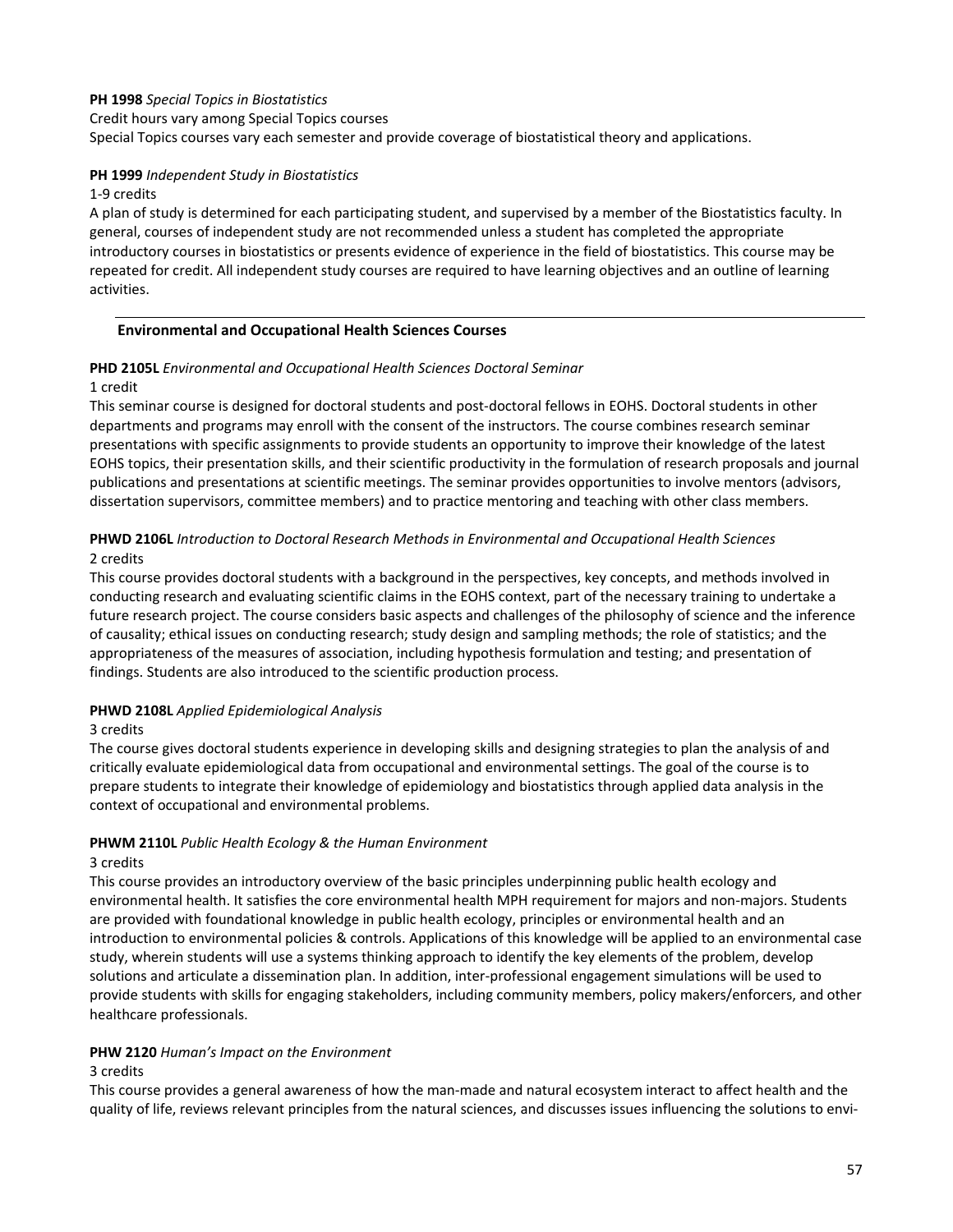ronmental health problems. The course content will focus on the impact of climate change on human health. The intersection between environmental degradation and climate change and adverse human health outcomes will be examined. The course objectives will be accomplished through lectures, videos, class discussions, group activities, written assignments, and examinations.

### **PH 2126** *Fundamentals and Applications of GIS*

#### 3 credits

This course teaches basic concepts of GIS and common methods of spatial analysis that are critical for understanding where health events happen (e.g., Snow's cholera map) and important across all components of public health, including environmental sciences, epidemiology, health planning and policy, health promotion, and international health. The course objectives will be accomplished through a combination of lectures, hands-on labs, and student projects.

## **PH 2132L** *Infection Control and Biosafety*

### 3 credits

The field of infectious disease and control is mainly composed of four professions: infection preventionists, biosafety professionals, environmental health specialists, and public health professionals. Although the targeted populations for each of these professions differ, a common set of core competencies exists that are essential in order to successfully prevent or control infection. This course focuses on the core competencies that are common amongst all of these professions and will also discuss differences between these trades.

Prerequisites: Undergraduate biology required. A course in microbiology preferred.

### **PHM 2135L** *Risk Analysis: Principles and Practice*

# 3 credits

**PHD 2135L** *Risk Analysis: Principles and Practice*

# 3 credits

The purpose of this course is to provide students with the principles of risk assessment for environmental and occupational health hazards. This course introduces important components in risk assessment including hazard identification, exposure assessment, dose-response assessment, risk characterization, and risk management. Case studies are used to demonstrate important principles and practices of risk analysis.

### **PHW 2150** *Air Environmen*t

### 3 credits

This course provides a comprehensive introduction of air pollution with a focus on its effects on human health. It covers a variety of topics related to air quality, including fundamental principles, measurements and control, exposure and risk assessment, epidemiology, energy and air quality, environmental justice, and regulations. Both outdoor ambient air and (non-occupational) indoor air quality are considered. Special emphasis is placed on human health effects and the determinants of human exposure.

### **PHM 2155** *Environmental Sampling and Analysis*

4 credits Lab fee: \$10.00 for PHM 2155 only.

### **PHD 2155** *Environmental Sampling and Analysis*

### 4 credits

This course covers the theoretical bases and practical applications of sampling techniques and analytical methods used in the quantitative determination of chemical air and liquid contaminants, ionizing radiation in the workplace and community environments. Emphasis will be on spectroscopic, chromatographic, and other modern instrumental methods. Laboratory exercises will be included. Students will plan environmental sampling design, develop sampling strategies, analyze physical and chemical pollutants in the environments, interpret and communicate the results, and criticize the data related to environmental studies.

Prerequisites: [Undergraduate chemistry & undergraduate mathematics] or consent of instructor

### **PH 2175L** *Toxicology I: Principles of Toxicology*

### 3 credits

This course presents basic principles of toxicology and their applications to the understanding of xenobiotic-induced target organ toxicity. Topics covered include toxicant disposition, mechanisms of toxicity, and target organ responses to toxic agents. A broad overview of various classes of toxic agents will be presented in the context of their exposure routes,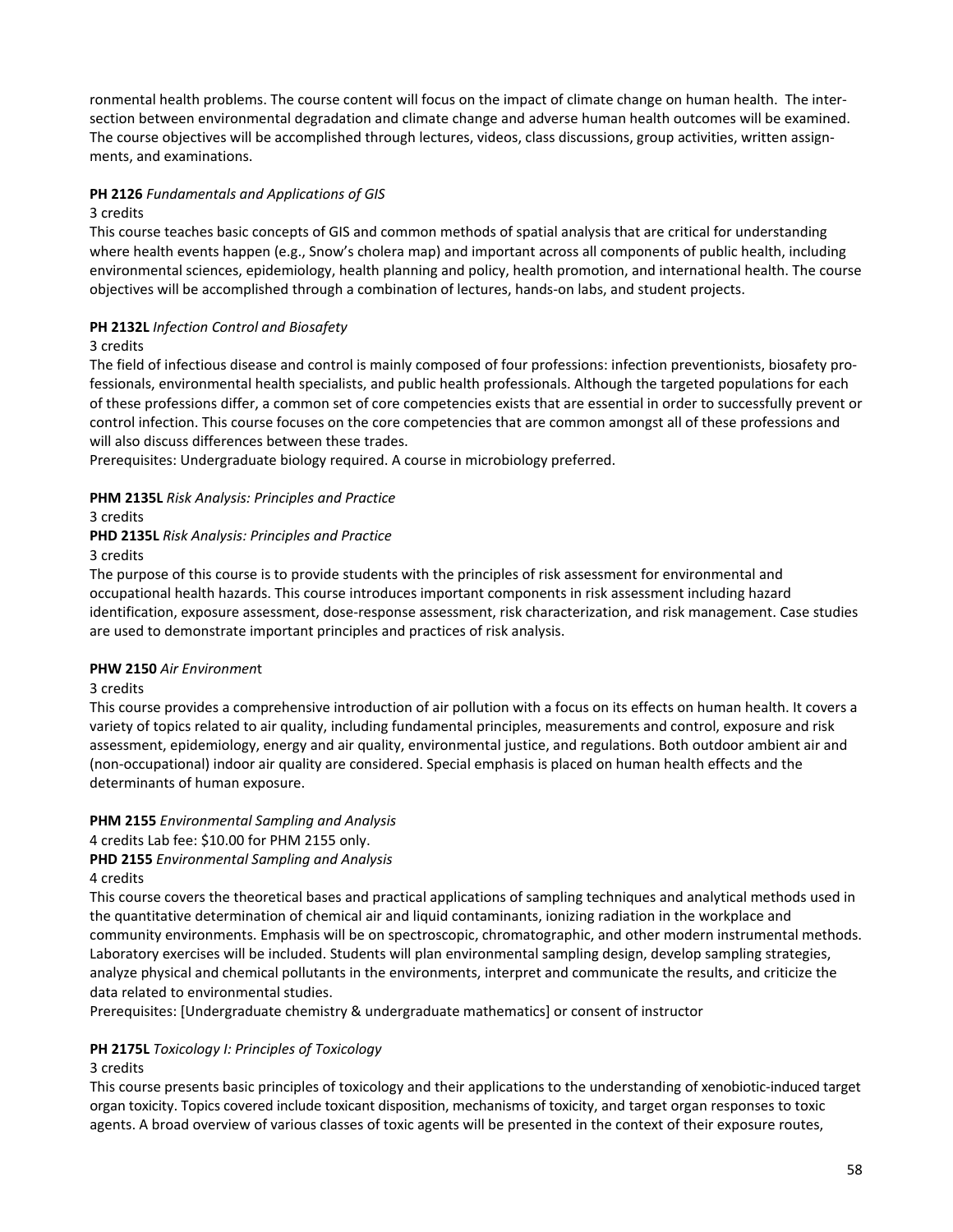disposition, toxicologic sequelae, and mechanisms of toxicity. This course is designed to provide a foundation for understanding the complex interactions between toxicants and biologic systems.

Prerequisites: Prior biological science coursework required (i.e., biology, chemistry, or physiology) and consent of instructor

# **PH 2177** *Toxicology II: Toxic Agents and the Environment*

### 3 credits

This course provides in-class discussions, based on guided readings, on current topics in toxicology. The discussions include the historical context for our understanding of toxicant-induced adverse health effects. Class activities will be based on discussions of books designed for the lay public and the scientific literature on which these books are based. Principle mechanisms of toxicity as they relate to the understanding of environmentally induced disease form the framework for the course. In-depth reviews of various classes of environmental contaminants and their adverse health effects will be presented.

Prerequisites: PH 2175L (preferred) or consent of instructor

# **PH 2205L** *Health and Safety Program Management and Leadership*

# 3 credits

This course introduces students to "real–world" challenges related to the management of occupational health and safety programs. Students will be equipped with the knowledge and skills needed to effectively manage a successful health and safety program. This course is a practical introduction to occupational health and safety program management for field practitioners with interest in related disciplines (e.g., industrial hygiene, ergonomics, occupational epidemiology, safety engineering). It draws on concepts from strategic, quality, and accounting management; sociology; political science; and behavioral sciences. Using "real-world" health-and safety-based examples, students will be challenged to apply the concepts presented in class to real-world scenarios.

# **PHWM 2230L** *Water Environment*

3 credits

# **PHWD 2230L** *Water Environment*

### 4 credits

This course provides students with an overview of the ecological, cultural, and human health significance of water. Students will learn through a combination of lectures, class discussions, and case studies. Issues of water quantity and quality, sustainability, chemical and biological contaminants, water treatment, and conservation practices will be covered. Current water regulations, underlying risk assessments, and related health issues for selected contaminants will be presented.

Doctoral students will select a water-related health issue and complete a project describing its importance to public health, identify any gaps in current knowledge and policy, and predict future impacts on environmental science and/or public health.

# **PH 2241L** *Fundamentals of Occupational Safety*

# 3 credits

This course is designed as a practical introduction to occupational safety for practitioners with interest in related disciplines (e.g. industrial hygiene, ergonomics, occupational epidemiology, safety engineering). The course will focus on hazard recognition, assessment of accident potential, and hazard control. Students will be introduced to the evolution of the safety profession and will be presented with a variety of laws, regulations, codes and standards, and other occupational safety and accident prevention information.

# **PH 2245** *Fundamentals of Industrial Hygiene*

# 4 credits

This course introduces students to concepts of industrial hygiene and occupational health hazards. Typical industrial conditions that may produce work-related disorders and diseases are studied. Major chemical, physical, and biological stresses in the industrial environment are presented, and important sources, effects, and evaluation and control measures are discussed. Where appropriate, typical calculation methods are included.

Prerequisites: Undergraduate biology & undergraduate chemistry (organic chemistry preferred) & undergraduate mathematics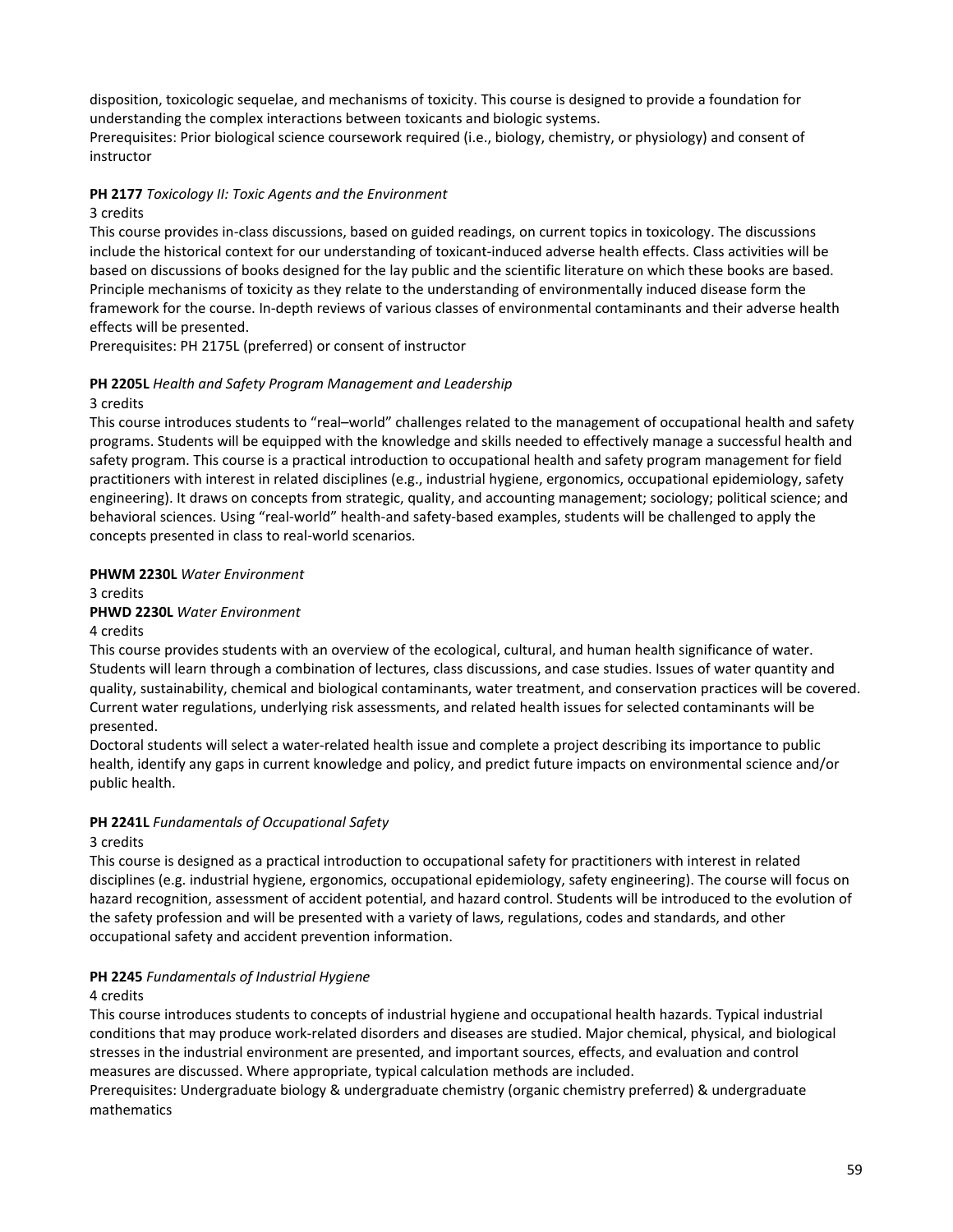# **PH 2246L** *Principles of Occupational Ergonomics*

### 3 credits

This course is designed to introduce students to the principles of ergonomics with a focus on the physiological and anatomical capabilities of the worker and interaction with their environment. The course will review anthropometry, physiological basis of work, occupational musculoskeletal disorders and risk factors, workplace and equipment design, environment, job analysis, and elements of the ergonomics process to improve job design.

### **PH 2250** *Occupational Health Controls*

### 4 credits

This course presents the principles and practice of controlling workplace and associated hazards, and details CPC, respiratory protection, dilution, and local exhaust ventilation engineering controls: basic design and evaluation of industrial ventilation systems, and noise control.

Prerequisites: [PHWM 2110L & PH 2245] or consent of instructor

## **PH 2255** *Clinical Occupational Medicine*

## 4 credits

This course offers students the opportunity to familiarize themselves with the clinical practice of and current issues in occupational medicine, supplements their basic knowledge in the clinical presentations of occupational illness and injury by organ systems, and introduces them to systematic approaches to the evaluation and management of work-related injury and illness. The course is designed for students interested in occupational medicine practice and who have taken at least one college-level biology course.

## **PH 2260** *Occupational Health Field Trips*

## 3 credits

This course takes students into approximately six industrial and occupational settings, with analysis of processes and potential worker health hazards involved. This course aims to introduce students to basic industrial processes and delivery of occupational health services through plant visits; to enable students to perform simple walk-through evaluations of plant facilities and to provide written reports on these evaluations in order to identify potential workplace hazards and evaluate their level of control; and to help students appreciate the importance of using an integrated interdisciplinary approach in the anticipation, evaluation, and control of workplace hazards.

Prerequisites: PH 2245 or consent of instructor

### **PH 2265** *Occupational Medicine Practice*

### 2 credits

This seminar-style course presents topics of current interest in the practice of occupational medicine. In this course, both faculty and students prepare and discuss topics. Topics vary from year-to-year and semester-to-semester, and include didactic presentations by students, faculty, or invited speakers; field visits to selected worksites; board certification review sessions; and an annual in-service practice examination to assist in preparation for the American Board of Preventive Medicine certification examination.

# **PH 2270L** *Total Worker Health and Worker Well-being*

### 2 credits

Total Worker Health® (TWH) involved the policies, programs and practices integrating protection from work-related safety and health hazards with promotion of injury and illness prevention to enhance worker well-being. The terminology, concepts and conceptual frameworks surrounding the field of THW and worker well-being are introduced along with resources for planning, implementing and evaluating interventions. Students evaluate the effectiveness of TWH interventions in all size businesses and explore potential modifiers of occupational factors influencing worker well-being.

### **PH 2280L** *Environmental Microbiology*

# 3 credits

This course introduces to environmental microbiology, with particular emphases on how microorganisms are transmitted to humans as well as ways to identify and prevent this transmission. Topics include microbial sources of contamination; environmental sampling and laboratory techniques; preventive strategies for air-, water-, and food-borne disease; global issues impacting microbial disease; and the roles of epidemiology and risk assessment in addressing human exposure to environmental microbes.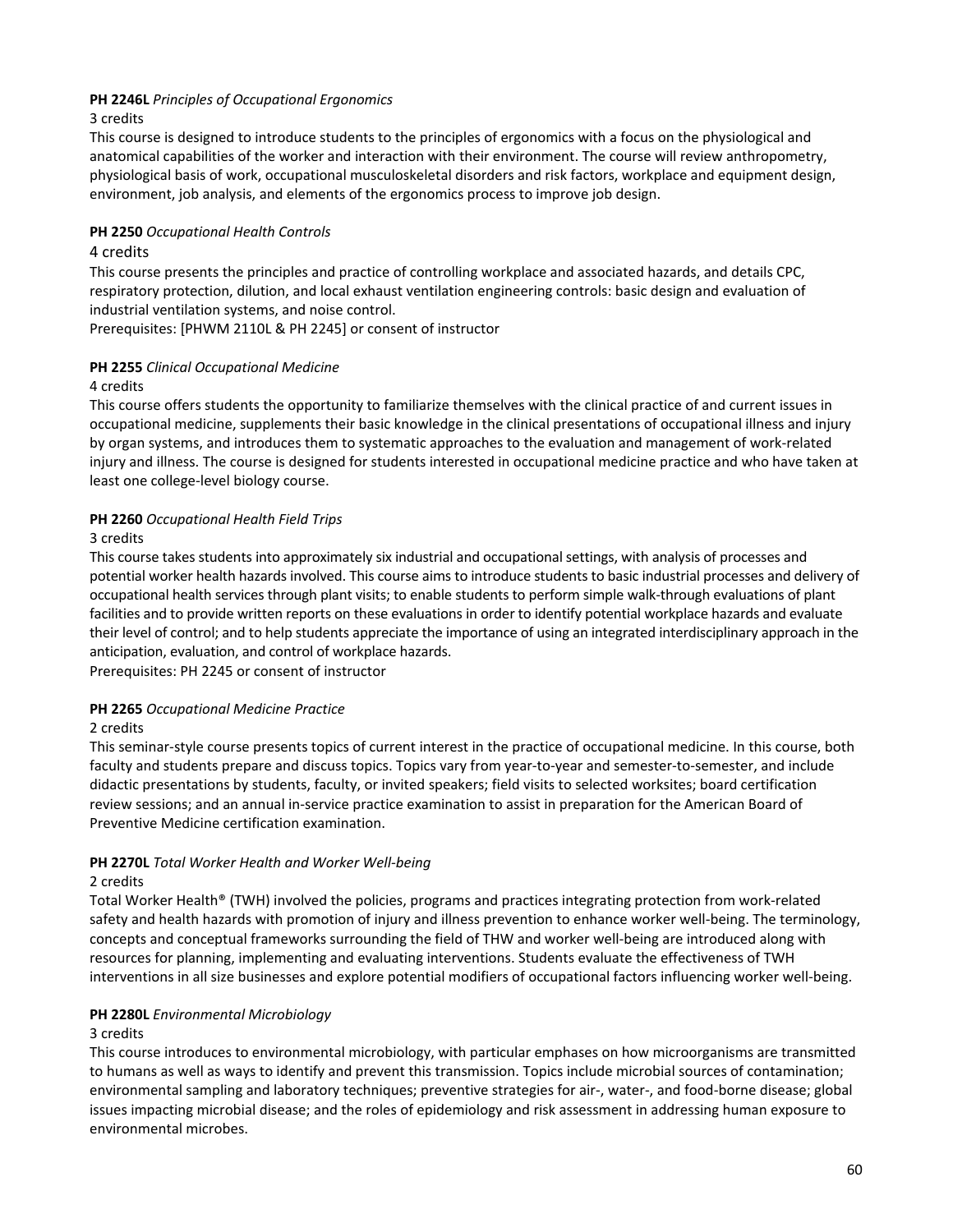## **PH 2285** *Topics in Infectious Diseases*

3 credits

This course introduces current perspectives of selected classical and emerging infectious diseases. Guest lecturers are from academia, including UT Southwestern Medical Center, Infectious Diseases Division, and also the Dallas County Health and Human Services Department. Temporal and geographical aspects of the diseases are presented from a public health perspective. Students are expected to write a short summary or analysis of each lecture prior to the following lecture.

### **PHM 2290L** *Immunology*

### 3 credits

This course covers the essential concepts of the human immune response and their relevance to disease control and prevention. There will be presentations from guest lecturers who have expertise in specific areas where the principles of immunology find their application to human health. Throughout the course, extra emphasis is placed on aspects of immunology with particular relevance to public health, such as immunodeficiency, blood transfusion, nutrition and immunology, tumor immunology, and vaccines. Each student will prepare a report on an area of immunology that is of particular interest to them.

Prerequisites: Basic background in biology

## **PHWM 2496** *Capstone for EOHS Students*

### 3 credits

This integrative learning experience is designed to demonstrate synthesis of major themes from the MPH core and majorspecific courses. Students produce at least one high-quality written product.

Prerequisites: Completed MPH core courses & [concurrent enrollment in or completed: PH 2175L & PHM 2135L] & completed at least 30 semester credit hours the semester before enrolling in capstone & completed or concurrent enrollment in **PH 9997** *Practicum*.

### **PH 2498** *Special Topics in Environmental and Occupational Health Sciences*

Credit hours vary among Special Topics courses

Topics vary each semester to provide intensive study of selected environmental factors, or specific methods of analysis, evaluation, or control.

### **PH 2499** *Independent Study in Environmental and Occupational Health Sciences*

### 1-9 credits

A plan of study is determined for each participating student, and supervised by a member of the EOHS faculty. All independent study courses are required to have learning objectives and an outline of learning activities. This course may be repeated for credit.

### **Epidemiology Courses**

### **PHM 2612L** *Epidemiology I*

### 3 credits

This course provides a strong foundation in concepts, principles, and methods specific to epidemiology. By the end of this course, students should be able to apply these skills to (a) assess the health of a population; (b) describe the natural history, distribution, and determinants of health-related states and events; and (c) evaluate programs designed to improve public health. To accomplish this, the course considers epidemiology in the context of core public health functions and services.

### **PH 2615L** *Epidemiology II*

### 3 credits

This course focuses on the principles and activities necessary to carry out information collection that is implemented and managed in an ethical manner consistent with the principles of the scientific method. This course addresses practical aspects of epidemiologic research. Systems theory, epidemiologic methods, principles of survey research, operations research methods, and computer uses in research are covered. The final product from the class is the development of an epidemiologic field "Manual of Procedures" for a study.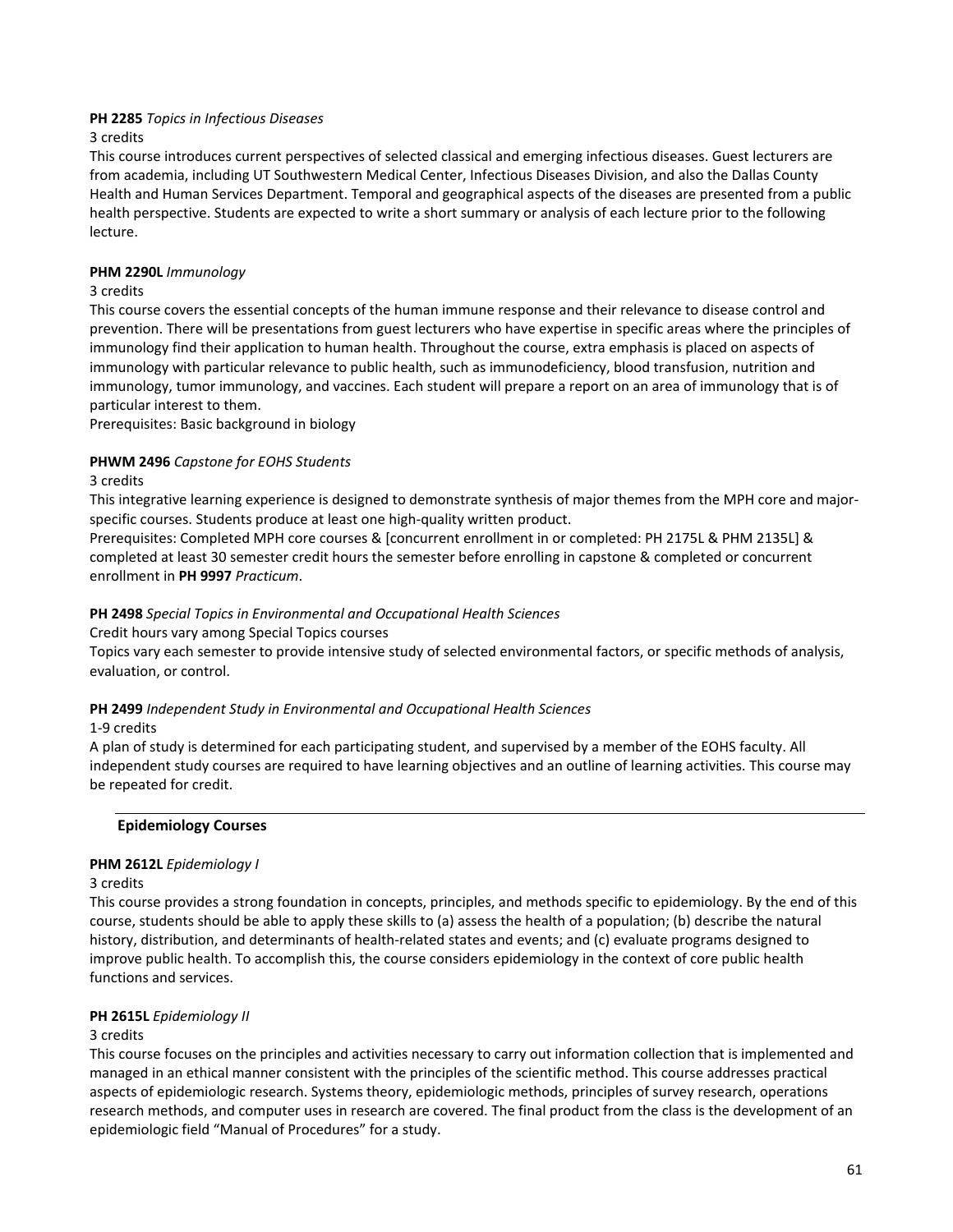PH 2615L *Epidemiology II* and PH 2710L *Epidemiology III* can be taken interchangeably. Prerequisites: [PHM 2612L or PHM 2610 or equivalent] & [PH 1700L or PHM 1690L]

# **PH 2710L** *Epidemiology III*

### 3 credits

This course covers advanced concepts in epidemiologic methods with an emphasis on observational studies. Topics include causal inference, measures of disease frequency, measures of association, study design, precision and validity in epidemiologic studies, introduction to stratified and logistic regression analysis, concepts assessing effect modification and confounding, interpretation of epidemiologic study results, and manuscript development. PH 2615L *Epidemiology II* and PH 2710L *Epidemiology III* can be taken interchangeably.

Prerequisites: [PHM 2612L or PHM 2610] & [PHM 1690L & (PH 1700L or equivalent)]

# **PHD 2711L** *Epidemiology IV*

## 3 credits

This course prepares students to use and make reasonable inferences regarding causality from epidemiologic data analyses. Students address research questions using data from a variety of study designs. Students acquire hands-on experience with stratified analysis, logistic regression, and survival analysis. Other learning activities cover meta-analysis, advanced issues in assessment of confounding and effect measure modification, strategies for building multivariable models, and sensitivity analysis.

Prerequisites: [PH 2615L & PH 2710L & PH 1700L] or consent of Instructor

## **PHD 2712L** *Experimental Methods in Epidemiology*

## 3 credits

This course equips students to evaluate and interpret evidence concerning preventive or therapeutic measures, especially those recommended for public health application. It concerns principles and methods of experimental studies in epidemiology and public health, from simple clinical trials to prevention trials in multiple communities. Applications span diverse areas, including cardiovascular diseases, cancer, and infectious diseases. Students participate actively in a seminar format, critique published reports, and undertake a collaborative project to develop a research protocol for an experimental study.

Prerequisites: PH 2710L or consent of instructor

# **PHM 2720L** *Epidemiology Proposal Development*

3 credits

### **PHD 2720L** *Epidemiology Proposal Development*

3 credits

This course covers the structure and content of a student thesis research proposal, scientific writing conventions, critical evaluation and synthesis of epidemiological literature, development of specific aims and research methods, and procedure for writing and editing research proposals. Doctoral students will also cover NIH grant applications and the NIH grant review process.

Prerequisites for PHM 2720L: PHM 2612L or equivalent

### **PH 2725L** *Neuroepidemiology*

### 2 credits

This course provides an overview of the risk factors for a variety of neurologic and neuropsychiatric diseases, including stroke, Alzheimer's disease and other dementias, Parkinson's Disease, mental retardation, autism, and affective disorders. Areas covered include a description of the prevalence, incidence, mortality, risk factors, and etiologic mechanisms of these diseases and conditions. Students will gain an understanding of the impact of these diseases on public health; of the unique methodological issues associated with epidemiologic and genetic studies of these diseases; and of the basic pathobiology and clinical aspects of these disorders. The course aims to aid students' comprehension of published literature in neuroepidemiology and neurogenetics.

# **PH 2730** *Epidemiology and Control of Infectious Diseases*

### 3 credits

This course introduces epidemiologic aspects of infectious diseases and provides information regarding prevention and control of these diseases. At the end of the course, students have an understanding of the epidemiologic aspects of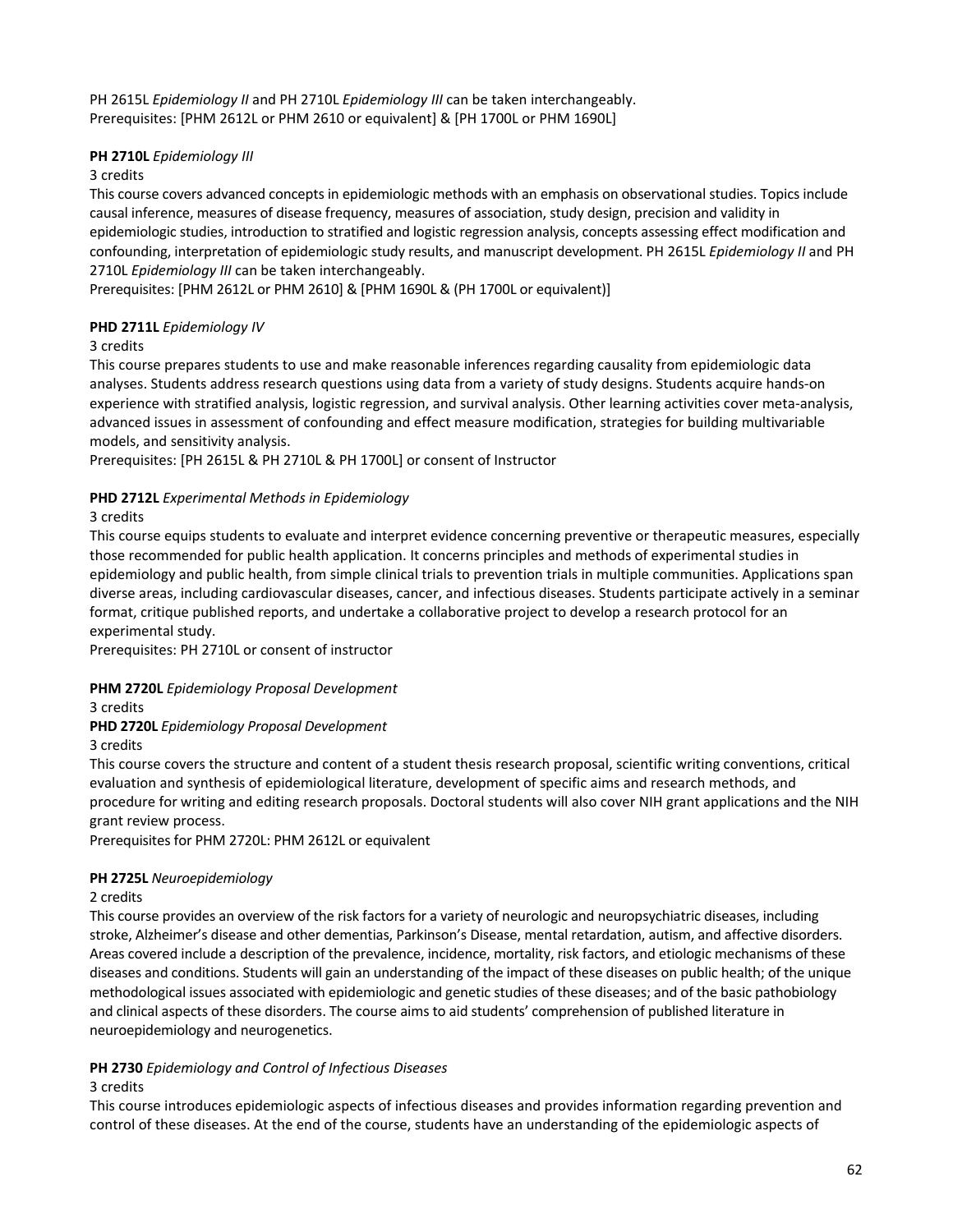infectious diseases including incidence, distribution, and pattern of disease occurrence as well as different modes of transmission and associated risk factors. They should understand the importance of surveillance systems in detecting epidemics, the application of epidemiological methods to determine the risk and associated factors, and the significance of prevention and control programs for infectious diseases. Students gain knowledge and skills in carrying out epidemic investigations through a series of case study assignments.

Prerequisites: [PHM 2612L or PHM 2610] or consent of instructor

### **PH 2731** *Genetic Epidemiology and Infectious Disease*

### 3 credits

This course is intended for students who have not had significant training in genetics. It will cover basic genetics, medical genetic terminology, and the associated scientific and medical literature. At the end of the course, students will have an understanding of the genetic aspects of infectious diseases, including the contribution of host genetics and genes influencing susceptibility to infectious diseases. They will understand the importance of environment, host and pathogens genetic factors and their mutual interactions influence on the ratio between clinical and subclinical disease. Evaluations will be based on examinations given in the class and attendance.

# **PH 2735L** *Physical Activity and Health: Epidemiology and Mechanisms*

### 3 credits

This course presents evidence that exercise training and physical activity can prevent disease and increase the quality of life. The course covers heart disease, hypertension, diabetes, obesity, osteoporosis, eating disorders, cancers, immune system, and aging, as well as inter-relationships among and between these conditions. Each section starts with the physiology basis for the disease, and the epidemiologic evidence that exercise training and physical activity will reduce the risk of developing the disease. Then, cross-sectional and longitudinal studies are presented supporting the epidemiological data. Finally, studies are presented that focus on the mechanisms by which exercise and physical activity prevents the development of the disease, and, in some cases, how it can improve the disease state.

# **PHW 2740L** *Cardiovascular Disease Epidemiology and Prevention*

### 3 credits

This course provides an overview of the field of cardiovascular disease (CVD) epidemiology. Topics include the pathophysiology of CVD, CVD survey methods, trends in CVD mortality and morbidity, CVD risk factors, major strategies for CVD prevention, and a summary of major CVD clinical trials. Students will gain an understanding of the impact of CVD on public health.

Prerequisites: [PHM 2612L or PHM 2610] or consent of instructor

# **PH 2742L** *Epidemiology of Mental Health*

### 3 credits

This course reviews descriptive and analytic epidemiology for major mental health symptoms and conditions worldwide. Course topics include understanding: functional and societal burden of mental health conditions, psychiatric epidemiology research designs, causality in mental health, cross-societal comparisons, risk factors and protective factors, plus an overview of treatment, health systems, and prevention.

Prerequisites: [PHM 2610 or PHM 2612L or PHD 1420L or PHD 1421L or PHW 3660] or consent of instructor.

# **PH 2745** *Cancer Epidemiology*

### 3 credits

This primarily introductory-level course reviews the causes of cancer and the epidemiology of cancer by anatomical site. The course will introduce seminal studies and current issues in cancer epidemiology, and will cover basic concepts pertinent to cancer epidemiology research including biology, pathology, statistics, classic and novel risk factors, prevention, and genetics. Selected publications from epidemiologic literature provide opportunity for student-faculty discussion.

# **PHW 2750** *Disease: Natural History, Prevention, Control*

### 3 credits

This course is intended for students who have not had significant training in biology. It will cover common diseases, medical terminology, and the associated scientific and medical literature. The course will consist predominantly of online "lectures," readings, and discussion board participation. Objectives include attaining a basic understanding of the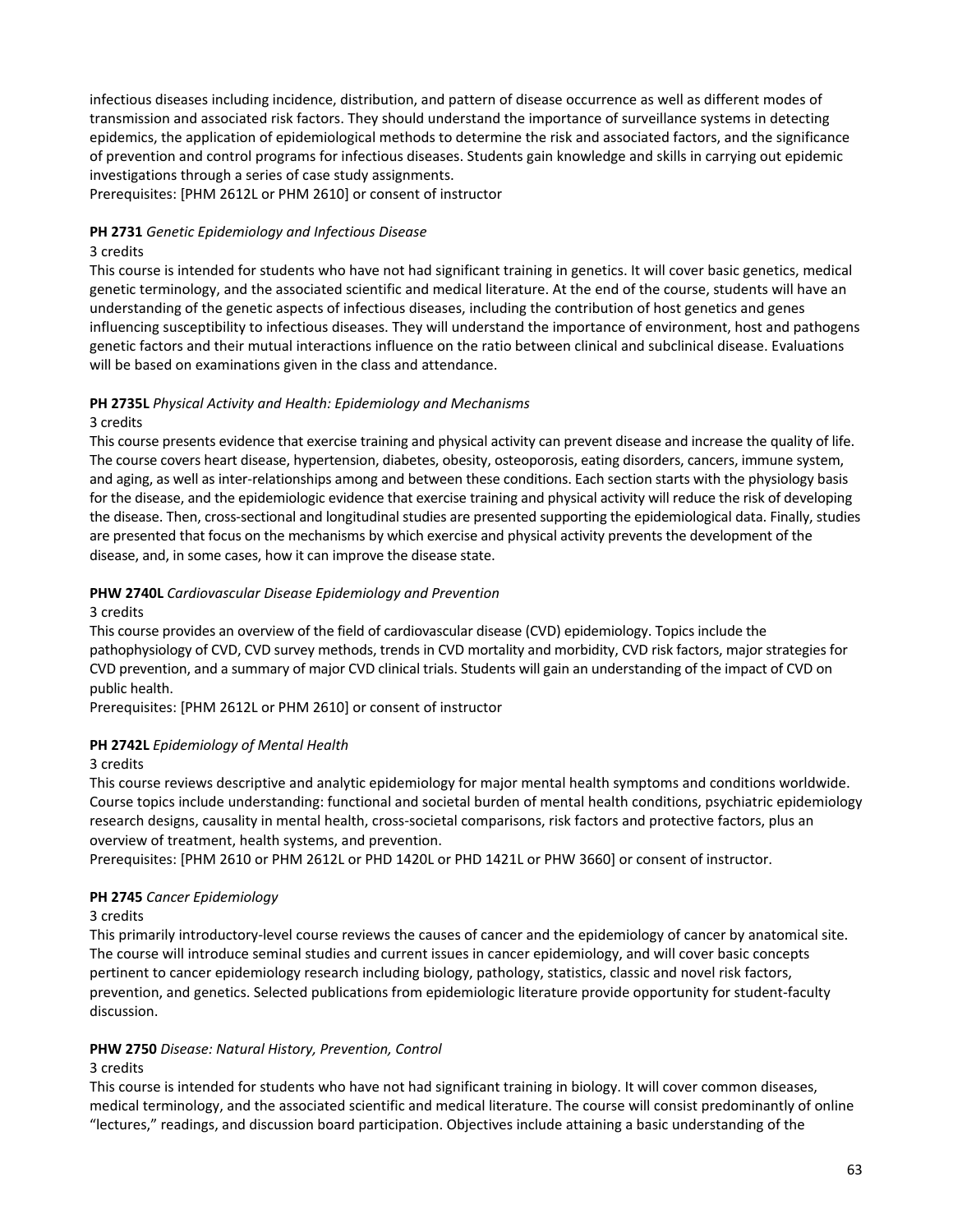biological basis of health and of disease processes; developing a vocabulary of medical terminology that will enhance the student's ability to read and comprehend public health literature; and developing an understanding of common human diseases and their importance in a public health context. The grade is based on participation, assignments, a mid-term examination, and research project.

### **PH 2755L** *Nutrition Research Methods*

### 2 credits

This course teaches basic epidemiologic research skills applied to nutrition. Students complete training for UTHealth School of Public Health on-line library databases and the Academy of Nutrition and Dietetics (AND) Evidence Analyses Process (EAP). Students learn to create and score evidence tables using the EAP. Students develop a brief nutrition research proposal with an objective, literature review, methods section, and dummy tables and graphs. Students learn techniques for effective PowerPoint presentations and deliver an oral presentation of their individual project. Prerequisites: Enrollment in Dietetics Internship or consent of instructor

## **PHWM 2760L** *Occupational Epidemiology*

### 3 credits

## **PHWD 2760L** *Occupational Epidemiology*

### 3 credits

This course describes the types and magnitude of workplace injuries and illnesses, which exact a large human and economic toll on adult and child workers in the United States and worldwide (many, if not most, of these adverse health outcomes are preventable); examines the epidemiologic methods used to identify risk factors for these events; and examines the role of academia, industry and public health practice in understanding and controlling these conditions from an epidemiologic perspective. The course is especially targeted as a Special Topics course for epidemiology majors and to provide an epidemiologic and public health perspective to occupational health for occupational health, environmental science and other interested students.

Doctoral students will have additional projects. Prerequisites: [PH 1700L or PHM 1690L] & [PHM 2612L or PHM 2610]

# **PHM 2762L** *Environmental Epidemiology*

3 credits

# **PHD 2762L** *Environmental Epidemiology*

### 3 credits

This course is designed to introduce students to specific research areas within the field of environmental epidemiology as well as to epidemiologic and exposure assessment methodologies commonly used in the field. The course provides an introduction to selected topics and concepts in environmental epidemiology and will prepare students to critically appraise the environmental epidemiologic literature. Topical areas may include (but are not limited to) air pollutants, persistent organic pollutants, pesticides, metals, environmental disasters, and environmental justice. Prerequisites: [PH 2610 or PHM 2612L] & PHM 1690L

# **PHW 2765L** *Pediatric Epidemiology*

### 3 credits

This course describes the public health impact of pediatric conditions and introduces special considerations in the design and conduct of epidemiological studies of pediatric conditions. Resources for pediatric epidemiology and the epidemiology of common chronic pediatric conditions are also covered. Prerequisites: PHM 2612L

# **PHW 2775** *Epidemiologic Methods in Racial and Ethnic Disparities*

# 3 credits

This course provides an overview of health issues related to race and health in modern U.S. society. Special emphasis is given to epidemiologic methods and perspectives in research studies using race/ethnicity; demographic trends; mortality and life expectancy; and social, etiology, biological, and genetic factors associated with health disparities by racial and ethnic group in the United States. This course builds on the previous knowledge on the methodology of analytical and descriptive study designs to understand the advantages and shortcomings of race/ethnicity in epidemiological studies. Prerequisites: PHM 2612L or PHM 2610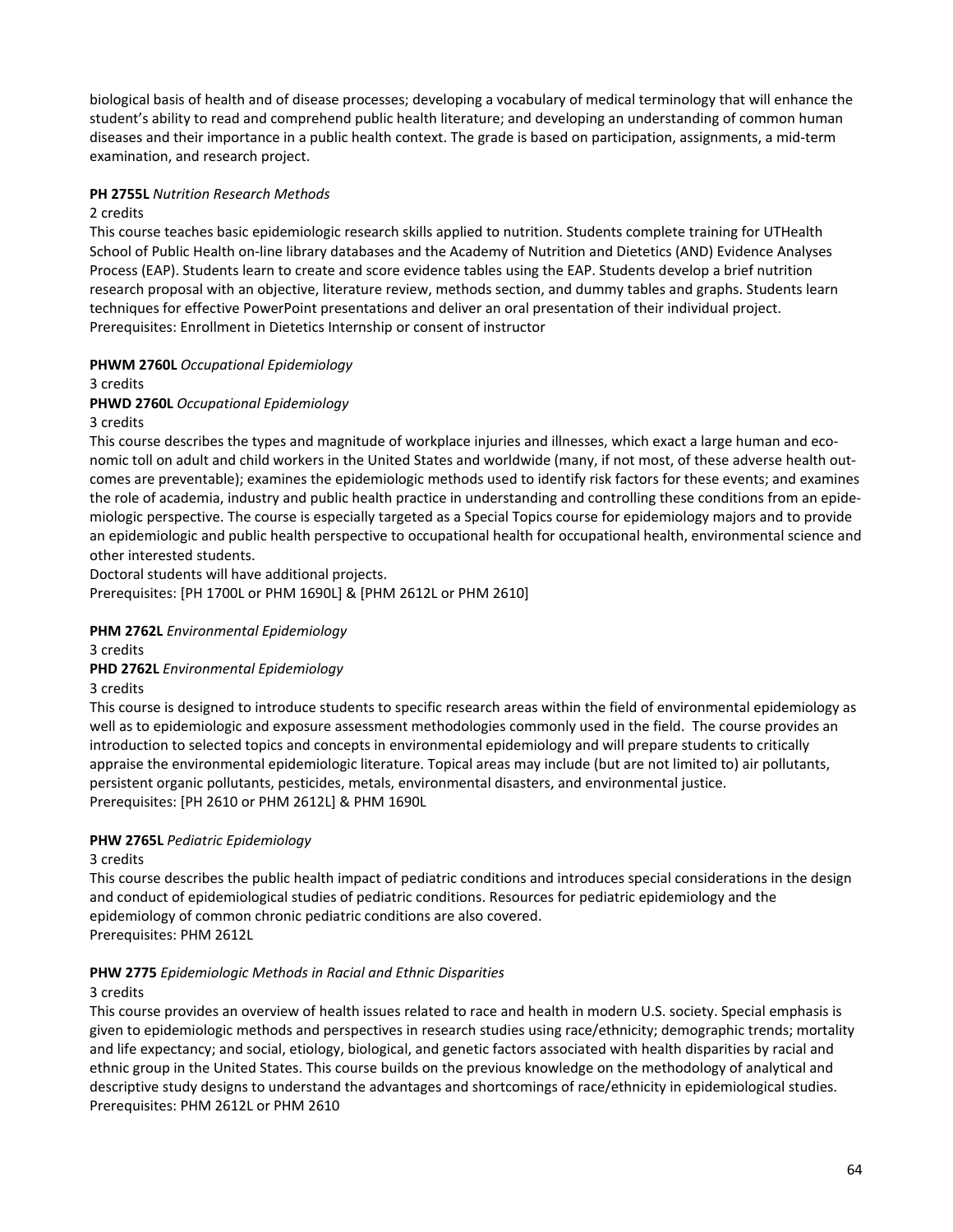# **PHW 2780L** *Applied Genetics Methods in Public Health*

### 3 credits

This course introduces statistical methods and software for analyzing measured genetic variation in human studies. The primary focus will be on analytic methods with hands-on use of sample datasets and available software. Students will be refreshed on the genetic and statistical theory underlying current methodologies. Students are recommended to have previous exposure to the principles of genetics and biostatistics.

# **PHW 2781L** *Practical Python Programming and Algorithms for Data Analysis*

### 3 credits

This course is intended for students who are focused on big data analysis in the Python programming language from large scale epidemiologic datasets, electronic medical records, or next generation sequence data. It will cover basic programming including strings, array, dictionaries, conditional statements, data visualization, external data sources, and algorithms with a focus on using programming to solve challenges within the students' own research projects.

## **PHW 2782L** *Practical Computational Genetics and Bioinformatics*

## 3 credits

This course is designed as a training of necessary computational and bioinformatics skills used in everyday analysis of biological data, especially DNA sequence and polymorphism data. Topics include basic Unix/Linux command line, programming (Python), human sequence/polymorphism databases, and DNA analysis. Prerequisites: Basic knowledge of genetics and DNA sequence

## **PHW 2785L** *Laboratory Methods: Applications and Implications to Public Health*

# 3 credits

This introductory course provides an overview of various methods and techniques utilized in laboratory settings and epidemiologic investigations. Emphasis is placed on laboratory methods that are relevant to the study of public health, such as the techniques utilized in investigating disease outbreaks. This course addresses a unique need and the necessity for public health students to know the basic laboratory methods used in epidemiologic studies. An understanding of the basic concepts of immunology, molecular biology, and/or genetics would be helpful, but is not a prerequisite.

# **PHW 2795** *Disease Detectives: International Epidemic Investigations*

### 3 credits

This course presents a series of outbreaks in global settings and asks the student to conduct the investigation as though they were leading it. Information is given in stages, and as the information evolves the student has to work through possible approaches to working out the cause of an outbreak and how to control it. The student has to determine what information is needed, obtain it, determine cause, how to intervene, and finally achieve control. Prerequisites: PHM 1690L & [PHM 2610 or PHM 2612L] & consent of faculty

# **PHM 2800L** *Tropical Infectious Diseases*

# 3 credits

The course is designed as an introductory course in parasitology; a basic background in biology should be sufficient preparation. An understanding of the basic concepts of immunology would be helpful, but is not a prerequisite. The course will consist of a combination of lectures, group discussion, and homework assignments. For a number of topics, guest lecturers who have a unique perspective on the subject will be enlisted. Particular viral and parasitic pathogens of humans have been selected for study based on their public health importance. Pathogens that are especially problematic in international settings and/or emerging or re-emerging diseases are given special attention. Key factors in the selection of topics include prevalence, morbidity and mortality, and societal impact of the microbe.

# **PH 2805L** *Medical Microbiology*

### 3 credits

The course is designed as an introductory course in medical microbiology; a basic background in biology should be sufficient preparation. An understanding of the basic concepts of immunology would be helpful, but is not a prerequisite. The course will consist of a combination of lectures on selected topics. For a number of topics, guest lecturers who have a unique perspective of the subject will be enlisted.

Particular bacterial pathogens of humans have been selected for study based on their public health importance. Key factors in the selection of topics include prevalence, morbidity and mortality, and societal impact of the microbe.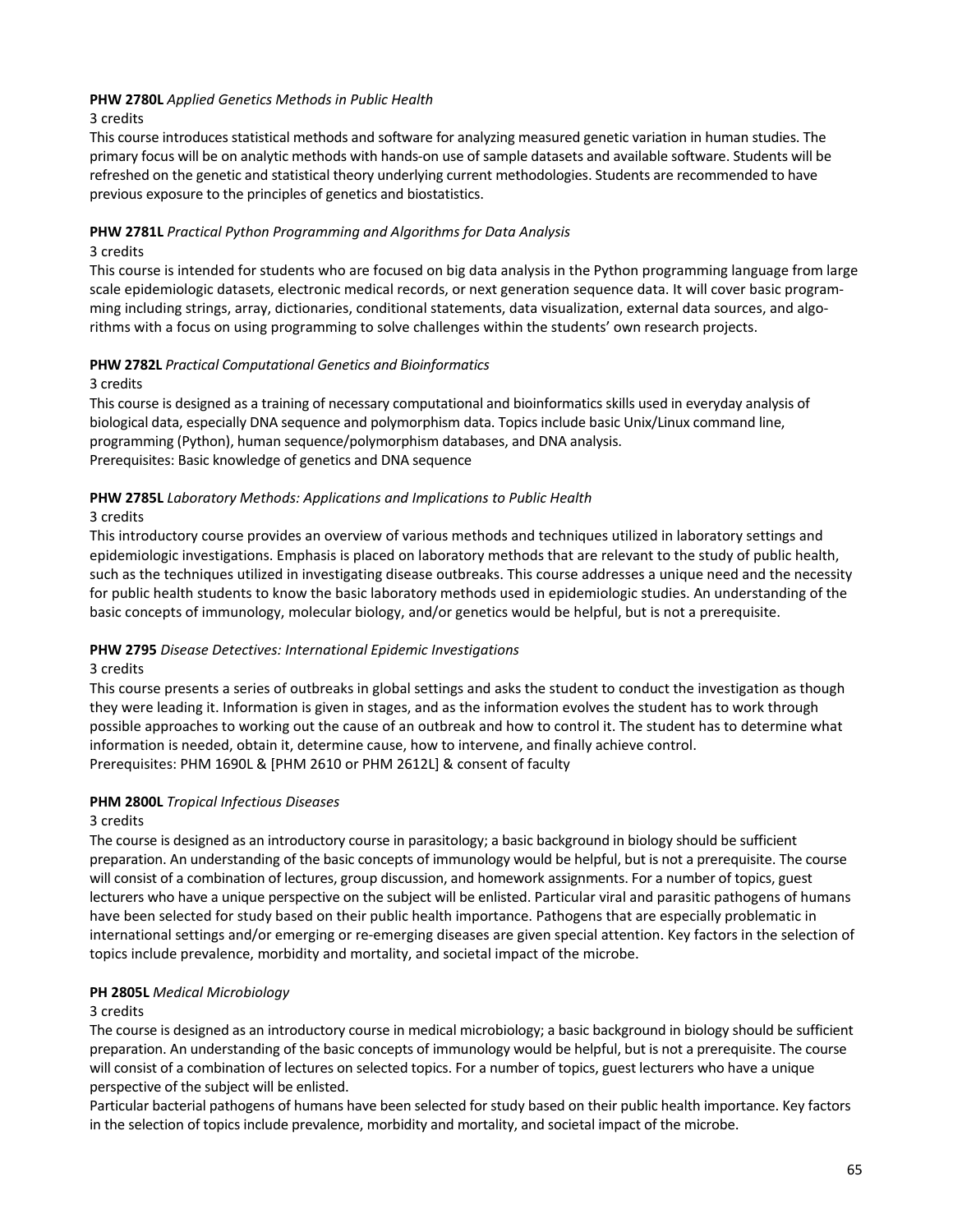# **PHW 2810** *Pathology and Public Health*

3 credits

This course provides an overview of the pathophysiology of disease. The first third of the semester is devoted to studying pathophysiologic processes. Thereafter, for each body system, two to three diseases are examined and studied in detail, including clinical, histologic, and anatomic changes that occur, as well as public health implications of each. Each student presents a final research project on a disease process or type, including the pathology and public health aspects. The final grade is based on attendance, participation, examinations, and class projects.

Prerequisites: PHW 2750 or [one semester of college biology or zoology]

#### **PH 2815L** *Genetics and Human Disease*

#### 3 credits

This course introduces principles and methods of human genetic analysis with special reference to the contribution of genes to the burden of disease. Although molecular, biochemical, and morphogenic processes controlled by genes will be briefly surveyed, the aim of the course is to describe the analytical processes whereby genetic mechanisms are inferred and genes on chromosomes are located.

Prerequisites: Consent of instructor & general genetics and statistics Cross-listed with GSBS GS110013

### **PH 2830L** *Clinical Genetics in Epidemiology*

#### 3 credits

This course teaches the role clinical genetics plays in the practice of epidemiology, and the relationship between epidemiology and medical genetics. Emphasis will be on the practice of medical genetics as it may be encountered by professionals in public health. The subject material covers basic biology of clinical genetics, genetic diseases and birth defects as seen in a medical genetics clinic, the provision of genetic services in Texas, and public policy issues relating to the practice of medical genetics.

Prerequisites: Recent course in college biology or equivalent

### **PHWM 2835** *Injury Epidemiology*

3 credits

### **PHWD 2835** *Injury Epidemiology*

### 3 credits

This course provides overview of the leading types of injury in the United States, as well as the epidemiologic methods employed in conducting injury research. Students will learn about injury surveillance methodology employed to foster the reporting and capturing of injury events. Students will learn to systematically critique the injury literature by applying epidemiologic methodology. Students will have the opportunity to engage in online discussion about motor vehicle accidents, violence, drowning, nail gun injury, needle stick injury, musculoskeletal, and farm-related injuries, to name a few topics.

### **PHM 2845L** *Nutritional Epidemiology*

3 credits

### **PHD 2845L** *Nutritional Epidemiology*

### 3 credits

This course teaches how to describe the methods and evaluate the issues associated with nutritional assessment of populations using dietary, biochemical, and anthropometric data. A combination of lecture, seminar, and hands-on activities are incorporated to examine the strengths and weaknesses of nutritional assessment methodologies used with epidemiologic study designs. Students are provided data and guided to explore methodologies of statistical analysis and interpretation of nutritional data.

Prerequisites: [PHM 2612L or PHM 2610] & [PHM 1690L or PH 1700L or equivalent] or consent of instructor

**PHM 2846** *Rapid Assessment Methods in Public Health* 3 credits **PHD 2846** *Rapid Assessment Methods in Public Health* 3 credits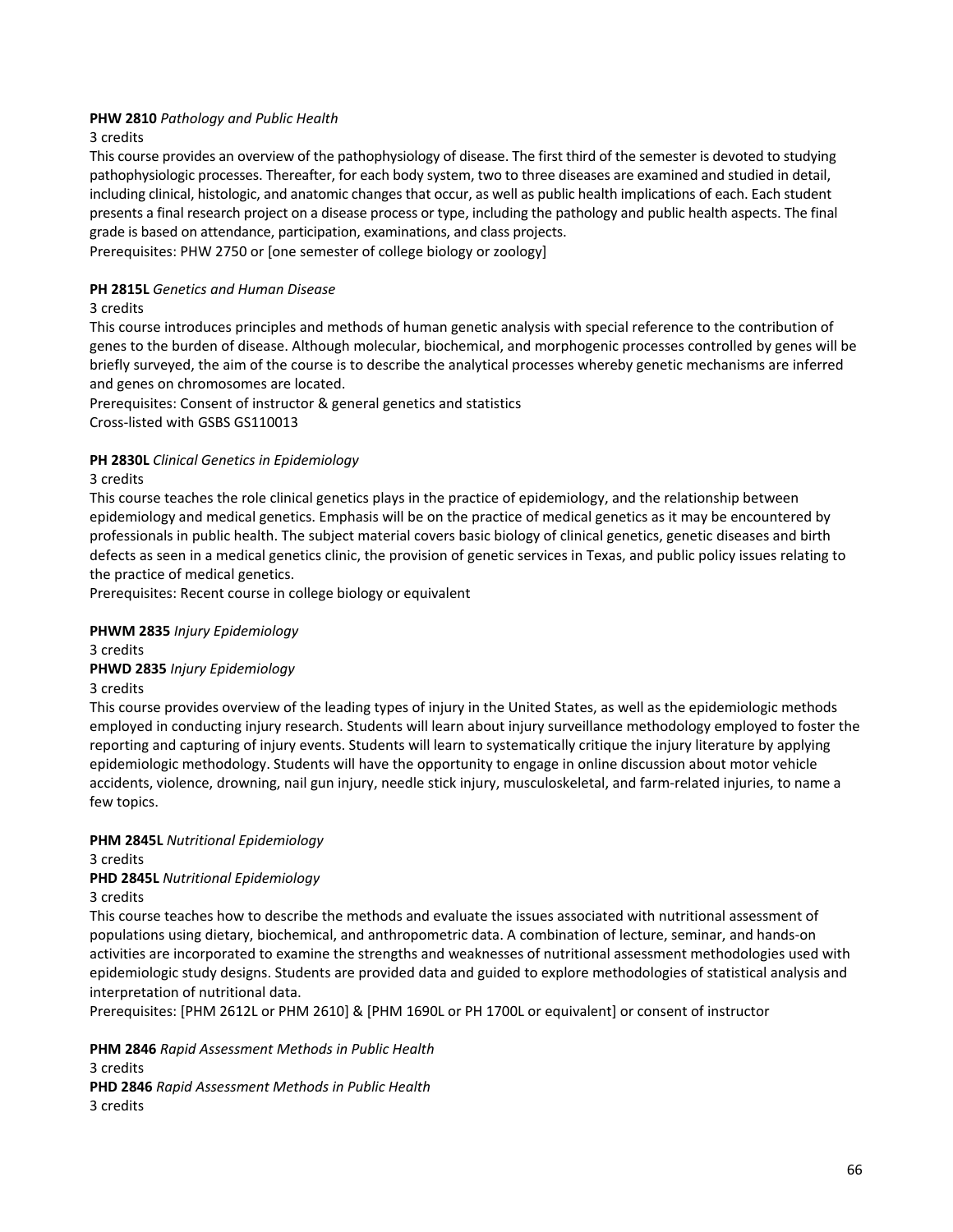This course presents several rapid assessment methods, both qualitative and quantitative, developed for gathering public health data in national and international arenas, as public health professionals, and epidemiologists in particular, are called upon to accurately assess community health needs and assets both during regular times and after disasters, to do surveillance of health events and monitor them, and to evaluate whether and how needs are being met. This course will help students to gain competence with both quantitative sampling methods and with qualitative data gathering methods.

# **PH 2858** *Quantitative Analysis for Public Health Research and Practice*

#### 3 credits

This course bridges epidemiological and biostatistical skillsets. The overall objective is to provide students with the tools and hands-on experience of analyzing datasets guided by research questions. Students will learn how to conduct a research project from conceptualization to dissemination, including: development of research questions and analytic plans; cleaning and coding data; assessing the degree of missingness; evaluating and interpreting univariate, bivariate, and multivariate analyses and building models; analyzing and conceptualizing interaction; analyzing complex survey data; and appropriate research dissemination techniques.

Prerequisites: [PHM 2612L or PHM 2610] & [PHM 1690L or PH 1700L]

# **PH 2860** *Advanced Design Analysis Methods in Epidemiology*

#### 3 credits

This course primarily covers topics related to study design and appropriate data analysis using advanced techniques. At the core, the faculty will discuss basic and generalized regression models for binary (logistic), continuous (linear), and count (Poisson) outcomes; multivariate data reduction techniques, such as factors analysis and Principal Component Analysis; longitudinal models; analysis of clustered data; and select data mining methods. Whenever possible, the faculty will illustrate how to carry out data analyses in SAS or STATA or other suitable statistical packages. Prerequisites: PH 2710L & PH 1830L

## **PHM 2950L** *Genetic Epidemiology of Chronic Disease*

### 2 credits

This course exposes students to the evidence and logic involved in inferring the contribution of genetic mechanisms to those diseases of public health importance. Emphasis will be on developing a framework for assessing the impact of genes on common disease, but will not include detailed methodological developments or statistical techniques. The format will be a weekly two-hour session during which a single disease will be examined. In this way, students will be introduced to a broad spectrum of diseases and learn to recognize the similarities and the uniqueness inherent to each. Sessions will be comprised of lectures and discussions. [Cross-listed with GSBS GS110092]

### **PH 2960** *Seminar in Genetics and Population Biology*

#### 1 credit

Students analyze and present individual topics or research. [Cross-listed with GSBS GS110711] Prerequisites: Consent of instructor

### **PHW 2970L** *Foundations of Public Health Genetics*

### 3 credits

This course is designed mainly (but not exclusively) for students with a limited background in genetics who want to gain an appreciation of the importance and current limitations of the application of human genetics to public health approaches to identifying and ameliorating disease. The course aims to provide enough background in genetics, human biology, and genomics to allow students to understand and appreciate the role of human genetics in public health. Doctoral students will complete additional work to demonstrate the ability to synthesize information from published papers and online resources and use it to analyze features of genetic diseases that are unique, unusual, or not yet well understood.

### **PHD 2990** *Epidemiology Seminar*

### 1 credit

The Epidemiology Seminar and Journal Club is open to all students, but is mandatory for epidemiology doctoral students who have not yet taken their preliminary examination. The seminar is intended to hone research and presentation skills, and to provide students an opportunity to present data, a research proposal, or an epidemiology-related topic to an audience of their peers and mentors. The seminar will provide students an opportunity to receive critical feedback on their research and develop professional interactions between faculty and other students.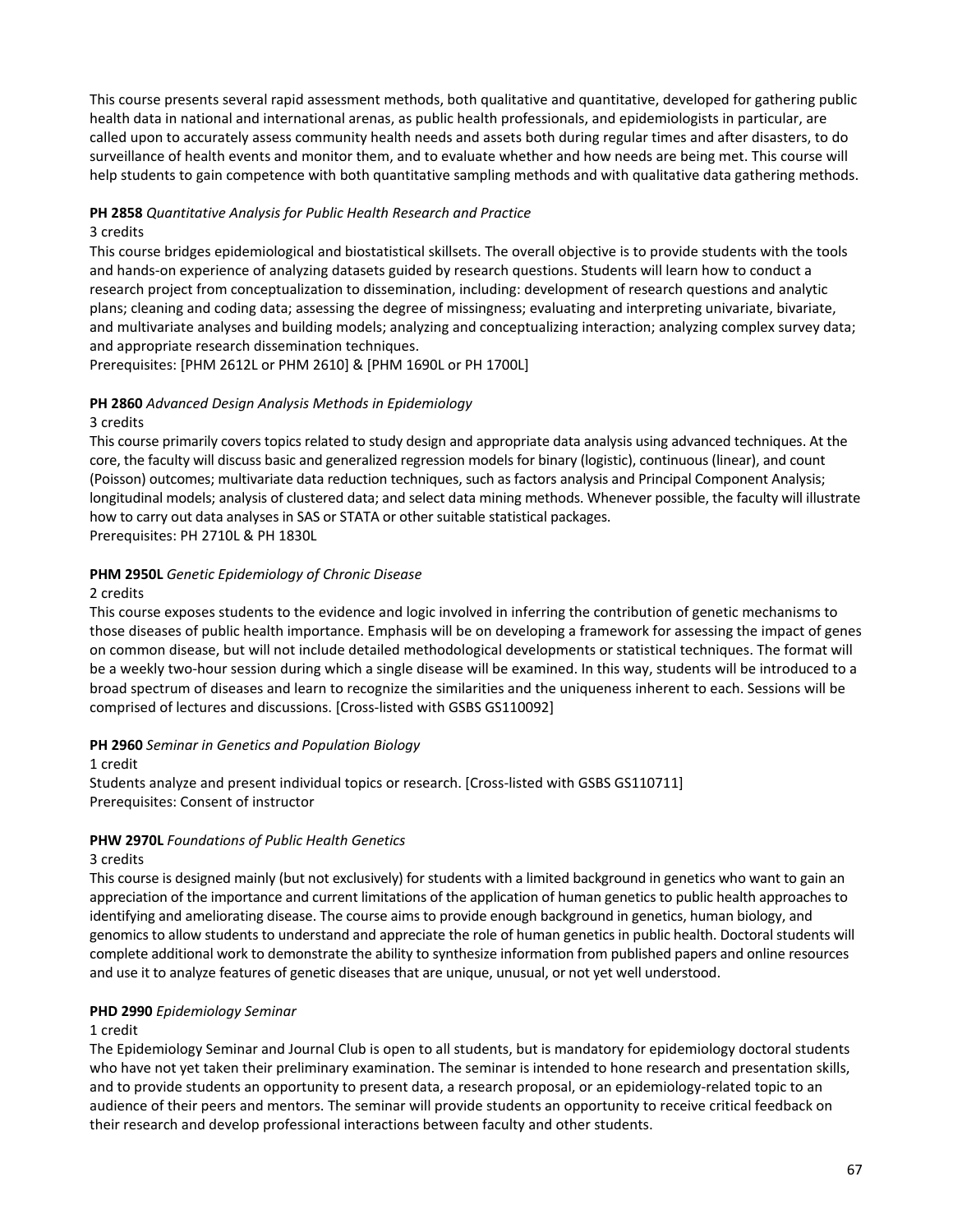## **PHWM 2996** *Capstone for EPID Students*

#### 3 credits

This integrative learning experience is designed to demonstrate synthesis of major themes from the MPH core and majorspecific courses. Students produce at least one high-quality written product.

Prerequisites: Completed MPH core courses & completed PH 2615L Epidemiology II & completed at least 30 semester credit hours the semester before enrolling in capstone & completed or concurrent enrollment in **PH 9997** *Practicum*.

#### **PH 2998** *Special Topics in Epidemiology*

Credit hours vary among Special Topics courses Special Topics in Epidemiology vary each semester.

### **PH 2999** *Independent Study in Epidemiology*

#### 1-9 credits

A plan of study is determined for each participating student, and supervised by a member of the Epidemiology faculty. In general, courses of independent study are not recommended unless a student has completed the introductory course or presents evidence of experience in the field of epidemiology. All independent study courses are required to have learning objectives and an outline of learning activities.

#### **Management, Policy and Community Health Courses**

#### **PHM 3620L** *Principles and Practice of Public Health*

4 credits

#### **PHD 3620L** *Principles and Practice of Public Health*

4 credits

This course illustrates how the health of populations is promoted and protected by organized public health practice. Students are acquainted with current evolving concepts and performance of public health practice, and are introduced to essential public health services performed by public health agencies. Students will learn expectations of the effective and efficient performance of agencies and the competencies required of individual public/community health workers. Representatives from community/public health programs will participate in class presentations along with faculty.

### **PHM 3630** *Health Program Planning, Implementation and Evaluation*

#### 3 credits

This course introduces students to the fundamental concepts and techniques of planning, implementing, and evaluating public health programs. The course will cover concepts that are relevant to evaluation of health interventions, as well as social and behavioral interventions, in the community settings. These will include program/intervention; implementation and impact evaluation concepts; models/designs; methods; indicators; and data collection, analysis, and interpretation strategies. Design and application of evaluations will include both quantitative and qualitative research methods.

# **PHW 3660** *Demographic Data Methods for Public Health Practitioners*

# 4 credits

This course provides an overview of demographic methods commonly used by professionals in public health practice and research. This course is an interactive, graduate-level electronic seminar. Students will be introduced to age-, sex-, ethnicity-, and cause-specific death rates; period rates and cohort rates; methods of standardization of rates and proportions and selection of standards; the life table and some of its uses; common fertility and reproductivity rates; uses of data from the birth certificate; mobility data and measures; and population estimates and projections.

### **PHM 3715L** *Management and Policy Concepts in Public Health*

#### 3 credits

This course provides an overview of theory and practice in the management and policy sciences applied to the field of public health. Topics include public health in the U.S. health system/legal bases of public health, public policy institutions, planning and management to promote health, emergency preparedness, public sector institutions, management, and decision-making. Students will gain skills in oral and written communication with individual and group projects.

#### **PHM 3718L** *Accounting for Healthcare Management*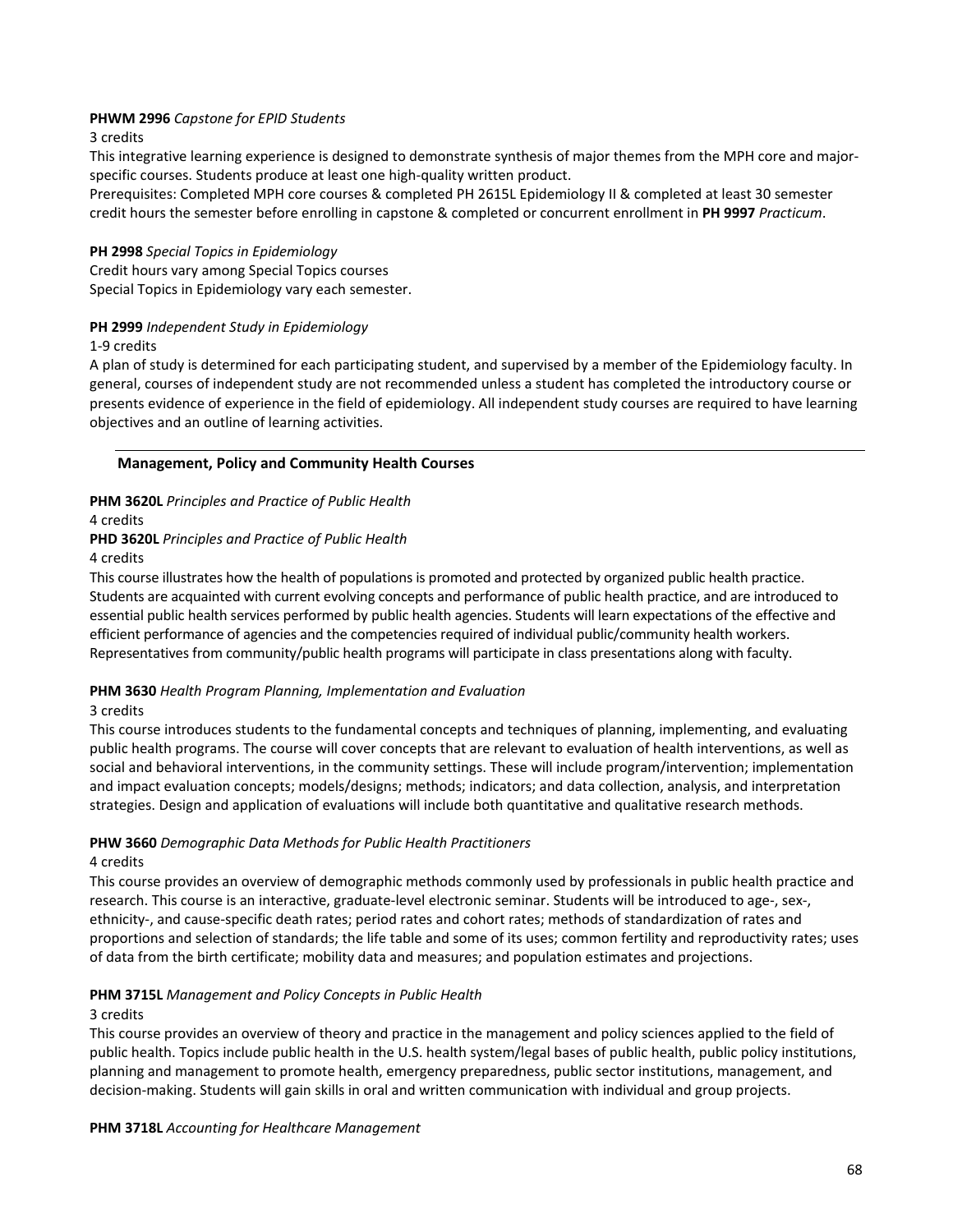# 2 credits

This course covers relevant topics in financial accounting and management. Students will improve their understanding of financial accounting principles and will learn different analytical approaches for evaluating financial performance in the healthcare sector. In addition, it will enable students to demonstrate a mastery of key theories and principles of healthcare accounting and to apply ethical decision making in financial management.

## **PHM 3720L** *Healthcare Finance*

### 2 credits

This course offers students the opportunity to improve their understanding and use of financial concepts and principles in the health care industry. Financial management under prospective payment and capitation systems, as well as product costing and pricing, are included. The lecture format will be augmented by student readings, homework assignments, and class discussion. Students are expected to attend class, participate in discussions, and complete homework assignments.

### **PHD 3721L** *Healthcare Finance*

## 2 credits

This course offers doctoral students the opportunity to improve their understanding and use of financial concepts and principles in the health care industry, and to consider anticipated changes due to health care reform. Managerial and financial accounting, as well as financial analysis and strategic planning, are covered. Financial management under prospective payment and capitation systems, as well as product costing and pricing, will be emphasized.

## **PHD 3731L** *Healthcare Management and Policy Research*

## 3 credits

This course prepares students to conduct research with academic rigor. Students are exposed to different research methods prevalent in healthcare management and policy disciplines through assigned readings (research articles and unpublished dissertations). In addition, the course emphasis is on manuscript writing, designing a feasible study grounded in theory or conceptual framework and based on publicly available data sources, comprehensive literature review, selection of appropriate research methods, and identification of potential analytical issues and methodological solutions. Prerequisites: PH 1700L & PHM 3744L & PHD 3930

### **PH 3735L** *Healthcare Strategic Management*

### 3 credits

This course focuses on the development and implementation of strategy by health care organizations in the changing healthcare marketplace. The course stresses practical approaches to articulate an organization's mission and vision and to formulate strategies that fit the external and internal situation. In addition, basic principles of community-based health planning are examined, and the potential linkages between organizational strategic planning and population health are explored. This is a required course for the healthcare management MPH program.

### **PH 3736L** *U.S. Healthcare Payment Systems and Policy*

### 3 credits

This course reviews current U.S. healthcare policy in terms of the national healthcare system and the various payments systems. This course builds on system theory and examines the unique approach in the US and how it is changing. In the United States, payment systems are provided in the form of private or public insurance plans, or other forms of group coverage that are offered to eligible populations. Each healthcare payment system will be examined in depth to reveal the policies that serve as the foundation of the program; the authority, the economics, the targeted population, and the current challenges. Students will apply systems theory and policy concepts to theoretically redesign the U.S. healthcare system.

# **PH 3737L** *Cost-effectiveness for Public Health Interventions*

### 2 credits

This course is an applied introduction to cost-effectiveness. The students will compare and contrast cost-benefit, cost of illness, and cost-effectiveness. The course will cover study design, costs including opportunity costs, estimating lifeexpectancy including quality adjustment, and conducting sensitivity analyses. Students will present applied examples of studies, and will write a proposal to assess an intervention, policy, or regulation.

**PH 3738** *Legal Issues in Healthcare*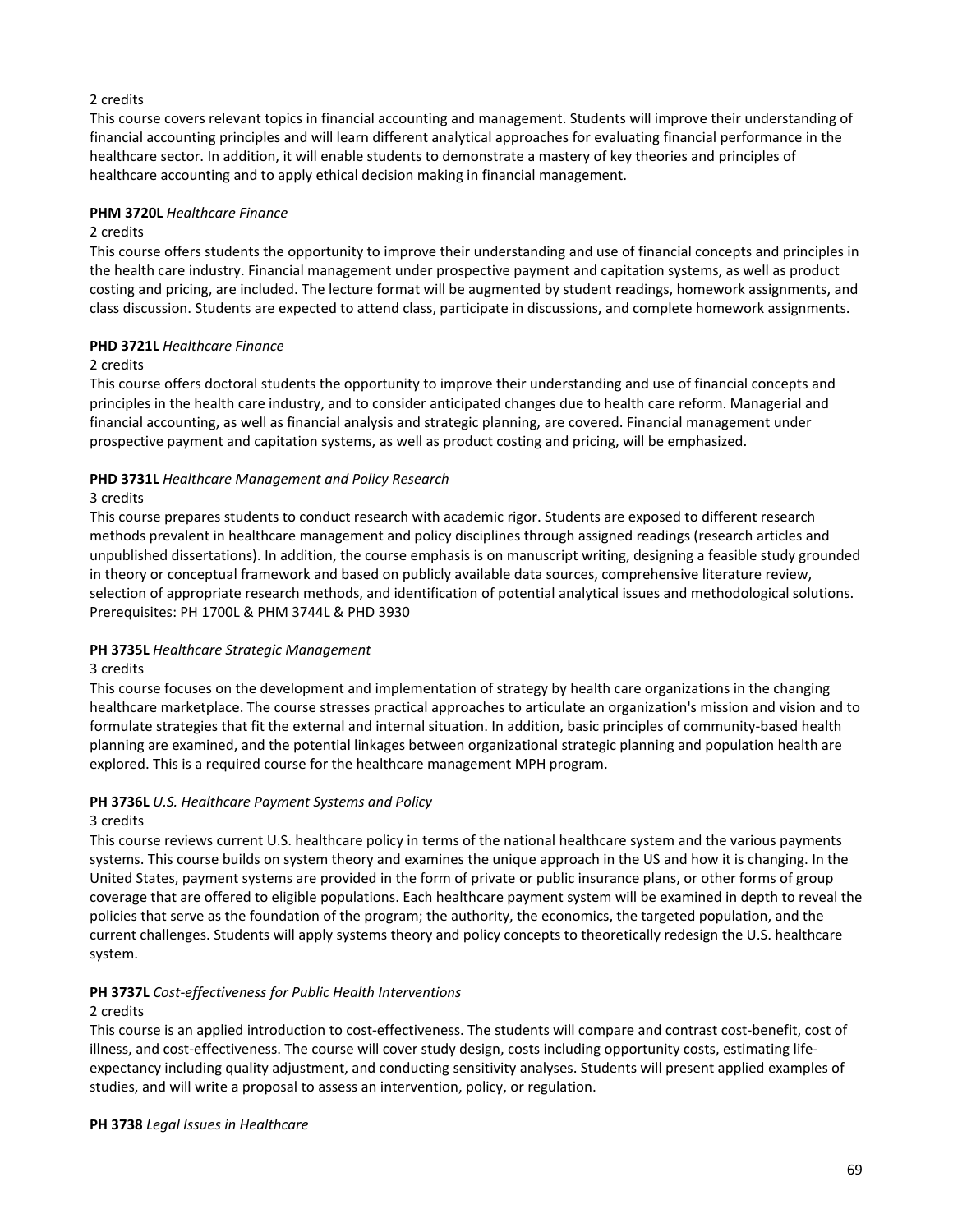# 3 credits

This course provides an overview of legal and ethical issues facing the health care industry and examines legal and ethical issues in the administration of health care programs. Students will gain a working knowledge of how to apply federal and Texas health laws and regulations to real-world problems. Components studied include: key legal process and resources, ethical issues of concern to health providers, medical staff issues and peer review, quality and malpractice concerns, legal and ethical issues related to access to healthcare, end of life issues, reproductive health, role and structure of hospital ethics committees, tort law and professional liability, fraud and abuse, governmental regulation, informed consent, confidentiality and medical records, and ethical decision-making.

# **PHD 3743L** *Organizational and Management Theory*

### 3 credits

This course helps doctoral students to develop frameworks for thinking about the world of health care organizations and its complexity. The specific emphasis will be health services organizations and management research, with an emphasis on organization theory. Organization theory is a set of approaches to the understanding of how organizations form, survive and grow, interact with each other, recruit and process members, gain and manage resources, and deal with internal and external problems. The primary goals of this course are to apply relevant theories to a range of organizational problems and to attain skills needed to be an effective researcher in health services organization and management research.

### **PHM 3744L** *Organizational Behavior and Human Resource Management in Health Services Organizations*  3 credits

This course provides students with an application of organizational behavior theory; models to analyze; and evaluation factors that affect behavior, performance, and job satisfaction of people working in organizations. This course exposes students to a body of knowledge and equips them with skills needed to successfully manage and lead health services organizations. It focuses on applying different approaches for managing individuals, teams, and organizations to achieve organizational excellence.

# **PHM 3746L** *Evaluation and Improvement of Healthcare Quality*

### 3 credits

This course provides students with requisite knowledge and skills for understanding, evaluating, and improving clinical and operational processes, as well as healthcare outcomes both within an organization and across a population. Qualitative and quantitative approaches to quality management and improvement are examined through historical perspectives, real-world cases, and didactic exercises.

### **PH 3747L** *Healthcare Operations Management*

### 2 credits

This course introduces students to key management functions, processes, issues, and challenges currently face by health care agencies and organizations. This course uses more advanced methods to improve healthcare processes and outcomes. Specific focus will vary but may include: understanding how organizational context influences processes and patient care; problem-solving and using key tools such as SWOT or gap analysis; understanding how policies and regulations affect operations; making process improvements (e.g. reducing hospital readmissions); understanding performance measure and how these are used for mandatory reporting and tacking program or patient outcomes; and learning about tools, concepts of techniques used to improve management performance.

### **PHD 3748** *Advanced Case Applications in Healthcare Finance*

### 3 credits

This advanced doctoral-level course provides students with the opportunity to evaluate and select appropriate financial management and accounting tools for application in solving typical health care organizational financial challenges, using a case study approach. Students will be required to synthesize financial concepts and consider organization behavior ramifications in recommending workable solutions to each case. The goal of the course is to offer students a variety of health care business problems encapsulated in cases solved using skills drawn from financial theories and models. Cases reflect common decisions faced by both financial and non-financial healthcare administrators.

**PH 3749L** *Information Technology in Healthcare Management* 3 credits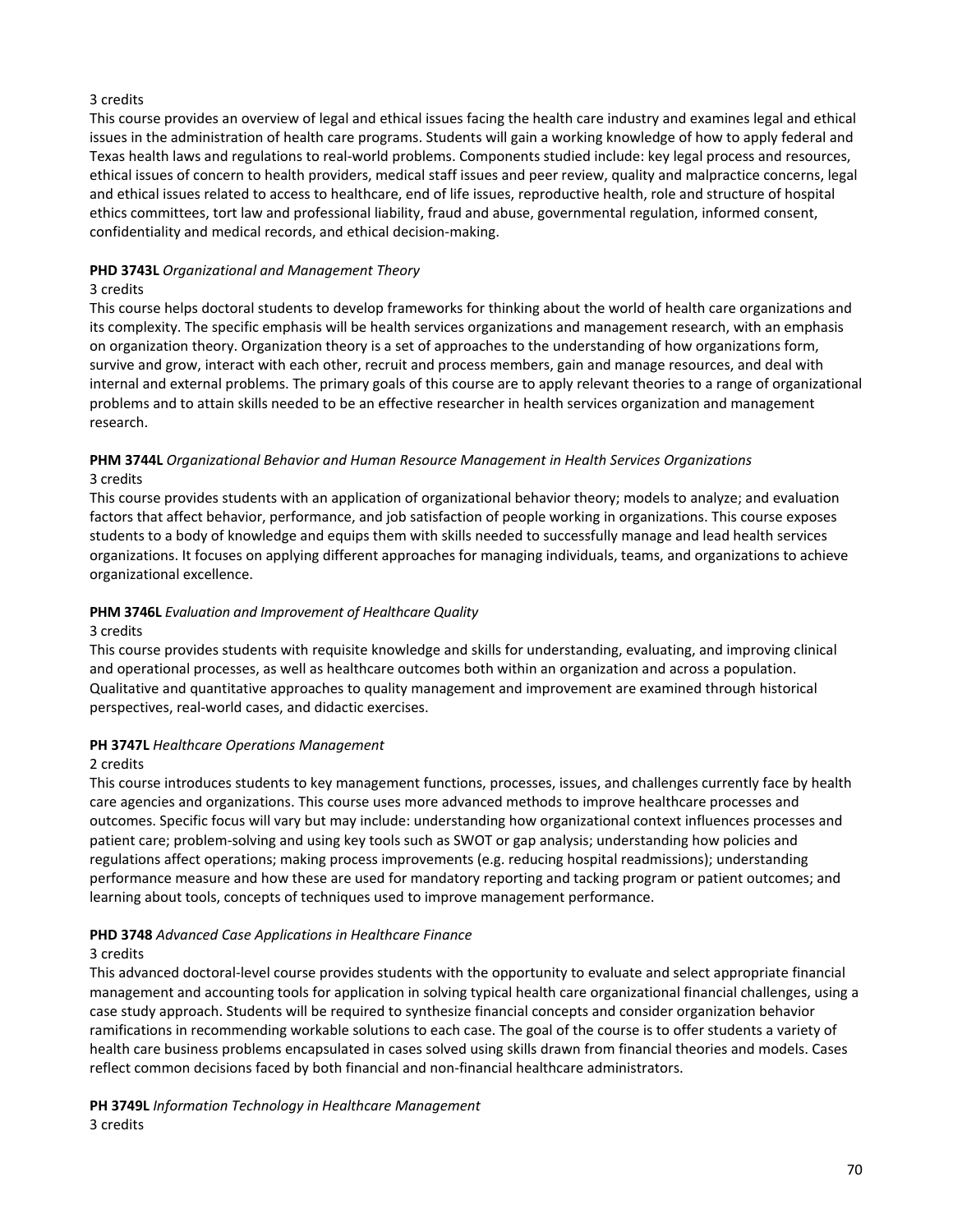This course provides an overview of essential operational processes in a healthcare organization and the application of information technology ("IT") resources to those processes. Students will be introduced to different health IT systems used at individual, organizational, interorganizational, and state or national levels. Additionally, management of health IT resources will also be discussed.

## **PHD 3750** *Policy Issues in Health Information Technology*

#### 3 credits

This doctoral-level course will critically examine policy and regulatory issues related to the use of information technology (IT) in healthcare. The course will focus on three broad topical areas of health IT: clinical, consumer, and population health informatics. While the primary emphasis will be on the different policy and regulatory issues within the United States, students will be exposed to international contexts as well particularly in developing countries. Cross-listed with SBMI HI6324. Prerequisites: PH 1700L & PHM 3744L. Recommended additional courses: PHD 3930 & PHD 3731L.

#### **PHM 3800L** *Working with Diverse Communities*

#### 3 credits

This course provides students an introduction to the knowledge and tools necessary to increase cultural sensitivity and humility by encouraging self-reflection and awareness. Each week will focus on the unique needs and challenges of a different community with invited speakers who can address the unique needs of those communities. The primary focus of the course will be on individuals who currently reside in the United States.

## **PHD 3801L** *Community-based Grant Writing Workshop*

#### 1 credit

The goal of this introductory-level doctoral course is to provide students with the knowledge and tolls necessary to write a community-based grant proposal. This course covers the complete process of grant proposal development: legal and policy background of funding organizations; theory and culture of philanthropy; funder relations; research and identification of an achievable and fundable project; logistical concerns when preparing a proposal; proposal writing; budget development; preparation of a full proposal package for submission; and post award or rejection follow-up with funders. Students gain an understanding of community based organizations and become familiar with tools and resources available to assist them as they seek funds for their projects, institutions, or causes.

#### **PHM 3810** *Health Policy in the United States*

#### 3 credits

**PHD 3810** *Health Policy in the United States*

#### 3 credits

This course provides an overview of health policy in the United States. The principal institutions, processes, and ideas shaping health policy at the federal level will be described and explained. Health policy questions will be illustrated using substantive topics of importance to public health. Doctoral students will

appraise health policy in the United States and evaluate its strengths and weaknesses. Principal policy-making institutions, processes, and ideas that shape health policy at the federal level will be assessed and criticized.

#### **PHD 3812** *Comparative Healthcare Systems: Policy Challenges and Economic Perspectives*

#### 3 credits

This doctoral seminar course examines economic, political, and other pertinent aspects of various national health care systems across the world. Systems theory and performance evaluation theory are used as bases for comparison of the national systems and the sectors within those systems. In the past, the course has covered most European nations, and nations from Asia, Africa, South America, and the United States. Students are encouraged to explore more developed and less developed countries for comparison of critical factors that influence system construct.

#### **PH 3815** *Health Policy Analysis*

#### 3 credits

This course examines the process of policy development and the role of research and analysis in the process. A framework is introduced for selecting the type of research and analysis needed to address different policy questions. Key concepts and methods of policy research and analysis are introduced and applied to real-world policy problems in public health. Upon completion of the course, students should have an understanding of the role of policy analysis in the policy development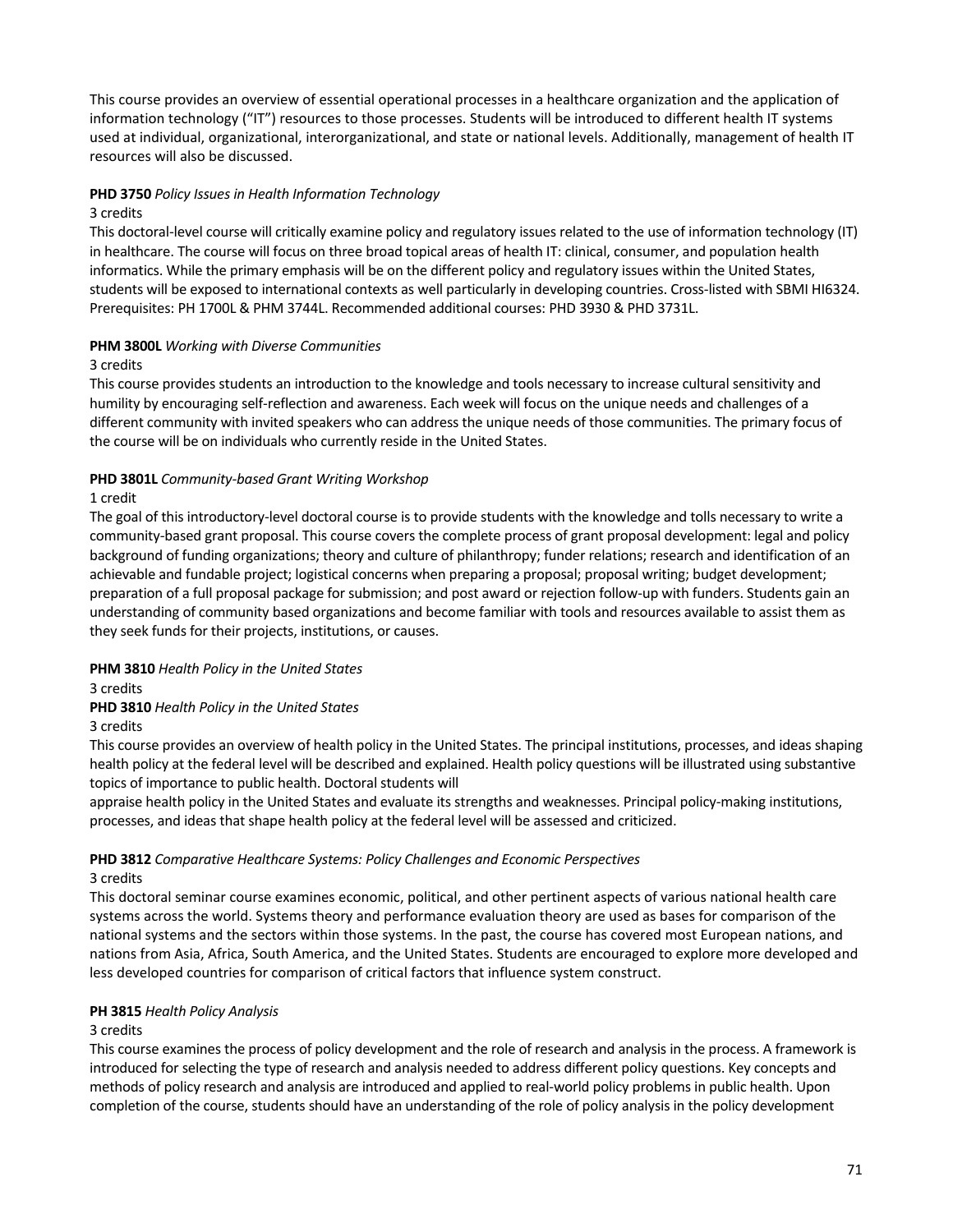process, be able to frame policy issues for research and analysis, and be able to identify and appropriately apply research methods and analysis to policy questions.

#### **PH 3818** *Texas Health Policy: Emerging Issues and New Approaches*

#### 3 credits

This course examines major issues, new programs, and legislative initiatives in Texas health policy. Background information on the state legislative process, budget, and historical role in health policy is presented. Policy analysis concepts and methods are introduced as a guide for class discussion and student assignments. When the legislature is in session, topics are selected that reflect proposed legislation. In semesters between legislative sessions, topics are selected based on interim study assignments and other sources. Topics typically include: Medicaid/CHIP changes/reform, healthcare regulation, behavioral health, long-term care, medical education, rural and border health, disease prevention and control, and health promotion.

## **PH 3825** *Public Health Law*

#### 3 credits

This course introduces students to public health law, which defines the extent to which the state can interfere with private interests when protecting the health of the population. Students will study, through constitutional and statutory analysis, how the balance between these interests is determined. Because administrative agencies are used extensively to regulate matters that affect the public health, students will examine the legal characteristics of these governmental entities. The use of the common law to establish public health policy and remedies for public health problems will be considered.

## **PHD 3830** *Ethics and Policy*

## 3 credits

This course focuses on the application of ethics, values, and moral reasoning to problems and issues in public health. It offers a careful overview of approaches to moral theory and modes of assessment to develop students' skills in reasoning and evaluation. Special attention will be given to justice and equity as key moral claims in public health. Practical examples will be used to illustrate moral arguments, criteria, and modes of reasoning connected with health promotion, disease prevention, and healthcare delivery.

## **PH 3845L** *Quality, Cost, and Value Evaluation in Healthcare*

#### 3 credits

This course provides students with requisite knowledge and skills for understanding, assessing and evaluating quality, performance improvement, and patient safety within a healthcare organization. Using the Institute for Healthcare Improvement (IHI) Open School Curriculum, students will complete online courses in improvement capability, patient safety, triple aim for populations, person- and family-centered care, leadership, and quality, cost, and value.

#### **PHD 3846L** *Quality Management and Improvement in Healthcare*

#### 3 credits

This course provides students with requisite knowledge and skills for evaluating and conducting research in the areas of quality, performance improvement, high reliability, and patient safety at the unity, organization and population levels. Frameworks for defining, analyzing and comparing quality outcomes are presented, inclusive of confounding factors. Operational approaches to population health and organization quality improvement are examined through expert speakers and real-world cases. Students are also introduced to management science techniques commonly used to assess and improve systems and workflows.

#### **PH 3855** *Climate Change Policy*

#### 3 credits

This course introduces students to the issues and controversies surrounding public policy to mitigate global climate change. The course will follow the progress of bills in the U.S. Congress intended to reduce greenhouse gas emissions, and will consider EPA's regulatory initiatives and policies adopted in the United States. The course will assess the full range of political positions, the role of science, and the impact of propaganda and advocacy on the climate change debate. The format will include lectures, film, group discussion, and written assignments.

#### **PHM 3910** *Health Economics* 3 credits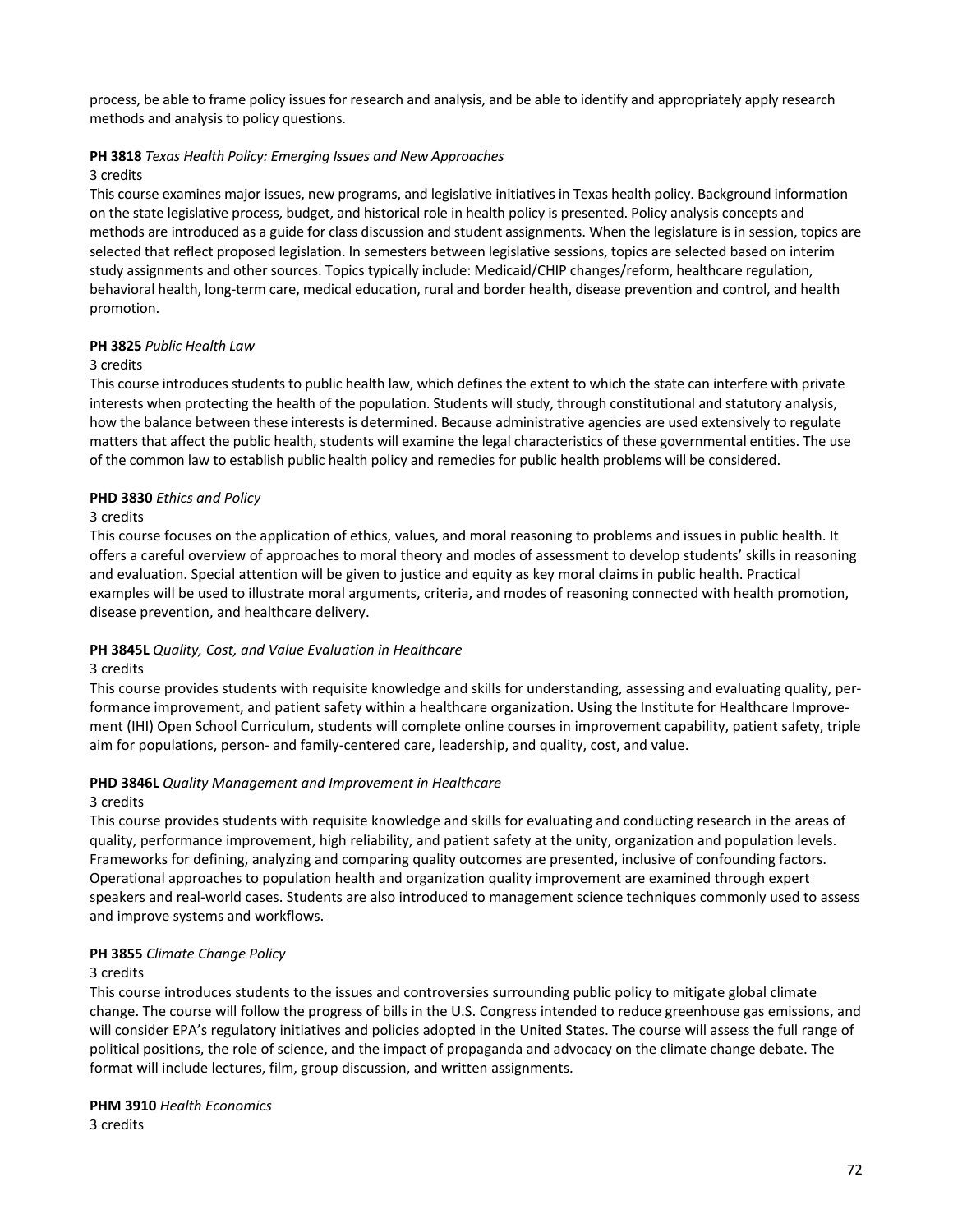## **PHD 3910** *Health Economics*

#### 3 credits

This course covers the theory of microeconomic analysis and its application to health and health services. It emphasizes the use of theory to understand problems of organization, delivery, and financing of health services; discrepancies in health levels among members of society; and the choices available to society regarding these issues. Doctoral students will also be required to write a paper that identifies and discusses the major policy and research issues in one of the areas that is introduced in the course, critically reviews relevantly published research in this area, synthesizes their view of the state of this research and suggests what types of research might be most fruitful, e.g., as if pursued in a dissertation.

## **PH 3915** *Methods for the Economic Evaluation of Health Programs*

## 3 credits

This course covers the concepts and methods for the economic analysis of healthcare decision alternatives. Topics will include cost-benefit, cost-effectiveness and cost-utility analysis, and other methods of decision analysis. It emphasizes the application of these methods to the evaluation of alternative health programs.

## **PHM 3918L** *Geographic Information Systems Science*

3 credits

## **PHD 3918L** *Geographic Information Systems Science*

#### 3 credits

This introductory level elective course in Geographic Information Systems Science (GIS) introduces the science and skills required for the geographic exploration of public health data. Topics will include cartography, sources of GIS data, working with Census and other secondary data sources, geoprocessing, geocoding and basic spatial analysis, among others. Students will acquire skills through a combination of lecture, labs and hands-on assignments using ArcGIS and other software packages.

## **PH 3920** *Health Services Delivery and Performance*

#### 3 credits

This course explores the effectiveness, efficiency, and equity of the U.S. healthcare system. Students are introduced to definitions, concepts, and methods used in health services research and policy analysis, and given an opportunity to use them to evaluate important problems and efforts to reform the healthcare system. Each section of the course is taught by a different faculty member with expertise related to one area of health services research and/or policy analysis. Each year, there is a thematic focus for the course that is addressed from the various perspectives and is the subject of a policy analysis exercise at the end of the semester.

#### **PHM 3922** *Economic and Social Determinants of Health*

3 credits

## **PHD 3922** *Economic and Social Determinants of Health*

3 credits

This course introduces the concept of population health and analyzes the reason for health disparities between countries as well as socioeconomic and racial/ethnic groups within countries. It takes an approach to health that identifies the social factors, such as inequalities in income and opportunities, and racial/ethnic disparities that influence the health of populations. The course examines population health by exploring economic, social, and cultural factors; identifying systematic variation in these factors leading to health disparities; exploring how economic, social, and cultural conditions affect individual risk factors, human behavior, and biology; and assessing economic and social policies. A social determinants of health-related term paper is required.

For doctoral students: A longer and more in depth paper is required.

## **PHD 3926L** *Health Survey Research Design*

## 3 credits

This course presents the methods for designing and conducting health surveys. Emphasis will be placed on problem conceptualization, measurements, and questionnaire design in the context of a total survey design framework. Examples of face-to-face, telephone, mail, and Internet surveys will be presented.

Prerequisites: PHM 1690L & [PHM 2610 or PHM 2612L] or equivalents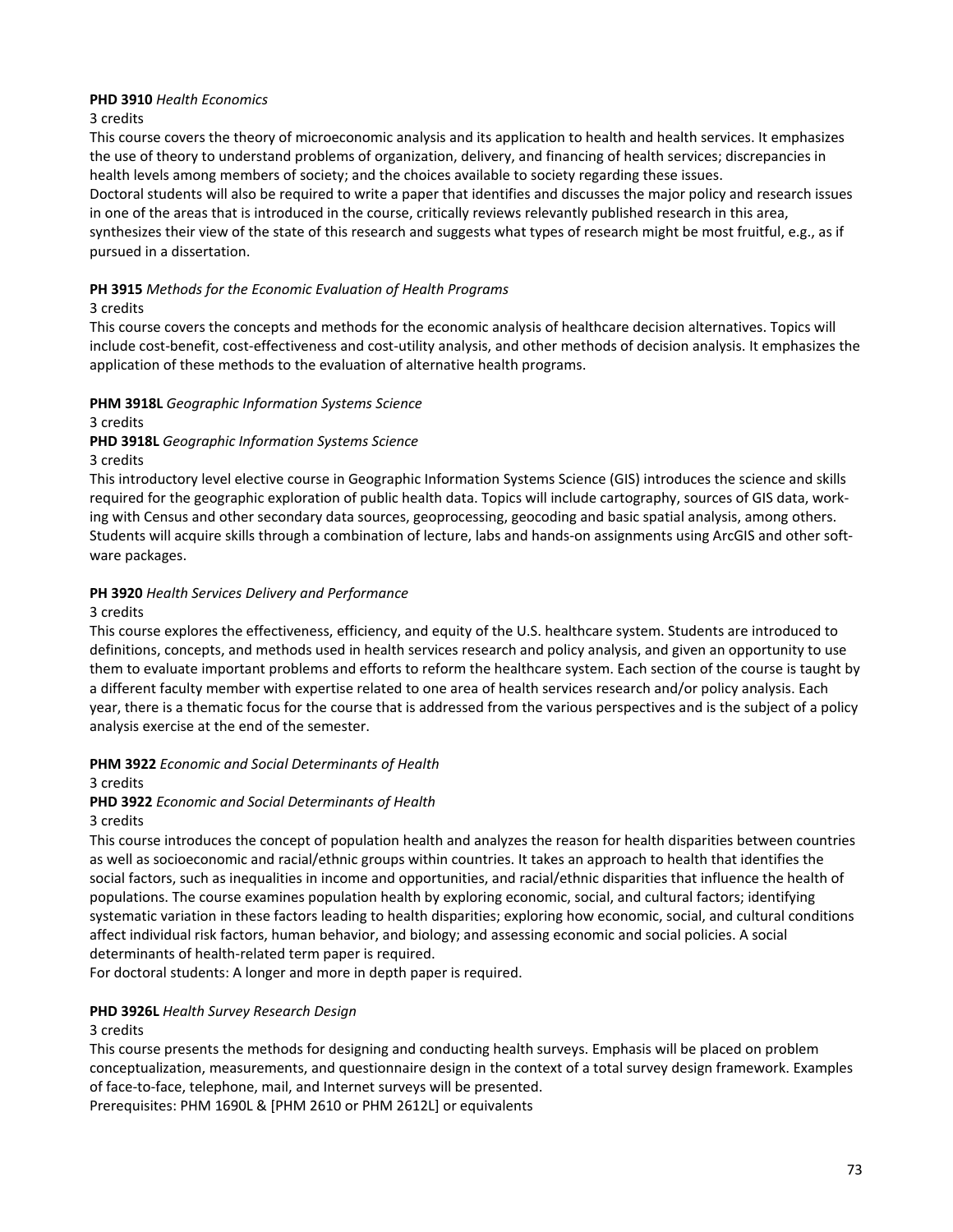## **PHD 3930** *Econometrics in Public Health*

#### 3 credits

This course has two learning objectives: developing skills in quantitative methods for the analysis of complex data, and understanding and critically evaluating public health research using econometric methods. This course consists of 11 units, including linear regression, non-linear regression, analyzing cost as dependent variable, panel data methods, random and fixed effect models, specification tests, endogeneity, instrumental variables, and selection models. Prerequisites: PH 1700L or equivalent that demonstrates some knowledge of regression

## **PHD 3931** *Advanced Econometrics*

#### 3 credits

This course introduces advanced techniques in statistics and econometrics for conducting successful health outcomes and policy research. Students are expected to have an understanding of basic statistical concepts, such as discrete and continuous random variables, probability distributions, joint distributions, conditional distributions, independence, statistical inferences and estimations, properties of estimators, hypothesis testing, ordinary least square regression, logistic regression, one-way ANOVA, contingency tables, and  $\chi^2$  (chi-square) analyses. Topics covered will include Causal Inference, Causal Graphs, Treatment Effect Identification, Models of Causal Exposure, Linear regression, Panel Data methods including Fixed and Random Effects estimation, Limited Dependent Variable Models like - Logistic regression, Probit, Tobit, Heckman, 2-Part and 2-Step models, Interpreting Marginal Effects and Interactions for Limited Dependent Variable models, Modeling cost data especially using log transforms, Simultaneous Equations and Instrumental Variable Analysis, and Use of Specification Tests like Hausman, Breusch-Pagan, White, Park, Glejser and Box-Cox. The course will emphasize practical applications of statistical methods to real world problems of public health and health outcomes research.

Prerequisite: PHD 3930 or equivalent

## **PHD 3935** *Advanced Health Economics*

## 3 credits

This doctoral seminar-style course focuses on the application of microeconomic analysis to questions dealing with the production of health, the demand for health services, the production and supply of health services, market equilibrium, social health insurance, and government regulation of health sector activities. Prerequisites: [PHD 3910 or equivalent] & consent of instructor

## **PH 3940** *Healthcare Outcomes and Quality Research*

## 3 credits

This course introduces students to measurement and evaluation issues associated with patient-centered outcomes and quality of care studies, an increasingly important component of present-day health services research. The focus will be on the application, rather than development, of measurements. Topics that will be covered include development of the outcomes framework, outcomes measures, risk adjustment of health outcomes, technical and practical issues with measurement and estimation, and empirical examples of healthcare outcomes research. Outcome and quality measures that will be covered include generic and condition-specific health status measures, satisfaction, patient trust, and patient adherence.

## **PH 3941** *Claims Data in Healthcare Research*

#### 3 credits

This course provides an overview of the elements of administrative claims data. This information will be crucial to any student interested in utilizing claims data for research purposes. The course will focus on the various data fields in enrollment, and medical claims, and pharmacy claims. Strategies for effectively querying claims datasets will be provided. Multiple data sets include commercial claims, Medicare claims, and Medicaid claims. Prerequisites: Familiarity with SAS or Stata

## **PHD 3945** *Advanced Health Services Research Methods*

## 3 credits

This course introduces students to the application of quantitative methods in health services research. The major elements of designing and conducting an empirical study will be covered, with emphasis on specification of research questions and design, measures, use of primary and secondary data sources, and issues in bivariate and multivariate analysis. Examples of the use of different methods in the literature will be reviewed.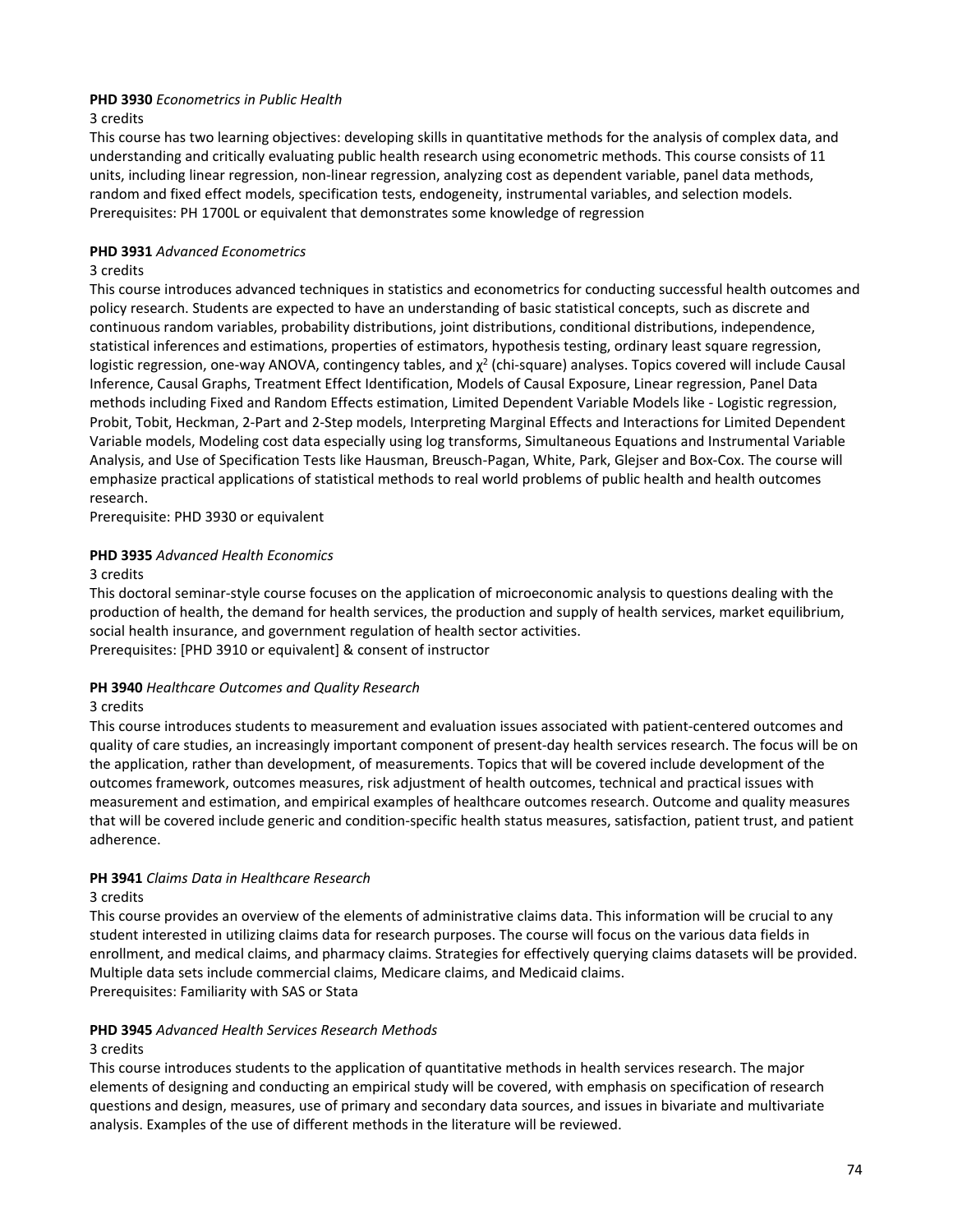## **PHD 3946L** *Strategy, Governance, and Leadership*

#### 3 credits

This course provides students with an overview of the basic concepts and principles of strategic planning within the broader context of governance, management, and leadership. The emphasis on this broader context is important because it is in the arena of strategy development that governance and management overlap and the need for clear leadership arises. While the institutional focus is primarily on healthcare organizations, the organizational dynamics and strategic management principles apply across industries.

#### **PHM 3949** *Strategic Leadership in Public Health*

#### 3 credits

This course is designed for masters-level students in all public health disciplines. It focuses on applying and evaluating leadership theories, concepts, and emerging perspectives; analyzing personal, professional, organizational, and system leadership dynamics in a rapidly changing and complex world; and discerning the implications of leadership research on the practice of leadership in public health research and practice settings. The course content will examine the depth and nature of leadership as it is observed, experienced, practiced and developed. The course is designed to create a learning community among the students and faculty. In addition to the classroom session, there will be a weekly on-line discussion (via the Canvas discussion board medium) that will address specific case studies on the topics discussed in the classroom session. Students' participation will be assessed in both classroom and "virtual classroom" environments.

## **PHD 3950** *Advanced Leadership Studies in Public Health*

#### 3 credits

This course is designed for doctoral students in all disciplines who have had previous leadership courses or leadership training. It focuses on synthesizing, applying, and evaluating leadership theories, concepts, and emerging perspectives; analyzing personal, professional, organizational, and system leadership dynamics in a rapidly changing and complex world; and discerning the implications of leadership research on the practice of leadership in public health research and practice settings. Three themes of reflection, critical thinking, and communication support the examination of leadership dilemmas, patterns, behaviors, and outcomes. Other topics to be addressed include leadership studies research; complex adaptive systems and sustainability; culture and change; ethics; power influence and politics; creating and sharing a vision; and futures studies.

#### **PHD 3957L** *Topics in Health Economics*

#### 3 credits

This course explores topics in health economics. The course will focus on economic determinants of health, such as health insurance status, education, and income. It will also focus on policies that might affect health and health behaviors, such as taxes, and on classic and emerging issues in the field, such as social networks and health.

#### **PHD 3970** *Doctoral Dissertation Proposal Development in Management, Policy and Community Health*

This course focuses on the development and critique of a dissertation research proposal for students pursuing a DrPH or PhD in MPACH.

Prerequisites: Enrolled in a doctoral program (DrPH or PhD) in MPACH & completed an acceptable dissertation topic synopsis & identified dissertation chair

#### **PHM 3996L** *Capstone for MPCH Students*

#### 3 credits

This integrative learning experience is designed to demonstrate synthesis of major themes from the MPH core and majorspecific courses. Students produce at least one high-quality written product.

Prerequisites: Students must be an MPH MPCH major or a MPH Customized major with advanced public health coursework meeting major-specific competency requirements & completed the MPH Core courses & completed at least 30 semester credit hours the semester before enrolling in capstone & completed or concurrent enrollment in PH 9997 Practicum.

#### **PH 3998** *Special Topics in Management, Policy and Community Health*

Credit hours vary among Special Topics courses

Topics vary each semester and provide in-depth study of various public health issues.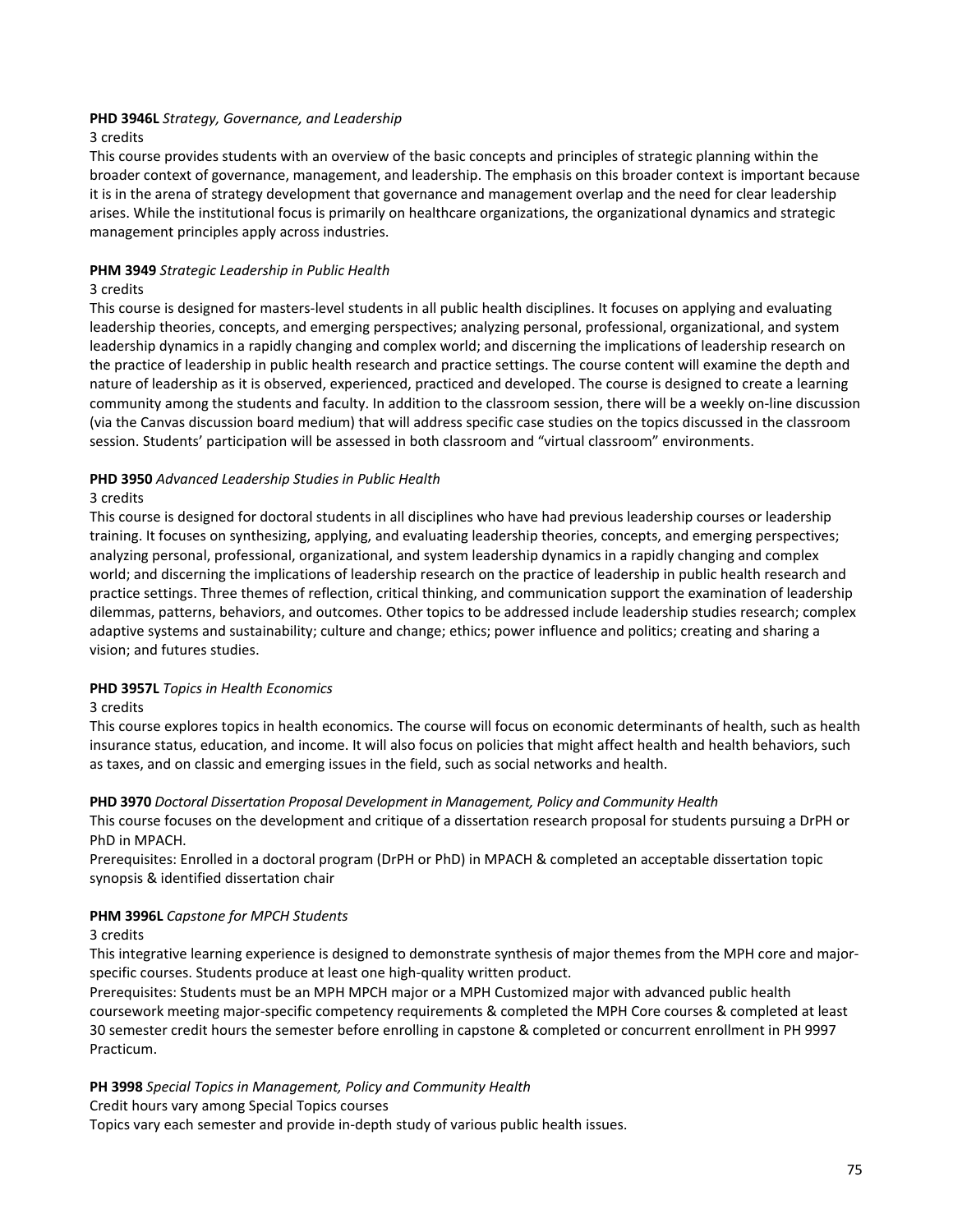#### **PH 3999** *Independent Study in Management, Policy and Community Health*

#### 1-9 credits

A plan of study is determined for each participating student and supervised by a member of the MPACH faculty. This course may be repeated for credit. All independent study courses are required to have learning objectives and an outline of learning activities.

#### **Interdepartmental Courses**

## **PHM 5015L** *Introduction to Qualitative Research in Public Health*

#### 2 credits

This course will provide an overview of qualitative research in public health. Students will be introduced to qualitative research methods and analysis. This introductory course will help students understand the core ideas, processes, and activities underpinning qualitative research. Students will be able to develop interview guides, focus group guides, and codebooks and have the opportunity to practice qualitative methodological and analytical techniques. This knowledge will allow the student to use qualitative research in public health practice and provides preparation for further study of qualitative research methods and analysis.

# **PH 5025** *An Overview of Tobacco Control and Tobacco Regulatory Science*

#### 3 credits

This course focuses on tobacco control and regulation over the past century including efforts by the tobacco companies as well as tobacco control scientists/practitioners. The course includes the history of these efforts, a focus on FDA's new regulatory authority, and major issues in the field, such as the regulation of e-cigarettes. Cigarette smoking is the largest cause of morbidity and mortality in the United States; the lessons learned are applicable across many public health areas.

#### **PH 5030** *Diabetes Seminar*

#### 1 credit

This seminar will offer comprehensive course content during a 1-week timeframe in the first summer session. Topic areas include standards and practice recommendations; pregnancy and diabetes; acute and chronic complications of diabetes; diabetes education; and medications. Treatment algorithms, protocols, and guidelines for weight loss, exercise, nutrition, glycemic control, insulin administration, and care of the elderly will also be discussed. Two diabetes cooking classes will be presented during the week.

The Diabetes Seminar and cooking classes are open to all UT Health students and Health Care Professionals. MPH/DI students should register under the course number **PH** 9997-section 870.

This course is also open to medical students, nursing students, etc. and to RDs/interns in the community for CEU credits.

## **PHM 5096** *Capstone for Customized Students*

#### 3 credits

This integrative learning experience is designed to demonstrate synthesis of major themes from the MPH core and majorspecific courses. Students produce at least one high-quality written product.

Prerequisites: Completed the MPH Core courses; completed at least 30 semester credit hours the semester before enrolling in capstone; and completed or concurrent enrollment in PH 9997 Practicum. Other prerequisites vary by campus and course offering.

#### **PH 5098** *Foundations of Scientific Writing in Public Health*

#### 3 credits

This course provides students with the basic writing skills critical for scientific writing. Writing is a learned skill that develops with practice coupled with feedback and more practice. Good writing takes more than simply translating ideas onto the page. Good writing includes knowledge of grammar, crafting arguments, and careful revision and editing. This course provides a platform for students to revisit the rules of grammar, practice crafting and structuring arguments, translate ideas onto paper, and write a scientific proposal or manuscript. Students will have the opportunity to read good writing as well as enhance their writing skill through weekly writing assignments and receiving regular feedback.

**PH 5098** *Special Topics in Interdepartmental Courses* Credit hours vary among Special Topics courses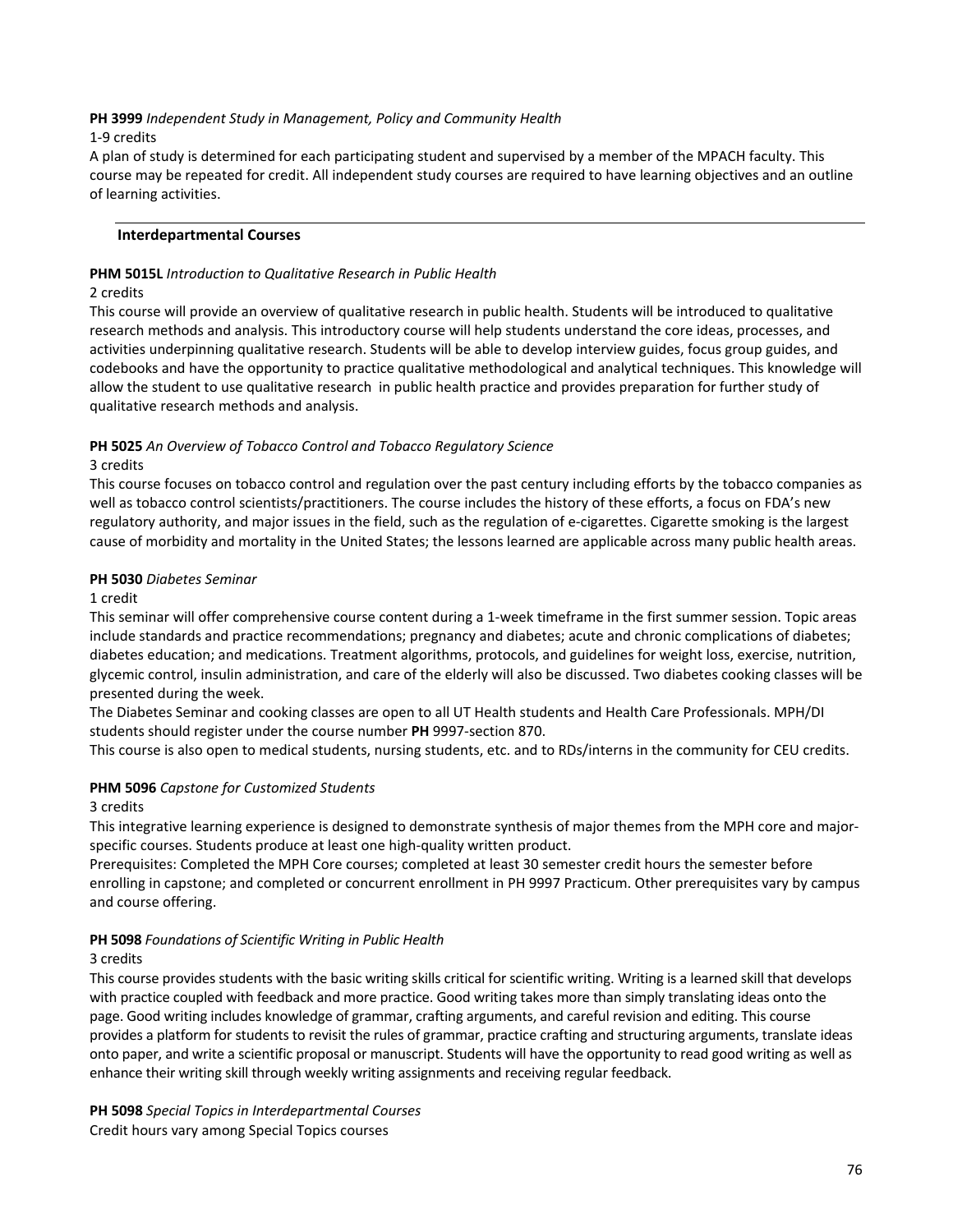Selected Special Topics provide intensive coverage of interdepartmental theory and applications. Topics vary each semester.

## **PH 5098** *Special Topics in Interdepartmental Courses: Culinary Medicine* (fall section 850; spring section 851) 2 credits

Through innovative nutrition curriculum and hands-on training in the culinary arts, the Culinary Medicine course will teach medical, nursing, and dietetic intern students about food: how to cook, what to eat, and how to help their patients improve their diet – and thereby, their health. Course Fee: \$75.00

## **PH 5098** *Special Topics in Interdepartmental Courses: Garden for Health* (fall section 800; spring section 801) 2 credits

In the Holistic Garden of the School of Public Health, students will gain knowledge of how to use the garden as a tool to improve health and quality of life. Common fruits, vegetables and herbs that are produced during the warmer and cooler months of the year along with information that pertains to their successful cultivation and their unique roles in our diet and health will be discussed. Course Fee: \$75.00

## **PH 5098** *Special Topics in Interdepartmental Courses: The History and Culture of Disease and Healing* 3 credits

This course is presented in collaboration with the schools of The University of Texas Health Science Center at Houston (UTHealth), Rice University and the University of Houston. It is a humanities course with a series of lectures on Tuesday evenings that have been chosen for their relevance to the relationships between human history and culture and the epidemiology and impact of disease and the arts of healing. Each lecture is followed by a discussion session on Thursdays at 4-5:30 p.m. The unique collaborative format of this seminar demonstrates shared values between institutions of higher learning and the professional/academic training offered to various specialties.

## **PH 5099** *Independent Study in Interdepartmental Concentrations*

## 1-9 credits

A plan of study is determined for each participating student, and supervised by a member of the Concentrations faculty. In general, courses of independent study are not recommended unless a student has completed the appropriate introductory courses in the concentration or presents evidence of experience in the field. This course may be repeated for credit. All independent study courses are required to have learning objectives and an outline of learning activities.

## **PH 5102** *Health Disparities Core Seminar*

#### 1 credit

This seminar is a venue for students to familiarize themselves with health disparities literature and to discuss current health disparities issues in a supportive environment of peers and faculty.

## **PH 5200** *Foundations of Leadership in Public Health*

#### 3 credits

This is an introductory course in public health leadership for students in all academic programs. This course introduces students to the theories and principles of effective leadership, presents leadership challenges, and discovers personal attributes of leadership in public health practice and research. Students will begin to develop life-long learning skills through self-development, experiential learning, and discussion of leadership approaches. Content areas will include complexity theory, change management, ethics, collaboration, effective communication, team-building, dialogue, decision-making, conflict management, leadership evaluation, advocacy, and strategic planning.

#### **PHM 5210** *Selected Readings in Leadership Studies*

1 credit

#### **PHD 5210** *Selected Readings in Leadership Studies*

#### 2 credits

These seminars are designed to assess how public health professionals become leaders. Students are introduced to the concepts of leadership in public health, evaluation and analysis of leadership readings, and discussion and examination of leadership issues, using experience and examples from the field.

**PH 5220** *Gender and Leadership*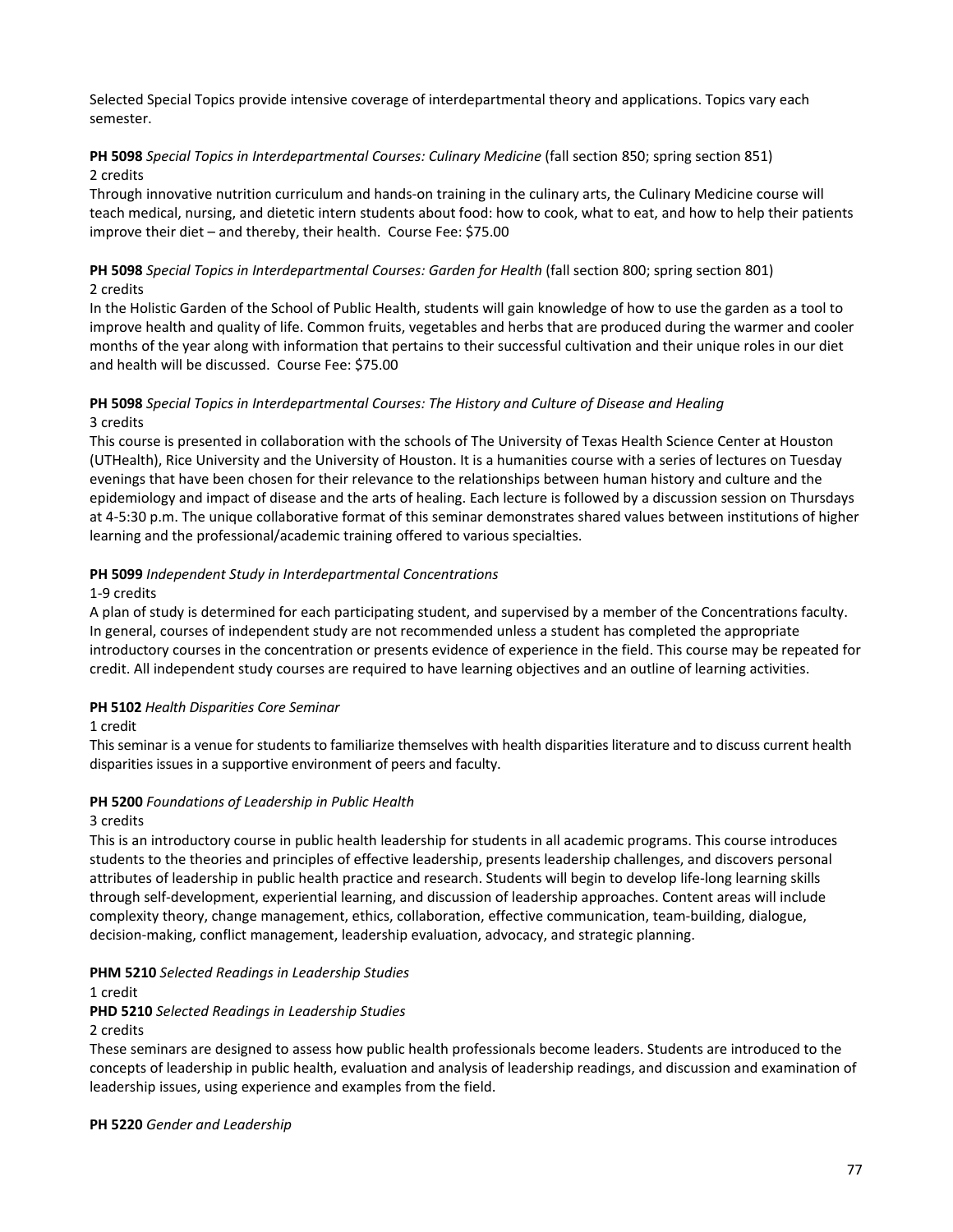## 3 credits

This course focuses on the topic of women and leadership. Using a seminar approach anchored in selected readings, students will consider prevailing theories of leadership and discuss the variable of gender. Readings will focus on a variety of specific issues such as the "glass ceiling," derailing behaviors, and conflict style differences in women and men.

#### **PH 5298** *Special Topics in Leadership Studies*

#### Credit hours vary among Special Topics courses

The courses offered may vary from year to year. Courses should be approved by the student's leadership studies advisor.

**PH 5301** *Maternal and Child Health Core Training Seminar I*

3 credits

## **PH 5311** *Maternal and Child Health Core Training Seminar II*

#### 3 credits

The Maternal and Child Health Core Training Seminar sessions will provide an opportunity for intensive instruction and discussion of topics specific to Maternal and Child Health as well as hands-on experiences in community-related projects. The scope of the MCH Core Training Seminar curriculum is centered on life span development, from perinatal/infant health to child/adolescent and women's health. Students will receive instruction on utilizing data sources specific to maternal and child health, such as vital records and other routine data sources as well as hands-on experience in extracting data, analyzing data, and interpreting results.

## **PH 5400** *Physical Activity Assessment and Surveillance*

#### 3 credits

This course provides students with an in-depth understanding of the various methods used to measure physical activity and related constructs (e.g., energy expenditure and physical fitness) in individuals and populations. This understanding will be achieved through a review of the current research literature related to measurement methods and hands-on practice experiences with various physical activity measurement methods (i.e., data collection to interpretation). Behavioral, environmental, and policy-related correlates and determinants of physical activity will also be discussed.

#### **PH 5401L** *Physical Activity and Public Health Practice*

#### 3 credits

This course provides a forum that promotes an understanding of effective practice strategies for implementation of public health programming related to physical activity. This understanding will be approached through review of the current research literature with a focus on the "Guide to Community Preventive Services" recommendations for physical activity. Topics in the course will focus on evidence-based strategies, as well as effective approaches to program development, implementation, and evaluation.

## **PHM 5402L** *Social and Behavioral Aspects of Physical Activity*

#### 3 credits

#### **PHD 5402L** *Social and Behavioral Aspects of Physical Activity*

#### 3 credits

This course presents the contributions of increasing physical activity and reducing sedentary behavior to overall population health including morbidity, quality of life, mortality, and health care expenditures. The course focuses on social and behavioral constructs and theories and settings. The course topics include health benefits of physical activity; physical activity recommendations; informational approaches to promoting physical activity; behavioral and social approaches to promoting physical activity; environmental approaches to promoting physical activity; planning, implementing, and evaluating interventions; and program planning and evaluation. Doctoral students will focus on theory-based approaches to promote physical activity and sedentary behavior from a behavioral sciences perspective.

#### **PH 5610** *Global Health Overview*

## 3 credits

This course presents an overview of the issues affecting the living conditions and the health status of low-income country residents, and the local and global responses to these problems. Throughout the semester, students will develop an understanding of global and international health through the discussion of sub-themes, including the different meanings of globalization; population and demographics; assessment, health indicators, and epidemiology; immunizations; communicable and emerging diseases; war, conflict, refugees, migration, and displacement; health systems; cultural